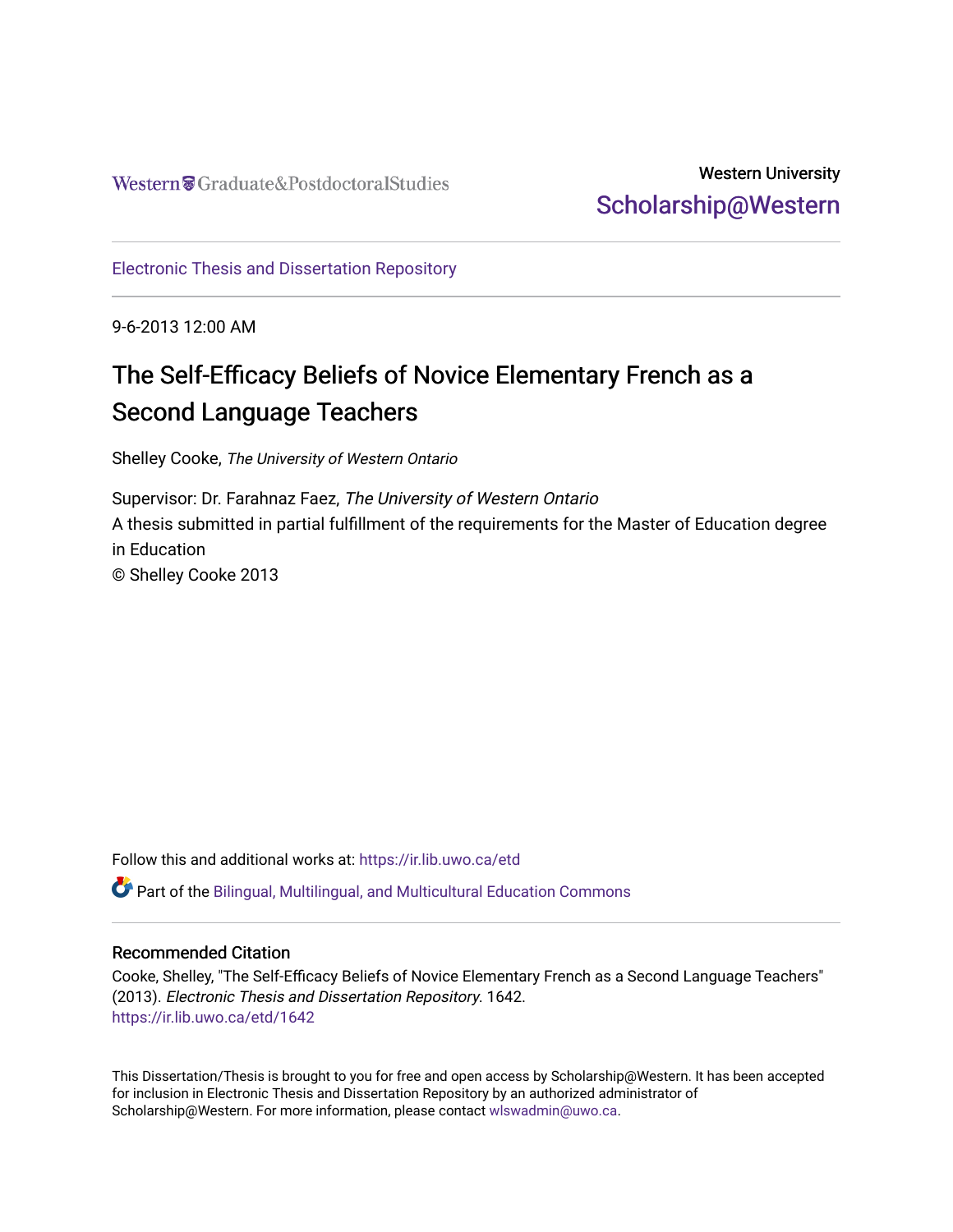## THE SELF-EFFICACY BELIEFS OF NOVICE ELEMENTARY FRENCH AS A SECOND LANGUAGE TEACHERS

(Thesis format: Monograph)

by

Shelley Cooke

Graduate Program in Education

A thesis submitted in partial fulfillment of the requirements for the degree of

Master of Education

The School of Graduate and Postdoctoral Studies The University of Western Ontario London, Ontario, Canada

© Shelley Cooke, 2013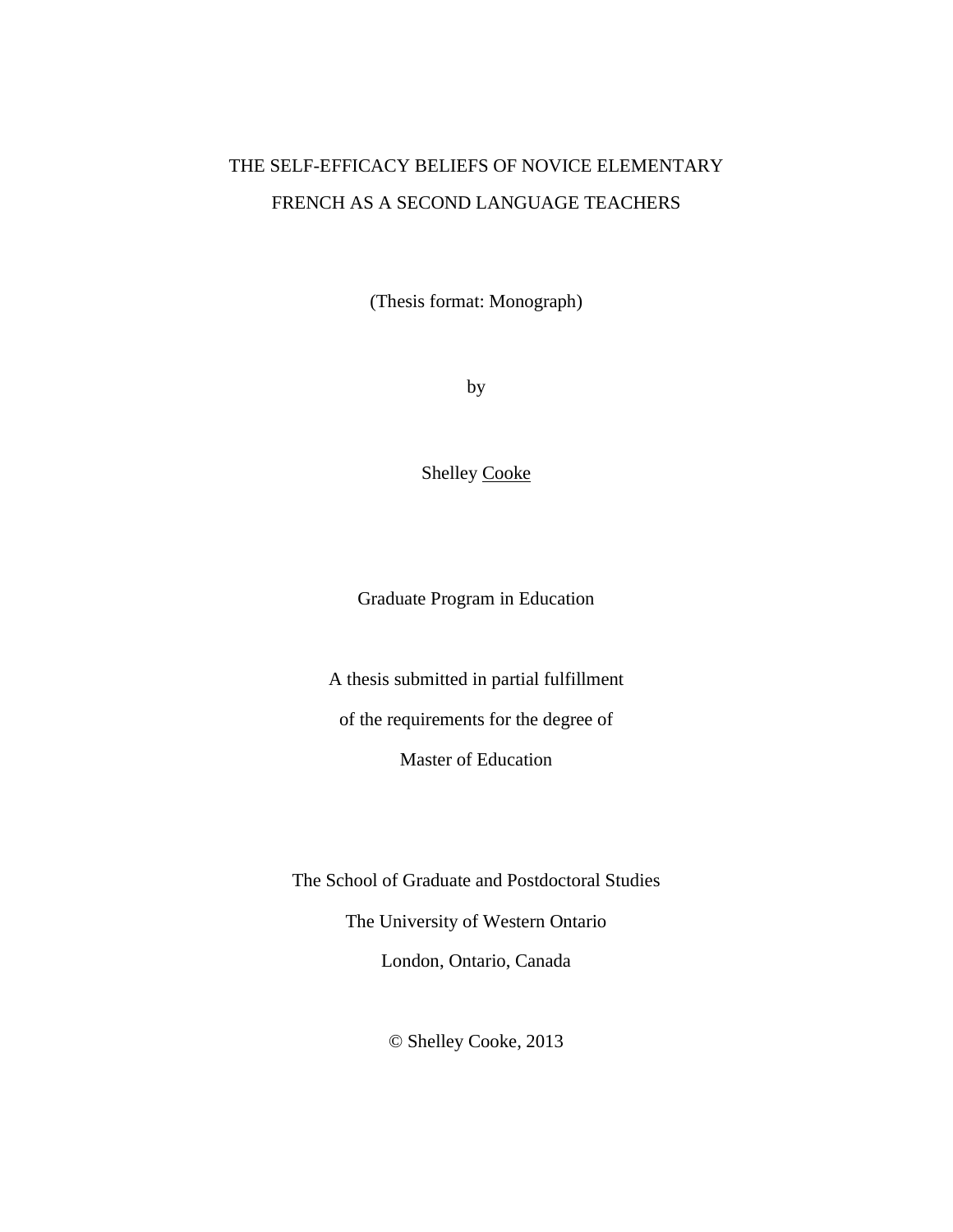#### **Abstract**

<span id="page-2-0"></span>This mixed-methods study was conducted to examine the self-efficacy beliefs of novice elementary French as a Second Language (FSL) teachers in Ontario. Comparisons were made between the self-efficacy appraisals of English-dominant and French-dominant teacher participants, and core French (CF) and French immersion (FI) teacher participants. An online questionnaire and semi-structured interviews were conducted. Findings showed that Frenchdominant novice FSL teachers felt more effective in delivering a FSL program as compared to their English-dominant colleagues. As well, the FI teacher participants demonstrated a higher sense of efficacy than their CF colleagues. Factors identified as contributing to the participants' sense of efficacy included challenges with resources, language proficiency, the marginalization of the CF program and its teachers, the value of collaboration with experienced colleagues and qualified mentors, and difficulties with classroom management.

**Key words**: efficacy, novice teachers, French as a second language, core French, French immersion, English-dominant, French-dominant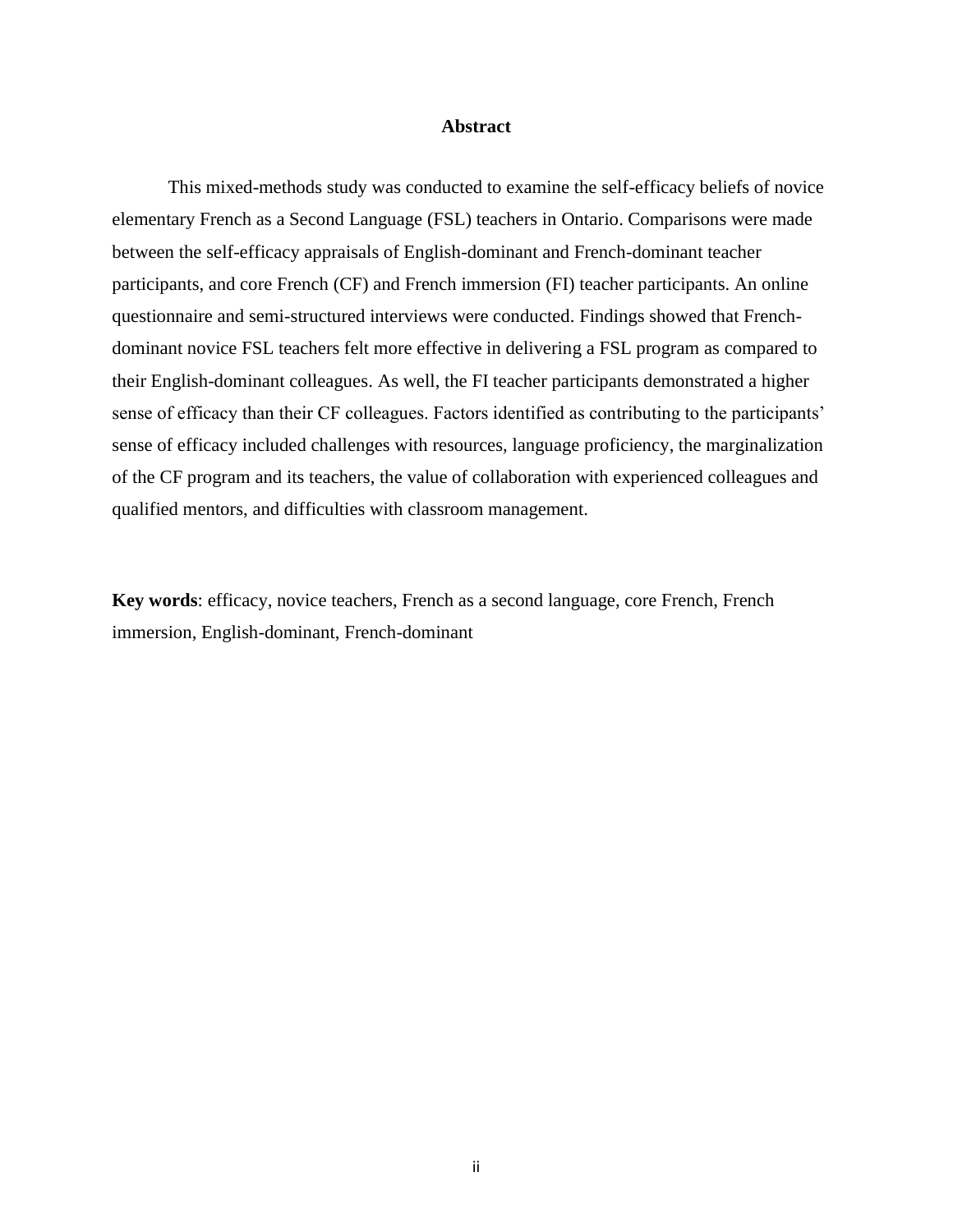#### **Acknowledgements**

<span id="page-3-0"></span>There are many people I would like to thank who helped me on this journey.

I would like to express my sincerest gratitude to Dr. Farahnaz Faez, my supervisor, for your guidance, support and ability to always reassure me that I could do this. You are a true inspiration.

Thank you to Dr. Shelley Taylor, my committee member, for your feedback and wisdom.

A huge thank you goes out to all of my friends and colleagues for their constant encouragement and confidence in me.

I would like to thank my parents for your undying support, love and encouragement over these past three years. I could not have done this without you.

Finally, to the inspiration for everything I do, thank you to my son, Jonah. Your understanding and support have helped me reach this goal. I love you to the moon and back.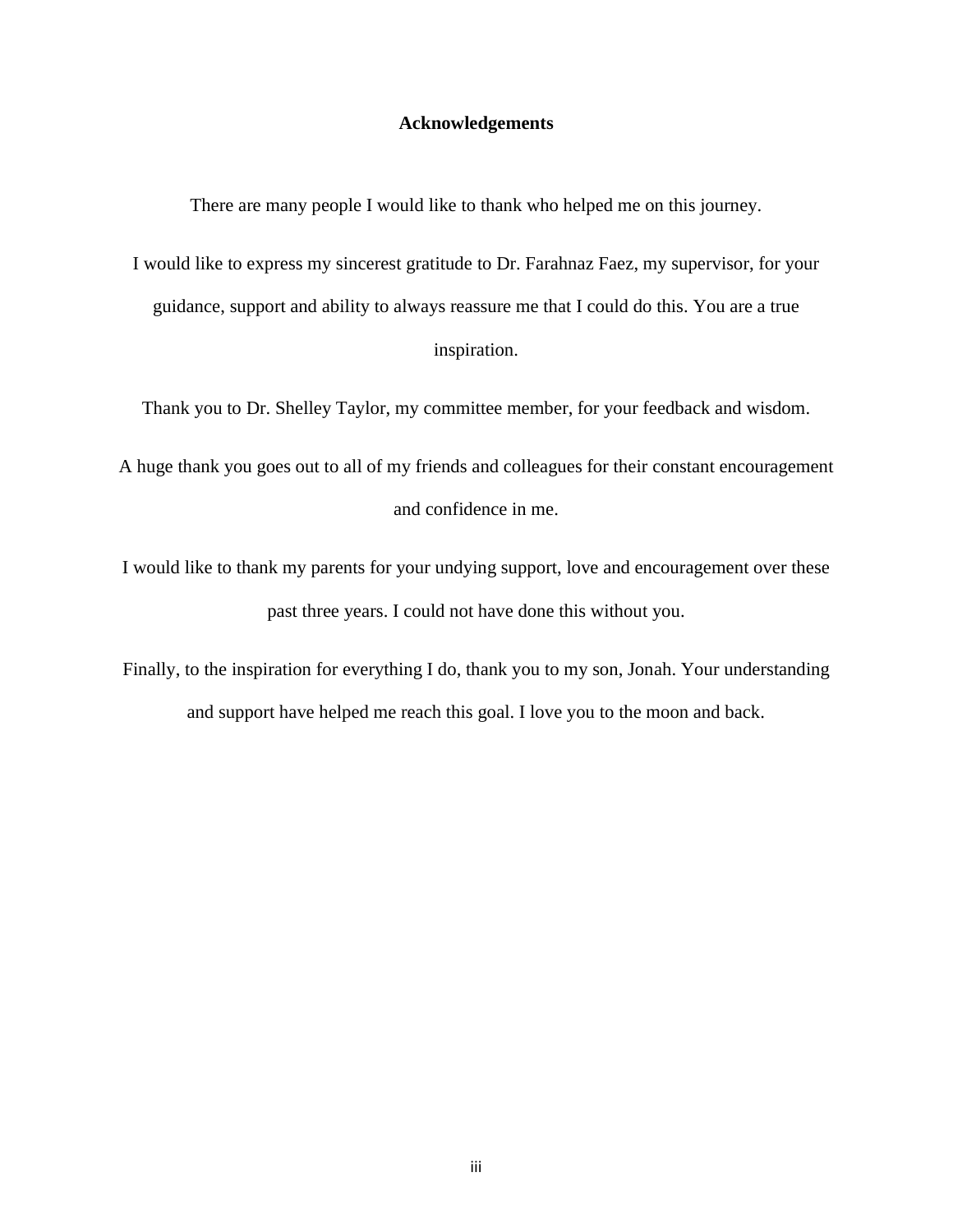### **Table of Contents**

<span id="page-4-0"></span>

| 2.5.2 L2 pedagogy<br>30 |
|-------------------------|
|                         |
|                         |
|                         |
|                         |
|                         |
|                         |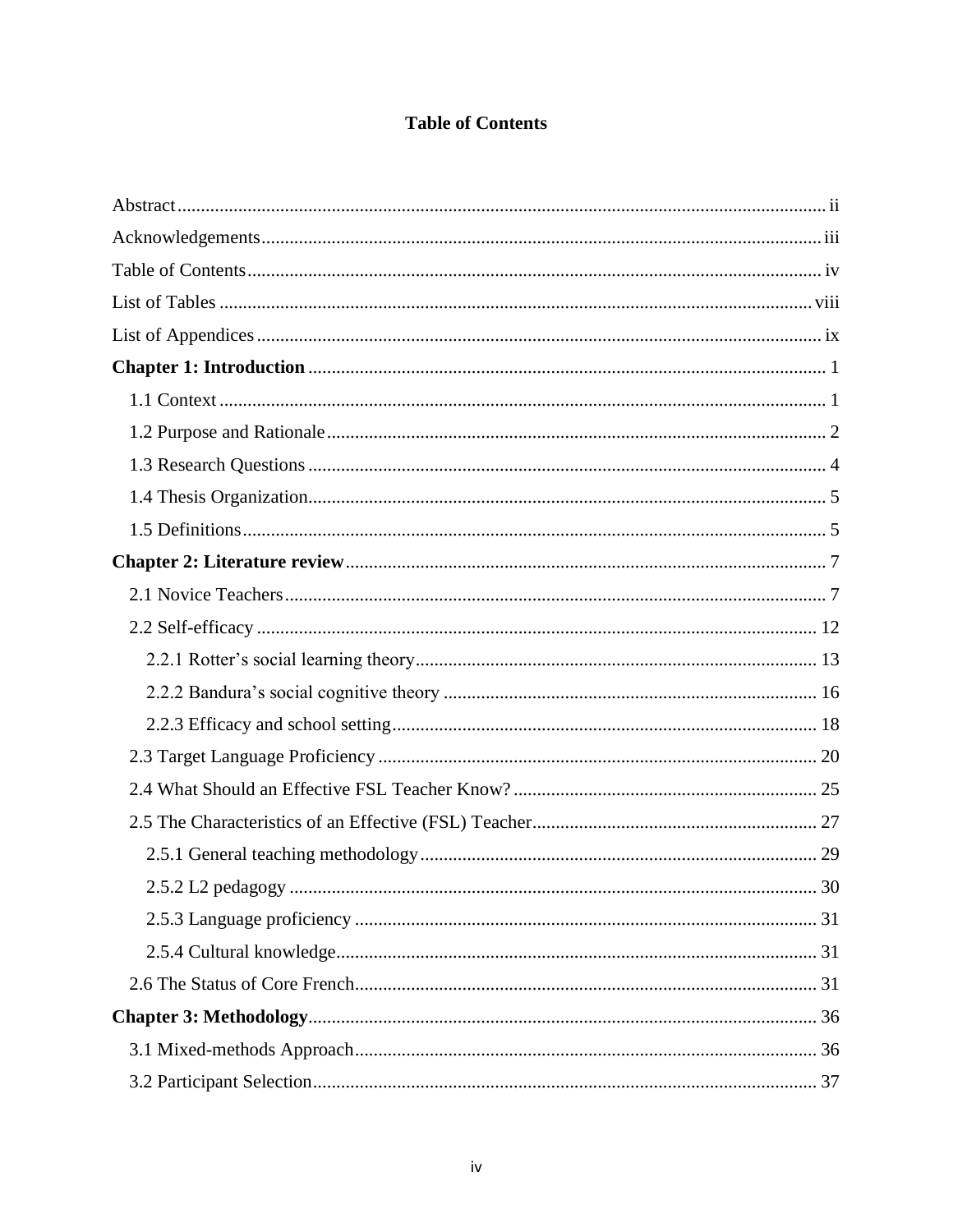| 4.1.2 Pedagogical, linguistic, and cultural competencies of effective FSL teachers: General  |  |
|----------------------------------------------------------------------------------------------|--|
|                                                                                              |  |
|                                                                                              |  |
|                                                                                              |  |
| 4.1.3 Pedagogical, linguistic, and cultural competencies of effective FSL teachers: L2       |  |
|                                                                                              |  |
|                                                                                              |  |
|                                                                                              |  |
| 4.1.4 Pedagogical, linguistic, and cultural competencies of effective FSL teachers: Language |  |
|                                                                                              |  |
|                                                                                              |  |
|                                                                                              |  |
| 4.1.5 Pedagogical, linguistic, and cultural competencies of effective FSL teachers: Cultural |  |
|                                                                                              |  |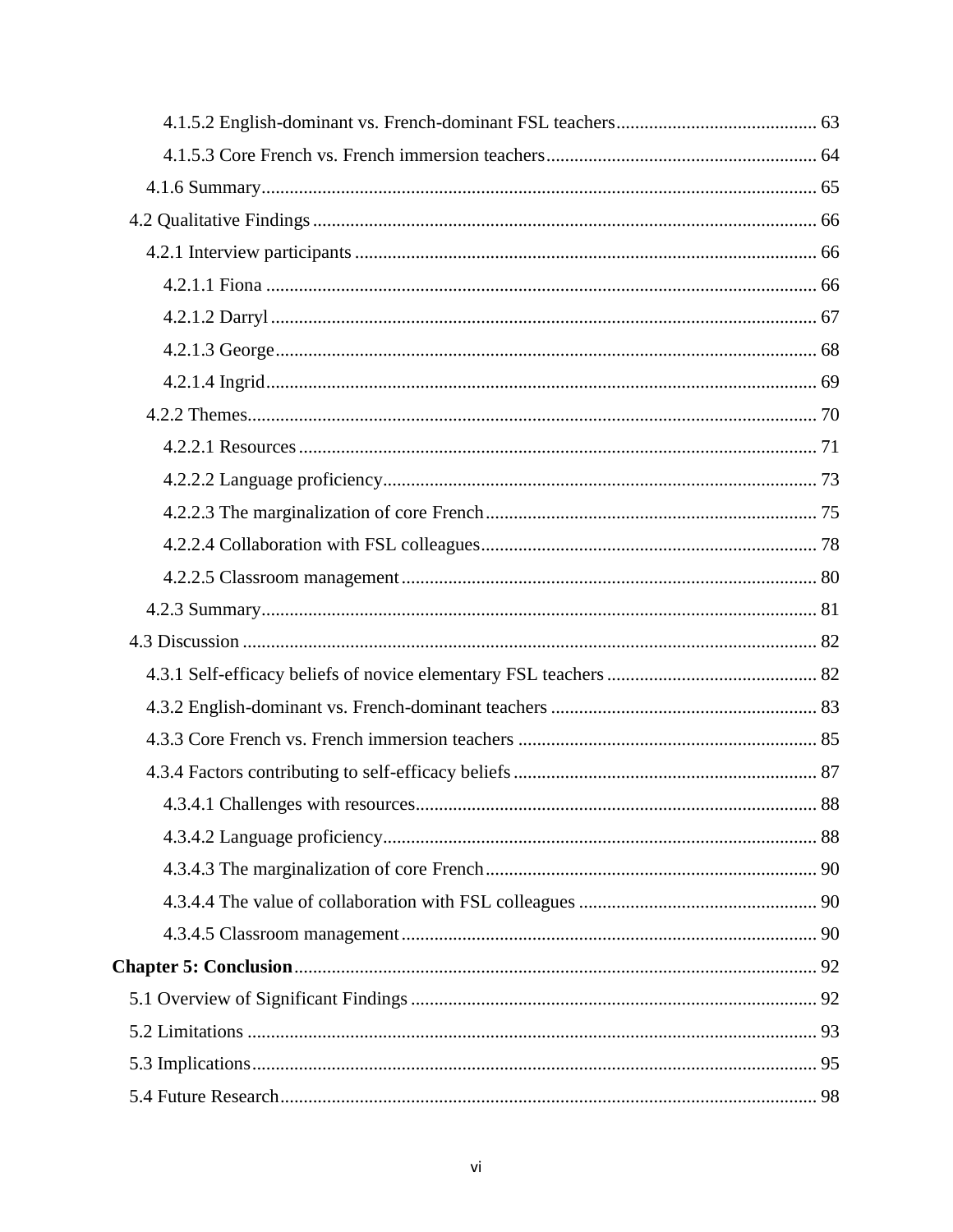<span id="page-7-0"></span>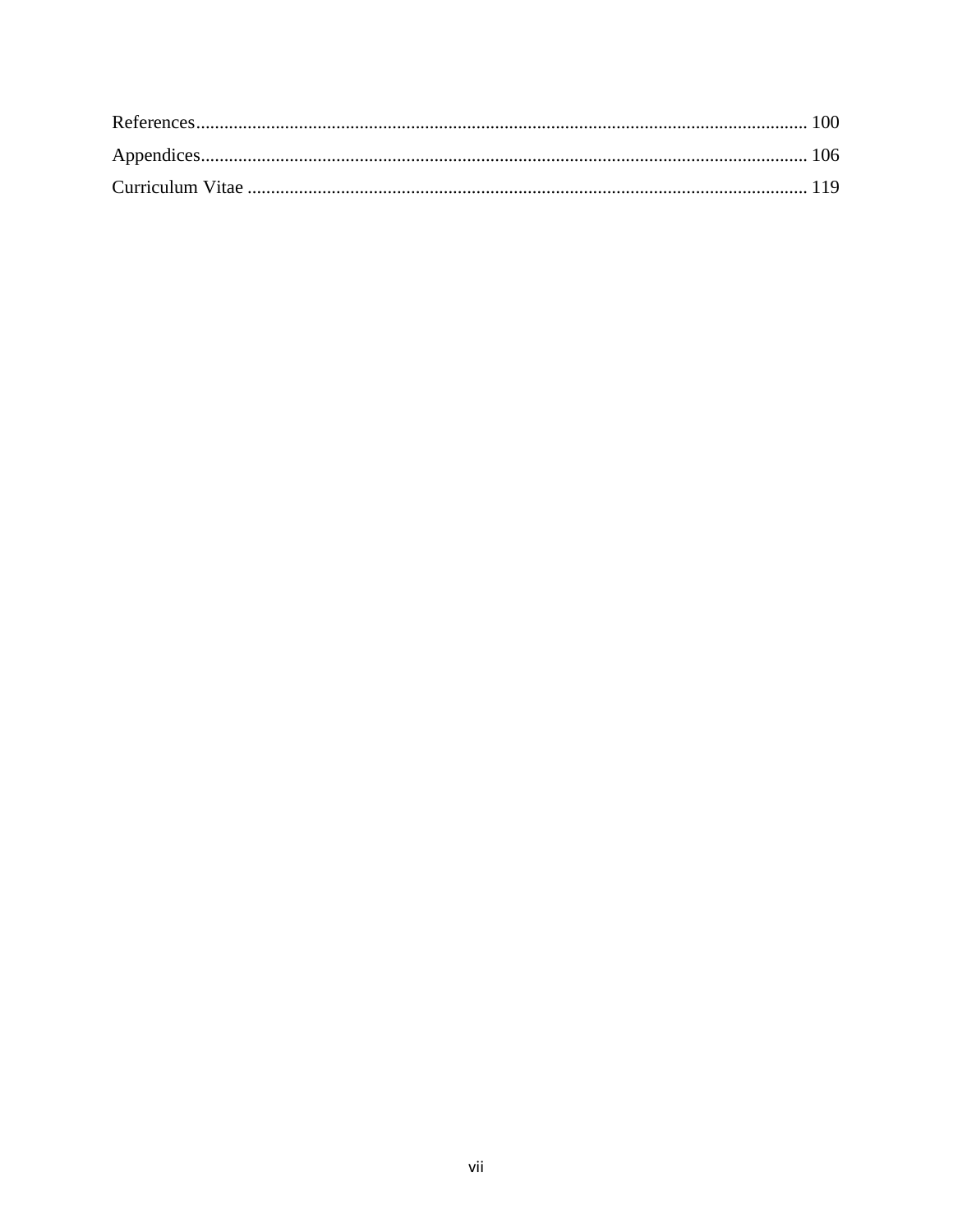### **List of Tables**

| TABLE 2 Novice elementary FSL teachers: General feelings of effectiveness 49            |
|-----------------------------------------------------------------------------------------|
| TABLE 3 English dominant vs. French dominant: General feelings of effectiveness 50      |
| TABLE 4 Core French vs. French immersion: General feelings of effectiveness  51         |
| TABLE 5 Novice elementary FSL teachers: General teaching methodology 52                 |
| TABLE 6 English-dominant vs. French-dominant FSL teachers: General teaching methodology |
|                                                                                         |
| TABLE 7 Core French vs. French immersion FSL teachers: General teaching methodology 55  |
|                                                                                         |
| TABLE 9 English-dominant vs. French-dominant FSL teachers: L2 pedagogy 57               |
|                                                                                         |
|                                                                                         |
| TABLE 12 English-dominant vs. French-dominant FSL teachers: Language proficiency 61     |
| TABLE 13 Core French vs. French immersion teachers: Language proficiency 62             |
|                                                                                         |
| TABLE 15 English-dominant vs. French-dominant FSL teachers: Cultural knowledge  64      |
| TABLE 16 Core French vs. French immersion teachers: Cultural knowledge  65              |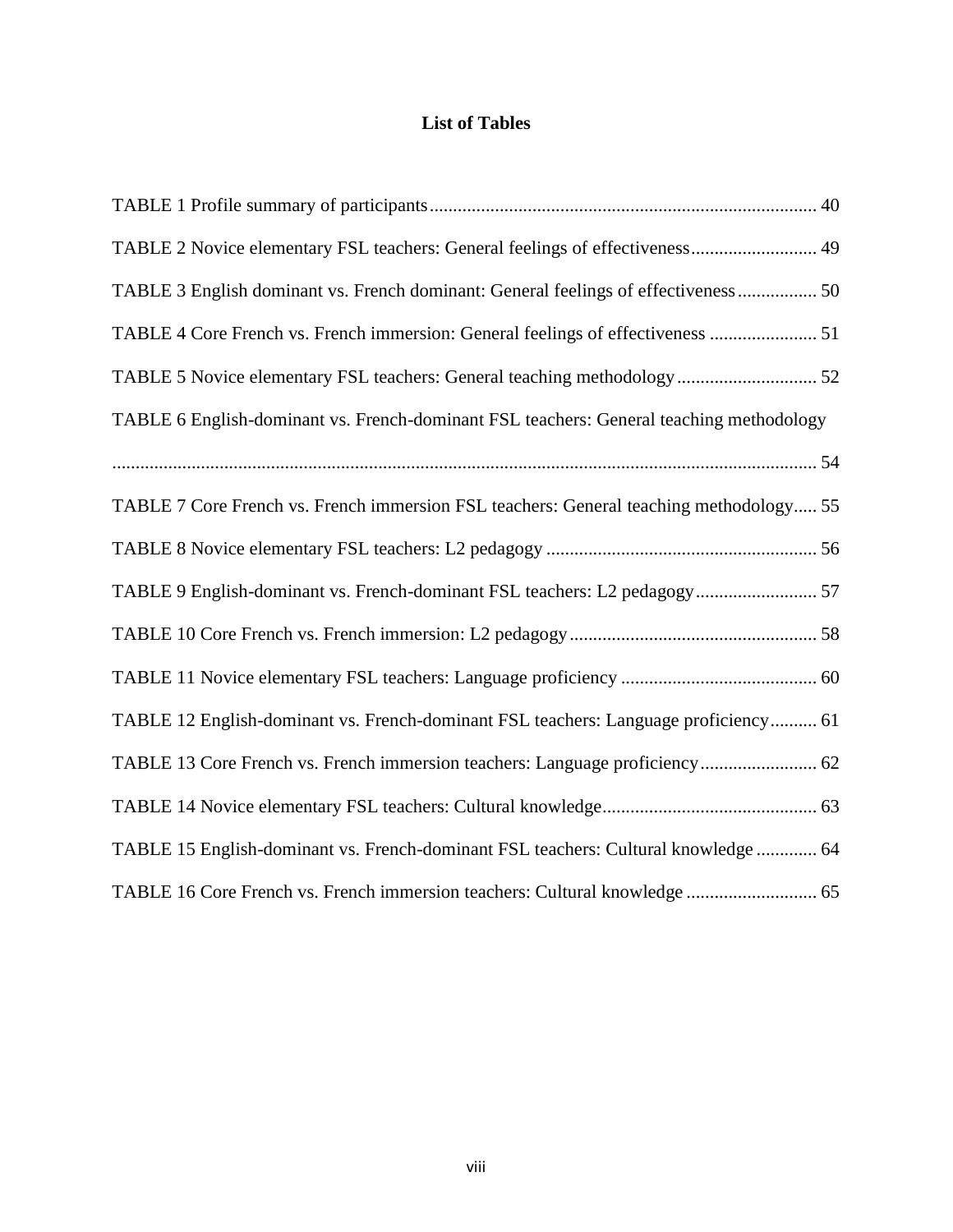## **List of Appendices**

<span id="page-9-0"></span>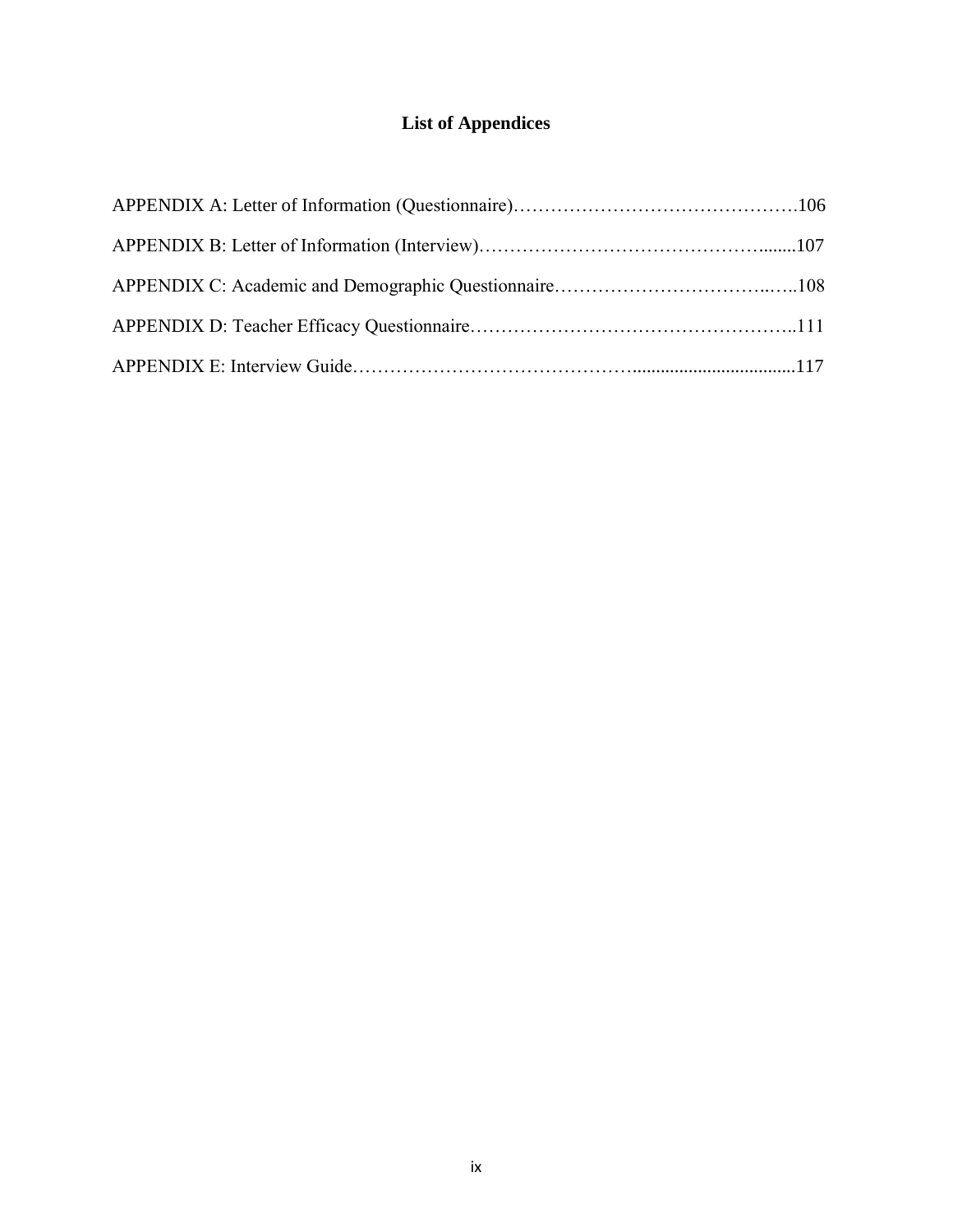#### **Chapter 1: Introduction**

#### <span id="page-10-1"></span><span id="page-10-0"></span>**1.1 Context**

In 2003, the Canadian federal government released *The Next Act: New Momentum for Canada's Linguistic Duality*, an action plan demonstrating the government's commitment to promoting the country"s two official languages, English and French. An important educational goal outlined in this document was to double the number of Canadian secondary school graduates with a functional level of bilingualism in their second official language by the year 2013 (Government of Canada, 2003). The government pledged to improve core English and French programs, revitalize immersion programs and increase the number of qualified teachers by providing financial support that would enable provinces and territories to recruit second language (L2) specialists and provide teachers with professional development opportunities.

Following the completion of *The Next Act* in 2008, the federal government introduced the *Roadmap for Canada's Linguistic Duality 2008-2013: Acting for the Future*, outlining several courses of action regarding Canada"s two official languages, including "emphasizing the value of linguistic duality amongst all Canadians" (Government of Canada, 200, p. 6) and building the future of French and English in Canada by investing in youth (Government of Canada, 200). The Government reaffirmed its pledge to support programs aimed at education in the language of official-language minority communities, and in second-language (L2) education.

According to this document, surveys have revealed an increased interest in learning the second official language in Canada, particularly amongst young people, who believe that learning a L2 is important for their communities and children, who will be afforded better job opportunities in the future due to their linguistic abilities (Government of Canada, 2009). The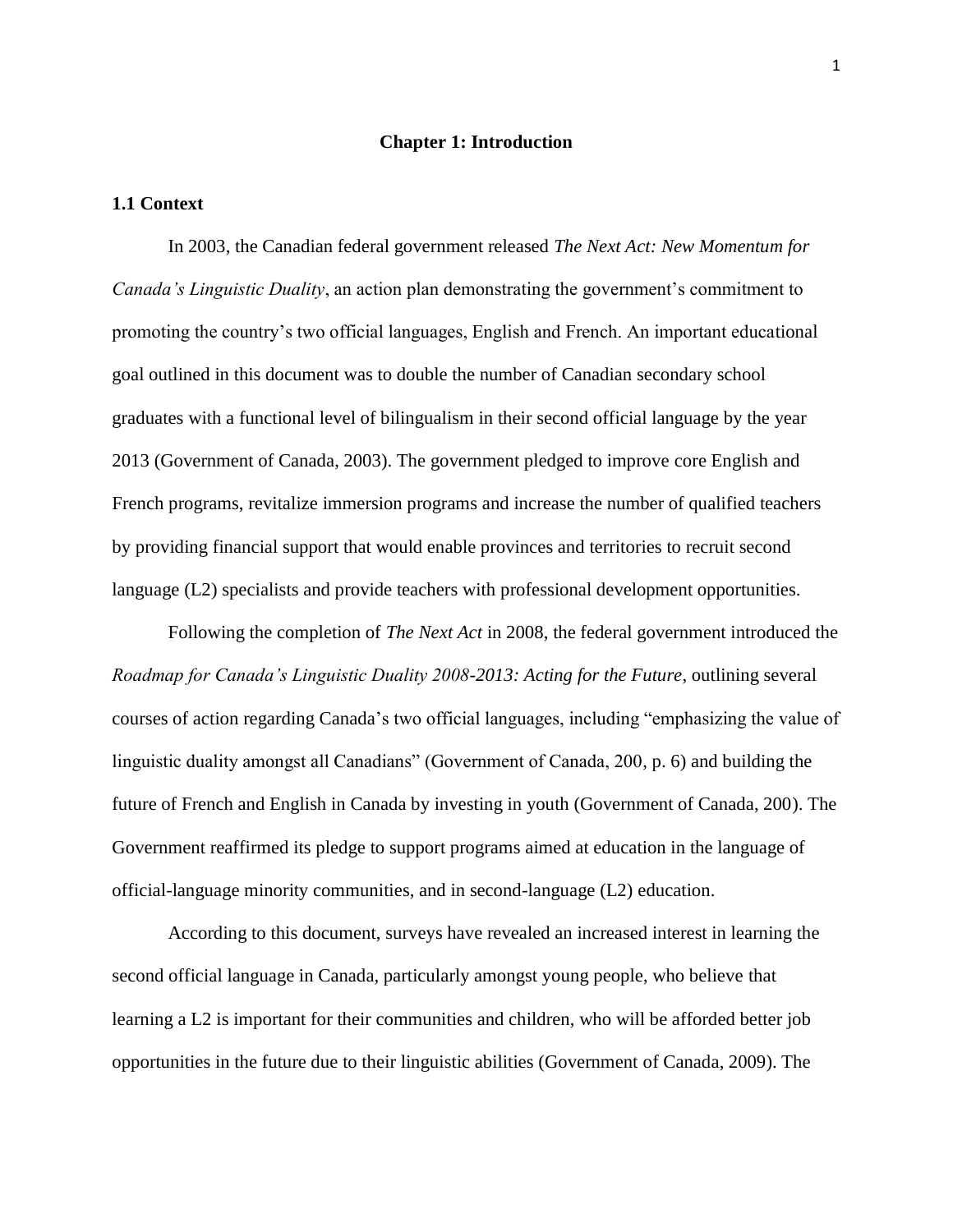*Roadmap* also states that a majority of those surveyed are interested in learning more about the culture of those who speak the other official language.

Following *Roadmap for Canada's Linguistic Duality 2008-2013,* which ended on March 31, 2013*,* the Government of Canada released the *Roadmap for Canada's Official Languages 2013-2018: Education, Immigration, Communities* (Government of Canada, 2013), which reaffirms the previous commitment to promote the country"s official languages and enhance the vitality of official-language minority communities in the areas of education, immigration and communities.

This focus on L2 education in Canada has undoubtedly led to an increase in the demand for French as a Second Language (FSL) teachers. Salvatori (2009) reports that of the 212,000 members of the Ontario College of Teachers (OCT) in good standing, 24,000 hold qualifications to teach FSL. This supply of teachers with FSL qualifications does not meet the demand, and therefore, the OCT grants a large number of temporary letters of approval each year to Ontario school boards, allowing those who do not have a specific qualification to be assigned FSL positions. However, most Canadian provinces and territories, including Ontario, continue to have a greater demand for FSL teachers than the supply can meet, and sometimes unqualified and illprepared FSL teachers are being placed in the classroom (Salvatori, 2009). The question arises as to how effective these teachers are, and for the purpose of this study, how effective they *feel* they are.

#### <span id="page-11-0"></span>**1.2 Purpose and Rationale**

Teacher efficacy is defined as a teacher"s belief in his or her ability to successfully accomplish a specific teaching task in a particular context (Tschannen-Moran et al., 1998). Teachers" perceptions and beliefs regarding their teaching capabilities have a significant impact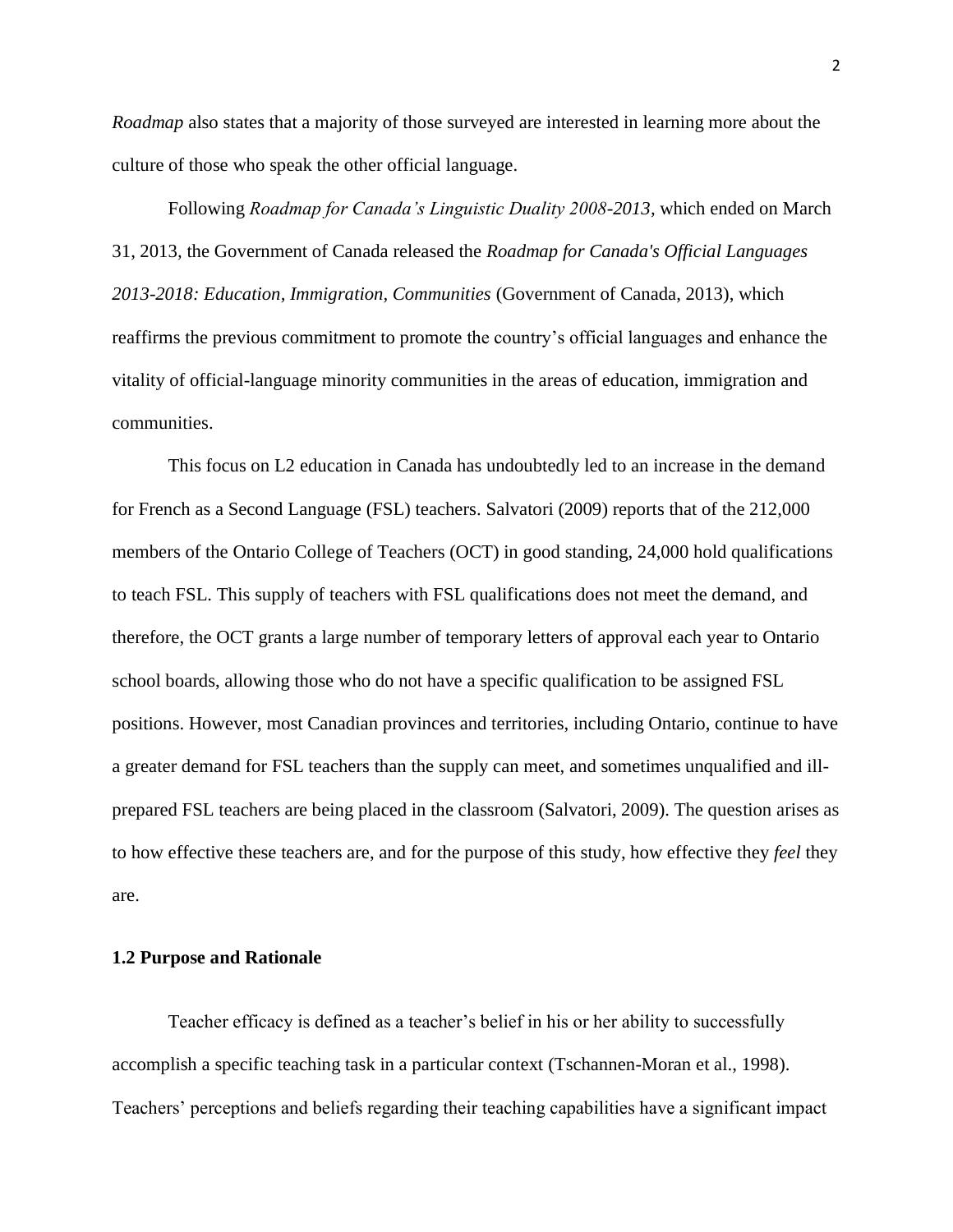on their teaching effectiveness (Knoblauch & Woolfolk Hoy, 2008), as well as on the effort, persistence, and commitment of the teacher (Bandura, 1977, 1986, 1997). The purpose of this study is to investigate the self-efficacy beliefs of novice FSL elementary teachers in Ontario, as well as the factors that contribute to these teachers" sense of efficacy. I have also chosen to compare novice teachers" self-efficacy beliefs in core French (CF) and French immersion (FI) programs. CF is generally taught as a subject for one period each day, while FI involves the study of FSL and the study of at least two other subjects (i.e., Mathematics, Science, Social Studies, Physical Education) in the L2, requiring subject-specific vocabulary and content-area knowledge. There is a different skill set required for each of these programs, particularly in terms of language proficiency, and FSL teachers may be required to teach in a program for which they are neither prepared nor qualified (Salvatori, 2009). Although it is true that all L2 teachers should have a high level of proficiency in the target language in order to "deliver an effective program and to serve as an exemplary language model for students" (Salvatori, 2009, p. 291), some FSL teachers may feel adequately prepared and effective as a CF teacher, but feel that their limited French language proficiency inhibits them from performing effectively as a FI teacher. As Faez (2011a) points out, "a teacher's lack of confidence in their level of language proficiency may limit their ability to conduct all classroom functions through the medium of the target language" (p. 64). Furthermore, because I chose to survey teachers on their perceived effectiveness and preparedness in four areas of competency (general teaching methodology, L2 pedagogy, language proficiency, and cultural knowledge) as outlined in *Profile and pathways: Supports for developing FSL teachers' pedagogical, linguistic, and cultural competencies* (2009) from the Canadian Association of Second Language Teachers (CASLT), I am also comparing FSL teachers who have identified English as their dominant language with those who have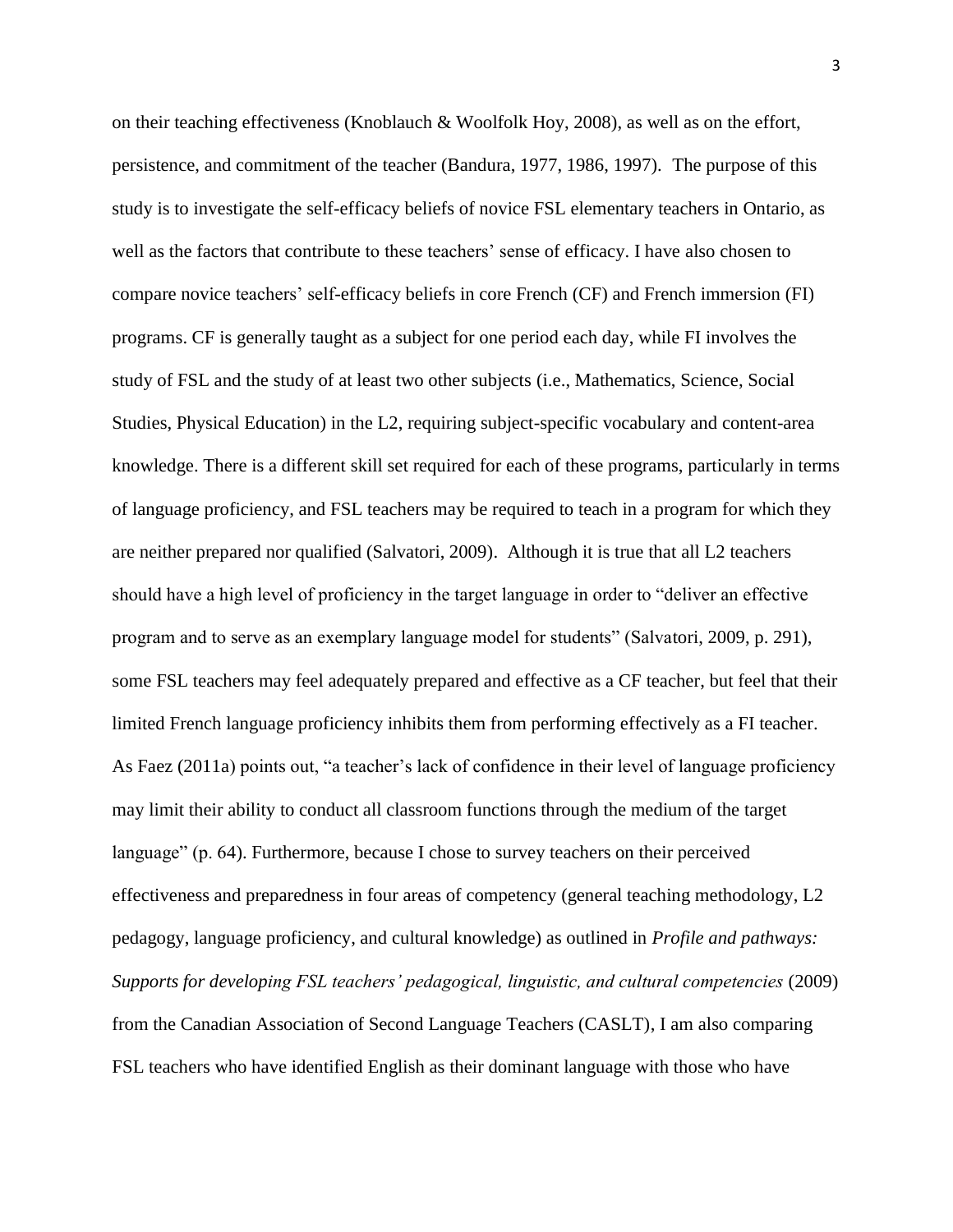identified French. I feel that it is important to assess whether there is a difference between the efficacy beliefs of these teachers given the difference in their language proficiency and cultural knowledge.

I have chosen to study novice elementary teachers because I believe these beginning years are a critical time for these teachers. According to *Transition to Teaching 2012* (OCT, 2012), 5.4 per cent of Ontario graduates in 2011 who received an Ontario Teaching Certificate in the same year did not renew their membership in the OCT in 2012. Furthermore, 12.7 per cent of new graduates who obtained their certificates in 2007 were no longer members of the OCT five years later. Compare these rates with 4.1 per cent attrition for first-year teachers and 9.5 per cent attrition for fifth-year teachers back in 2005, and it is clear to see that the attrition rates of Ontario teachers in the early years have increased. Having only recently left a teacher education program, these teachers enter the classroom and are faced with the reality of what is being expected of them and beginning to form beliefs about their effectiveness as a teacher. Furthermore, according to Bandura (1997), it is in these early years that efficacy beliefs are most at play, because after these beginning years, teachers either have strengthened their efficacy beliefs or left the profession (Tschannen-Moran & Woolfolk Hoy, 2007).

#### <span id="page-13-0"></span>**1.3 Research Questions**

Through my research, I have investigated the following questions:

- 1. How effective do novice FSL elementary teachers feel in delivering an FSL program?
	- a) What is the difference in the self-efficacy appraisals of novice elementary Englishdominant and French-dominant FSL teachers?
	- b) What is the difference in the self-efficacy appraisals of novice elementary FSL teachers in teaching core French as compared to French Immersion?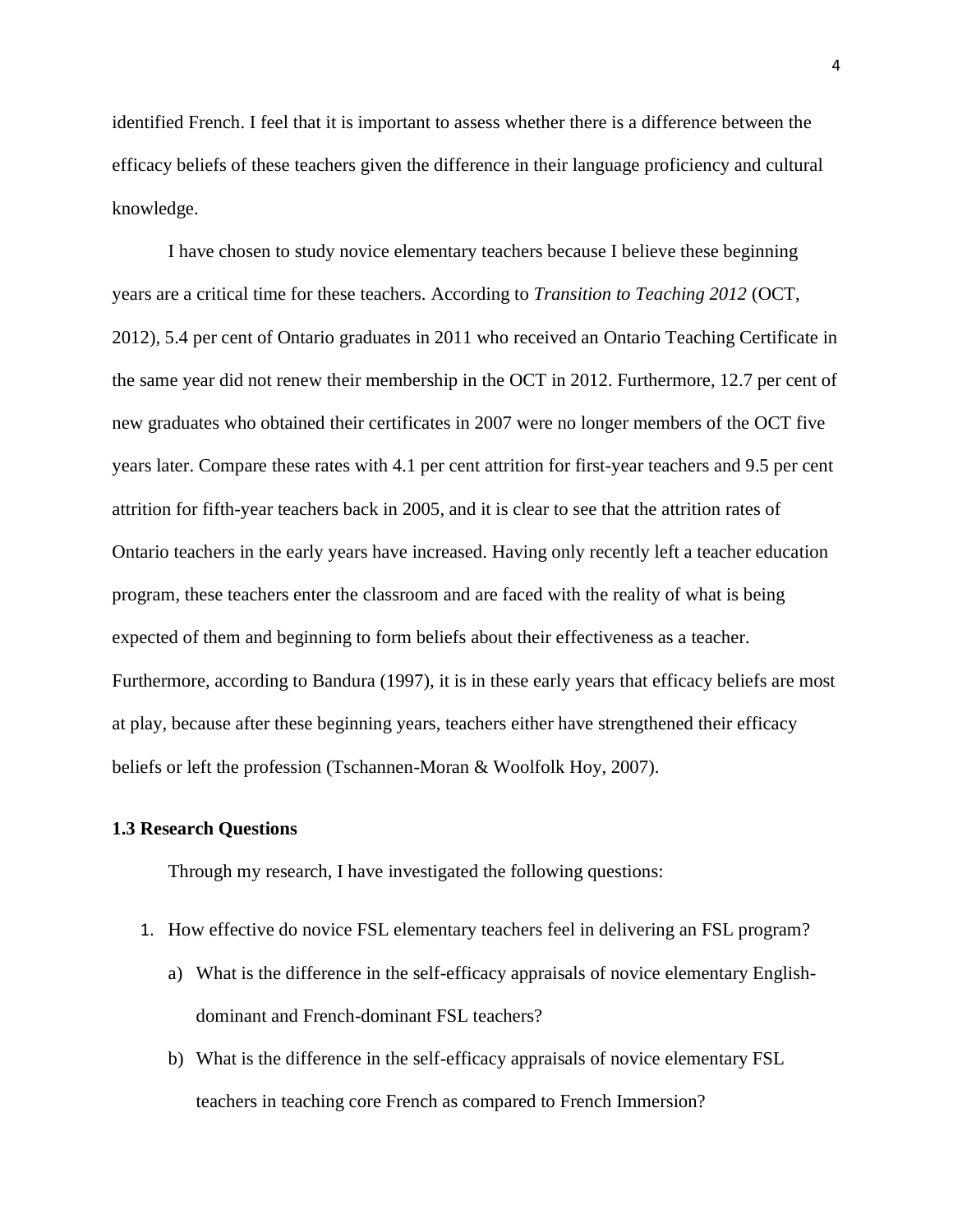2. What factors contribute to a novice FSL elementary teacher"s sense of self-efficacy?

#### <span id="page-14-0"></span>**1.4 Thesis Organization**

Chapter 2 of this thesis provides a literature review of issues facing novice teachers, selfefficacy, target language proficiency, the desired knowledge and skills of a L2 teacher and the status of CF and FI in Canada. Chapter 3 outlines the methodology. Chapter 4 reports on the findings and provides a discussion of this research. Finally, Chapter 5 focuses on limitations, implications and directions for future research.

#### <span id="page-14-1"></span>**1.5 Definitions**

**Core French (CF)** is a mandatory FSL program for all students in Grades 4-8 of Englishlanguage elementary schools. Students are typically taught CF for one period a day. Though this varies from school to school, students must have accumulated 600 hours of French instruction by the end of Grade 8 (Ministry ofg, 1998).

**French immersion (FI)** is an optional FSL program in which French is not only taught as a subject, but also serves as the language of instruction in other subjects. French must be the language of instruction for a minimum of 50 per cent of the total instructional time at every grade level of the program. Immersion programs must include the study of FSL and the study of at least two other subjects taught in French. Immersion programs must provide a minimum of 3800 hours of instruction in French by the end of Grade 8 (Ministry of , 2001).

**French immersion: Extended French** is an optional FSL program in which French is not only taught as a subject but also serves as the language of instruction in other subjects. French must be the language of instruction for a minimum of 25 per cent of the total instructional time at every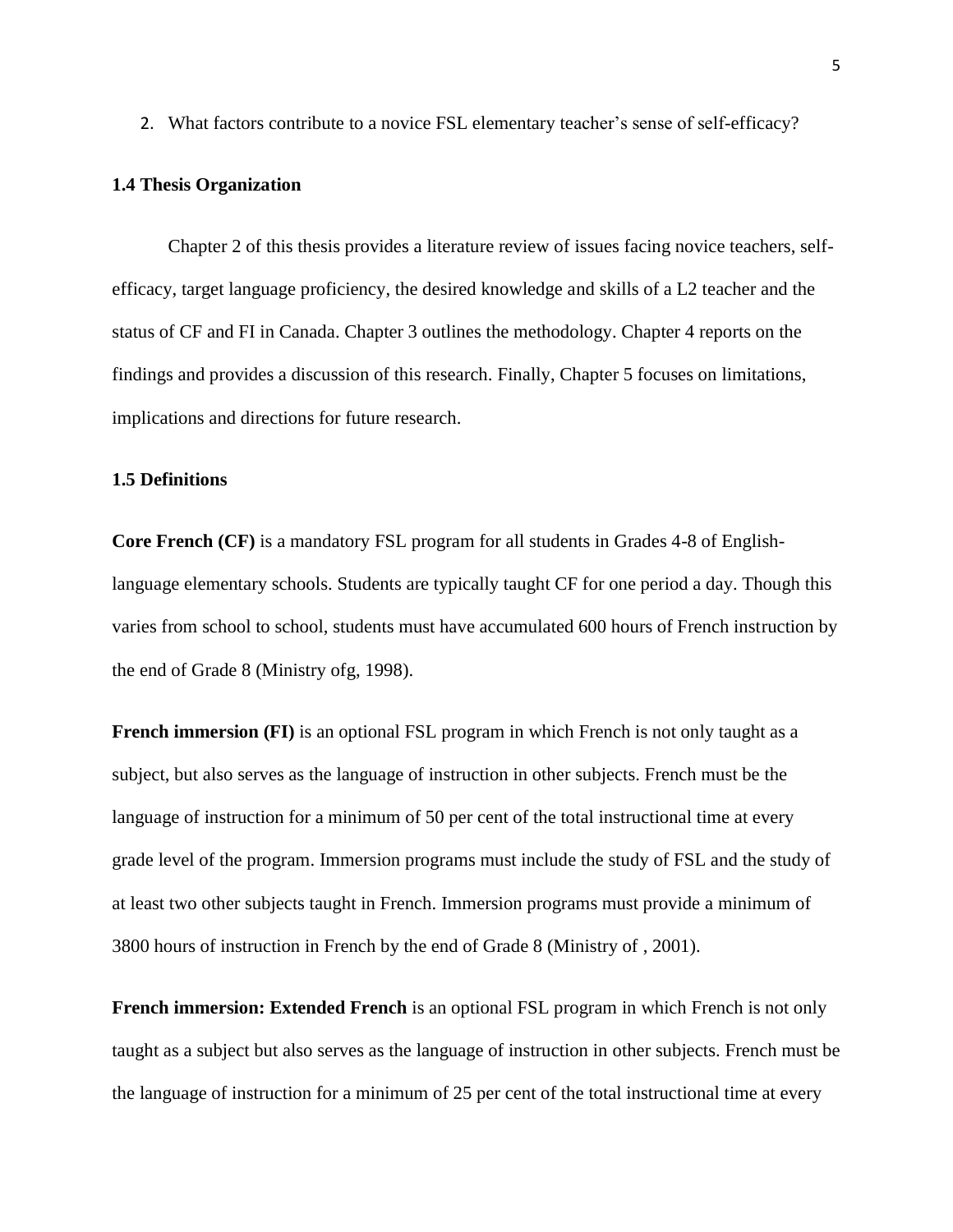grade level of the program. Extended French programs must include the study of FSL and the study of at least one other subject taught in French. Extended French programs must provide a minimum of 1260 hours of instruction in French by the end of Grade 8.

**Novice teacher** refers to a teacher who is in their first, second or third year of teaching FSL.

**Long-term occasional (LTO) teacher** refers to a certified occasional teacher who is in a longterm occasional assignment of 97 or more consecutive school days, hired to cover the absence another teacher.

**English-dominant** is a term used for those who identify English as their most comfortable language. Due to problems associated with the native/non-native speaker dichotomy, as outlined in Chapter 2, this term will be used in this thesis.

<span id="page-15-0"></span>**French-dominant** is a term used for those who identify French as their most comfortable language. Due to problems associated with the native/non-native speaker dichotomy, as outlined in Chapter 2, this term will be used in this thesis.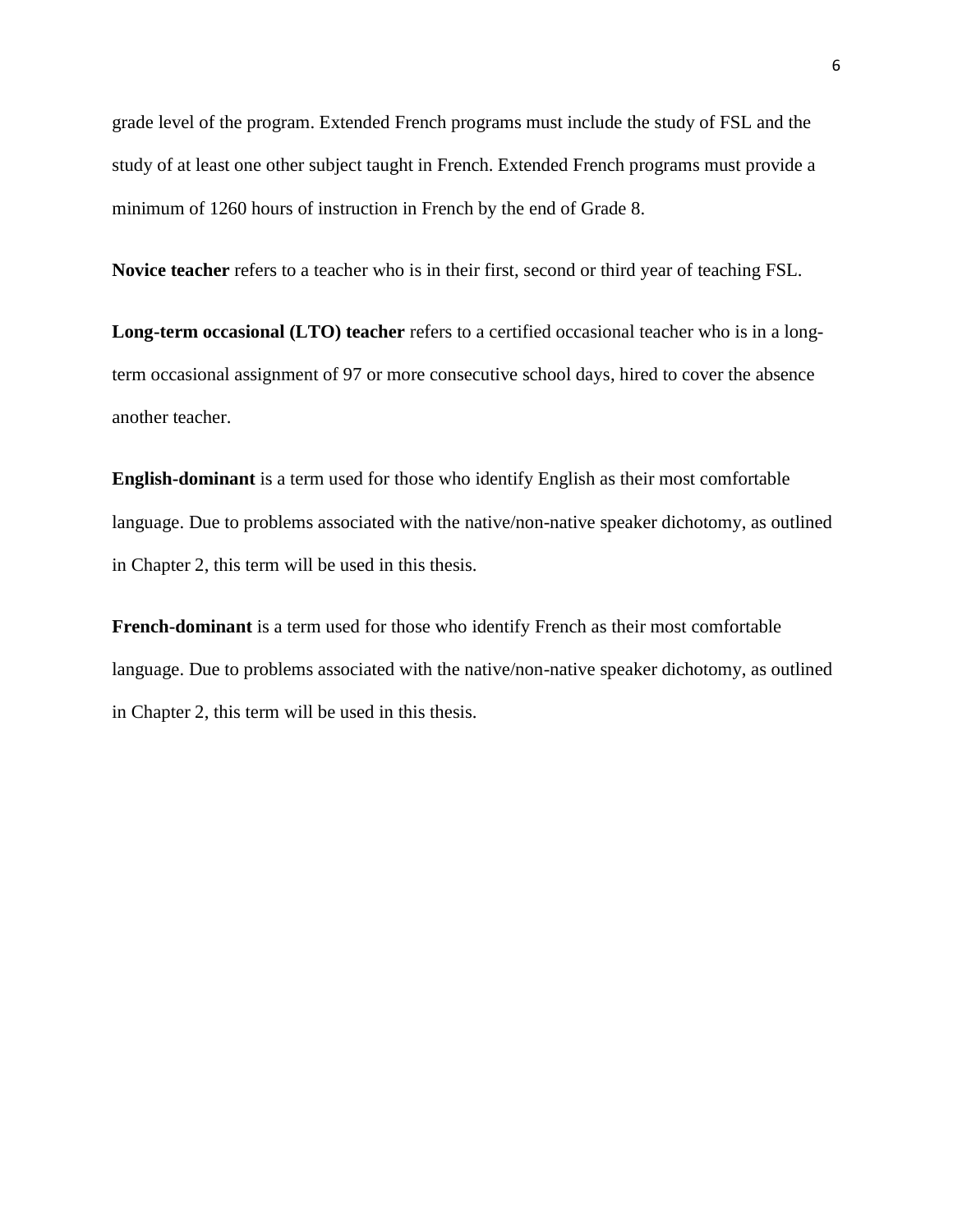#### **Chapter 2: Literature Review**

This chapter provides a literature review of issues facing novice teachers, self-efficacy, target language proficiency, the desired knowledge and skills of a L2 teacher and the status of CF and FI in Canada.

#### <span id="page-16-0"></span>**2.1 Novice Teachers**

Unlike most other professions, novice teachers have as much responsibility as their more experienced colleagues (Tait, 2008**;** Fantilli & McDougall, 2009). However, given their inexperience, novice teachers face many challenges at the start of their careers, some of which they may have never encountered before (Ducharme & Ducharme, 1996). Once in the classroom, these teachers are often unprepared for the demands of the profession (Veenman, 1984), causing many to leave as a result, as outlined in Chapter 1.

This is by no means a recent phenomenon. Müller-Fohrbrodt, Cloetta and Dann (1978) labelled this period in a teacher's career as "reality shock"; a time when new teachers are faced with the harsh realities of the classroom after leaving their teacher education programs (Veenman, 1984). They stated reality shock could be caused by factors such as inadequate teacher training, a problematic school situation, shortage of materials and supplies, the absence of explicitly stated educational objectives and loneliness in the workplace. Furthermore, teachers must oftentimes teach subjects for which they are neither qualified nor prepared (Salvatori, 2009).

Veenman (1984), in his review of research concerning the problems of beginning teachers, identified several common areas of difficulty in 83 international studies dating back to 1960. Classroom discipline, motivating students, dealing with individual differences, assessing students" work, relations with parents, organization of classwork, insufficient materials and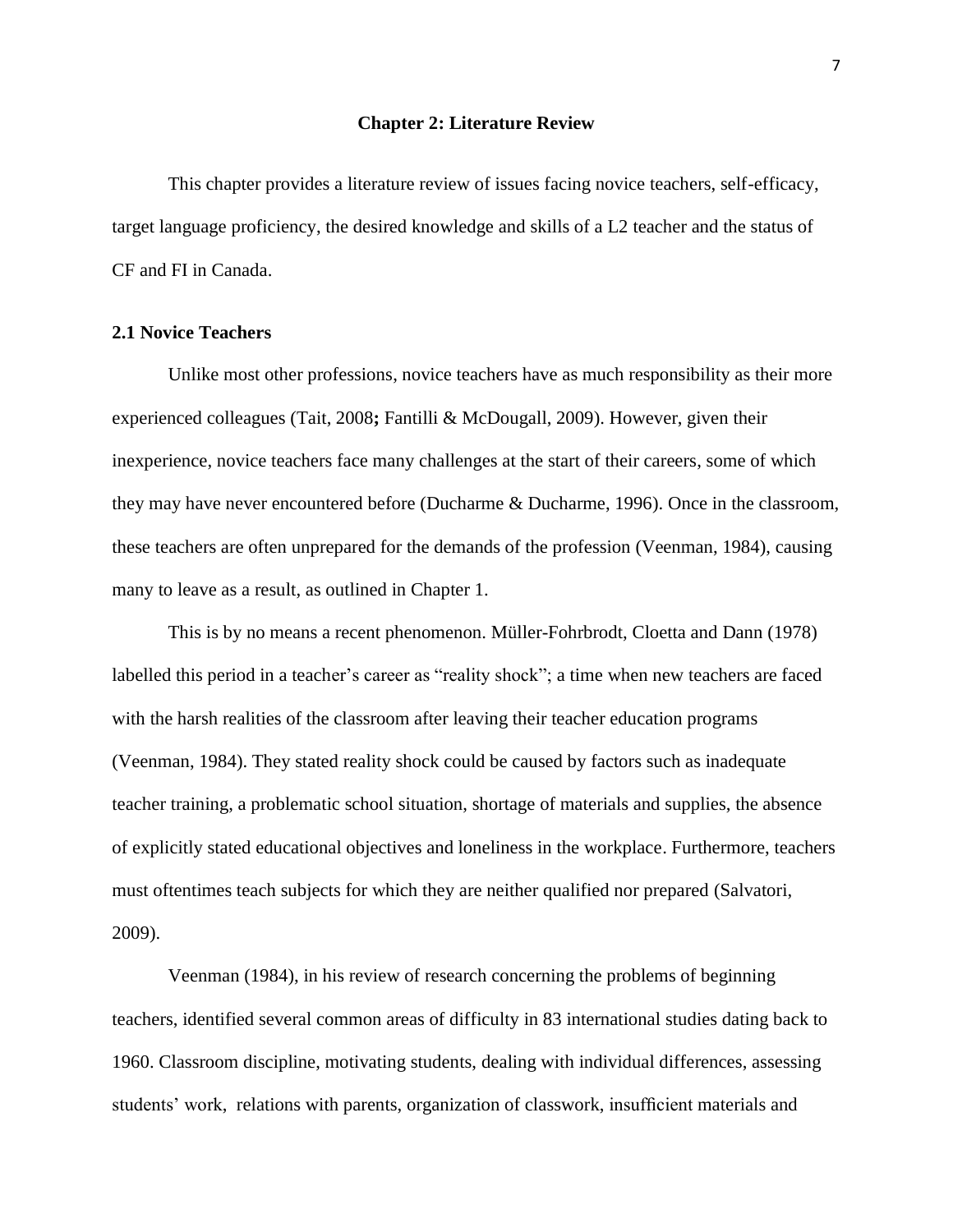supplies, dealing with problems of individual students, heavy teaching load and relations with colleagues were classified as the ten most challenging areas for these teachers.

In a study of 35 first- and second-year teachers in the United States regarding the issues they were encountering in their profession, Britt (1997) found that the teachers' responses on an open-ended questionnaire fell into four categories: time management, discipline, parental involvement, and preparation. Responses revealed that these new teachers were dissatisfied with the amount of time required to complete paperwork and administrative tasks, overwhelmed with the behaviour problems in their classrooms (including the amount of time required to deal with them), and frustrated with the lack of parental involvement and support, as well as their inability to communicate effectively with parents. These new teachers also expressed a need for more training in classroom management, and felt that their teacher education programs had not properly prepared them for what was required of them in their roles.

More recent studies point to similar issues. In their study aimed at uncovering common issues affecting beginning teachers, Meister and Jenks (2000) conducted focus group interviews with forty-two classroom teachers and identified three main concerns: managing behaviour and the individual needs of students, time management and workload, and conflict with parents and other adults, such as colleagues and principals. The researchers claimed that these three themes form part of a larger issue; teaching is filled with times of ambiguity, and teacher education programs should provide new teachers with the necessary tools to help them not only make a successful transition from preservice to inservice education, but also to cope with the uncertainty and unpredictability of the classroom. These tools include the knowledge, skills, and inclination to explore their own beliefs, values, and experiences they bring to the classroom, the ability to examine classroom management strategies in order to cope with the reality of today"s serious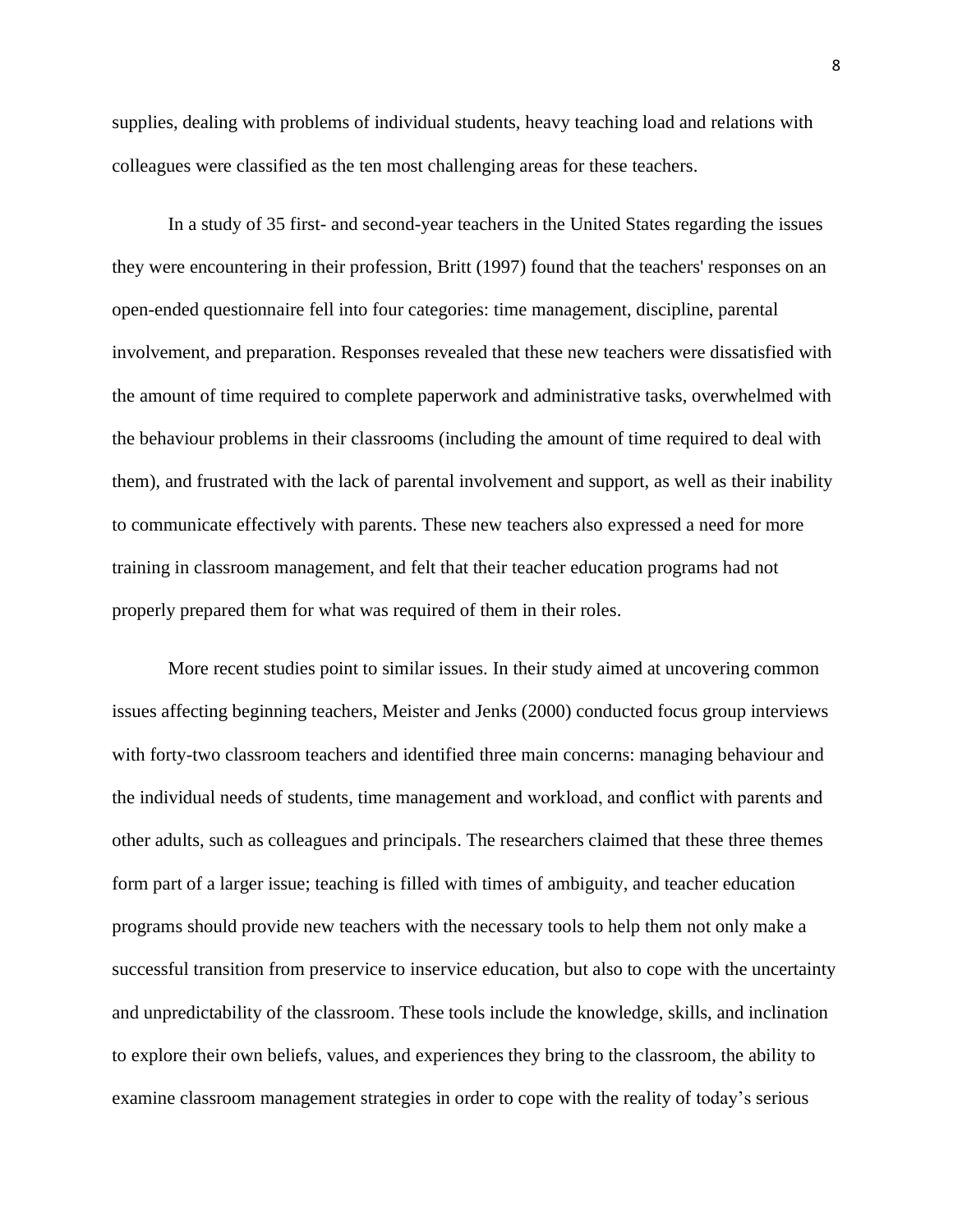discipline issues and to apply their knowledge in a systematic way to improve their own practice (Meister & Jenks, 2000).

Farrell (2003) discussed the challenges faced by one beginning English language teacher in his first year of teaching and the role that support from the school and colleagues played as the teacher progressed throughout the year. He maintained that the school has a great responsibility in making a teacher feel welcomed and supported, and the participant in his study identified support from colleagues as the most important thing for him in his first year. Farrell argues that along with the support already in place through the formal induction process, additional support in the form of a critical friend or buddy is important to help the new teacher progress through this very important first year.

In 2003, as part of a *Transition to Teaching* study conducted by the Ontario College of Teachers (OCT), new teachers expressed unhappiness with their teaching assignments, often getting the most difficult assignments or those for which they do not have the necessary training or resources (McIntyre, 2003). They were frustrated with the politics of their profession, with many being hired too late or within weeks of starting, and being sometimes transferred to a new class, grade or school. They also voiced dissatisfaction with the lack of orientation programs, school board in-service training, resources and mentoring support available to them as new teachers. When asked what they needed as beginning teachers, participants identified mentoring as a priority, and expressed the need for help, advice and time from experienced teachers. They sought help with managing the classroom, evaluating students" work, planning lessons, and communicating with parents.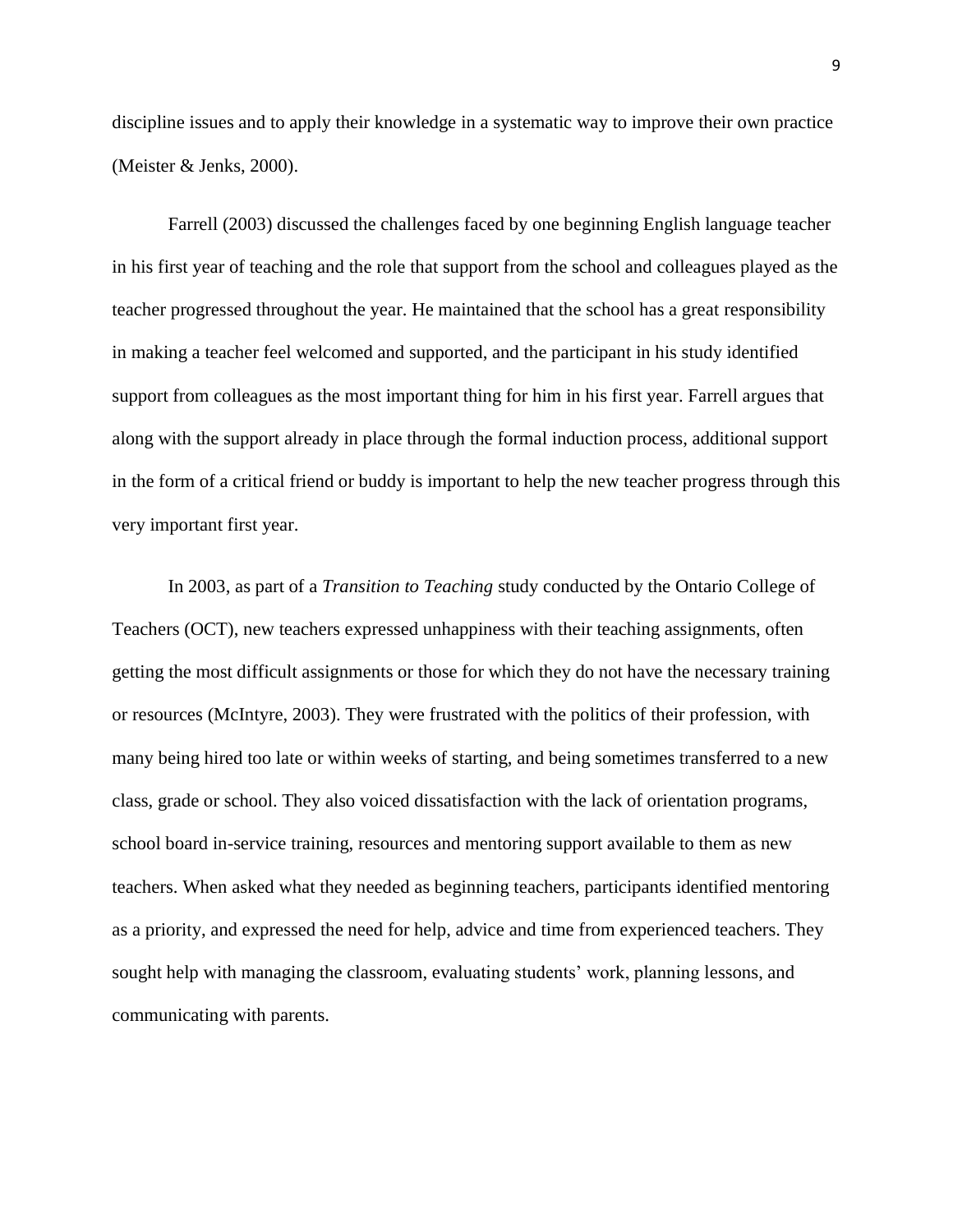In the third of a series of studies aimed at understanding the successes and struggles of novice teachers, Romano (2008) identified four categories of concern for her nine participants: (1) classroom management issues regarding overall student behaviour and motivation, (2) external factors, such as how the educational system was run and the number of demands placed on them, (3) personal issues that were separate from actual teaching episodes, such as feeling more secure in their surroundings, finding more time and being organized, and (4) content and pedagogy issues related to having command of a particular content area and knowing how to plan and teach it effectively in the amount of time allotted. Participants identified twelve resources they believed would allow for a more successful teaching experience. These included other teachers, experience with students, knowledge from teacher training, student teaching, experiences or classes outside formal teacher education, district funding for teacher support, school administration, educational books, teacher resource websites, curriculum guides and materials, friends or family outside of school and resource personnel. When asked to identify resources that would assist them with struggles in their teaching practice, categories mentioned included more training in classroom management, more teaching experience, increased communication or support from parents, increased communication of school expectations and due dates, additional time to plan lessons, better teaching assignments, additional support from administration, time management skills, assistance in working with other teachers, and mentoring on teaching concepts to students.

In a study documenting the experiences of first, second and third year teachers in Ontario, Fantilli & McDougall (2009) found that new teachers were facing numerous challenges. Hiring practices, specifically in terms of late appointments and difficult assignments, as well as meeting special needs ranked amongst the highest concerns of the participants. Also challenging for these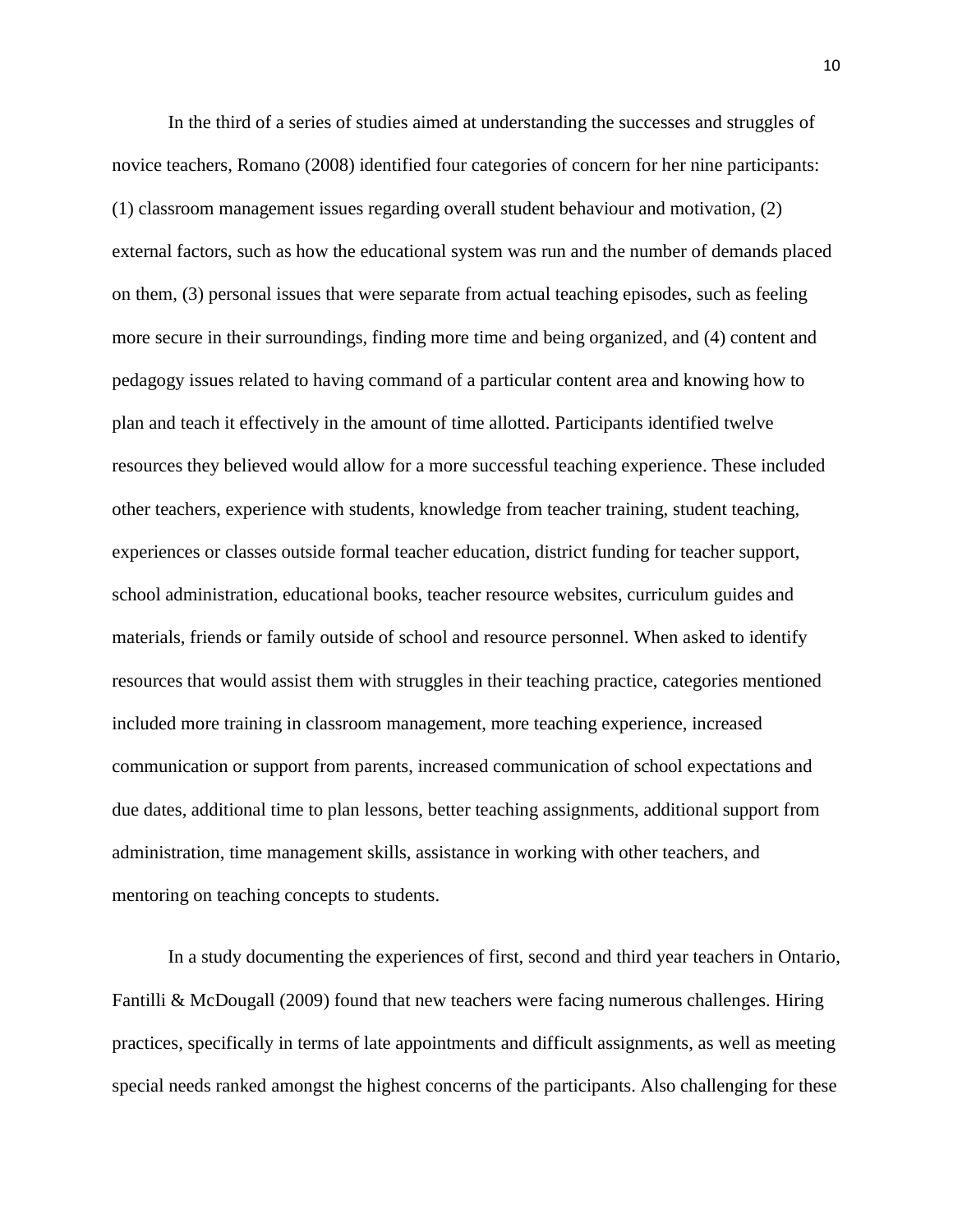beginning teachers were the amount of classroom resources, Individualized Education Plans, English as a Second Language (ESL), classroom management, salary and wages, balanced literacy, long-range planning, communication with parents and administration, time management and assessment practices. Additionally, new teachers expressed challenges in planning and classroom management when assigned to positions without grade-level partners. Further examination revealed that many of these challenges were attributed to ineffective and unsupportive administration, and participants often felt anxious due to the absence of an experienced mentor and having to constantly seek guidance from colleagues. Interview responses also showed that collaboration with experienced colleagues, team teaching and informal mentorships were a major influence in support of novice teacher development, as well as having a principal who promoted collaboration, and was approachable and accessible to the new teachers.

In response to what supports would have alleviated the challenges these new teachers faced, participants identified the need for teacher education programs to focus on more practical tasks that are most difficult for new teachers, the need for support and professional development opportunities geared specifically to beginning teachers, including ongoing subject-specific workshops, the need for planning opportunities with colleagues and/or classroom observations, support of in-school resource teachers, access to subject-specific resources, and the need for improved hiring practices which would allow new teachers time to familiarize themselves with the school and curriculum, and prepare for the start of the school year.

Understanding beginning teachers concerns is critical (Gold, 1996) and identifying problems facing beginning teachers at the start of their careers could offer insight into how to improve preservice and inservice teacher education programs (Veenman, 1984). Proper training,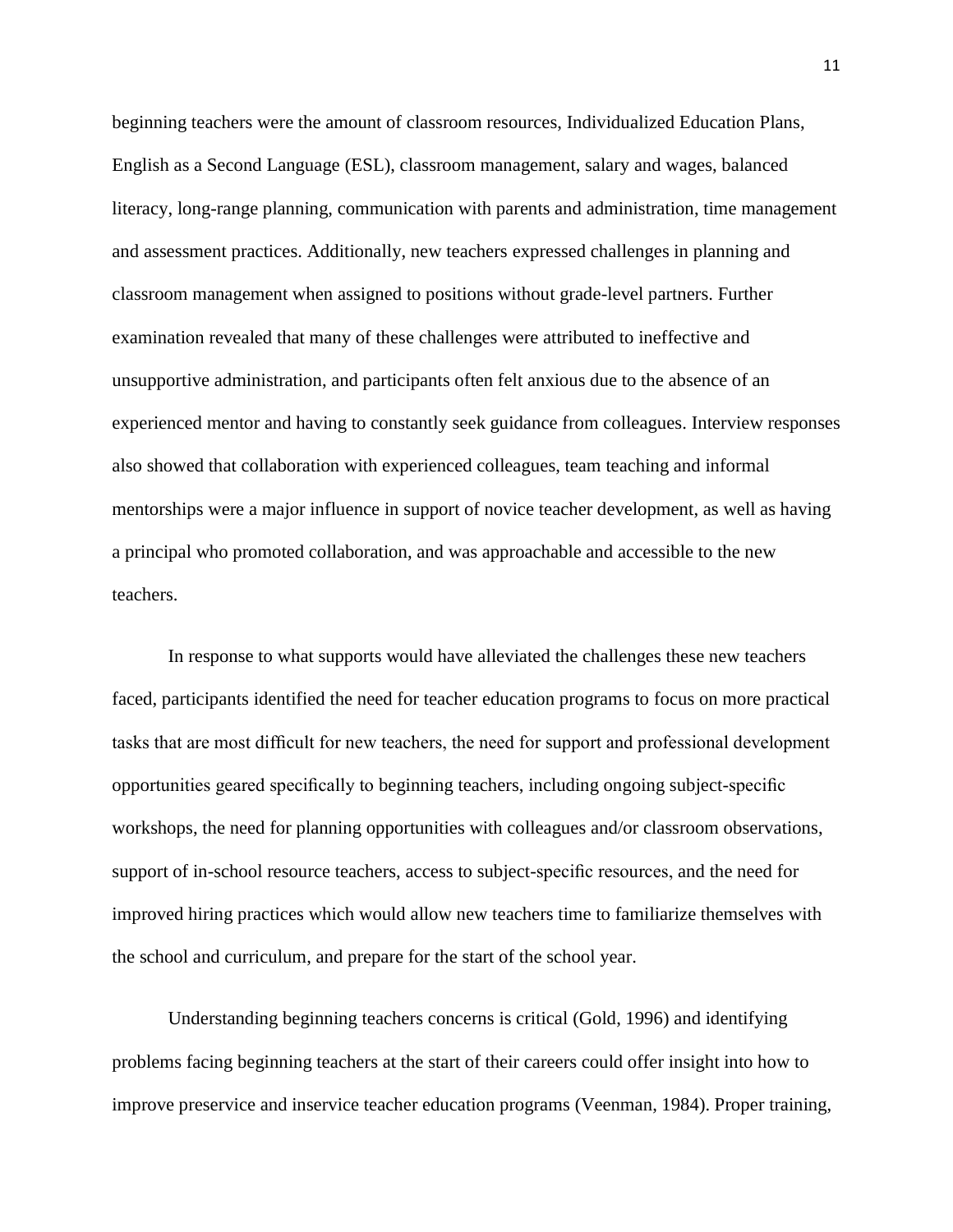support and guidance must become a priority for school boards, schools and administrators because without it, only the strongest and most determined teachers are successful (Colbert & Wolff, 1992).

#### <span id="page-21-0"></span>**2.2 Self-efficacy**

A teacher"s sense of efficacy regarding his or her teaching capabilities can have a considerable impact not only on their effectiveness in the classroom, but the educational process as a whole (Knoblauch & Woolfolk Hoy, 2008). These beliefs have been shown to influence many aspects of a teacher's career, such as the effort they put into their work and the goals they set for themselves (Tschannen-Moran et al., 1998). Teachers with a high sense of efficacy are open to new concepts and new methods to ensure the diverse needs of their students are being met (Guskey, 1988; Stein & Wang, 1988). These teachers are also inclined to demonstrate better planning and organizational skills (Allinder, 1994), show a greater enthusiasm for teaching (Allinder, 1994; Guskey, 1984; Hall, Burley, Villeme, & Brockmeier, 1992) and are more likely to remain in the profession (Burley et al., 1991; Glickman & Tamashiro, 1982).

Bandura (1997) proposes that efficacy may be most pliable in the early years of teaching and could be crucial to the continuing development of a teacher's sense of efficacy. Focusing on the factors that ensure a strong sense of efficacy amongst novice teachers is essential because once established, the efficacy beliefs of experienced teachers are difficult to change (Woolfolk Hoy & Spero, 2005).

The study of teacher self-efficacy is approached from two different theoretical viewpoints: Rotter"s (1966) social learning theory and locus of control, and Bandura"s (1977) social cognitive theory. The following sections provide a background on these two perspectives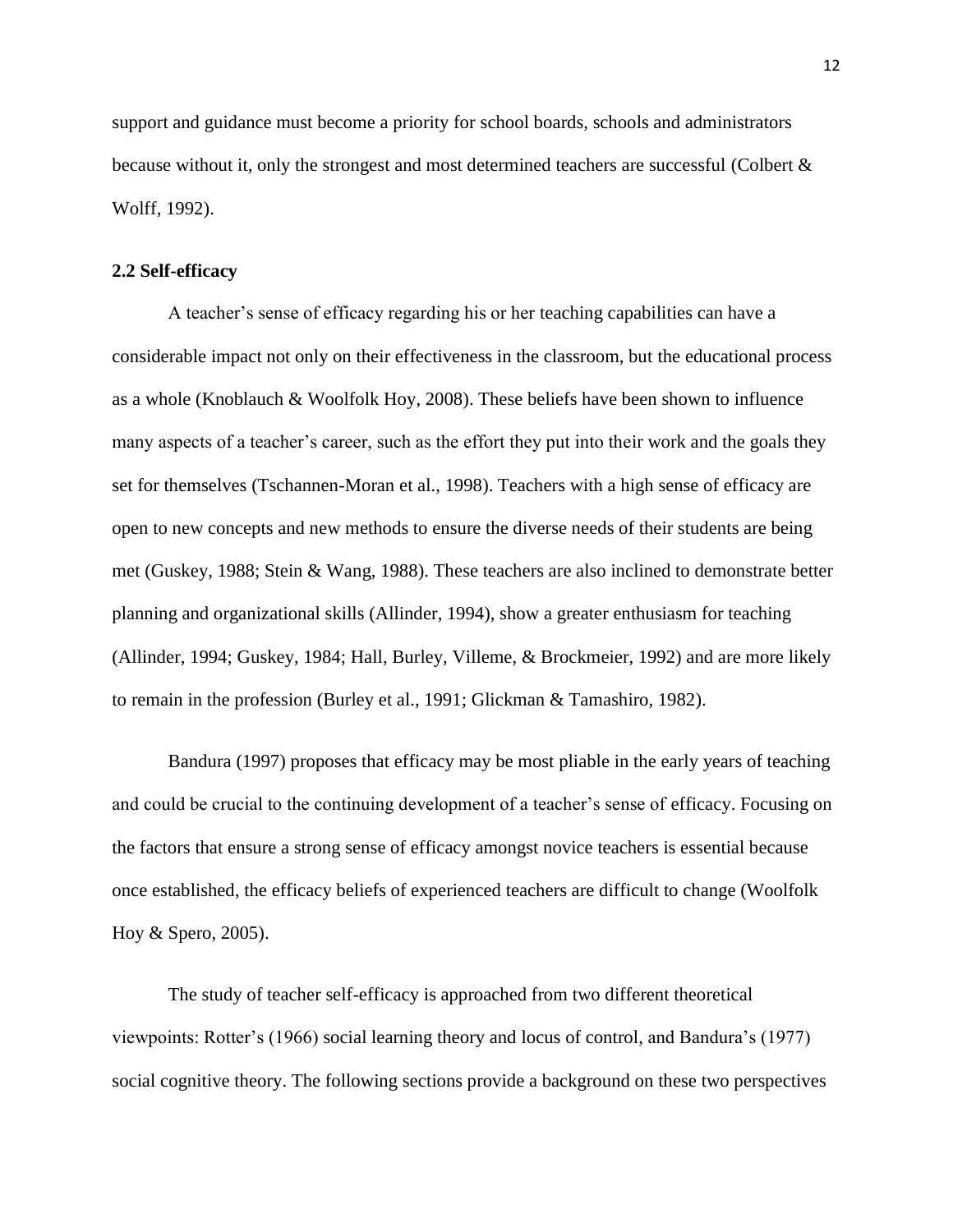and outline several attempts by researchers to accurately measure the self-efficacy beliefs of teachers.

#### <span id="page-22-0"></span>**2.2.1 Rotter's social learning theory**

The development of Rotter's social learning theory came at a time when Freud's psychoanalysis was at the forefront of clinical psychology. While Freud believed an individual"s behaviour could be traced back to experiences from the past, Rotter believed that people are motivated to seek out positive stimulation, or reinforcement, in his or her surroundings, and that personality and behaviour are the result of an individual's interaction with his environment (Rotter, 1966).

Rotter's theory contains four major elements that predict behaviour: *behaviour potential, reinforcement value, expectancy,* and *psychological situation*. Firstly, behaviour potential refers to the likelihood of an individual engaging in a certain behaviour in a given situation. This theory suggests that individuals will display the behaviour with the highest potential. Secondly, reinforcement is defined as the outcome of a behaviour, and reinforcement value refers to the desirability of this outcome. Events we want to happen have a high reinforcement value, while those we do not have a low reinforcement value. Thirdly, expectancy refers to the perceived probability that a certain behaviour will result in a desired outcome. Having high expectancies means the individual is confident the behaviour will bring the desired outcome, while having low expectancies means the individual believes it is unlikely. These expectancies are formed based on past experience, as the more often a behaviour has led to reinforcement in the past, the higher the person's expectancy that the behaviour will result in the desired outcome again. Finally, an individual"s psychological situation means that different people interpret the same situation in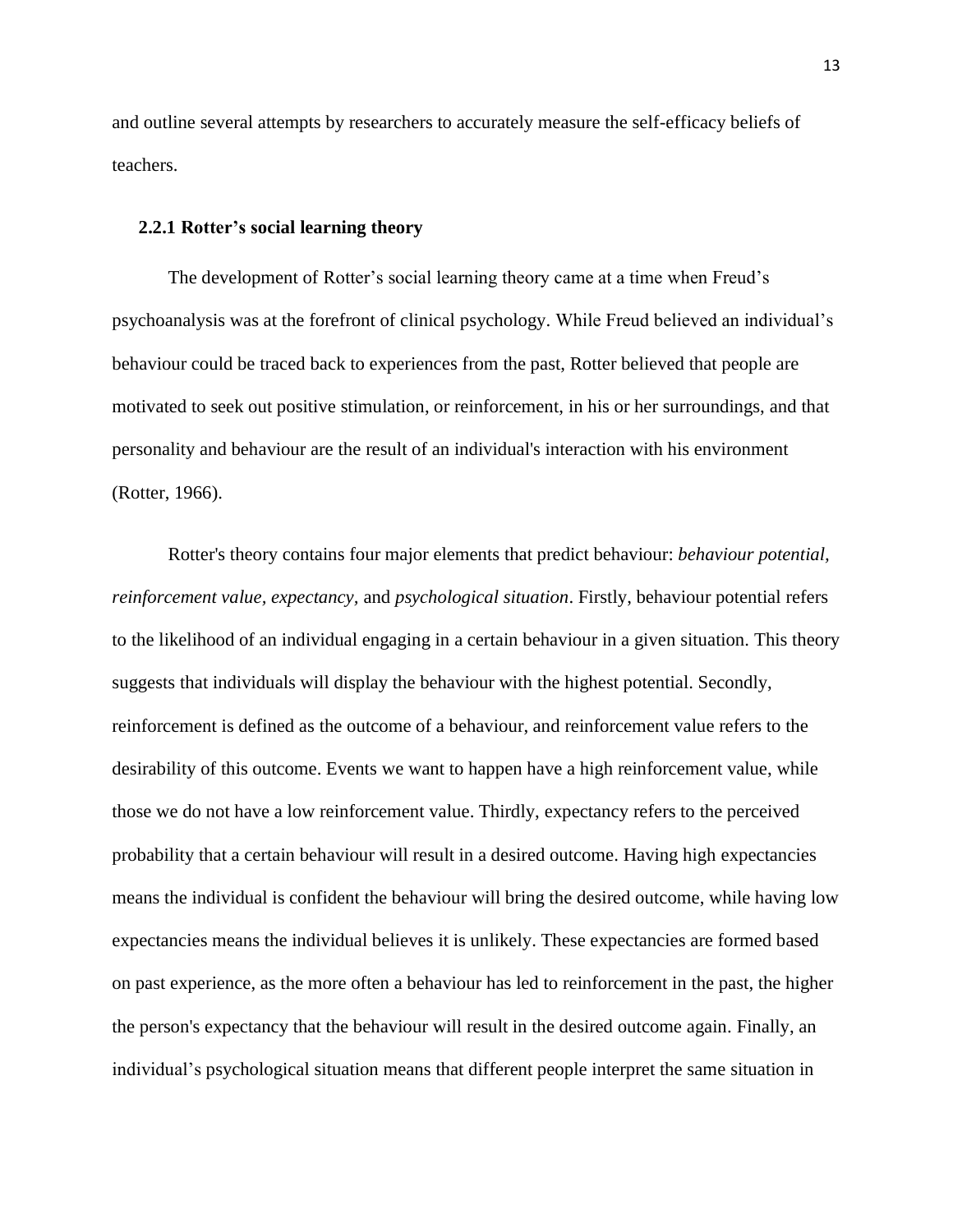different ways, and it is an individual"s subjective interpretation of the environment and situation that determines how they will behave.

Rotter"s locus of control refers to the degree to which individuals believe that they can control events affecting them. Individuals with an internal locus of control believe that the events in their lives are by and large the result of their own behaviour. Individuals with an external locus of control believe that events in their lives are most often determined by chance or other people.

With regards to teachers, some believe that the influence of outside factors, such as the home environment or student motivation, overpowers any attempts by the teacher to impact students' learning, and feel that the reinforcement of their teaching efforts is beyond their control, or *external* to them. These teachers are said to have a low level of efficacy. Others are confident in their teaching abilities, and believe that the reinforcement of their teaching efforts is within their control, or *internal* to them. These teachers are said to possess a high sense of efficacy, as they believe that they have the ability to control or influence factors such as student achievement and motivation.

Using Rotter"s theory as a foundation, teacher efficacy studies were first conducted to determine the degree to which teachers believed that they could control the reinforcement of their actions (Tschannen-Moran et al., 1998). The first measure of teachers" perceptions of their own teaching abilities began in 1976 with researchers from the Research and Development (RAND) Corporation, a non-profit organization whose aim is "to improve policy and decision making through research and analysis" (www.rand.org). In an effort to determine to what extent teachers believed that the effects of their teaching were in their own hands, researchers asked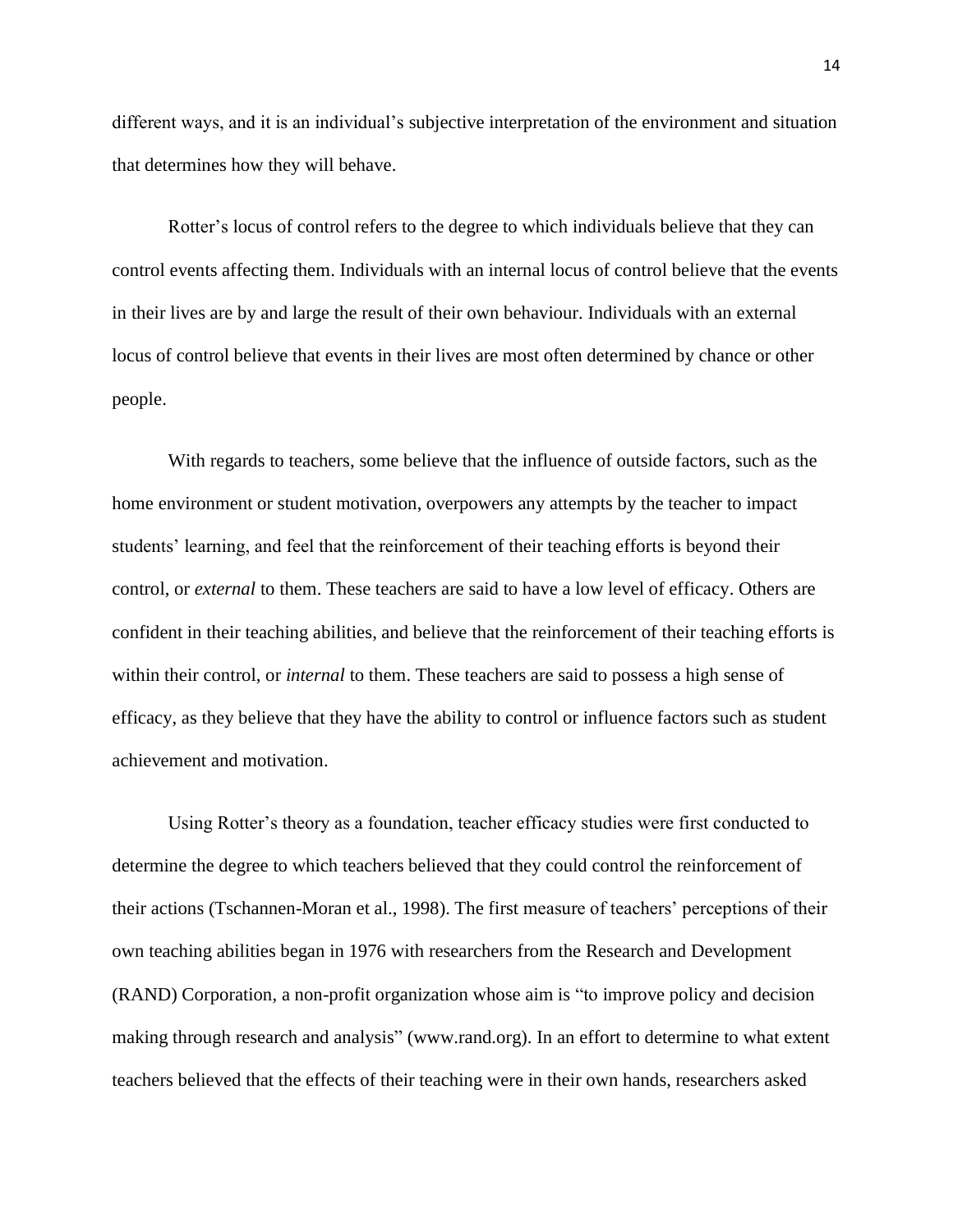teachers to state to what degree they agreed with two statements based on Rotter"s locus of control: (1) "When it comes right down to it, a teacher really can"t do much because most of a student"s motivation and performance depends on his or her home environment" (Armor, Conroy-Oseguera, Cox, King, McDonnell, Pascal, Pauly & Zellman, 1976, p. 23) and (2) "if I try really hard, I can get through to even the most difficult or unmotivated students" (Armor et al., 1976, p. 23). Teachers who express a strong agreement with RAND item 1 believe that environmental factors, such as the importance of education in the home, conflict or abuse in the home or community, issues concerning social and economic class, race and gender, and the physiological, emotional and cognitive needs of a particular child all have an effect on a student"s motivation and performance in school (Tschannen-Moran & Woolfolk Hoy, 2001) and overwhelm any control that teachers can exert (Tschannen-Moran et al., 1998). Teachers" beliefs about the power of these external factors compared to the influence of teachers and schools have since been labelled *general teaching efficacy*, or GTE. However, teachers who agree with RAND item 2 are confident in their teaching abilities and feel they can overcome any issues that may affect a student"s learning. This factor has been termed *personal teaching efficacy*, or PTE (Tschannen-Moran et al., 1998).

Yet many researchers were apprehensive about the reliability of the two-item scale and strived to develop more comprehensive methods for measuring teacher efficacy (Tschannen-Moran et al., 1998). Three such measures included the Teacher Locus of Control (TLC) from Rose and Medway (1981), a 28-item measure in which teachers were asked to determine responsibility for student successes and failures by choosing between two alternatives, Guskey"s (1981) Responsibility for Student Achievement (RSA), a 30-item measure in which teachers were asked to distribute points between two alternatives, "one stating that the event was caused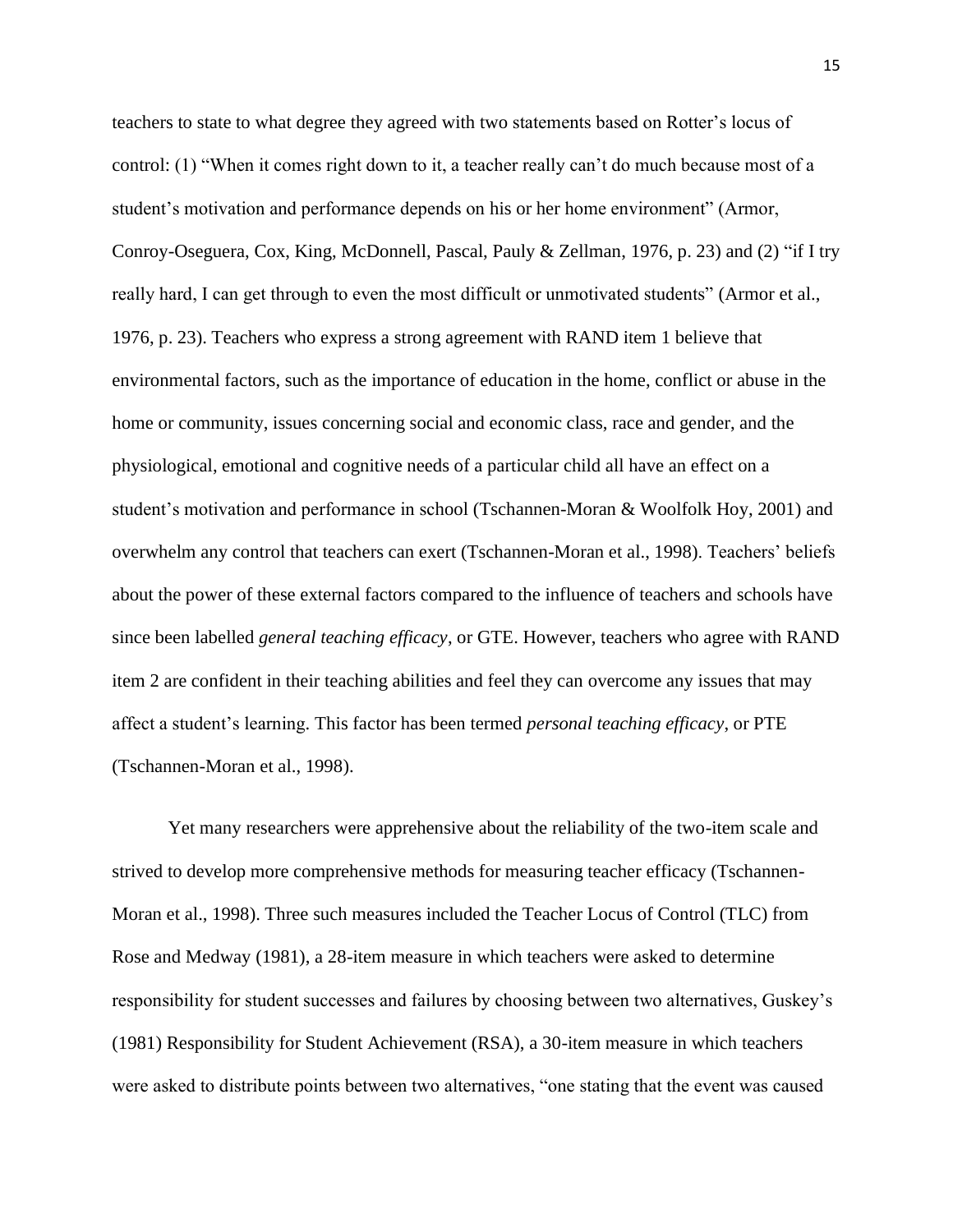by the teacher and the other stating that the event occurred because of factors outside the teacher"s immediate control" (Tschannen-Moran et al., 1998, p. ), and the Webb Efficacy Scale (Ashton, Olejnik, Crocker & McAuliffe, 1982), a 7-item forced-choice measure in which teachers were asked to select the statement they agreed most strongly with, much like the statements used in Guskey's RSA.

It is important to note that one question posed by Tschannen-Moran et al. (1998) was whether traditional assessments of teacher efficacy were sufficient to the task. In my opinion, the aforementioned efficacy scales would not have been appropriate to my study, as they do not capture the essence of the FSL context. For the purpose of this study, I have chosen to create a Teacher Efficacy Questionnaire appropriate to the context and subject area, as will be explained in further detail in Chapter 3.

#### <span id="page-25-0"></span>**2.2.2 Bandura's social cognitive theory**

While one series of studies developed from Rotter's social learning theory, another grew out of Bandura"s social cognitive theory. In *Self-efficacy: Toward a Unifying Theory of Behavioural Change*, Bandura (1977) outlines a theoretical framework in which the concept of self-efficacy is used for examining changes in behaviour and states that an individual"s behaviour can be predicted by considering both his or her self-efficacy beliefs and outcome expectancies. It is here that Bandura makes a distinction. While an efficacy expectation is the belief that one can achieve success in displaying the behaviour necessary to produce the desired outcome, outcome expectancy is an individual"s belief that a particular behaviour will lead to certain outcomes.

Outcome and efficacy expectations are differentiated, because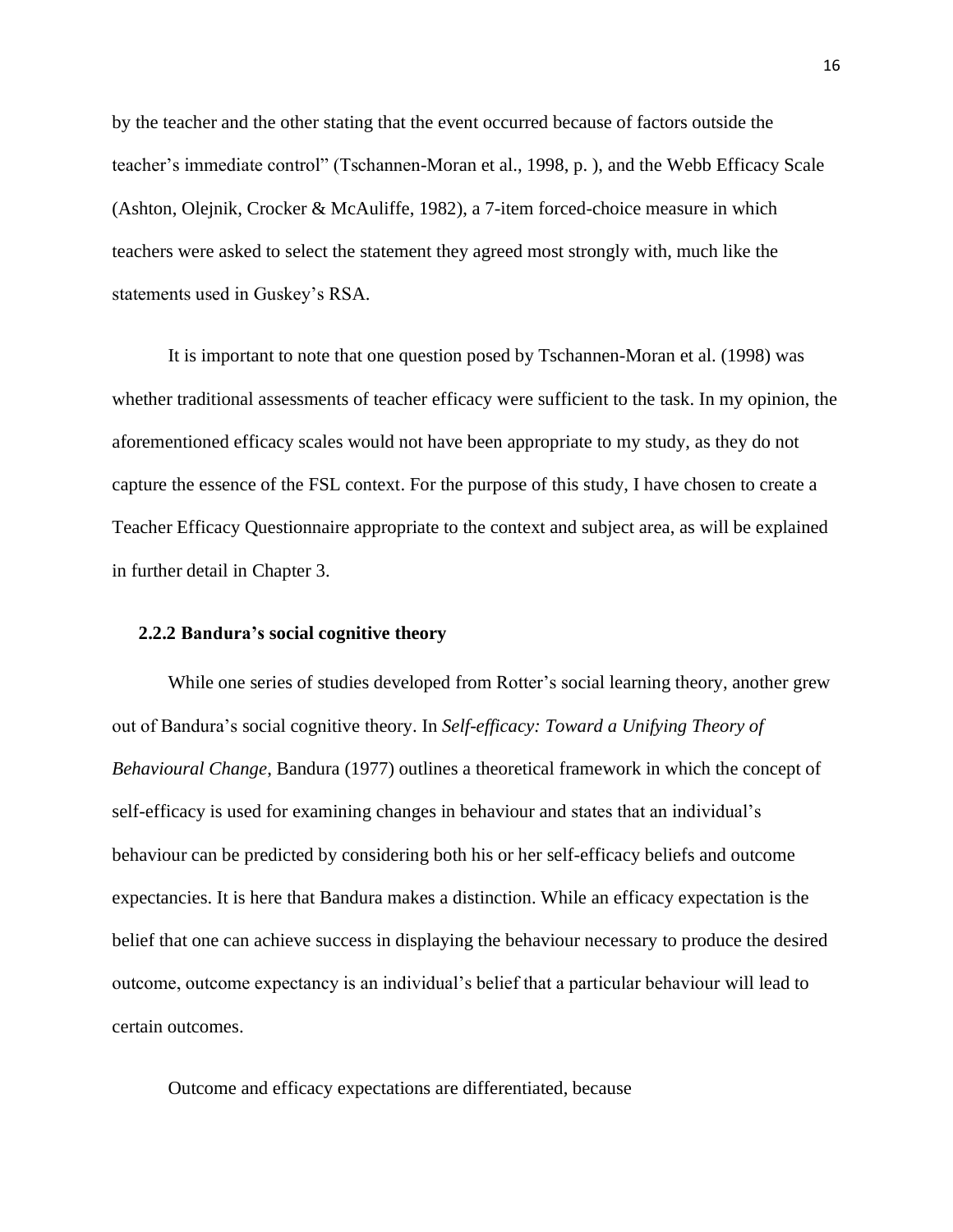individuals can believe that a particular course of action will produce certain outcomes, but if they entertain serious doubts about whether *they* [italics added] can perform the necessary activities such information does not influence their behaviour. (Bandura, 1977, p. 193)

These beliefs regarding one"s capabilities can affect the amount of effort an individual puts forth, whether, and for how long, he or she will persist when faced with obstacles, how one deals with failure, and the amount of stress suffered when confronted with challenging situations (Bandura, 1977; Tschannen-Moran et al., 1998).

According to Bandura (1977, 1986, 1997), beliefs of personal efficacy are based on four sources: *performance accomplishments, vicarious experience, verbal persuasion, and psychological states*. Performance accomplishments, or mastery experiences, are especially powerful as they are based on personal achievements; if an individual believes that a performance has been successful, efficacy beliefs are raised, and it is expected that the performance will be positive in the future. On the other hand, if an individual believes that a performance has been a failure, efficacy beliefs are lowered, and it is expected that future performances will also be unsuccessful. For novice teachers, mastery experiences are especially important. Once a novice teacher has collected a variety of mastery experiences, self-efficacy beliefs are on their way to being well-established, and once established are difficult to reverse (Bandura, 1997).

Vicarious experience involves seeing an activity modeled by someone else (Bandura, 1977). When the observer closely identifies with the model, and the model performs well, the observer"s self-efficacy beliefs are heightened (Tschannen-Moran & Woolfolk Hoy, 2007).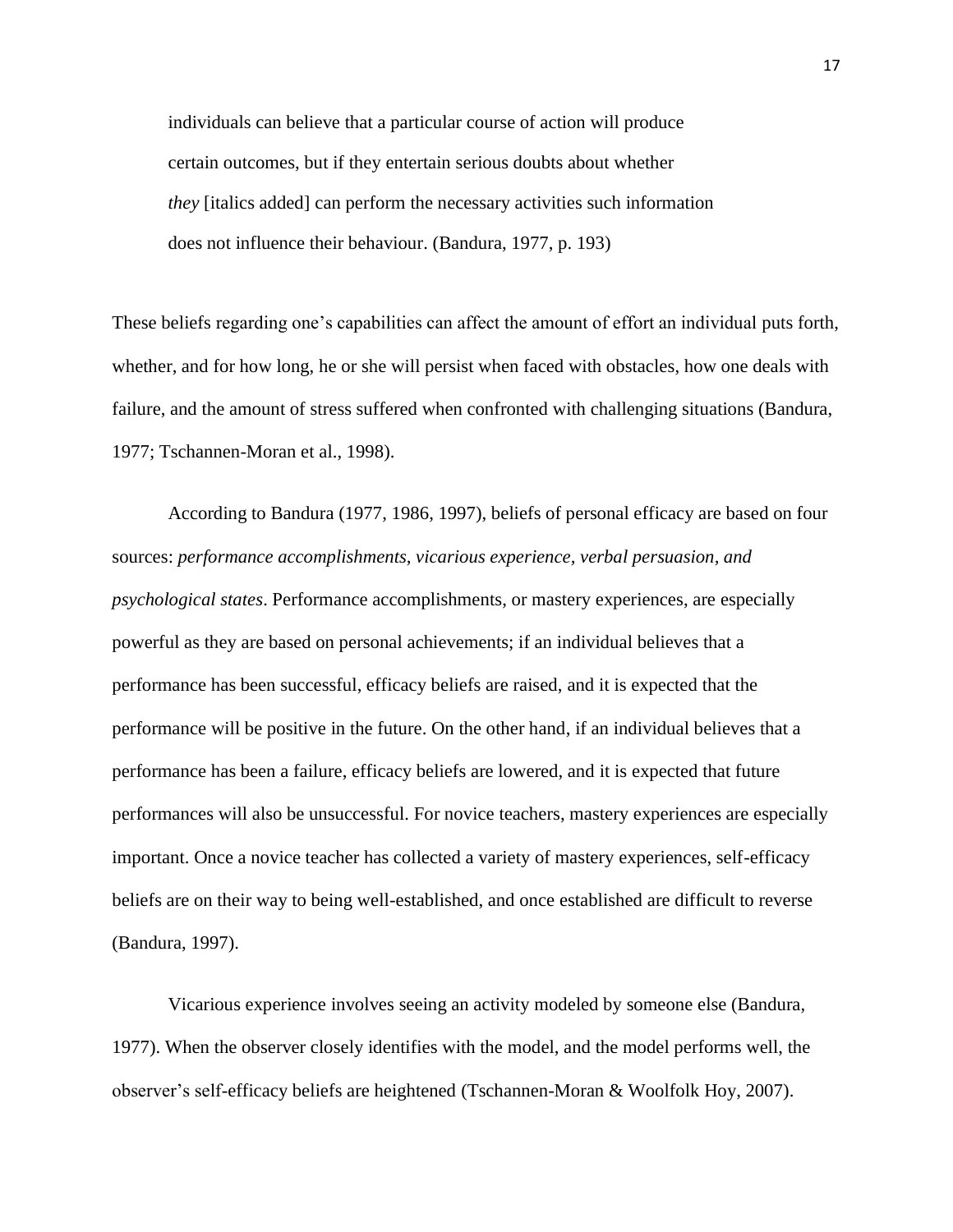However, the opposite is also true; if the observer fails to identify with the model, for reasons such as level of experience or gender, then the self-efficacy beliefs of the observer may not be enhanced, despite the success of the performance.

Verbal persuasion involves verbal interactions with others, such as encouragement or oral feedback. When individuals, such as administrators and colleagues, offer positive reinforcement regarding one"s actions, people are led into believing that their performances have been successful (Tschannen-Moran & Woolfolk Hoy, 2007).

Psychological and emotional arousal also adds to self-efficacy beliefs (Bandura, 1977)*.*  Individuals are more likely to expect success when they are not affected by negative stimulation than if they are anxious and stressed. For example, the pleasure a teacher feels from teaching an effective lesson may increase her sense of efficacy, while increased levels of stress or anxiety associated with a fear of failure may lower self-efficacy beliefs (Tschannen-Moran & Woolfolk Hoy, 2007).

#### <span id="page-27-0"></span>**2.2.3 Efficacy and school setting**

Teacher efficacy is defined as a teacher"s belief in his or her ability to successfully accomplish a specific teaching task in a particular context (Tschannen-Moran et al., 1998). Two important factors in making self-efficacy appraisals are an analysis of the teaching task and its context, and assessing one"s capability to perform the task successfully (Knoblauch & Woolfolk Hoy, 2008). These appraisals are made after an evaluation of the requirements of the activity, an estimation of the level of difficulty, and an analysis of what it would take to succeed. The teacher may ask herself whether she is capable of performing the teaching task within the particular context (Siwatu, 2011), and may consider factors such as the availability of resources, students"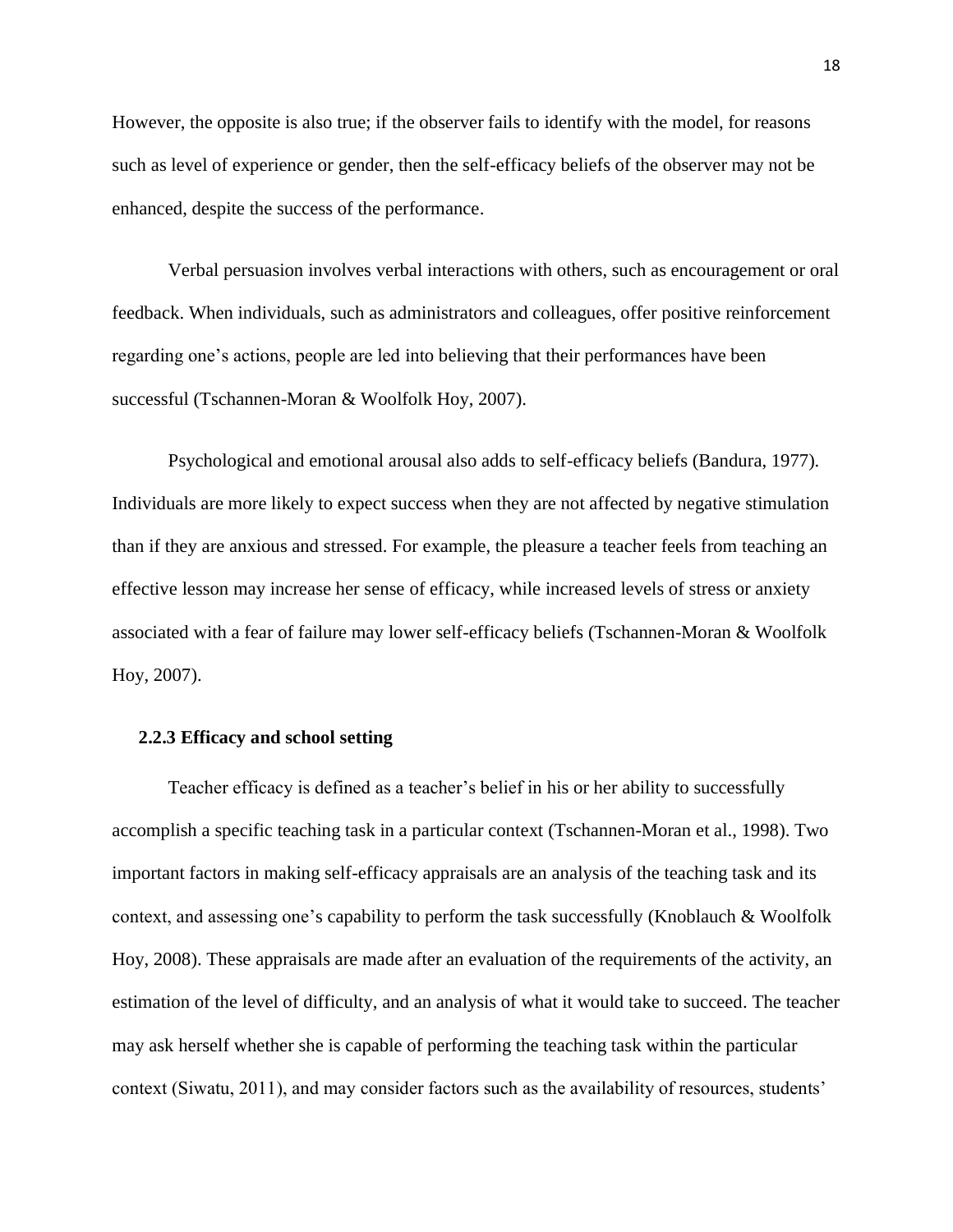abilities and motivation, and teacher strategies (Knoblauch & Woolfolk Hoy, 2008). In the case of a FSL teacher, she may ask herself whether she possesses the language proficiency or cultural knowledge to perform well as an effective second-language teacher.

The importance and influence of teachers" efficacy beliefs has been proven in the literature; however, this field of research would benefit from an investigation regarding the impact of the school setting on efficacy beliefs (Knoblauch & Woolfolk Hoy, 2008). Teacher efficacy has been described as both context and subject specific (Tschannen-Moran et al., 1998). The power of an individual's belief in his or her own effectiveness is apt to affect whether they will even make an effort to manage certain situations and have a great effect on the settings in which they choose to place themselves (Bandura, 1977; Tschannen-Moran et al., 1998). Most people will avoid situations they feel surpass their capabilities, but will get involved in situations which they deem themselves capable of handling. Furthermore, a teacher may feel capable in one context, when working with certain students or a particular subject-matter, and feel less competent in another context, with different students or an unfamiliar subject area (Tschannen-Moran et al., 1998).

While there are researchers who believe that teacher efficacy is context and subject specific, many instruments designed to measure the efficacy beliefs of teachers neglect to consider these factors. However, some researchers have attempted to modify teacher efficacy scales to suit a variety of contexts and subjects. Riggs and Enochs (1990) used a modified version of the Gibson and Dembo (1984) instrument to explore teachers" efficacy beliefs when teaching science. The Science Teaching Efficacy Belief Instrument (STEBI) found two factors called "personal science teaching efficacy" (PSTE) and "science teaching outcome expectancy" (STOE), both of which are consistent with the work of Gibson and Dembo (1984; Tschannen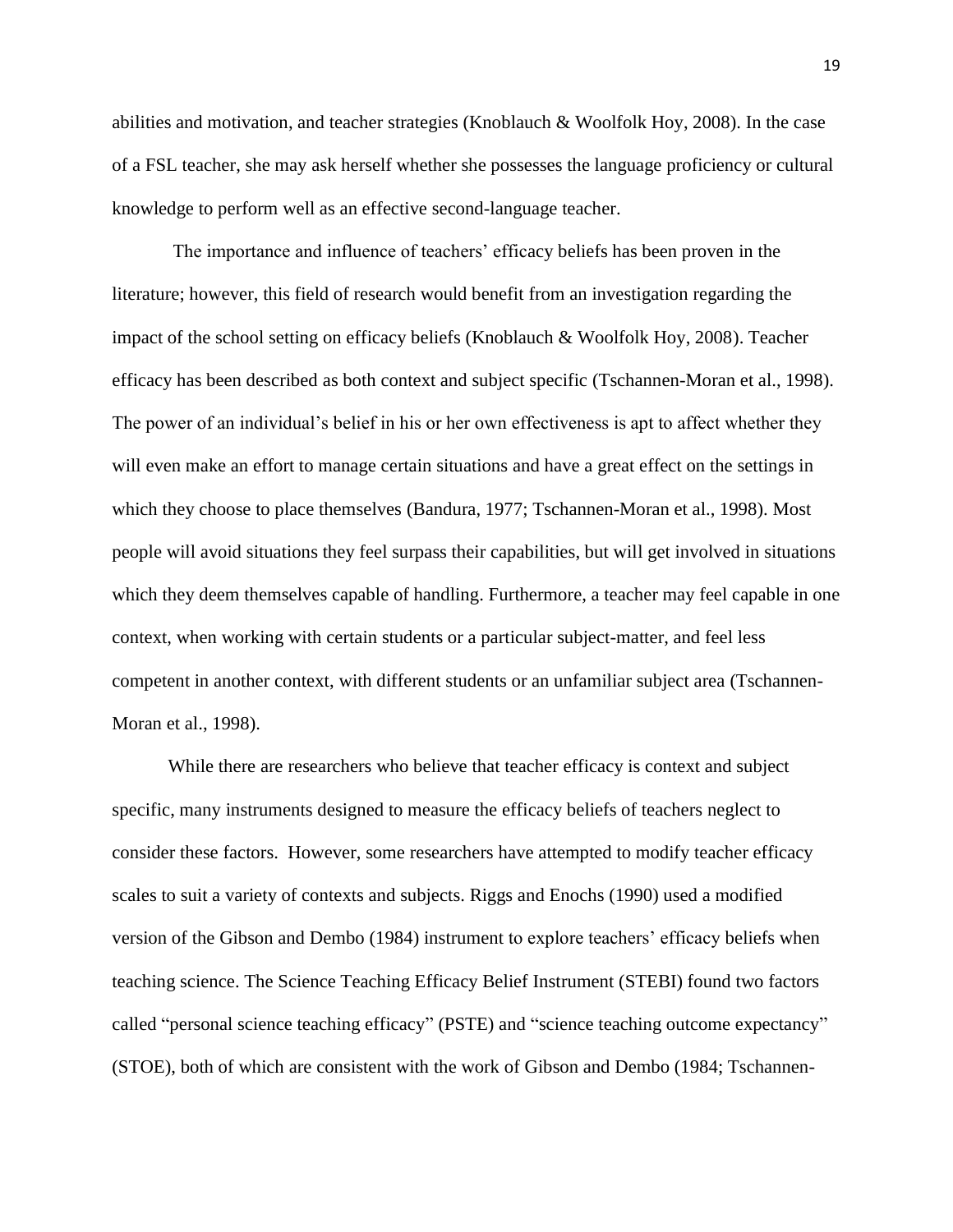Moran et al., 1998). With regards to classroom management, Emmer and Hickman (1990) also adapted the Gibson and Dembo instrument in an effort to measure teachers" efficacy beliefs. The 36-item instrument was designed to measure efficacy for classroom management and discipline, external influences, and personal teaching efficacy (Tschannen-Moran et al., 1998). Finally, in an effort to measure efficacy in the field of special education, Coladarci and Breton (1997) formulated a 30-item instrument in which they modified the wording to better suit this particular context (e.g., by changing the word "teacher" to "resource-room teacher", and the word 'classroom' to 'resource room').

In the field of second-language (L2) education, research concerning the efficacy beliefs of FSL teachers is difficult to uncover. By contextualizing the wording, a small number of researchers have chosen to adapt the Teachers' Sense of Efficacy Scale (TSES) (Tschannen-Moran & Woolfolk Hoy, 2001) to fit the English as a Foreign Language (EFL) context (Chacón, 2005; Atay, 2007; Eslami & Fatahi, 2008); however, as previously stated, given that teacher efficacy is both context and subject-specific (Tschannen-Moran et al., 1998), teachers" sense of efficacy in the FSL context is an area that would certainly benefit from further study.

#### <span id="page-29-0"></span>**2.3 Target Language Proficiency**

In recent years, there has been much discussion in L2 education over the use of the terms *native speaker* (NS) and *non-native speaker* (NNS). It is believed that the use of these designations fails to capture the true linguistic identity of the individuals in question (Faez, 2011b), given that we live in a globalized world where individuals are often native speakers of more than one language (Canagarajah, 1999). While there have been alternatives offered, there has not been a general consensus on the use of other terms. When reporting the findings of this study in Chapter 4, I shall use the terms "English-dominant" to refer to an individual for whom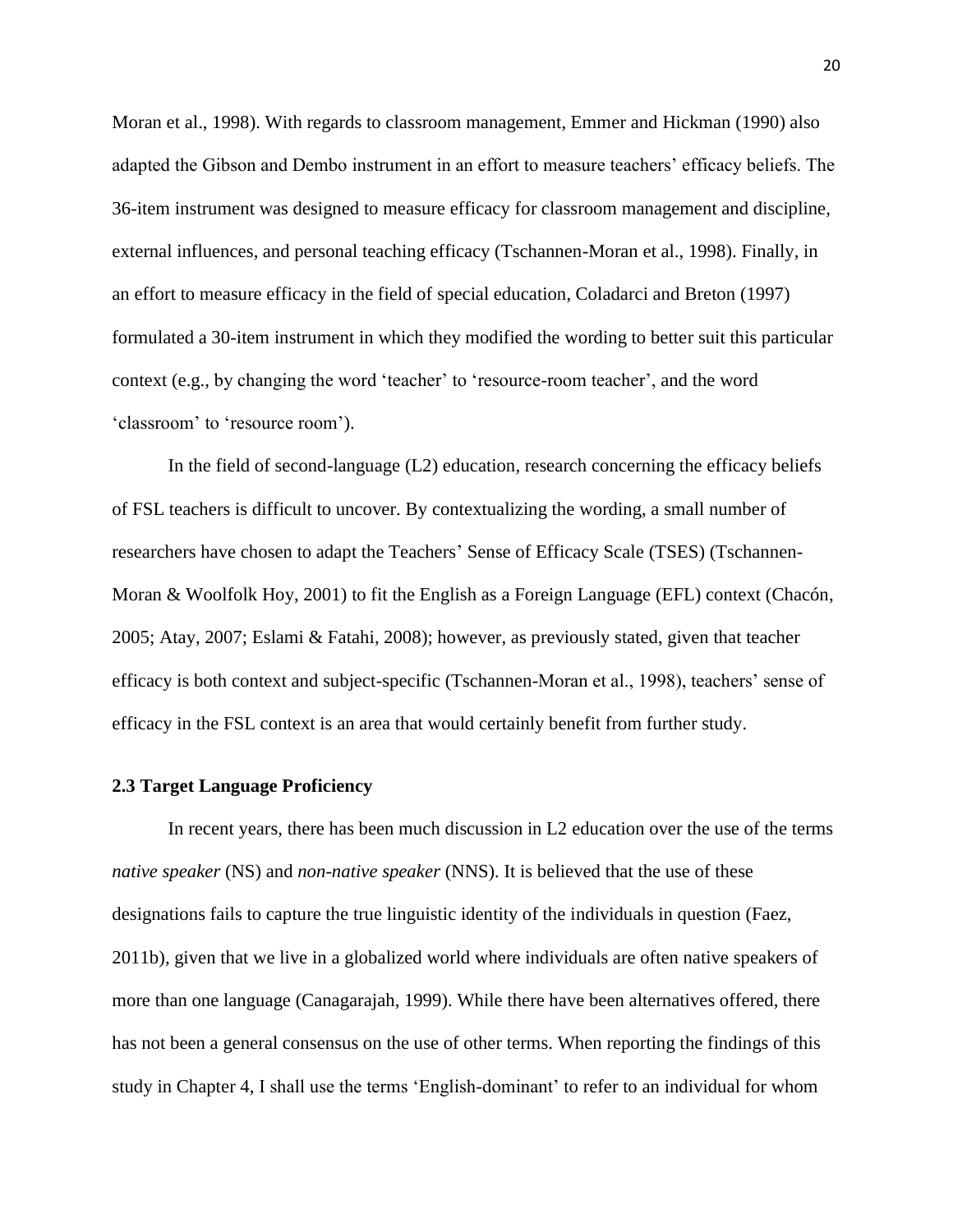English is the most comfortable language, and "French-dominant" to refer to an individual for whom French is the most comfortable language, based on demographic information obtained through the questionnaire.

It is a commonly accepted myth in language teaching that NNS teachers are inferior in knowledge and performance to NS teachers (Braine, 2010). However, research shows the inappropriateness of viewing the NNS and NS as two separate categories (Braine, 2010). The NS/NNS dichotomy fails to reflect the real situation and proficiency level of a given speaker and is misleading in suggesting that one group of speakers has a superior capacity to communicate efficiently and intelligibly than the other. On the one hand, the term *native speaker* has positive connotations; it indicates a birthright, fluency, cultural affinity, and sociolinguistic competence. On the other hand, the term *non-native speaker* indicates the minority, marginalization and stigmatization, with resulting discrimination in the job market and in professional advancement (Braine, 2010)**.**

While many researchers endeavour to eliminate the NS/NNS distinction, Medgyes (1992) argues that this distinction should not be ignored, as the two are distinguishable and equally important in their own terms. While there are differences in the teaching practices of nativespeaking English teachers (NESTs) and non-native speaking English teachers (non-NESTs), a teacher"s effectiveness does not depend upon his or her native or non-native status. Medgyes (1992) argues that while most of the discrepancies in their teaching behaviour are language related, this does not suggest that non-native speakers are less efficient. A NNS teacher"s confidence can be restored in knowing that he or she has certain advantages over a native speaker and using this knowledge to facilitate students' learning (Medgyes, 1983). For example, Medgyes (1992) declares that while NESTs can act as perfect language models, only non-NESTs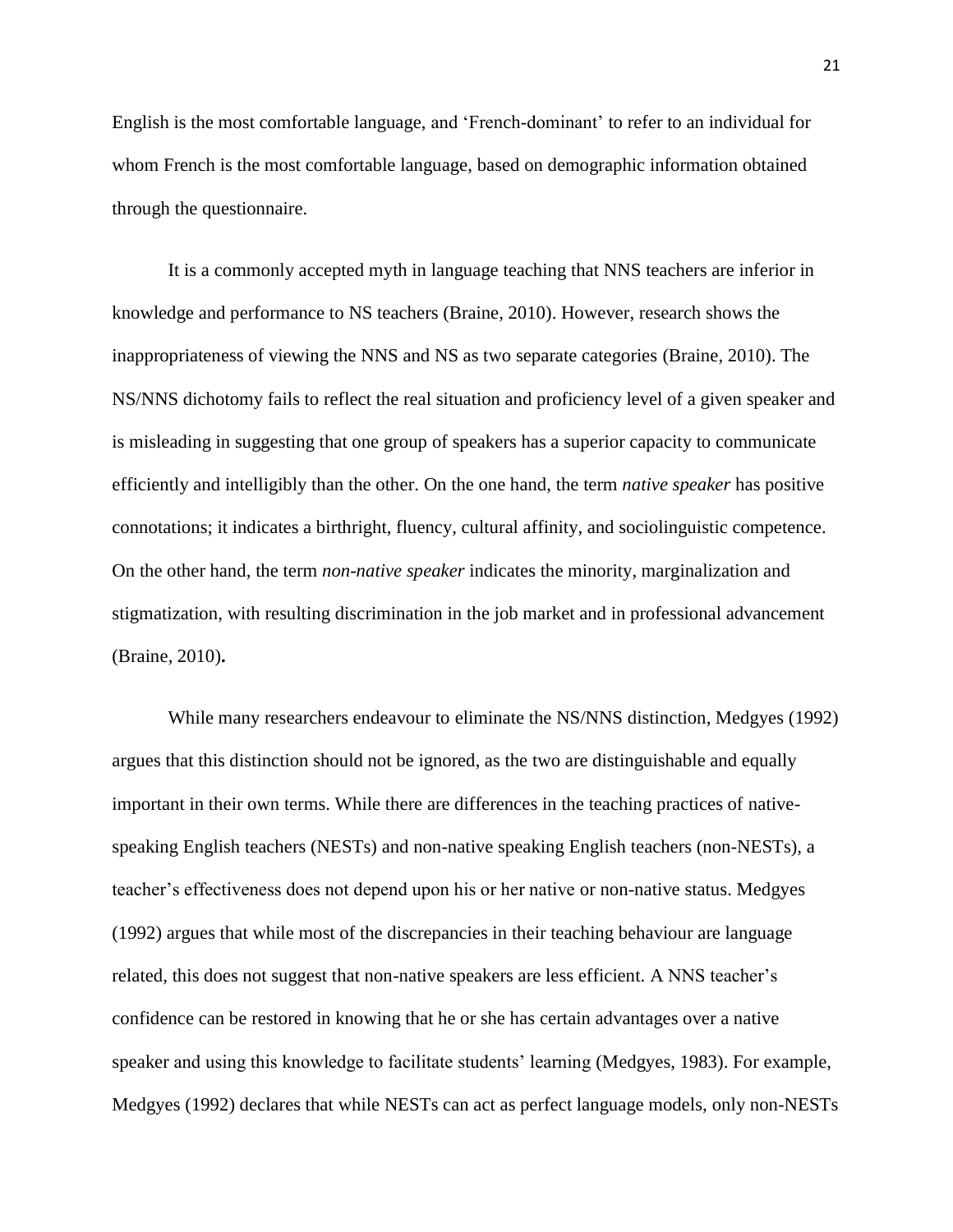can serve as successful learner models of English. He also claims that non-NESTs can teach learning strategies more effectively than NESTs, as they have adopted language learning strategies during their own learning process, unlike NESTs who have merely acquired the language. Furthermore, many non-NESTs can provide more information about the English language, such as knowledge and an understanding of how the language works, are able to predict language difficulties, and are more empathetic to the needs and problems of the students, as they have encountered the same difficulties as English language learners themselves.

In his pivotal work, *The non-native teacher* (1994), Medgyes maintains that NESTs and non-NESTs are "two different species" (p. 27), which rests on four theories: (1) NESTs and non-NESTs differ in terms of their language proficiency, (2) they differ in terms of their teaching behaviour, (3) the discrepancy in language proficiency accounts for most of the differences found in their teaching behaviour, and (4) they can be equally good in their own terms. In an effort to confirm these theories, Medgyes conducted three surveys, which included 325 teachers from 11 countries, and found that the teaching behaviour of these two groups differed in several different areas.

With regards to the NESTs, he discovered that they spoke better English and used it more confidently, used real language, used a more flexible approach, were more innovative, were less empathetic, attended to perceived needs, had far-fetched expectations, were more casual, were less committed, were less insightful, focused on fluency, meaning, oral skills and colloquial language, taught items in context, preferred free activities, favoured group work or pair work, used a variety of materials, tolerated errors, set fewer tests, used little or no first language (L1) in the classroom, resorted to very little or no translation, assigned less homework and supplied more cultural information.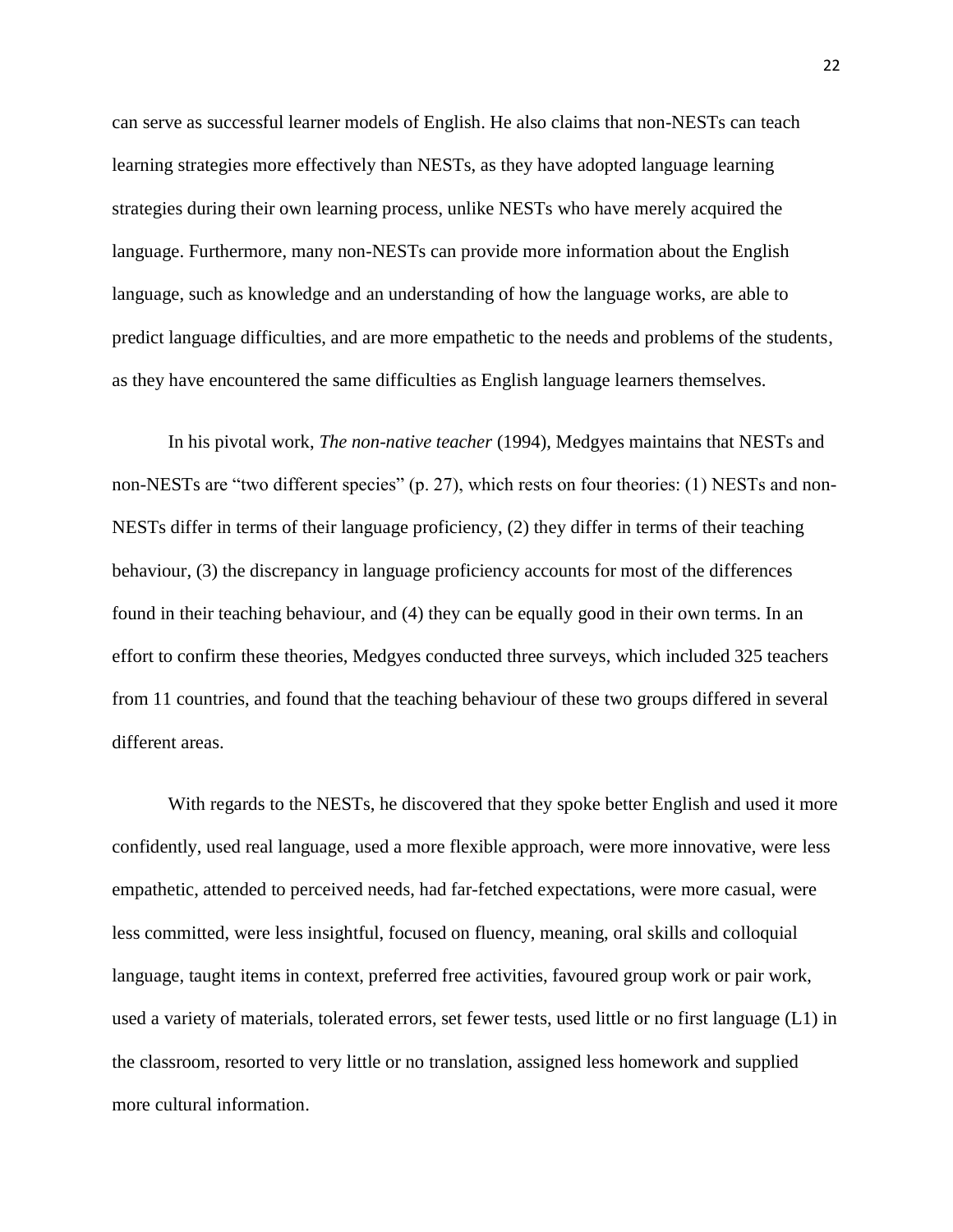With regards to the non-NESTs, Medgyes (1994) found that they spoke less proficient English and used it less confidently, used formal language, adopted a more guided approach, were more cautious, were more empathetic, attended to real needs, had realistic expectations, were more strict, were more committed, were more insightful, focused on accuracy, form, grammar rules, printed word and formal language, taught items in isolation, preferred controlled activities, favoured frontal work, used a single textbook, corrected or punished for errors, set more tests, used more L1 in the classroom, resorted to more translation, assigned more homework and supplied less cultural information. Many of these finding have been replicated in later research concerning the differences in teaching behaviours of these two groups of teachers (Árva & Medgyes, 2000; Barratt & Kontra, 2000; Lee, 2000; Cook, 2005).

While much research has focused on others" perceptions of the NNS teacher, as well as the differences between NS and NNS teachers, self-perceptions are generally far from positive. EFL teachers often feel self-conscious of their mistakes (Reves & Medgyes, 1994). This leads to a poorer self-image, which in turn has a negative effect on language performance, and could lead to an even greater feeling of inferiority. When NNS teachers make mistakes or do not know everything about the English language, their teaching abilities and competencies are questioned (Canagarajah, 1999).

Language proficiency is often a factor contributing to the self-efficacy beliefs of those whose L1 is not English. Llurda and Huguet (2003) conducted a study to assess the selfawareness of 101 NNS primary and secondary EFL teachers in the city of Lleida (Catalan). The results indicated that primary school teachers "suffer from a greater insecurity with regard to their own language skills, and appear strongly attached to the myth of the NS as the ideal teacher" (Llurda & Huguet, 2003, p. 230). In her study of EFL teachers in Venezuela, Chacón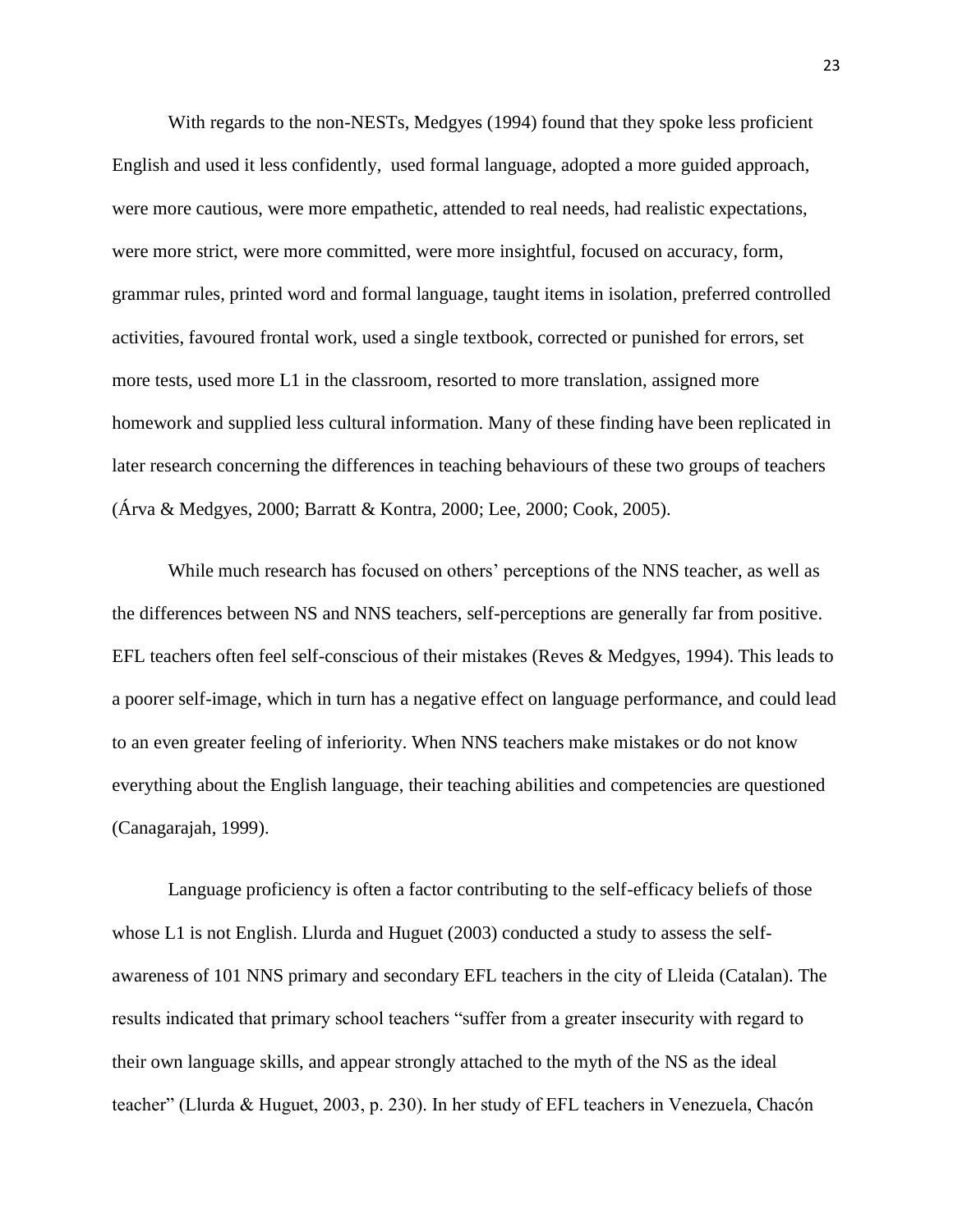(2005) found that the majority of interviewees expressed concern about inadequacies in spoken English. Further results showed that the participants' English language skills were positively correlated with their sense of efficacy. In their study of non-native English-speaking Iranian EFL teachers, Eslami and Fatahi"s (2008) data showed that there was a positive relationship between the participants" self-reported language proficiency and sense of self- efficacy; the higher the self-reported level of language proficiency, the higher the sense of efficacy, and the more apt they were to use communicative-based strategies in their classrooms.

However, contrary to previous findings, Bayliss and Vignola (2007) discovered that all of their participants in a study regarding anglophone FSL teacher candidates felt confident that their L2 skills were sufficient for the requirements of a FSL teacher. The teacher education program used in their study has high standards upon application for language proficiency; before their applications can be evaluated for admission, all candidates applying to the program must pass a French proficiency test, which consists of a two-hour written test covering reading comprehension, grammar knowledge, and expository writing ability, as well as an oral interview. Because the university employs such measures to ensure that candidates have excellent French language skills, I hypothesize that this may have affected the efficacy beliefs of these teacher candidates, as their acceptance into such a stringent program would likely provide confirmation of their superior linguistic abilities.

The majority of past research on the topic of target language proficiency involves English-language teaching. Studies related to the NS and NNS discussion in the FSL context are scarce (see however, Bayliss & Vignola, 2007). There is a clear need in the field of L2 education, and particularly in the Canadian context, for further studies on the self-efficacy beliefs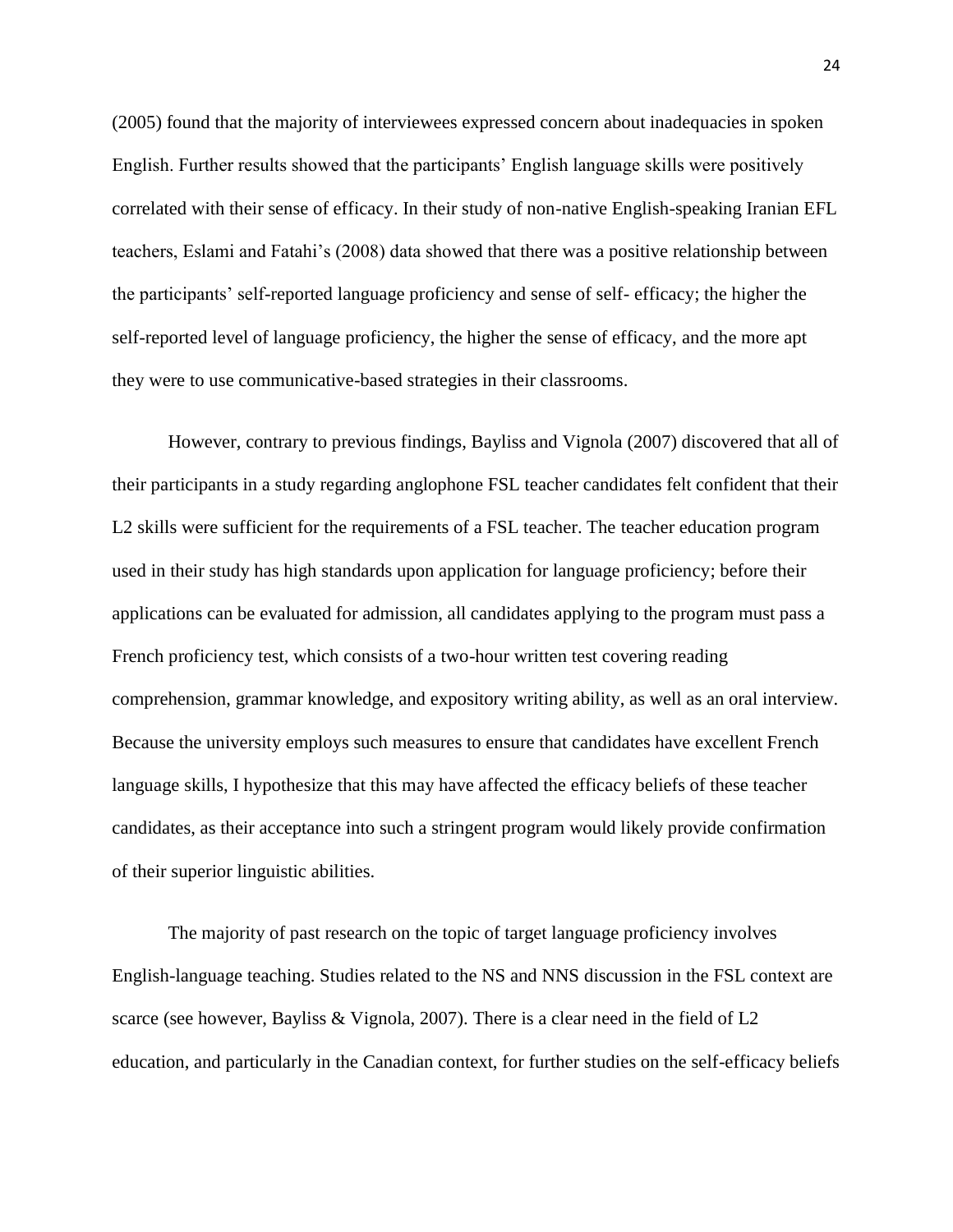of FSL teachers whose L1 is not French. Given the increasing demand for FSL teachers all over Canada, this is an area that would benefit from further study.

#### <span id="page-34-0"></span>**2.4 What Should an Effective FSL Teacher Know?**

In the field of L2 teaching, there is little agreement as to the knowledge and skills required of an effective language teacher **(**Freeman & Johnson, 1998; Johnson, 2006; Faez, 2011a**)** and the past three decades have seen a variety of theories and opinions related to this topic. In 1985, CASLT developed the National Core French Study (NCFS), a project whose purpose it was to re-examine the teaching of FSL within CF programs across Canada. Results showed that CF programs put more emphasis on the linguistic content of the French language than anything else (LeBlanc, 1990). Even if students developed their knowledge of the French language, their communicative competence did not improve. Based on recommendations by H.H. Stern (as cited in LeBlanc, 1990), a new model of curriculum founded on a communicative and experiential approach to language teaching and learning was recommended.

Four syllabi were proposed as part of the new curriculum (LeBlanc, 1990): a language syllabus: an inventory of language items students must learn to communicate effectively in French; a communicative/experiential syllabus: an inventory of contexts in which the L2 is a means of communication; a culture syllabus: as language and culture are inseparable, culture must be part of L2 curriculum; a general language education syllabus: an inventory of content likely to help both with the L2 learning and with the general education of the student. The study concluded that the proposed curriculum accurately reflected what is needed in L2 education to attain higher proficiency levels (LeBlanc, 1990). In the following years, Ontario Ministry of Education guidelines reflected many of the objectives stated in the NCFS report (as cited in Maxwell, 2001).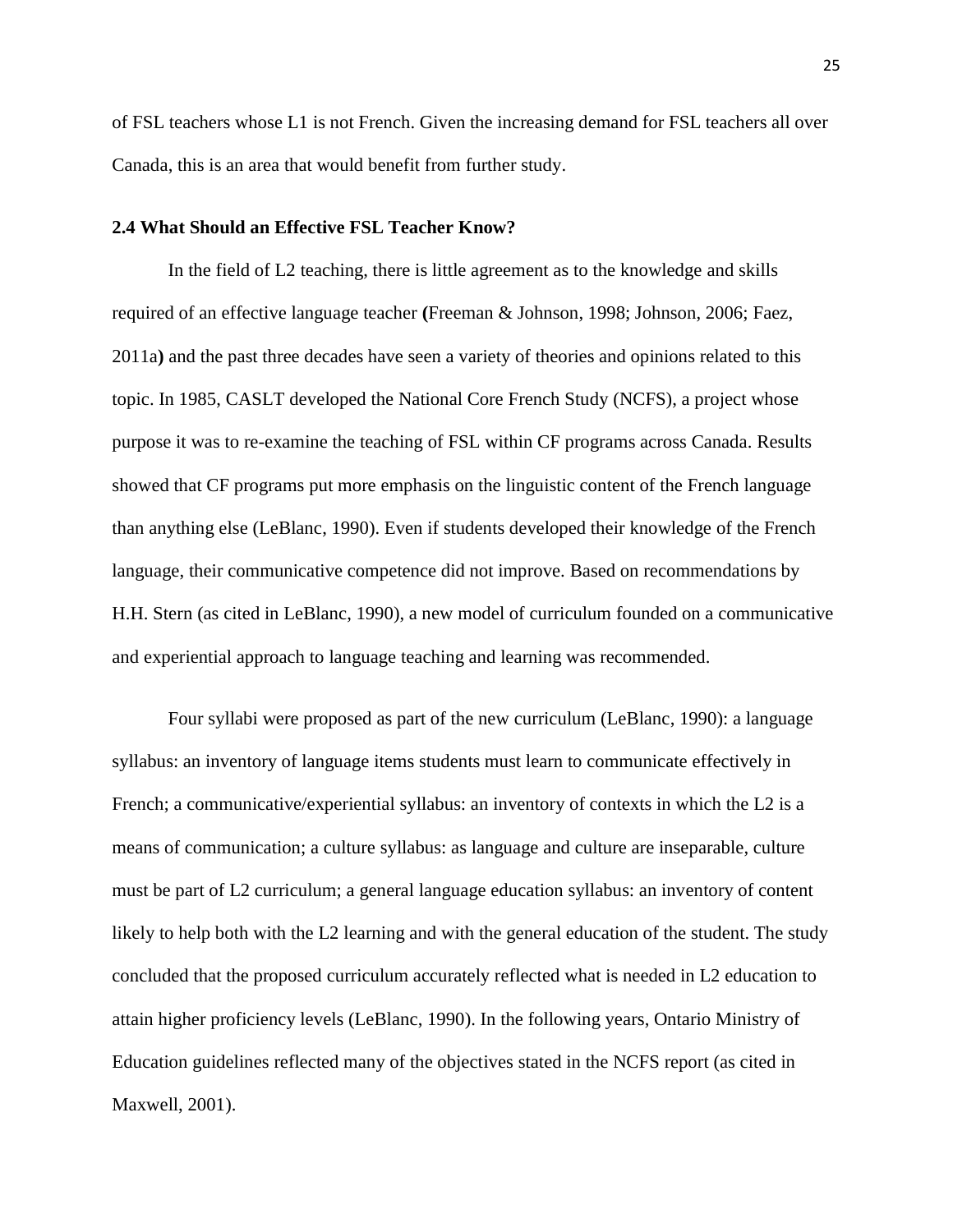Through the years, the number of expectations regarding a L2 teachers' knowledge base has risen. Lafayette (1993) suggested three areas in which L2 teachers should be proficient: language proficiency, civilization and culture, and language analysis. Richards (1998) offered six domains for the knowledge base of language teachers: theories of teaching, teaching skills, communication skills and language proficiency, subject matter knowledge, pedagogical reasoning and decision making and contextual knowledge. In 2002, The National Council for Accreditation of Teacher Education, in collaboration with the American Council for the Teaching of Foreign Languages, provided a framework for what language teachers need to know and be able to do. The document outlines six standards for the knowledge base of an effective language teacher: (1) language, linguistics, and comparisons; (2) cultures, literatures, crossdisciplinary concepts; (3) language acquisition theories and instructional practices; (4) integration of standards into curriculum and instruction; (5) assessment of language and culture; and (6) professionalism.

While it is true that all L2 teachers should be required to have the same skills and knowledge*,* I feel it necessary to review and focus on the characteristics of an effective FSL teacher as outlined by Salvatori and MacFarlane (2009), as it comes from a Canadian context and is more relevant to the state of FSL education today**.** According to Freeman and Johnson (1998), "an understanding of schools and schooling as the social and cultural contexts for teacher learning is critical to establishing an effective knowledge base" (p. 408). Therefore, as this document was created through the collaboration of the CASLT and the Department of Canadian Heritage, I feel it to be more relevant to this setting.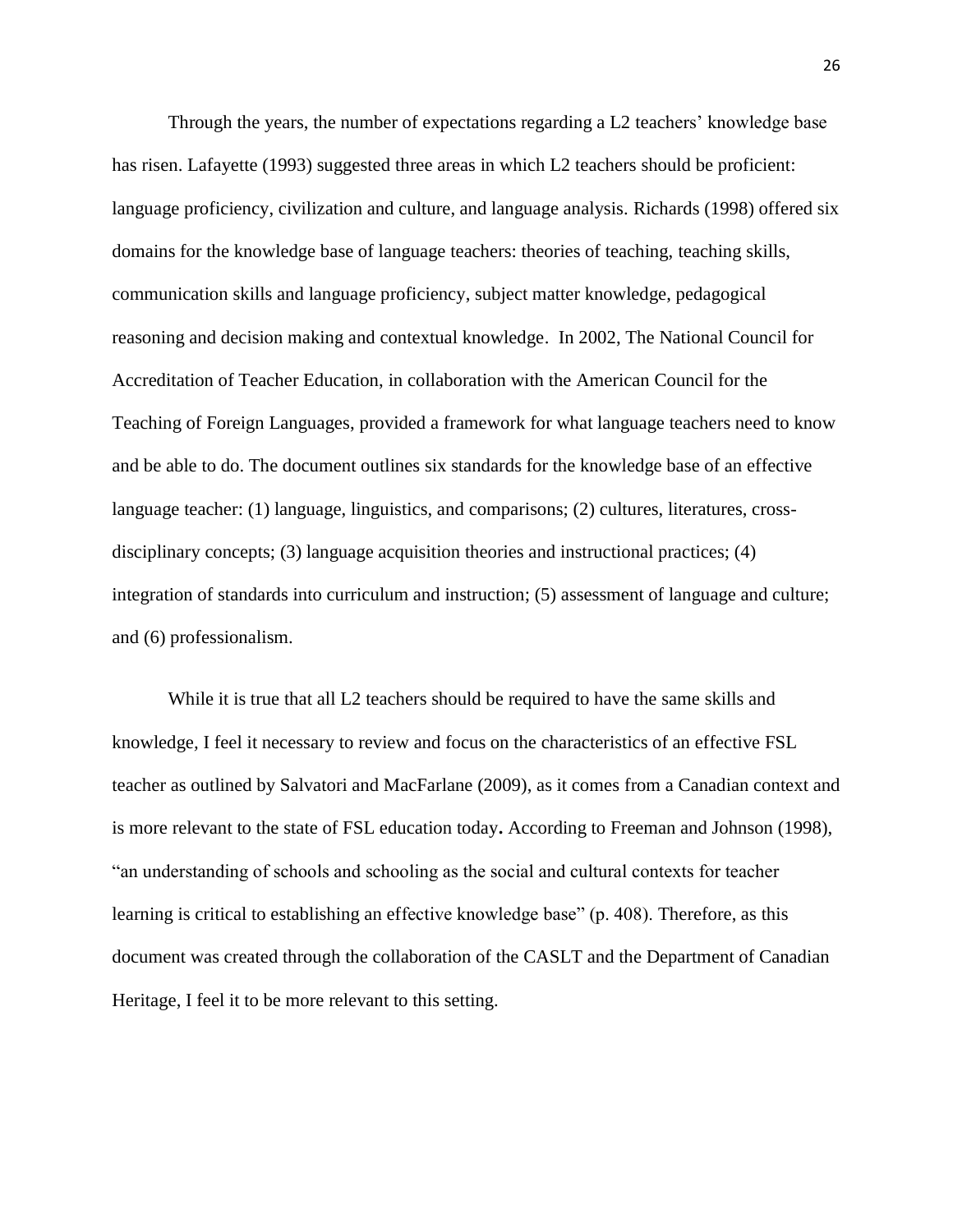#### **2.5 The Characteristics of an Effective (FSL) Teacher**

In 2009, CASLT, supported by the Department of Canadian Heritage, released a report to "provide a statement of common understanding across the Canadian provinces and territories about the knowledge and skill required as professional learning and preparation for teachers of FSL programs" (Salvatori & MacFarlane, 2009, p. 2). *Profile and Pathways: Supports for Developing FSL Teachers' Pedagogical, Linguistic, and Cultural Competencies* outlines the knowledge, skills and experiences needed to be an effective second-language teacher in the categories of *general teaching skills or methodology, knowledge of target language pedagogy, linguistic proficiency in the target language, and cultural understanding of the target language community* (Salvatori & MacFarlane, 2009).

These four categories of FSL teacher knowledge and skill do not mean that all FSL teachers will have the opportunity to develop these competencies (Salvatori & MacFarlane, 2009). Expectations for an acceptable level of skill and knowledge vary across provinces and territories, as not all FSL teachers are prepared to teach the language to the same degree. Education in Canada is a provincial responsibility, and each of the 13 provinces and territories sets its own standards for teacher certification (Salvatori, 2009). Teacher education programs vary in length from eight months to five years. In the *concurrent* program, students complete an education program alongside an undergraduate program, which typically lasts four or five years (Bayliss & Vignola, 2007). Because of the length of the program, students have the possibility, and time, to improve their linguistic abilities and spend much more time developing the knowledge and skills necessary to perform as an effective FSL teacher. On the other hand, students enrolled in a *consecutive* program have already completed an undergraduate degree, and typically spend eight months completing a teacher education program. This does not allow for a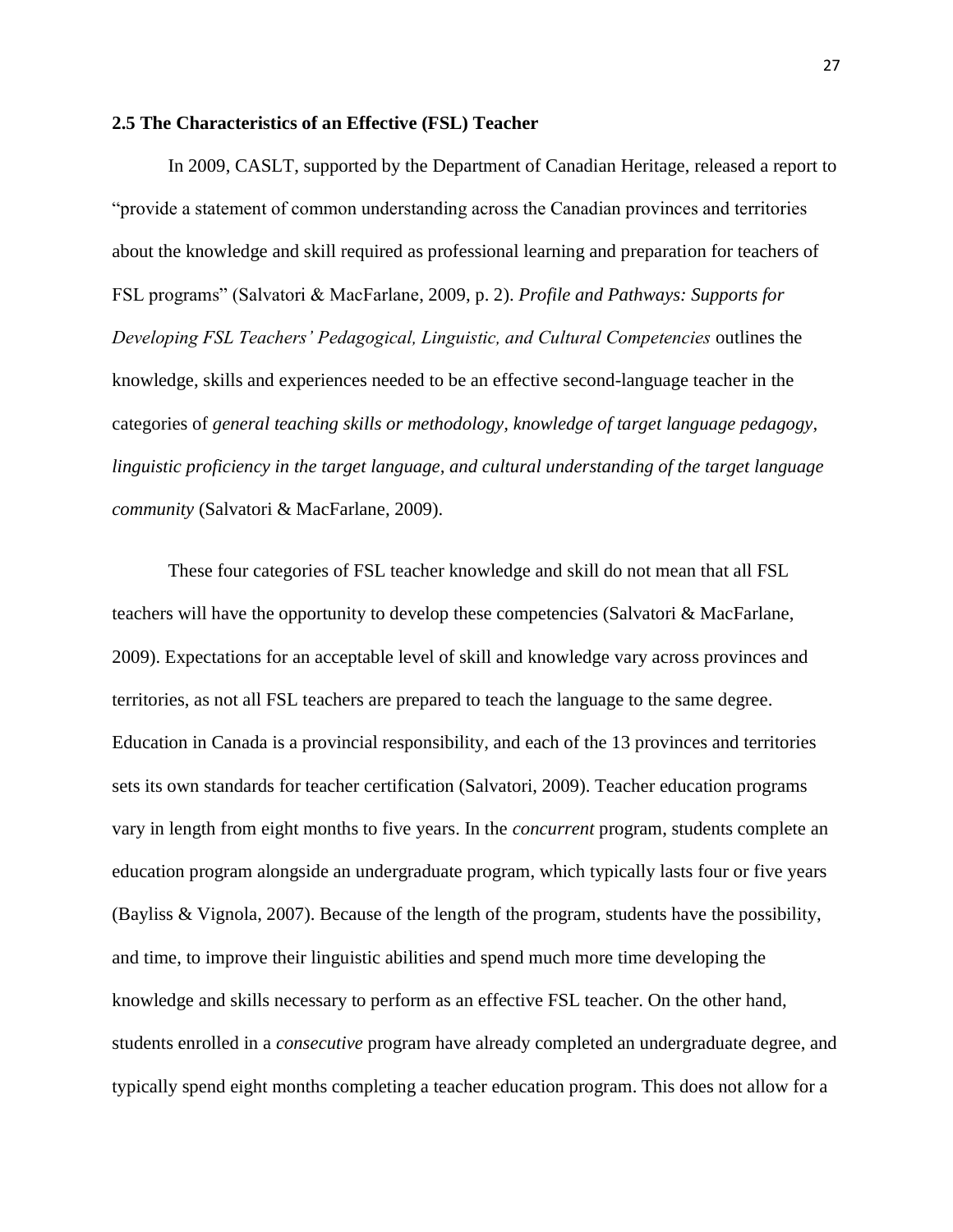great amount of time to be spent on developing the teachers" competencies, especially as a portion of this time in spent 'practising' in a real classroom.

The quantity of time spent developing FSL methodology or proficiency in French is not only determined by the length of the teacher education program, but by the teacher education program itself (Salvatori & MacFarlane, 2009). For example, some teacher education programs are designed to prepare teachers for any approach (i.e., FI, CF), while others are designed particularly for one context. There are times when a teacher may have completed a teacher education program specializing in one FSL program, and then be hired to teach in another, not having had the appropriate methodological preparation (Salvatori & McFarlane, 2009). For example, those who complete a CF teacher-education program are not necessarily required to have the same degree of language proficiency or receive the same methodological preparation as those who complete the FI program. Furthermore, while in Ontario there exists a system in which language teachers are required to hold basic or additional qualifications (AQs) in order to teach FSL, most regions of Canada issue a general K-12 teacher certificate without specializations for particular subjects, such as FSL (Salvatori, 2009). These requirements for a specialized FSL qualification places this subject "in an exclusive class of subjects for which teachers require specific education and orientation…limiting the number of teachers who may be assigned to this position, which can be detrimental during critical shortages" (Salvatori, 2009, p. 289), as is the current situation in Ontario.

In 2009, CASLT distributed a survey to 50 Canadian language-teacher-education institutions concerning the development of FSL teacher competencies in their teacher education programs (Salvatori & MacFarlane, 2009). The questions focused on areas such as assessment of language proficiency of applicants, second-language pedagogy courses offered, and whether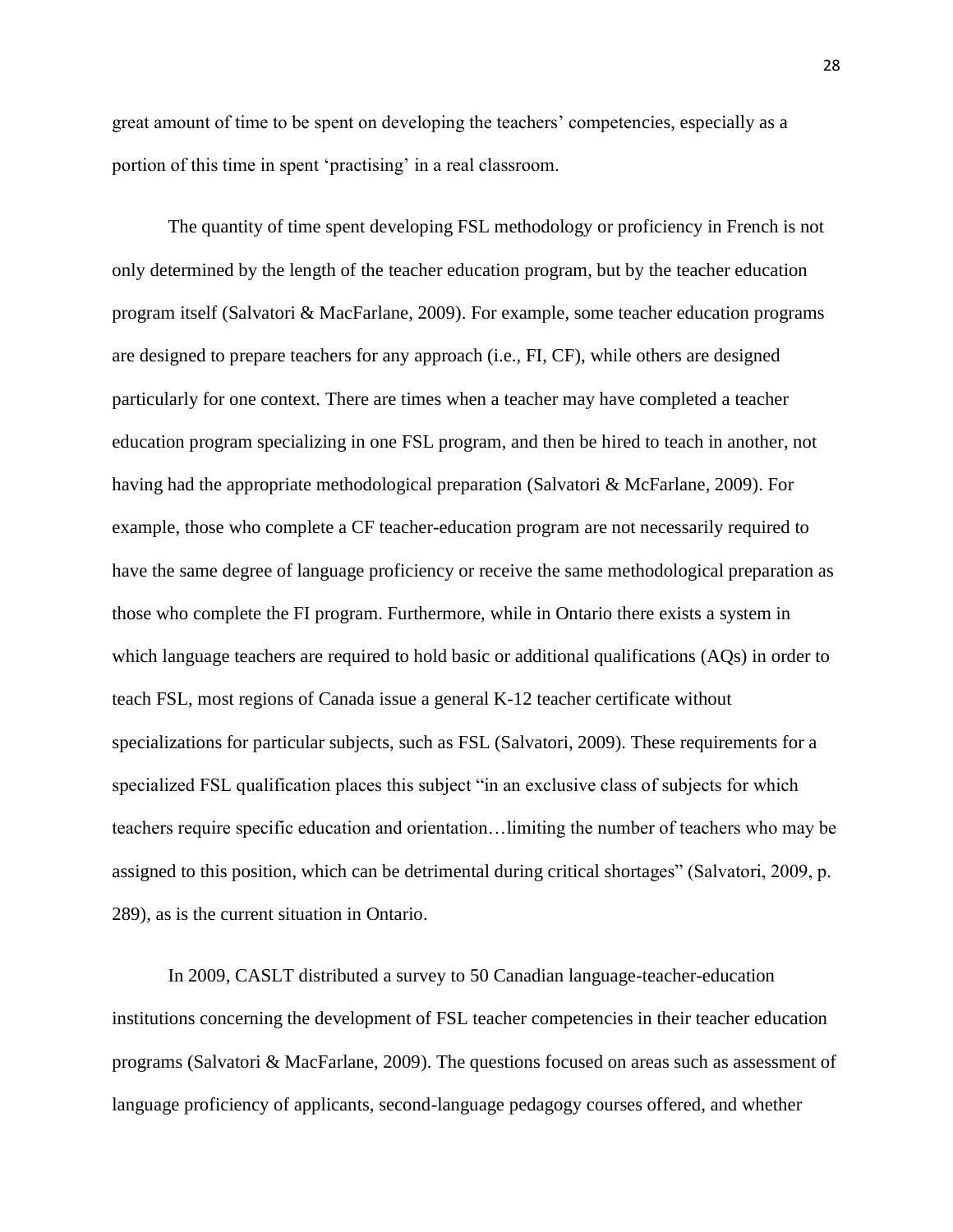candidates are provided with opportunities to improve their language proficiency and knowledge of francophone culture.

First, of the fifteen teacher-education institutions that responded to the survey, all claimed to assess language proficiency upon application, although the methods used to assess proficiency varied from verification of French-language courses in an undergraduate degree to oral interaction and writing samples (Salvatori & MacFarlane, 2009). Second, very few of the respondents indicated that other subject methodology courses are taught in French as part of the program. As FI programs require teachers who speak French and/or understand how to teach language through content, this leads to inadequate preparation for assignments in some FI programs (i.e., secondary school), and oftentimes candidates with inadequate language proficiency and/or education in second-language methodology may be hired or placed in these positions (Salvatori & MacFarlane, 2009). Finally, the development of cultural knowledge was not identified through the survey responses, which may suggest that cultural elements are not included in the methodology courses.

The following sections give an overview of the four areas of competency of an effective FSL teacher, as outlined in the Salvatori and MacFarlane"s *Profile and Pathways* (2009). Each category outlines the knowledge and skills required for effective teaching in that category. I have used these knowledge and skills as a basis for my questionnaire.

### **2.5.1 General teaching methodology**

This category refers to the knowledge and skills that are required for effective teaching in general. In the past, "teacher education programs generally operated under the assumption that teachers needed discrete amounts of knowledge, usually in the form of general theories and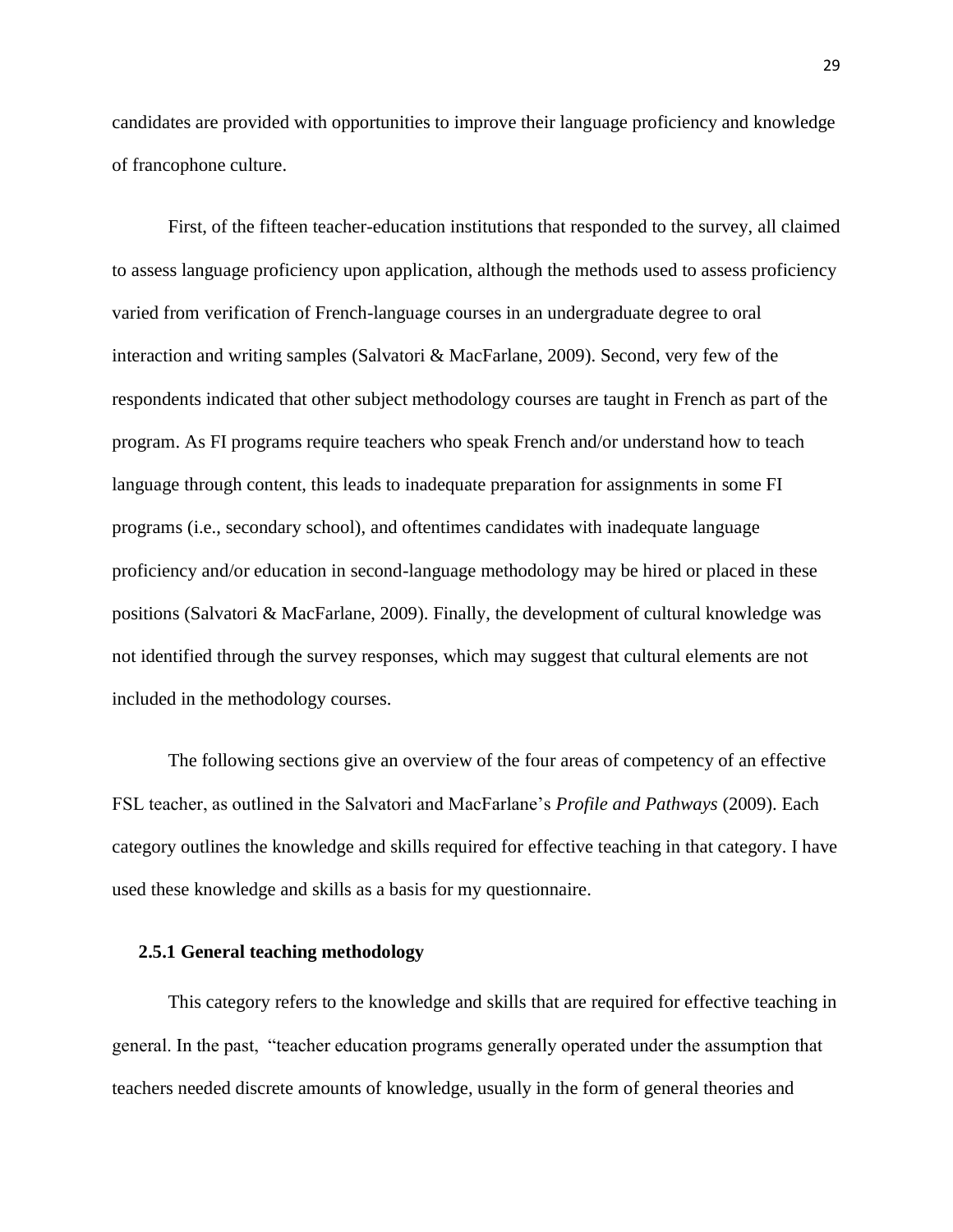methods that were assumed to be applicable to any teaching context" (Freeman & Johnson, 1998). However, today it is expected that all teachers, including FSL teachers, must possess the knowledge and ability to adapt and differentiate their instruction to meet the needs of the context and the individual learner, efficiently manage their classrooms, use a variety of teaching strategies to promote students' critical and creative thinking, use the results of a variety of assessment practices to monitor and report on student"s learning and inform future instruction, provide feedback to students, and reflect on the quality of their teaching in order to increase its effectiveness and enrich student learning.

#### **2.5.2 L2 pedagogy**

This category refers to the knowledge and skills associated with the teaching of FSL itself. Effective FSL teachers must demonstrate the knowledge and ability to plan activities that engage students in language learning and demonstrate knowledge of second language acquisition (SLA) theories, use up-to-date L2 teaching methodologies, design strategies reflecting currently accepted methodology (including use of technology) to help meet their instructional goals, select, modify, generate and use appropriate resources to help meet the instructional and linguistic needs of their students, introduce language learning activities which support meaningful communication in the target language, use current methodologies, techniques and activities appropriate for the program and level to be taught (CF, FI), and promote student capabilities and interests as individual language learners within a supportive and challenging learning environment.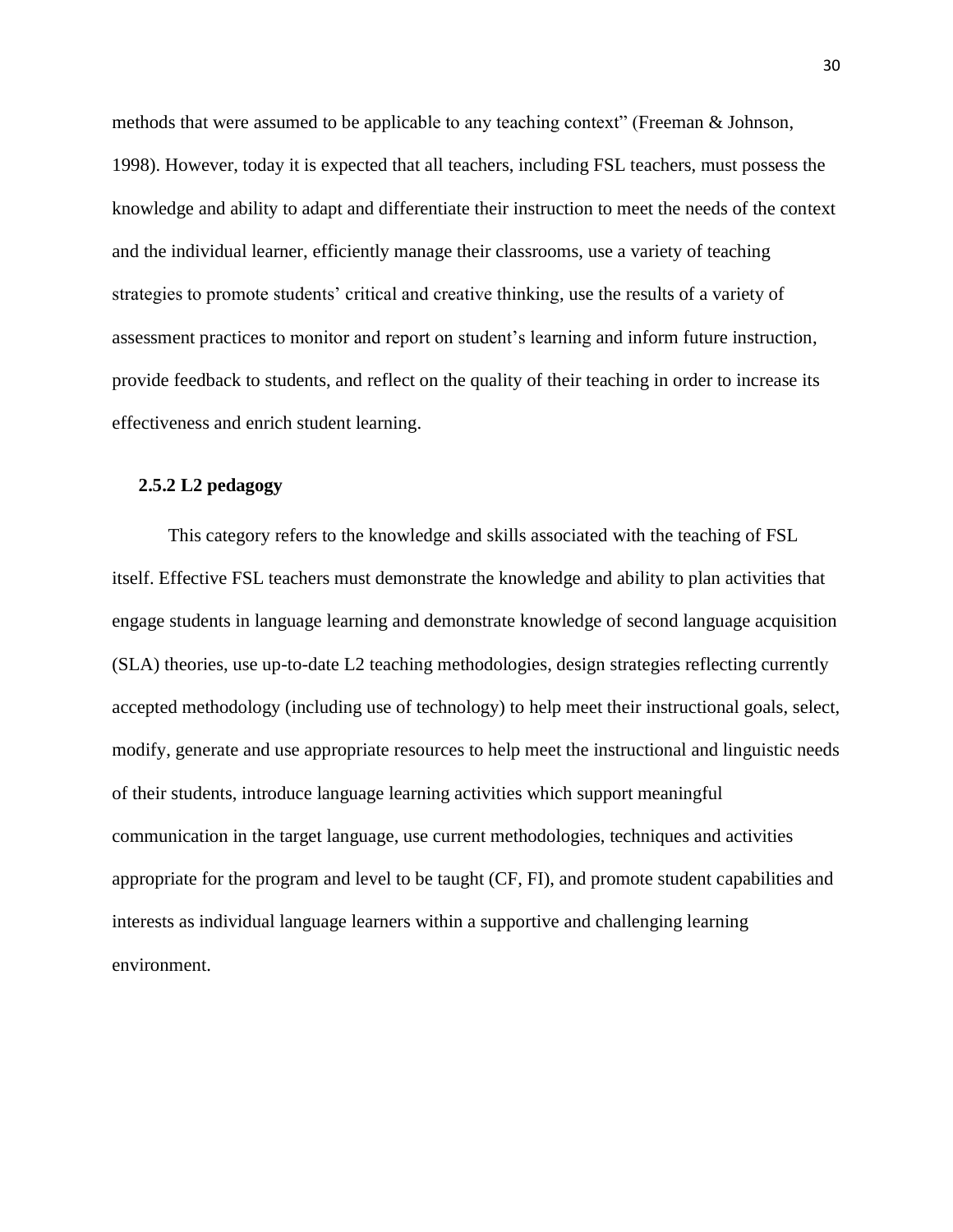## **2.5.3 Language proficiency**

This category refers to the knowledge and skills associated with fluency in the target language. Effective FSL teachers must demonstrate the knowledge and ability to confidently use the target language in the classroom most or all of the time, provide a linguistic model for students, know how the language works, draw on their knowledge to set attainable and worthwhile learning goals for their students, and reach out to the target language community to enhance instructional programs.

### **2.5.4 Cultural knowledge**

This category refers to the understanding and appreciation of the target language culture and the benefits of linguistic duality within Canada. An effective FSL teacher must demonstrate the knowledge and ability to understand the target culture and language and how to link them with one another, promote the value of learning the target language, and welcome diverse learners and value the benefits of intercultural awareness and understanding within the language program.

This literature proposes that "the knowledge base of the language teacher includes theories of teaching, teaching skills, communication skills, subject matter knowledge, pedagogical reasoning and decision making and contextual knowledge" (Salvatori & MacFarlane, 2009, p. 6). As the profile was developed, the skills and knowledge were consolidated into the categories outlined above.

# **2.6 The Status of Core French**

As outlined in Chapter 1, an important educational goal for the government of Canada was to increase to double the number of Canadian secondary school graduates with a functional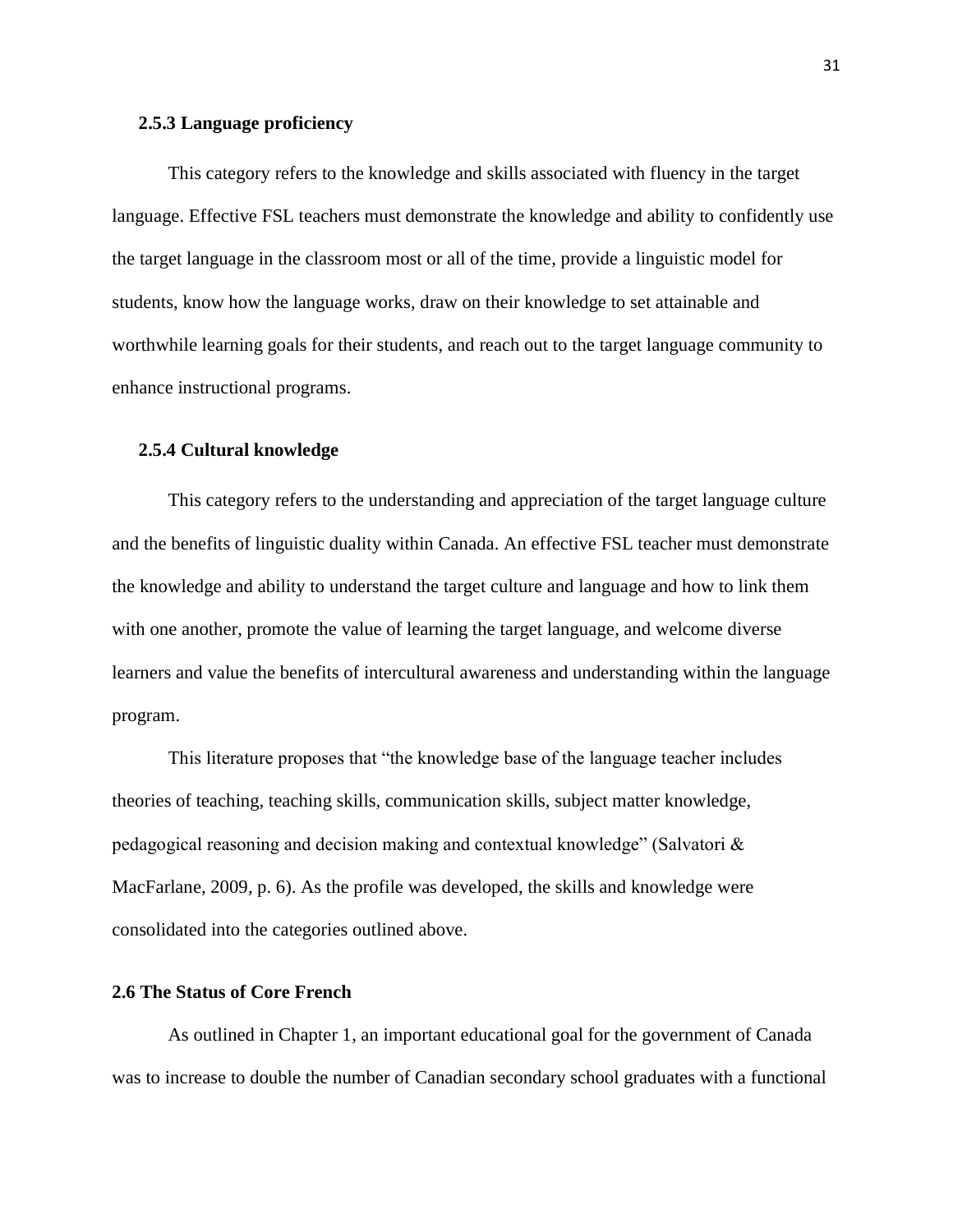level of bilingualism in their second official language by the year 2013 (Government of Canada, 2003). The government pledged to improve core English and French programs, revitalize immersion programs and increase the number of qualified teachers. However, this may prove difficult when the study of French in schools is often marginalized (Lapkin, Mady & Arnott, 2009), particularly with regards to CF.

Lapkin and Barkaoui (2008) reported that of 387 Ontario CF teachers surveyed in 2006, more than one fifth intended to leave the French classroom three years after completing the questionnaire. Many FSL teachers often leave CF to teach in regular classrooms, or "move up to" (as cited in Lapkin, Mady & Arnott, 2005, p. 4) immersion classes, where they encounter more reasonable workloads. The inclination to leave the French classroom was more prominent among teachers of grades 7 to 9, where one third of the respondents were unsatisfied in their roles and intended to leave CF teaching (Lapkin & Barkaoui, 2008).

In a study examining the marginalization of CF teachers, Richards (2002) interviewed 21 elementary CF teachers in Ontario, and found that the majority of these teachers regarded themselves as marginalized, which Richards attributed to the teaching of French. Richards maintained that CF was not taken seriously, as many of these teachers did not have dedicated FSL classrooms, which forced them to rely on carts to transport their materials from room to room. Furthermore, without classrooms of their own, these teachers could not control such things as seating plans, classroom rules and a place for materials, just to name a few. Another issue was in relation to the short amount of time allotted for CF instruction in the school day, which situated the teacher as an outsider; the result of such little interaction decreased the quality of the student-teacher relationship. CF teachers were also faced with negative attitudes towards the subject from colleagues, administrators, parents and students. Participants revealed that not only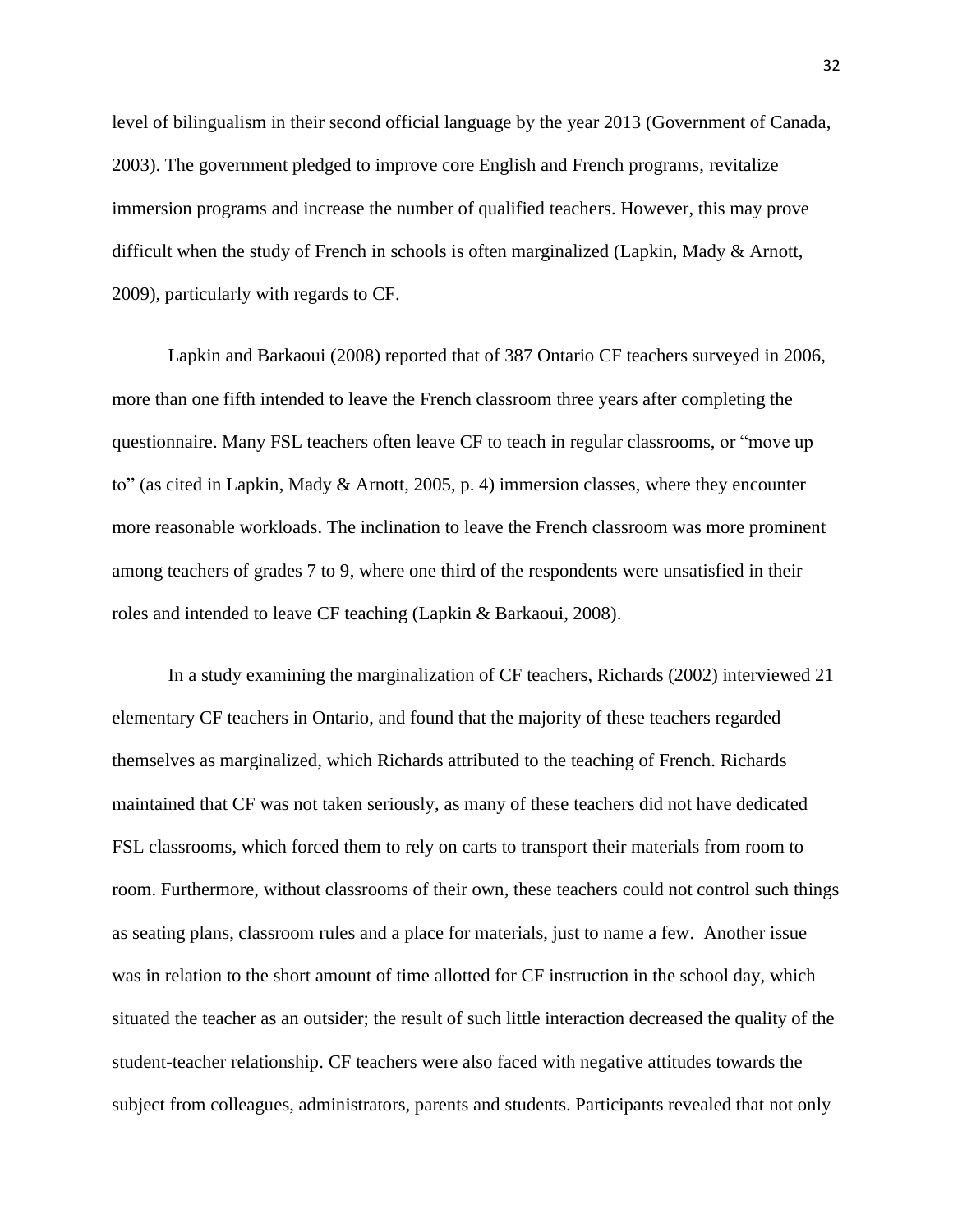did principals, colleagues and parents view French as less important than other subject areas, but that their students also considered French to be unimportant. This often contributed to negative behaviour and a blatant disregard for not only the subject itself, but also the teacher. CF teachers reported that they often lacked parental and administrative support with regards to this misbehaviour. Among other issues outlined in this study as affecting CF teachers was exclusion from the planning process, cross-curricular opportunities, school events and meetings, as well as a loss of French time for other subjects.

In a survey commissioned by the Ontario Modern Language Teachers Association (OMLTA), similar themes emerged. Mollica, Philips, and Smith (2005) distributed questionnaires to elementary CF teachers in 69 Ontario school boards. Responses from almost 1500 teacher participants revealed that CF teachers felt the CF program was underfunded. Furthermore, they felt that they were viewed as preparation time for other teachers in the school and felt isolated and unimportant in their schools. Often, they taught in multiple classrooms, were excluded from staff meetings, given double supervision responsibilities when they were assigned to different schools, and felt unsupported by parents, colleagues and administrators. With regards to classroom space, Mollica et al. (2005) reported that just over one third of the CF teacher participants had their own classroom, one fifth of the respondents taught in seven or more classrooms, and one quarter of the respondents reported that their schools contained empty available classrooms at the time. Mollica et al. (2005) maintained that "the fact of a dedicated core French classroom [is] a direct reflection of the importance placed on the program and its teachers by local school boards and administrators" (p.14). Not having a CF classroom clearly sends signals to teachers, parents and students as to the status of the CF program.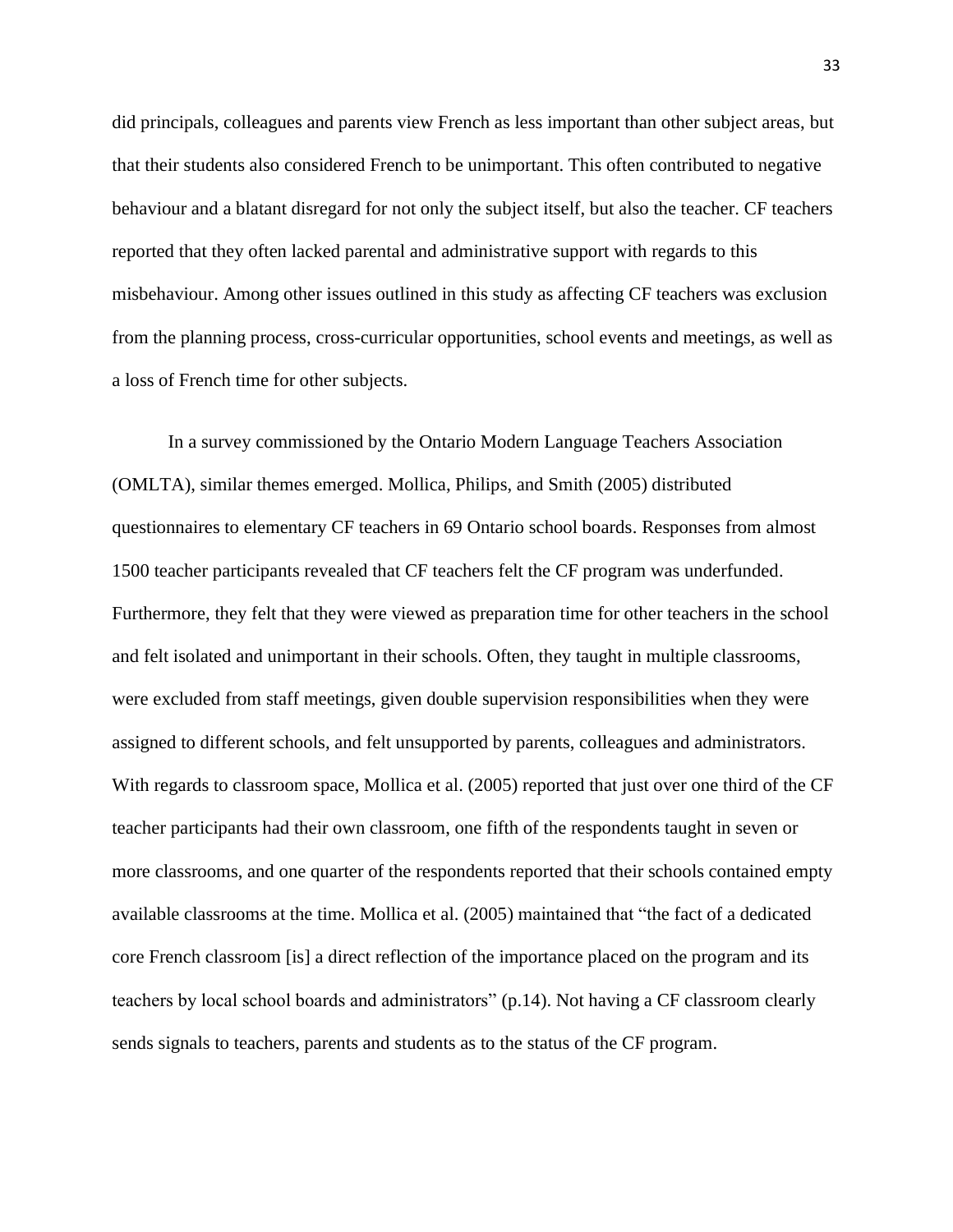In a national survey of the challenges facing FSL teachers (Lapkin, MacFarlane  $\&$ Vandergrift, 2006), 1305 FSL teachers from across Canada completed a questionnaire about their opinions and perceptions regarding teaching resources, other resources (e.g., classrooms, consultants, French-speaking support staff), support from key stakeholders, teaching conditions and professional development opportunities. The findings revealed that overall, the majority of participants deemed commercial resources to be "poor" or "adequate"; however, CF teachers were more satisfied with these materials than FI teachers. Library resources, computer software and community resources were also considered "poor" by most participants. In relation to other resources, more than 40% of the teachers claimed that they did not have a classroom or FSL consultant to assist them in their teaching. Other concerns for the FSL teachers included funding, a lack of French-speaking supply teachers, consultants for students with special needs and French-speaking non-teaching staff. The majority of respondents considered the community to be the least supportive of their work, with CF teachers reporting less support from parents and students, but believed their administration was very supportive. The majority of FSL teachers reported that teaching conditions (e.g., class size, special needs students, and administrative duties) were slightly or somewhat manageable, and "class diversity" was the challenge most often mentioned by teachers. The majority of teachers claimed to participate in professional development (PD) opportunities through discussions with colleagues, reading professional literature and attending one workshop each year. In order to make PD more accessible to them, teachers requested increased funding, relevant topics, PD during school hours and more Frenchspeaking supply teachers.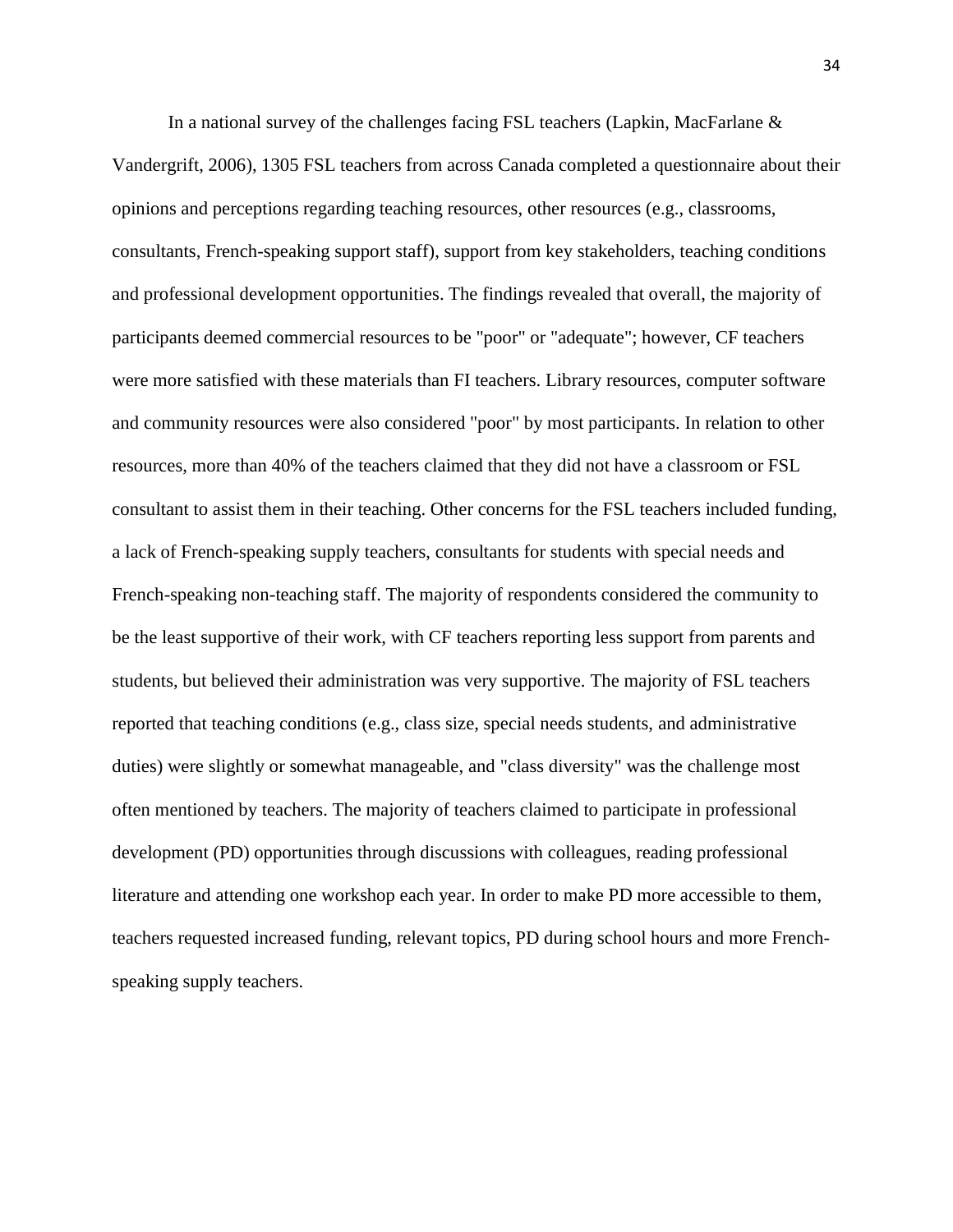The research conducted in this study examined the self-efficacy beliefs of novice elementary FSL teachers, and factors which were contributing to the beliefs of the participants. The following chapter provides a detailed overview of the methodology used in the study.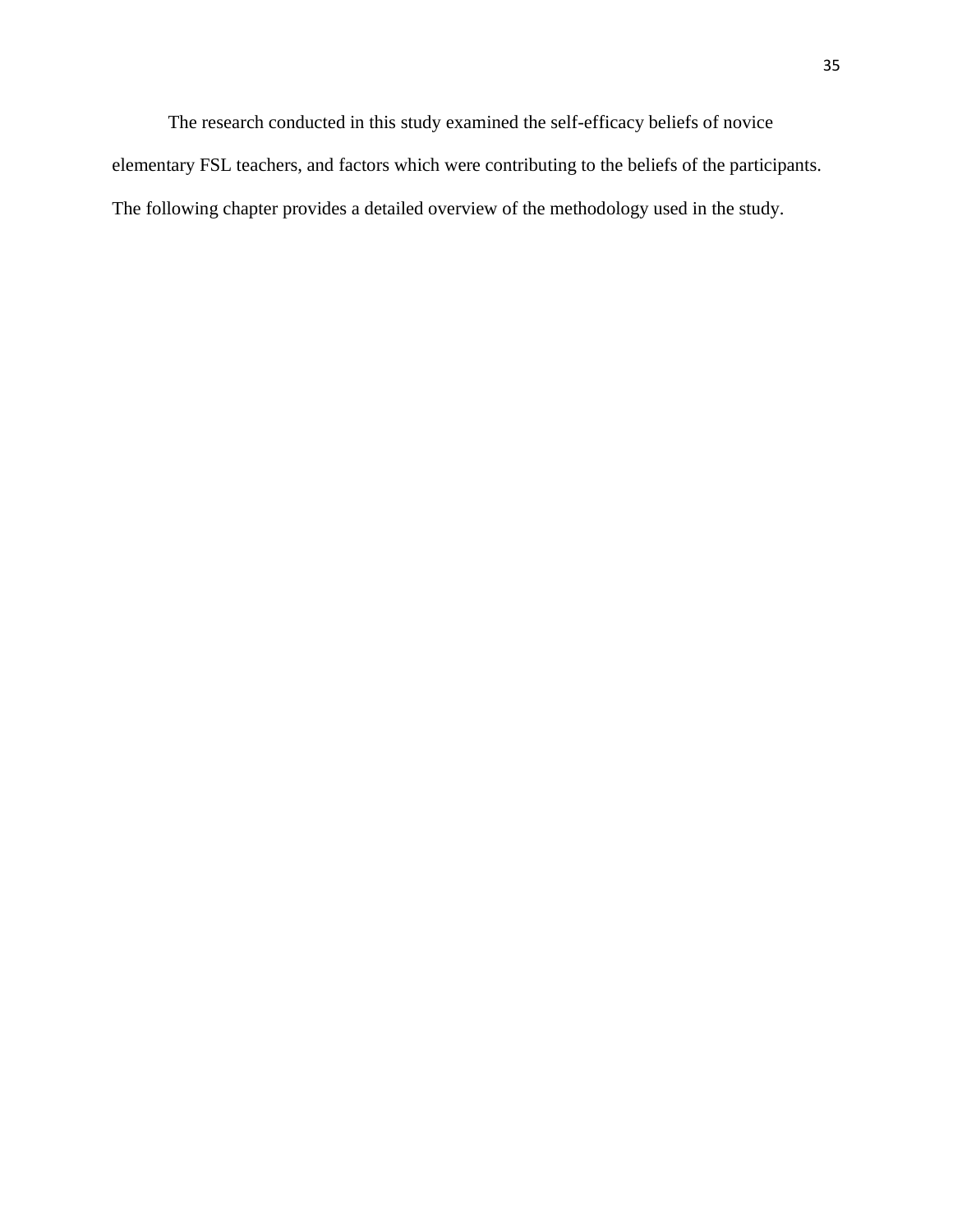#### **Chapter 3: Methodology**

The purpose of this study was to examine the self-efficacy beliefs of novice elementary FSL teachers, which included a comparison of English-dominant and French-dominant teachers, as well as CF and FI teachers. Another goal was to uncover any factors that contributed to these beliefs. This chapter provides an overview of the research design, participant criteria and recruitment, data collection, and data analysis procedures.

## **3.1 Mixed-methods Approach**

The research design consisted of a mixed-methods approach, a design which uses both quantitative and qualitative data in a single research project. The purpose of this approach is "to build on the synergy and strength that exists between quantitative and qualitative research methods to understand a phenomenon more fully than is possible using either quantitative or qualitative methods alone" (Gay, Mills, & Airasian, 2009, p. 462). Using both a questionnaire and semi-structured interviews allows the researcher to gain more insight into the responses obtained through the questionnaire by asking key questions and potentially uncovering any factors that may have been contributing to the self-efficacy beliefs of the participants.

Individually, quantitative and qualitative research methods have their strengths and weaknesses. While quantitative methods allow the researcher to conduct a systematic and focused study, with quick results, using these methods alone would not "do justice to the subjective variety of an individual life" (Dörnyei, 2007, p. 35). On the other hand, while it is true that qualitative measures aim to broaden our understanding of the "human experience", the typical small sample sizes often found in these methods does not always allow for a great degree of generalizability (Dörnyei, 2007). By using a mixed-methods approach, it was possible to not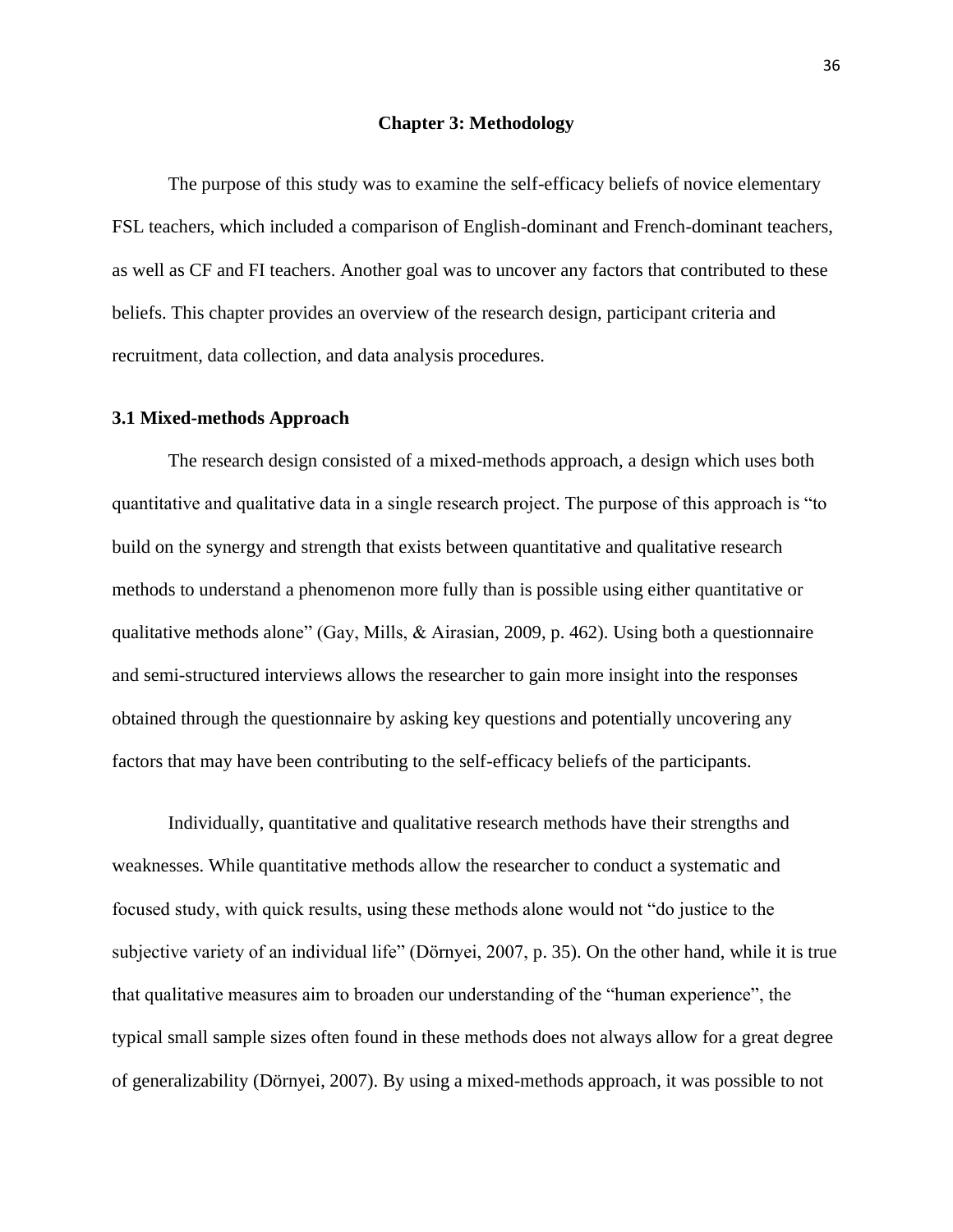only combine the strengths of both quantitative and qualitative approaches, but to also reach a broader audience and appeal to both quantitative and qualitative researchers. In this study, a mixed-methods research design allowed for a broader understanding of the issues by obtaining data about both the FSL context as a whole, as well as the individual experiences of the participants. Thus, I was able to corroborate the findings by obtaining evidence through multiple methods, and thereby increasing the external validity of the results (Dörnyei, 2007).

#### **3.2 Participant Selection**

#### **3.2.1 Criteria**

In order to partake in the study, participants had to meet a number of criteria. My own personal experience is as a grade 4 CF teacher, and this research is greatly inspired by not only my own experiences and self-efficacy beliefs, but also by colleagues with whom I have worked and encountered throughout my career*.* As this study explored the self-efficacy beliefs of elementary FSL teachers, eligible participants were those who taught either CF or FI to grade 1-8 students. Participants were also required to be part-time or full-time contract teachers, or longterm occasional (LTO) teachers. Day-to-day occasional teachers were excluded from the study, as the expectations of these teachers differ greatly from those who are in the classroom on a daily basis, and there were questions within the study which would not be of relevance to a day-to-day occasional teacher. For example, being asked how effective they felt in using assessments to report on student progress and shape instruction would prove difficult to answer, given that this is not an activity required of a day-to-day occasional teacher. Participants were also expected to be FSL-qualified. According to the Ontario College of Teachers website (www.oct.ca), teachers who wish to teach FSL must hold the specific qualification on their Certificate of Qualification and Registration or obtain a Temporary Letter of Approval from the Ministry of Education. If a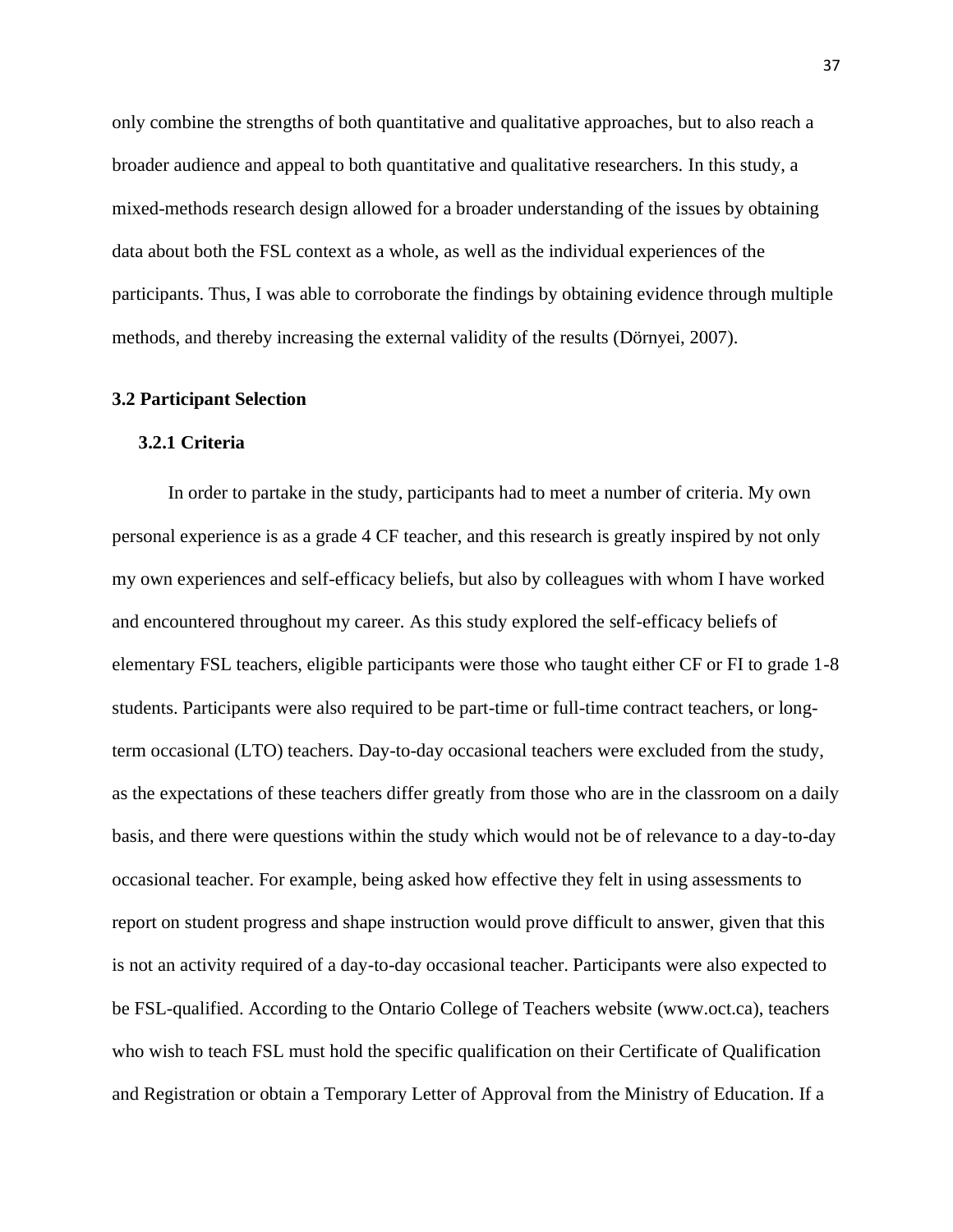teacher does not possess the necessary qualifications, it is possible to obtain them by taking AQ courses through a Faculty of Education (i.e., FSL Part 1, FSL Part 2, and FSL Specialist<sup>1</sup>). Finally, as the purpose of the study was to explore the self-efficacy beliefs of novice FSL teachers, participants had to be in their first three years of teaching.

## **3.2.2 Recruitment**

As an introduction to the study, a letter was composed, inviting prospective participants to partake in the study (see Appendix A). The letter explained the purpose of the study, participant criteria, and information concerning the questionnaire, such as length of time required and consent. Confidentiality and anonymity was guaranteed to all participants in order to protect their privacy, to build trust and rapport with the study participants, and to ensure the accuracy and the integrity of the research (Baez, 2002). It should be noted that participants were asked at the end of the questionnaire whether they would be willing to participate in a follow-up interview, which would infringe upon the issue of anonymity with respect to the researcher only for those who agreed to participate. The letter concluded with contact information and a link to the online survey, which participants were asked to complete by April 30, 2012.

To recruit participants, a variety of methods was used. As an employee of two Ontario Boards of Education, I was in a position to contact all FSL teachers within the two boards to request participation in the study. Once approval was received from the school boards' ethics committees, a copy of the letter of information was emailed to all FSL teachers employed at one Board of Education, and forwarded to principals by a Research and Assessment Associate at the second Board of Education. In addition, to ensure I reached a broader audience, the letter was

<sup>&</sup>lt;sup>1</sup>This is a 3-part series of courses designed to broaden and increase knowledge and skills related to teaching FSL. In most instances, FSL Part 1 is a pre-requisite to being hired as a FSL teacher.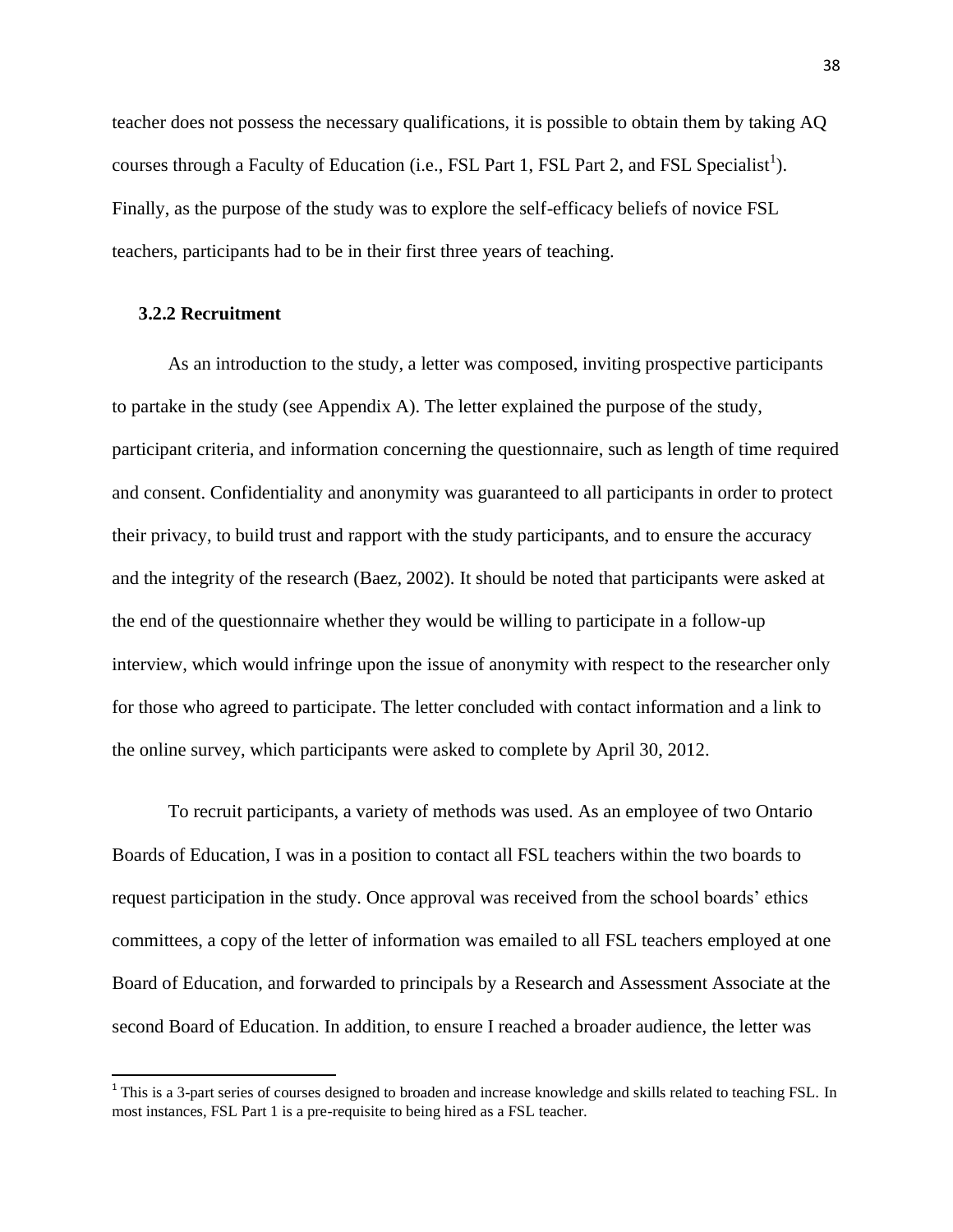posted on the FSL sections of both board websites, an area which provides opportunities for networking, and sharing resources and ideas for FSL instruction. I emailed personal contacts, and acquired the assistance of a superintendent in a northern Ontario school board, who forwarded the letter of information to the FSL consultant within his Board Of Education. The consultant then distributed my survey to several novice FSL teachers. Messages were also sent to personal contacts via Facebook, an online social networking service, with a request that they forward the letter to their colleagues and personal contacts.

While it was important to have as many participants as possible in an effort to increase the generalizability of the results, the goal was to have at least 30 novice elementary FSL teachers complete the questionnaire. In all, 30 participants responded. Two participants were excluded at a later date, after learning that one was not a novice teacher and had been teaching FI for 30 years, and the other had discontinued the questionnaire when asked to choose her current year of teaching, suggesting that perhaps she also was not a novice teacher. Of the 28 remaining participants, 27 completed both sections of questionnaire, and one participant responded only to the Academic and Demographic section of questionnaire.

Based on the information obtained through the Academic and Demographic section, the following profile emerged: 21 participants (75%) were female and 7 (25%) were male. 8 participants (30%) indicated that they were in their first year of teaching, 7 (25%) were in their second year of teaching, 12 (43%) were in their third year of teaching, and one participant failed to respond to this question. 21 participants (75%) identified English as their dominant language (with one identifying German equally as comfortable as English), 5 (18%) identified French as their dominant language and 2 (7%) indicated that they were equally comfortable with both French and English. 14 participants (50%) were CF teachers, 13 (46%) taught FI and 1 (4%)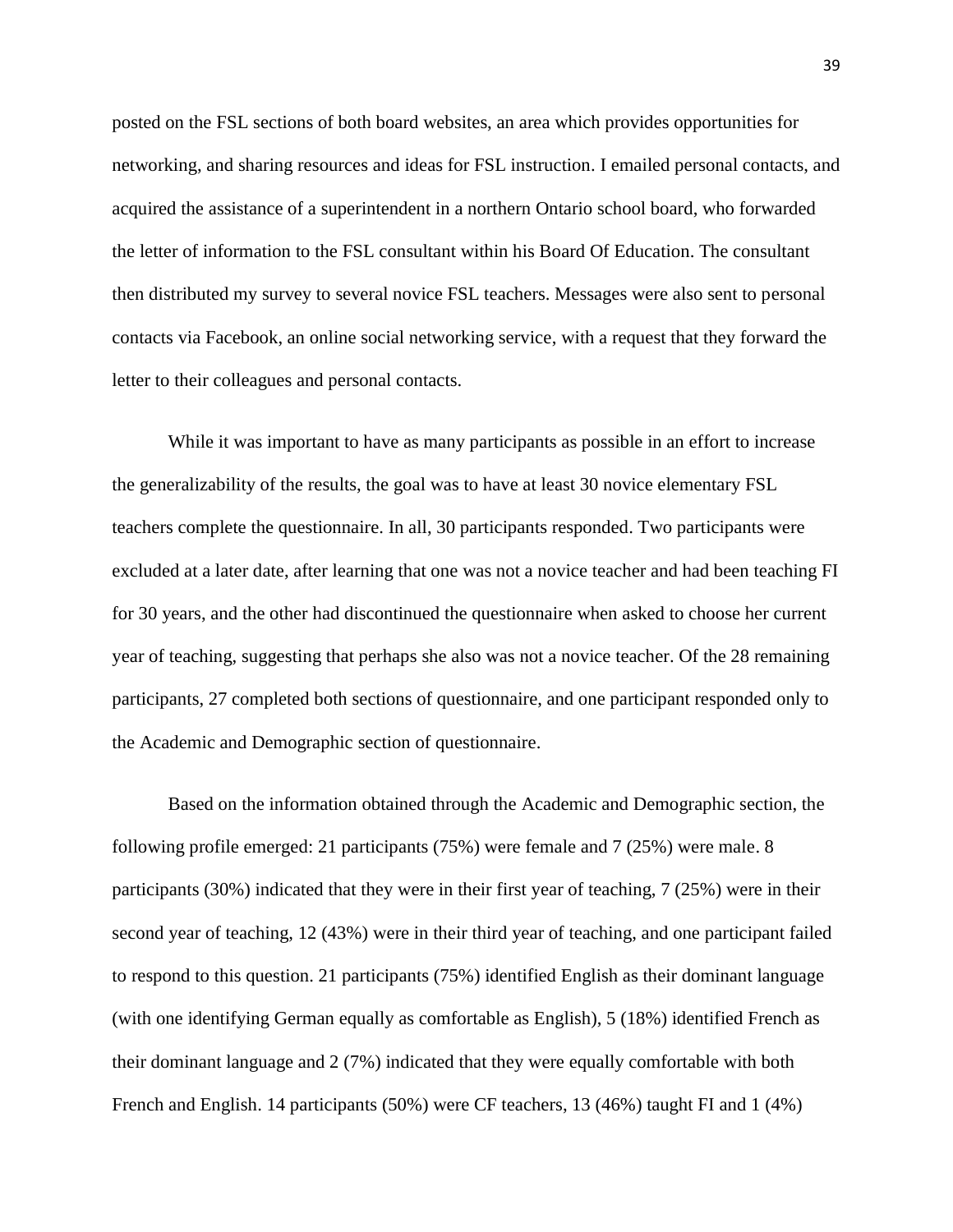indicated that he taught both CF and FI. 20 participants (71%) completed a teacher education program in Ontario, 5 (18%) indicated they had completed their teacher education outside of Canada (Australia or the United States), and 3 (11%) in Quebec. Table 1 provides a profile summary of the questionnaire participants.

| Gender     | <b>Year of teaching</b> | <b>Dominant language</b> | <b>FSL</b> program | <b>Location of teacher</b><br>education program |
|------------|-------------------------|--------------------------|--------------------|-------------------------------------------------|
| Female     | First year              | English                  | Core French        | Ontario                                         |
| $(n = 21)$ | $(n=8)$                 | $(n = 21)$               | $(n = 14)$         | $(n = 20)$                                      |
| 75%        | 29%                     | 75%                      | 50%                | 71%                                             |
| Male       | Second year             | French                   | French Immersion   | Outside of Canada                               |
| $(n=7)$    | $(n=7)$                 | $(n=5)$                  | $(n = 13)$         | $(n = 5)$                                       |
| 25%        | 25%                     | 18%                      | 46%                | 18%                                             |
|            | Third year              | English and French       | Core French and    | Quebec                                          |
|            | $(n = 12)$              | $(n = 2)$                | French Immersion   | $(n = 3)$                                       |
|            | 43%                     | 7%                       | $(n = 1)$<br>4%    | 11%                                             |
|            | No response             |                          |                    |                                                 |
|            | $(n=1)$                 |                          |                    |                                                 |
|            | 4%                      |                          |                    |                                                 |

*TABLE 1 Profile summary of participants*

In choosing participants for the follow-up interviews, the intention was to select three FSL teachers in each of the following groups: (1) English-dominant; (2) French-dominant; (3) CF teachers; and (4) FI teachers. This would allow for a respectable comparison in self-efficacy beliefs, and secure a broader understanding of the factors that may be contributing to those beliefs. While twelve interviews were sought in total, it was recognized that there may have been an overlap which could potentially result in fewer interviews, but at the same time, obtain the required data. After conducting the questionnaire and reviewing the data, twelve participants expressed an interest in conducting a follow-up interview. A follow-up email was sent to the volunteers, along with a second letter of information outlining the purpose of the study, time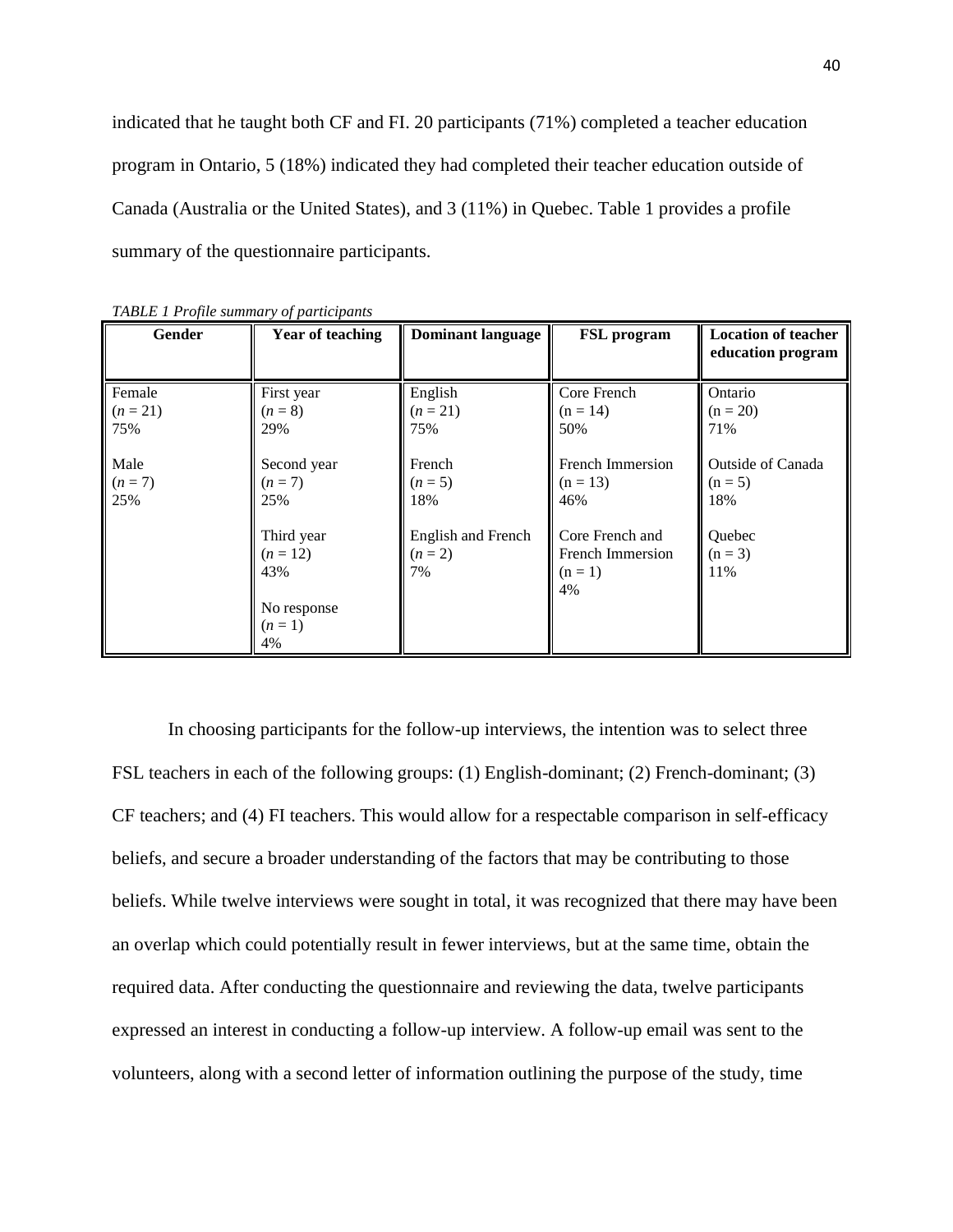required to complete the interview, information regarding ethics, anonymity and confidentiality, and the necessary contact information required to set up an interview (see Appendix B). Six participants responded to the follow-up emails and a second request was emailed to the remaining six volunteers, with no response. In the end, two volunteers were unavailable due to time constraints, and four interviews were conducted. Of the four interview participants, two were female and two were male. Participants were mixed in their teaching assignments. Two participants were CF teachers, one participant taught FI, and one participant taught FI: Extended French. While all four participants identified English as their dominant language, one stated that his mother was French, and he had attended a French school from kindergarten to grade 8, and the other that French was his L1 and that he had "picked up English at the age of 5". These participants have been placed in the English-dominant group. A more detailed description of the participants will follow in Chapter 4.

#### **3.3 Data Collection**

As previously stated, this study took a mixed-methods approach, and data collection was carried out in two stages: an online questionnaire and semi-structured interviews. The following sections provide an overview of each stage, including the instruments used and the data collection process.

### **3.3.1 Questionnaire**

The questionnaire was developed using SurveyMonkey, an online survey tool, and contained two parts: (1) Academic and Demographic section and (2) Teacher Efficacy Questionnaire. The Academic and Demographic section (see Appendix C) began with two items regarding the overall general feelings of effectiveness as a novice elementary FSL teacher. Using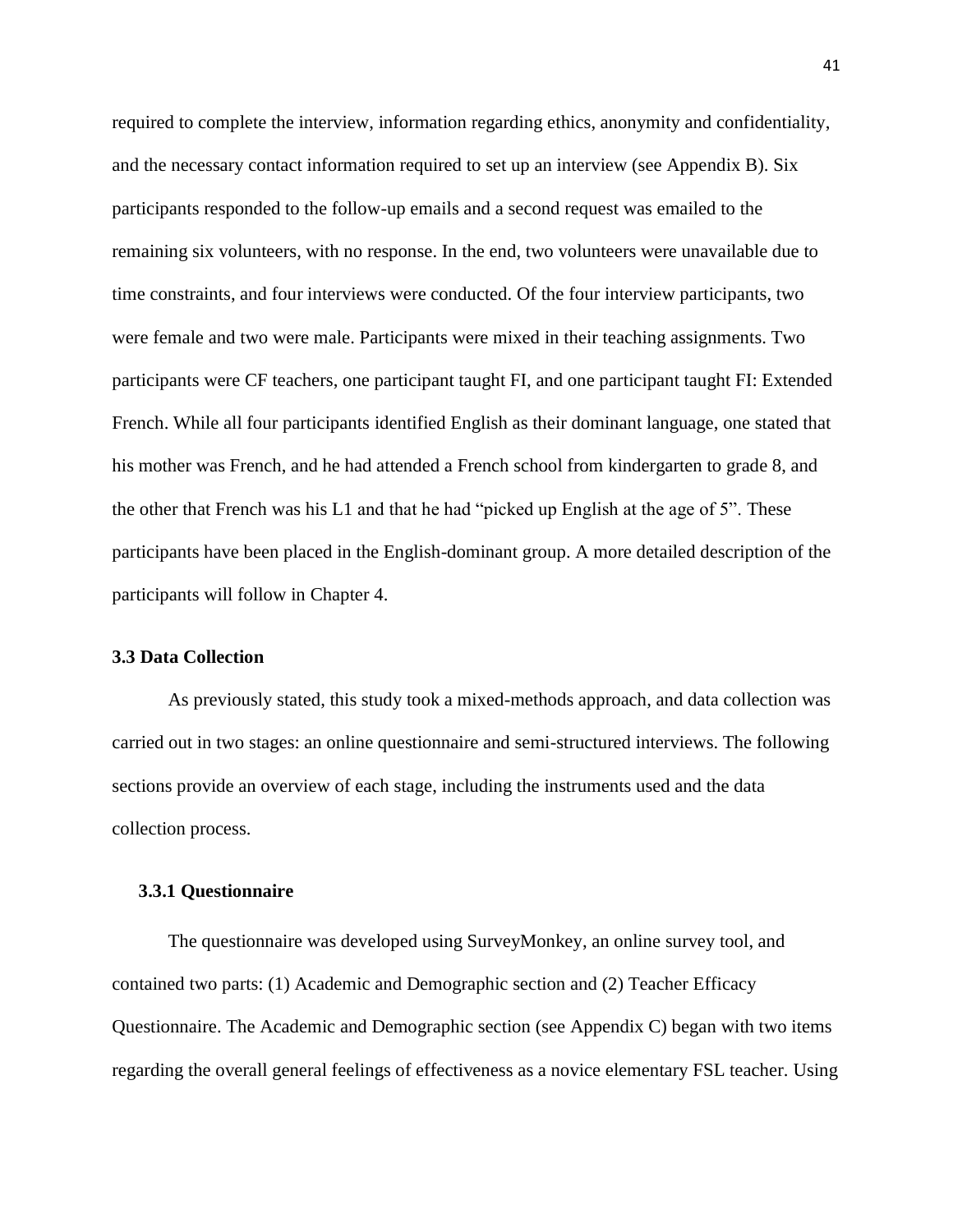a 1 (*not at all effective*) to 10 (*highly effective*) rating scale, participants were asked to indicate how effective they felt as FSL teachers upon completion of their respective teacher education programs, as well as their feelings of effectiveness at the time of the study. Each item provided the participants the opportunity to specify any factors they believed contributed to their feelings. The intention here was to determine whether there was an increase or decrease in their selfefficacy beliefs from the time they completed their teacher education program to the time of the study, and to pinpoint any factors that had contributed to these feelings, in order to identify any common themes amongst the participants' responses. This information could then be used to compare English-dominant and French-dominant novice FSL teachers, as well as novice CF and FI teachers.

This section was followed by thirteen items regarding the academic and demographic background of the participant and consisted of structured items, allowing the respondent to choose from provided options. This portion of the questionnaire was designed to elicit significant information about the participant such as age, gender, academic background and FSL qualifications, current year of teaching, current teaching assignment (i.e., grade levels, FSL program), the participant"s dominant language, as well as the city in which he or she lived (this information was collected for the purpose of the follow-up interviews and was not used as an identifying feature). As this research is an examination of the differences in the self-efficacy beliefs of English-dominant and French-dominant FSL teachers**,** and CF and FI teachers, it was imperative to the study to gather information regarding the participants" dominant language, as well as their current FSL teaching assignments. Additional academic and demographic data was collected to assist in identifying other contributing factors with regard to the self-efficacy beliefs of the participants.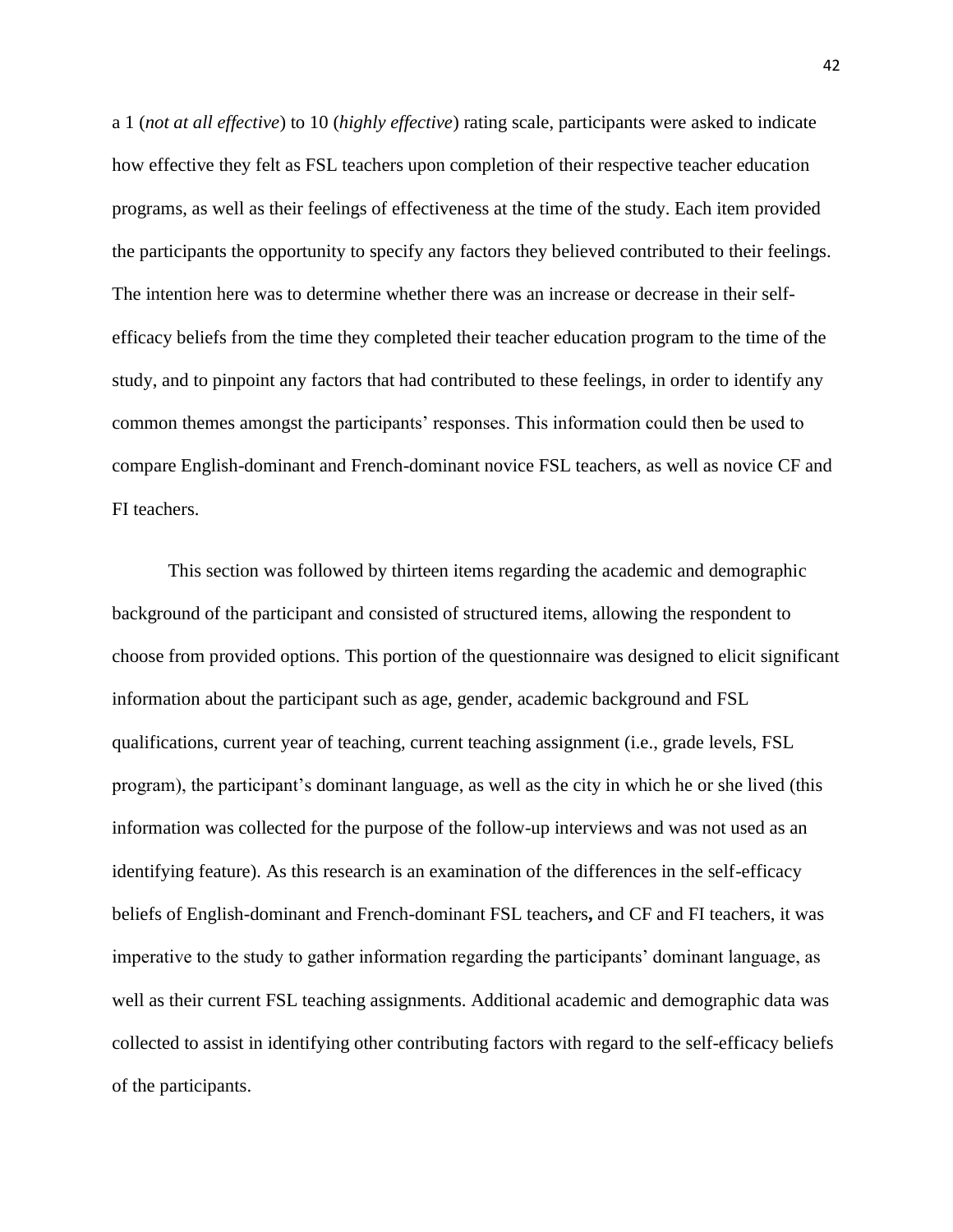The second part of the questionnaire consisted of the Teacher Efficacy Questionnaire (see Appendix D). In creating this document, I considered Tschannen-Moran and Woolfolk Hoy"s (2001) Teacher Sense of Efficacy Scale (TSES), which was designed to give the researchers a better understanding of difficulties teachers may encounter in their classroom and school activities. The document reflects efficacy as it pertains to student engagement, instructional practices, classroom management and overall general teaching methodology. However, given that it was not designed specifically for use in L2 education research, the TSES does not include questions related to this field of study. While others have chosen to modify this survey for use in their own efficacy research, as reviewed in Chapter 2, it was important for this study to create a questionnaire based on a variety of teaching-related expectations in the categories of general teaching methodology, L2 pedagogy, language proficiency and cultural knowledge, as outlined in the *CASLT profile of the pedagogical, linguistic, and cultural competencies of effective FSL teachers*, found in Salvatori and MacFarlane"s (2009) *Profile and pathways: Supports for developing FSL teachers' pedagogical, linguistic, and cultural competencies*. I felt it important to identify with the Canadian FSL context and ensure that the study followed the expectations that have been established through collaboration amongst Canadian researchers, CASLT and the Canadian federal government.

Using a 1 (*not at all effective*) to 10 (*highly effective*) rating scale, I asked the participants to rate their feelings of effectiveness in a variety of areas related to each of the four categories listed above: general teaching methodology (8 items), L2 pedagogy (8 items), language proficiency (5 items) and cultural knowledge (3 items). I instructed the participants at the start of the questionnaire to ensure their responses were in relation to their FSL teaching only, and I also told them that their responses would remain confidential. At the end of the questionnaire, a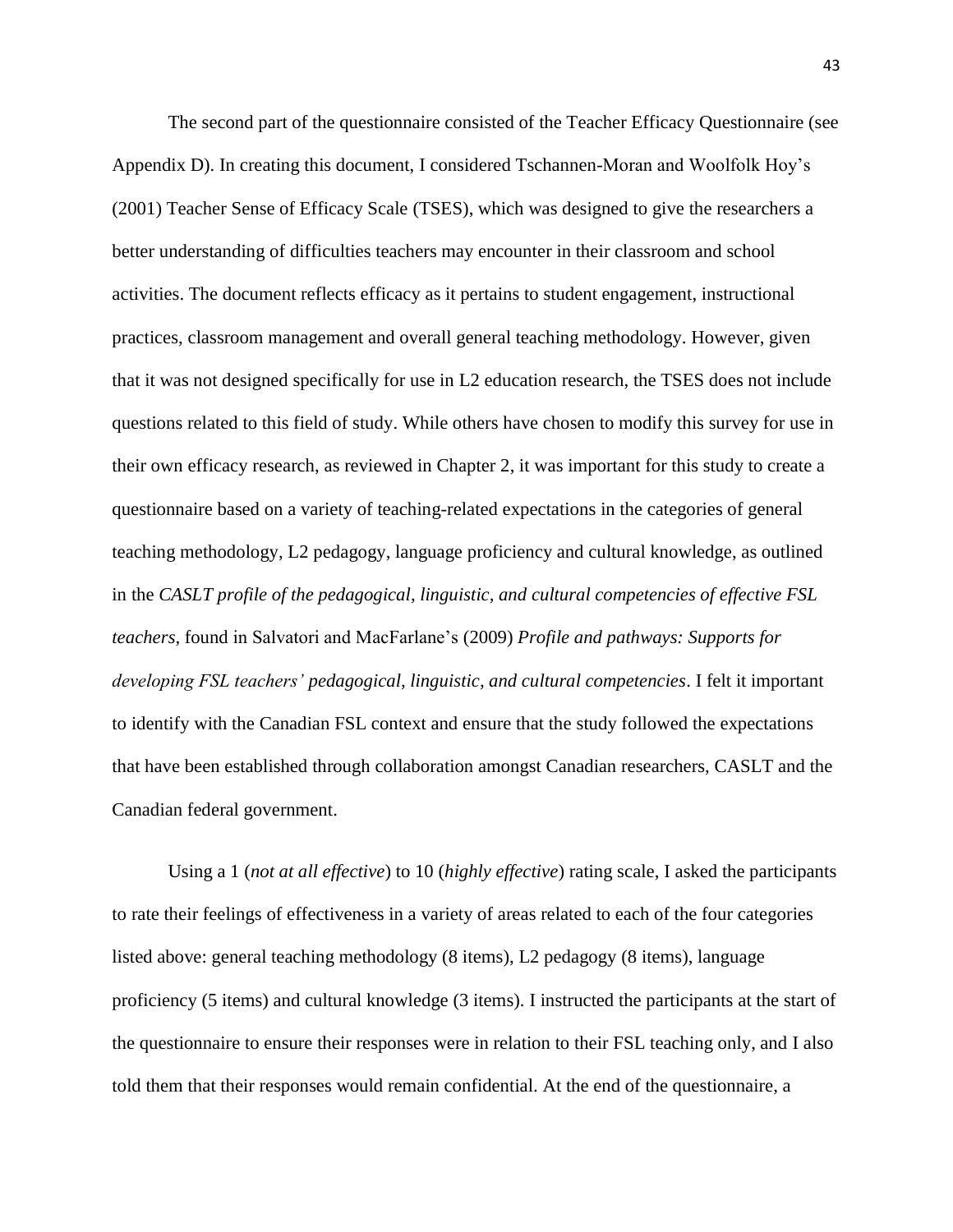section was included for additional comments and participants were told to provide an email address if they would be willing to participate in a follow-up interview or if they wished to receive a copy of the study results.

#### **3.3.2 Piloting the questionnaire**

Before distribution to potential participants, it was my intention to pilot the questionnaire with novice FSL teachers from among my personal contacts, including any novice FSL colleagues with whom I worked at my two school boards. By piloting the questionnaire in advance, I aimed to uncover any errors or ambiguous questions that could cause difficulties for my participants, and invite comments and suggestions as to how to improve the content of the questionnaire. I sent emails to personal contacts and colleagues, and one practising novice FSL teacher with whom I had worked at a local FI school agreed to pilot the questionnaire. According to her feedback, no changes were necessary.

## **3.3.3 Semi-structured interviews**

One advantage of conducting interviews following a questionnaire is to allow the researcher to delve deeper into participants' responses previously obtained through quantitative data collection. The interviews conducted in this study aimed to uncover and explore any factors which may have been contributing to the self-efficacy beliefs of the novice elementary FSL teacher participants. When preparing the interview guide, I formulated a set of sample questions in a variety of areas related to the participants" teacher education program, current teaching assignment and location, and perceived strengths and weaknesses. I later narrowed the interview questions down to include both open-ended and closed questions, focusing on those which would provide the richest data and were most relevant to my research (see Appendix E). While the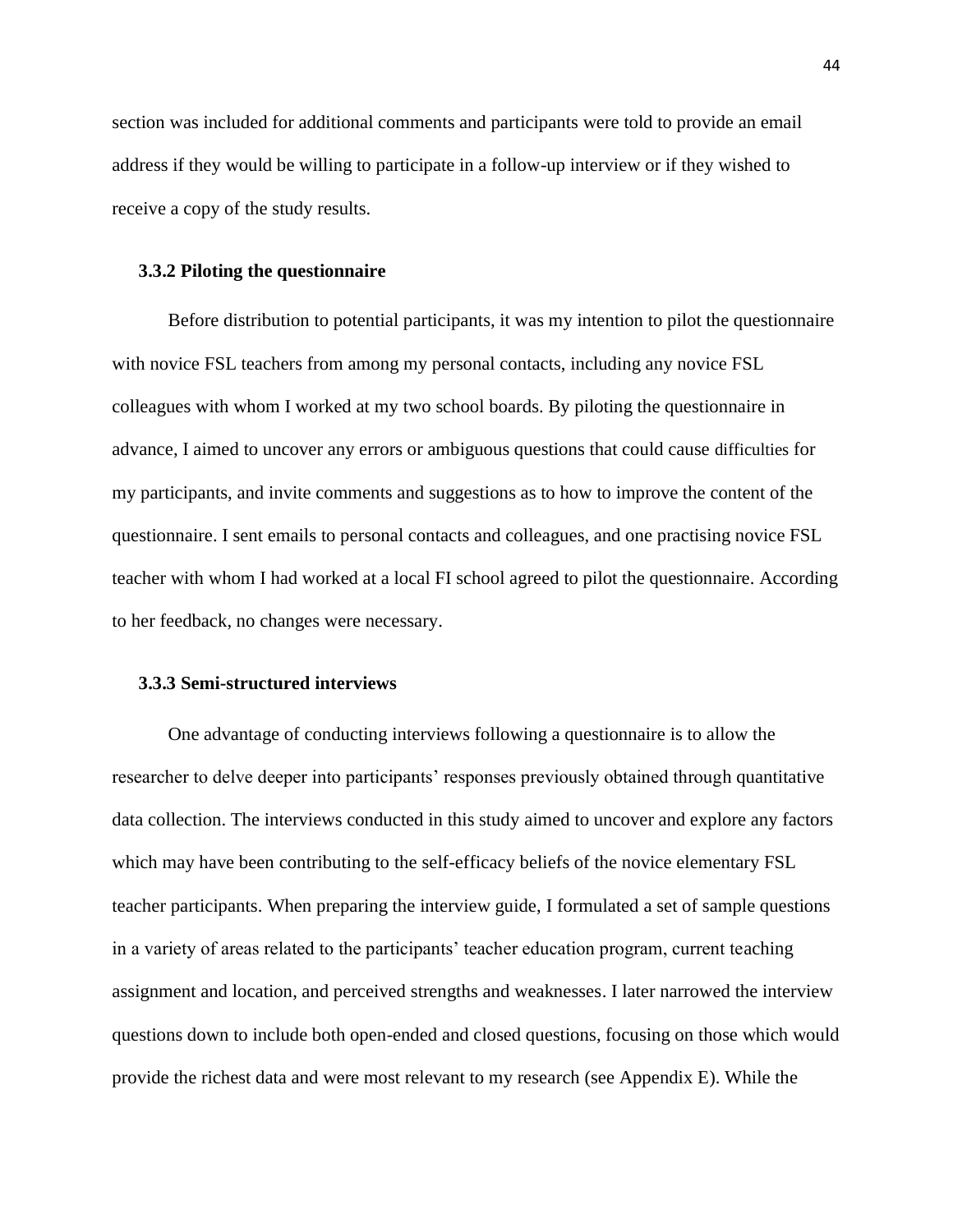majority of the questions were the same for each interview participant, clarification was needed in some areas of the quantitative data due to ambiguity in the Academic and Demographic responses. Therefore, some unstructured dialogue took place at the start of each interview. It was also important to note that throughout the interview process, I sometimes needed to deviate from the guide to pursue a topic that arose during the interview, and therefore stray from the structure of the interview guide.

I pre-arranged interviews and scheduled them at a mutually convenient time. Each interview consisted of a one-time session via Skype, an online video communication service, with an individual FSL teacher. I obtained verbal consent at the start of each interview, each of which lasted between 22 minutes and 59 minutes in length. Interviews were digitally recorded and fully transcribed. I sent the transcribed interview to each participant via email for verification to ensure accuracy, and revisions were made, if necessary, at the request of the participant.

# **3.3.4 Challenges**

The biggest challenge that arose during the study was in finding participants, particularly novice French-dominant FSL teachers. According to *Transition to Teaching* (2012), a 2012 survey of first-year teachers in Ontario found that the unemployment rate increased for the fourth year in a row, with more than one in three of the teacher education graduates of 2011 unemployed during the 2011-2012 school year. If one considers how many of those teachers hired were French-dominant teachers in Ontario, and excludes those were employed in French first-language schools, independent schools, or outside of Ontario, it is not hard to see the difficulty in finding participants.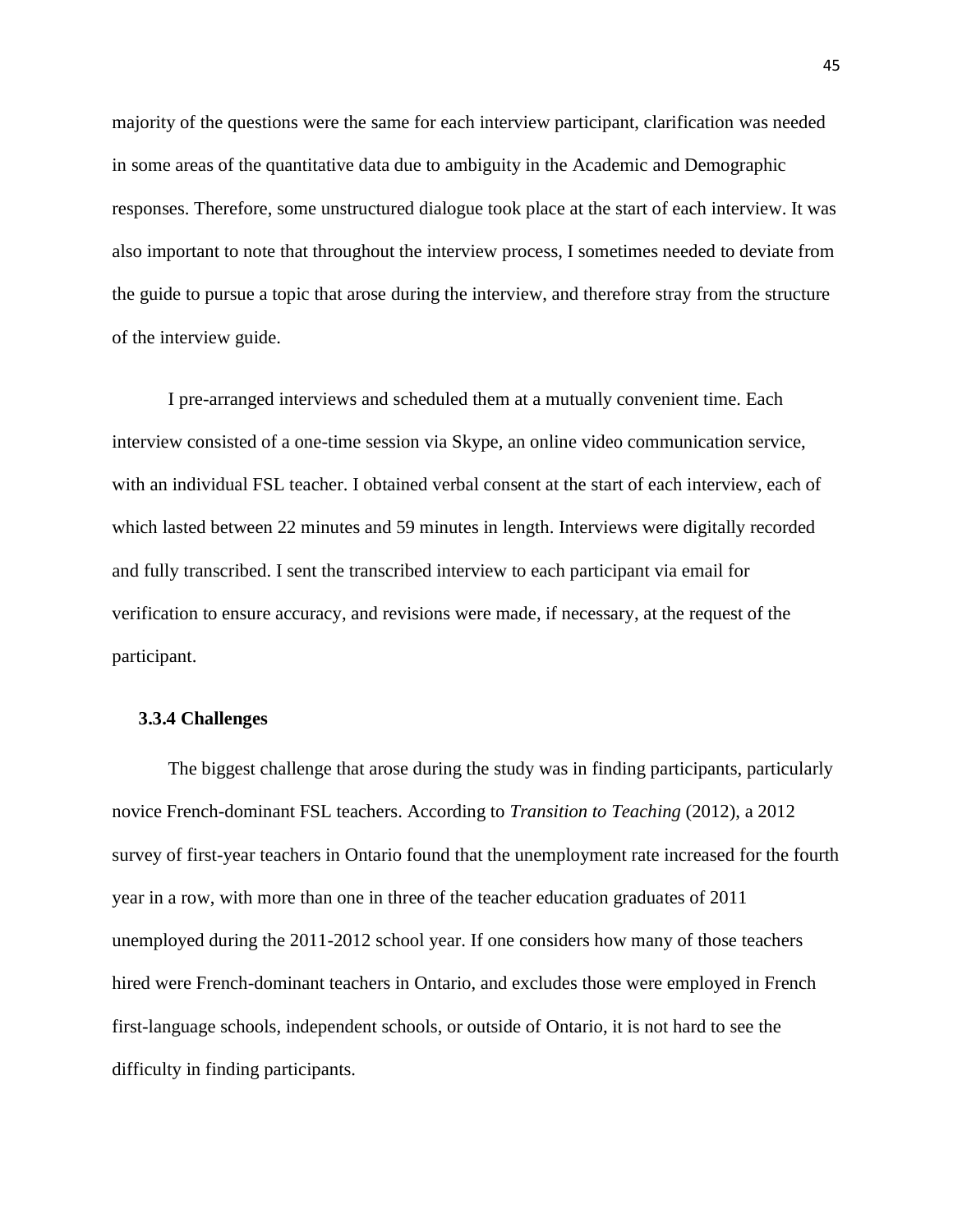A second challenge occurred when transcribing the interviews. One participant spoke very quickly and the interview was inaudible at times. Fortunately, this did not affect the data collection, as I was still able to gather key information.

Another challenge was in my own inexperience as a researcher and in conducting interviews. When reviewing the transcriptions, I realized that several responses from my participants could have used more explanation or probing*.* Even though I knew that it may be necessary to stray from the interview guide, I neglected to do so due to my uncertainty as a novice researcher.

## **3.4 Data Analysis**

The first stage of data analysis included descriptive statistics (frequency, means and standard deviations), calculated for the questionnaire data to compare the self-efficacy beliefs of English-dominant and French-dominant novice FSL teachers, as well as the beliefs of those who teach in CF programs as compared to FI programs. In analysing the Academic and Demographic section of the questionnaire, each participant's relevant demographic information was coded, and transferred into two Microsoft Excel documents for comparison, along with the perceived levels of effectiveness upon completion of a teacher education program and at the time of the study. In the first document, participants were organized in such a way as to calculate and compare the general overall feelings of effectiveness for the English-dominant and French-dominant novice FSL teachers, while the second document organized participants according to their FSL program. Once completed, the data was calculated to find the means and standard deviations for all participants, English-dominant and French-dominant teachers, and CF and FI teachers. All data was reviewed and checked for accuracy. Open-ended responses regarding the factors contributing to the general feelings of effectiveness were reviewed and common themes were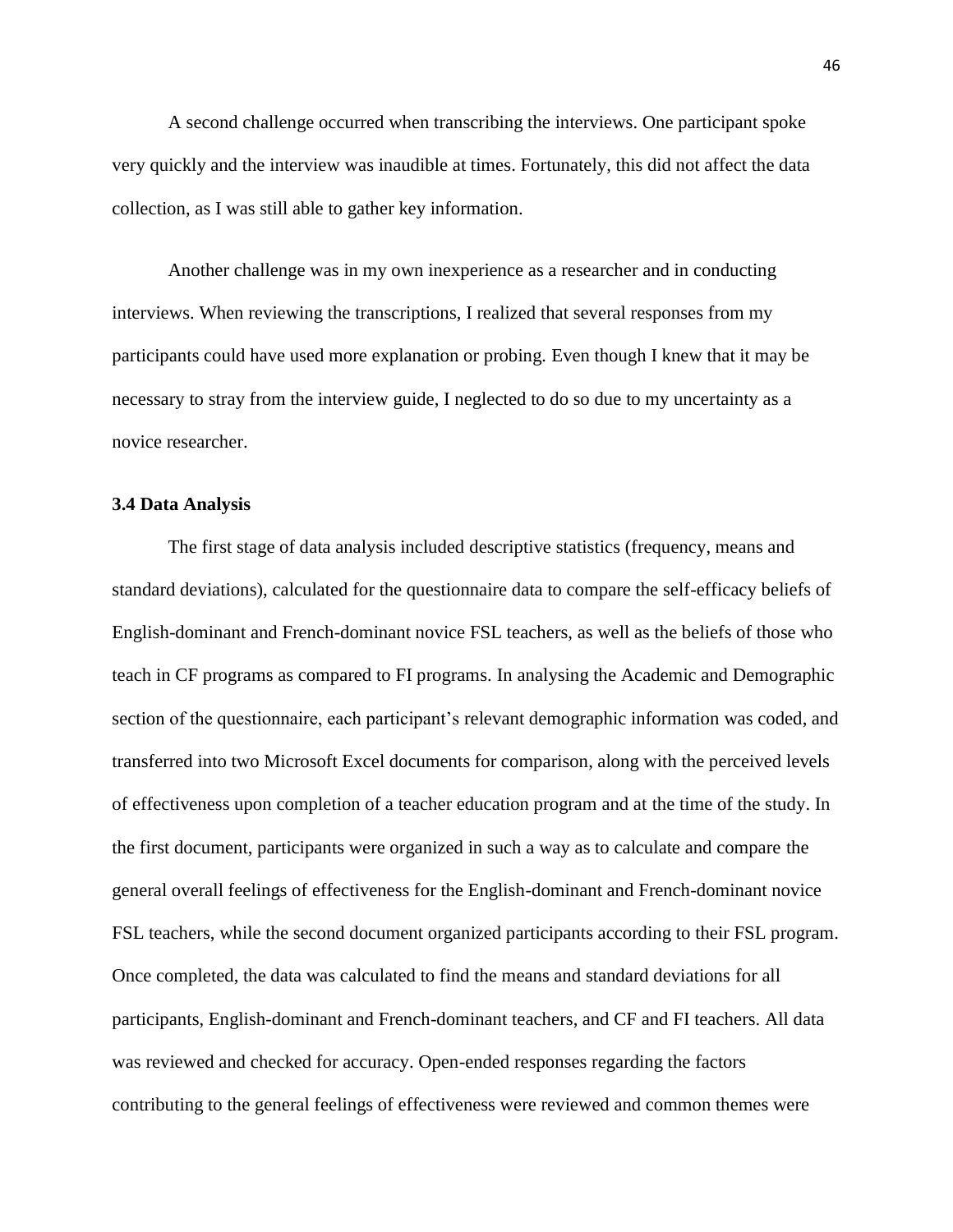identified. The factors were then organized into a table and clustered according to similar themes. These themes are discussed in more detail in Chapter 4.

The next stage of data analysis involved the Teacher Efficacy Questionnaire. Participants' perceived level of effectiveness for each question contained in the online questionnaire was transferred to Microsoft Excel documents for comparison in each of the four following categories: general teaching methodology, L2 pedagogy, language proficiency and cultural knowledge. Participant data was also sorted according to dominant language and FSL program. The data was calculated to find the frequency, means and standard deviations, and again, all data was reviewed and checked for accuracy.

The final stage of data analysis was in relation to the semi-structured follow-up interviews. Each interview was fully transcribed, reviewed, and common themes were identified. Again, these themes will be discussed in full detail in Chapter 4.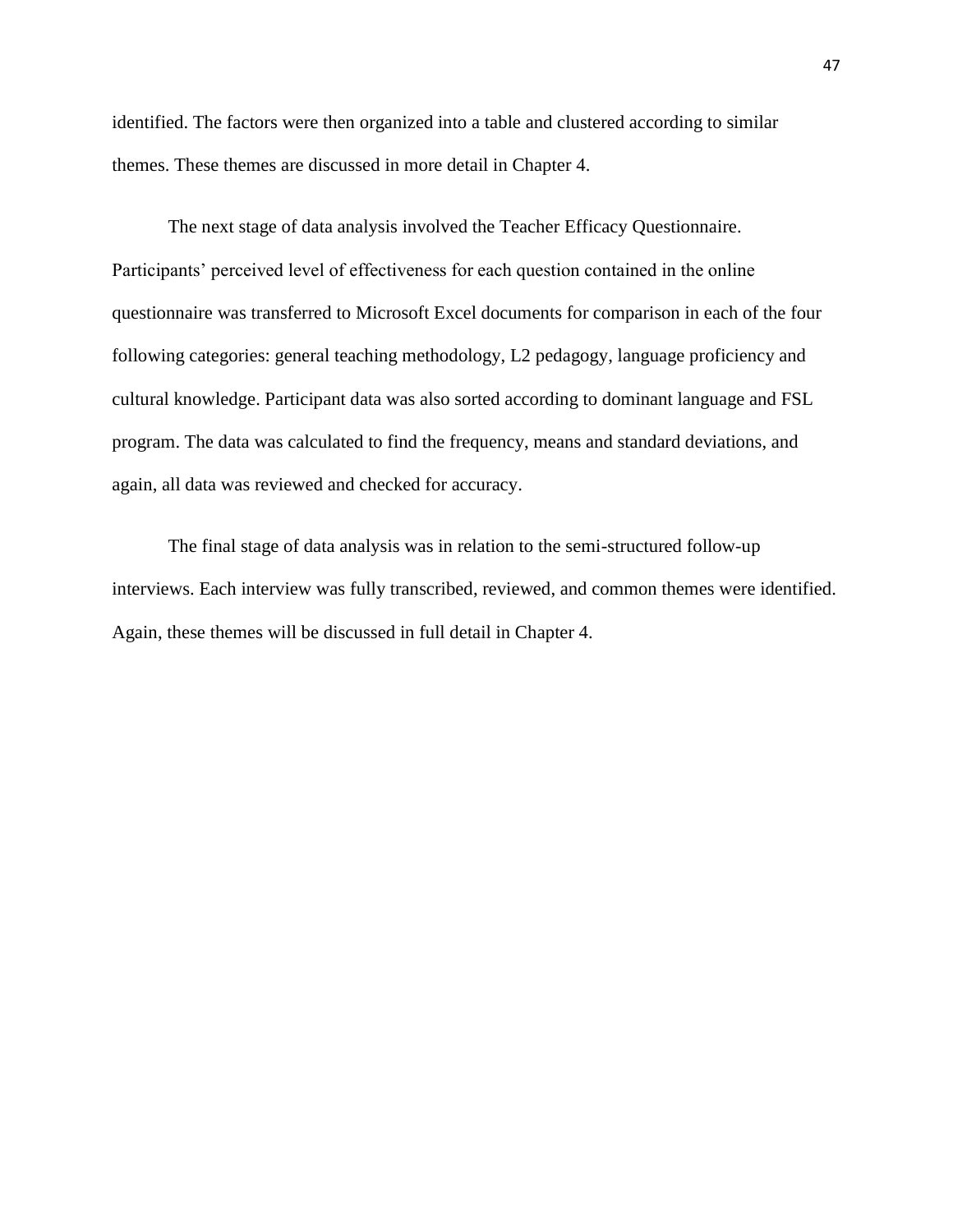#### **Chapter 4: Findings**

The aim of this study was to examine the self-efficacy beliefs of novice elementary FSL teachers. This chapter will begin with quantitative findings of the novice FSL teachers" overall general feelings of effectiveness at two stages of their careers: upon completion of a teacher education program and at the time of the questionnaire. Descriptive statistics will be used to report additional findings obtained through the online questionnaire in each of the following four categories: general teaching methodology, L2 pedagogy, language proficiency and cultural knowledge. Qualitative findings of the open-ended responses obtained through the Demographic and Academic section of the questionnaire, as well as the four follow-up interviews, will conclude this chapter.

## **4.1 Quantitative Findings**

#### **4.1.1 General feelings of effectiveness**

This section will report on the findings of the overall general feelings of effectiveness of the novice elementary FSL teacher participants upon completion of a teacher education program and at the time of the study. This will be followed by a comparison of the English-dominant and French-dominant FSL teachers, and will conclude with a comparison of the CF and FI teachers.

## *4.1.1.1 Novice elementary FSL teachers*

Analysis of the responses regarding their effectiveness upon completion of a teacher education program indicates that on a scale from 1 (*not at all effective*) to 10 (*highly effective*), the overall average for all participants (*n* = 28) was 5, with a standard deviation of 2.2. At the time of the study, participants' overall average increased to 7.5, with a standard deviation of 1.5.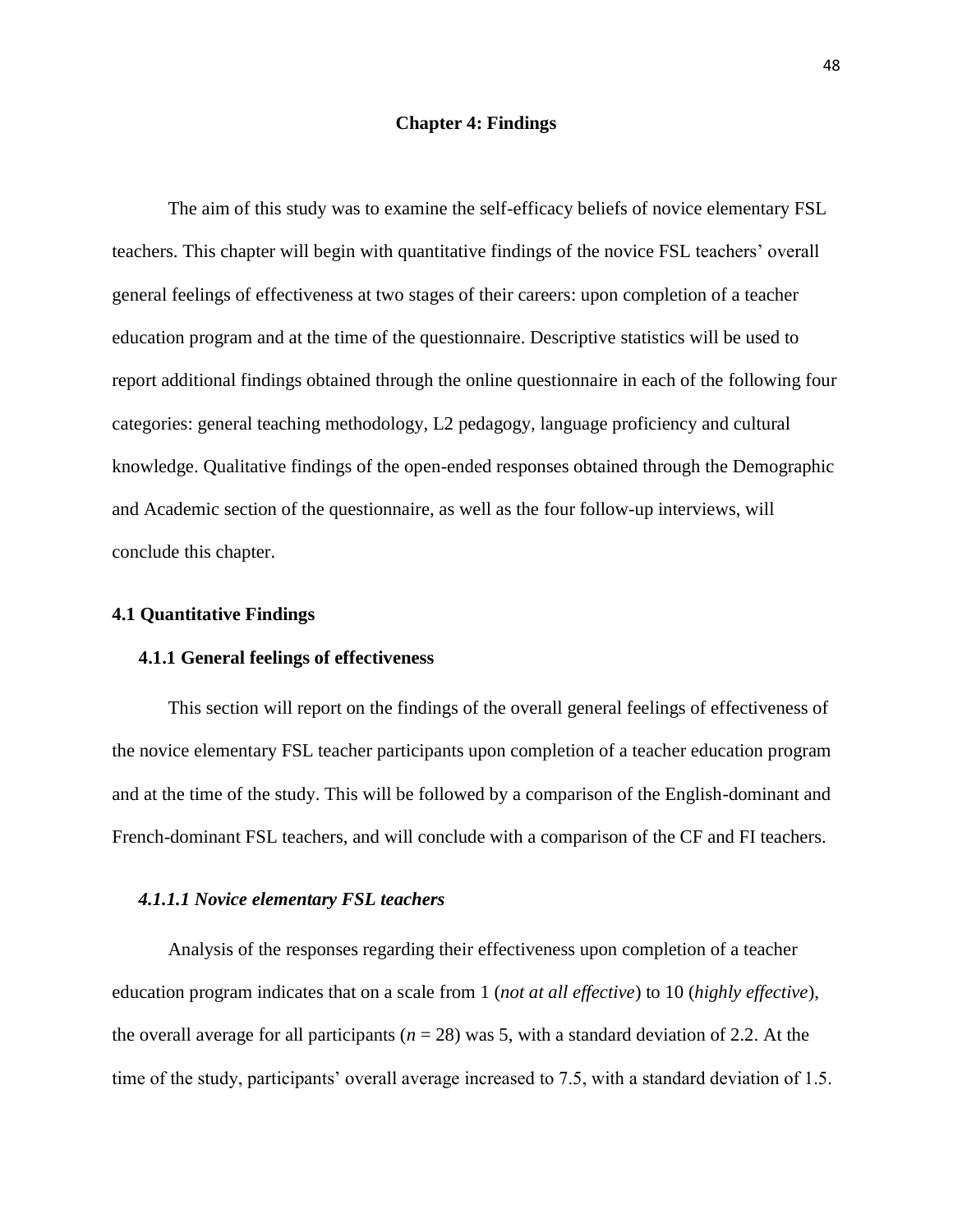This shows an overall average increase in participants' perceived sense of effectiveness of 2.5, from 5 upon completion of a teacher education program, to 7.5 at the time of the study. Table 2 shows a summary of this data.

| <b>Participants</b>                             | <b>Average GFE</b><br>upon completion<br>of teacher<br>education<br>program | <b>Standard</b><br>deviation | <b>Average GFE</b><br>at time of study | <b>Standard</b><br>deviation | Average<br>increase |
|-------------------------------------------------|-----------------------------------------------------------------------------|------------------------------|----------------------------------------|------------------------------|---------------------|
| Novice elementary FSL<br>teachers<br>$(n = 28)$ |                                                                             | 2.2                          | 7.5                                    | 1.5                          | $+2.5$              |

*TABLE 2 Novice elementary FSL teachers: General feelings of effectiveness*

## *4.1.1.2 English-dominant vs. French-dominant FSL teachers*

When comparing the self-efficacy beliefs in relation to language, the average for the English-dominant FSL teachers  $(n = 21)$  was 5.2, with a standard deviation of 1.6, and 3.4 for the French-dominant FSL teachers  $(n = 5)$ , with a standard deviation of 3.2. For the bilingual participants  $(n = 2)$ , the average feeling of effectiveness was 7.5, with a standard deviation of 2.1. This clearly indicates that the English-dominant novice FSL teachers had a higher sense of effectiveness than the French-dominant FSL teachers upon completion of their respective teacher education programs. Upon analysis of the responses regarding the general feelings of effectiveness at the time of the study, the English-dominant participants indicated an average of 7.3, with a standard deviation of 1.4, while the French-dominant participants indicated that the average feeling of effectiveness at the time of the study was 7.8, with a standard deviation of 2.2. For the bilinguals, the average feeling of effectiveness was 8. This indicates an average increase for the English-dominant teachers of 2.1, from 5.2 to 7.3, and the French-dominant teachers an average increase of 4.4, from 3.4 to 7.8. The bilingual participants showed an average increase of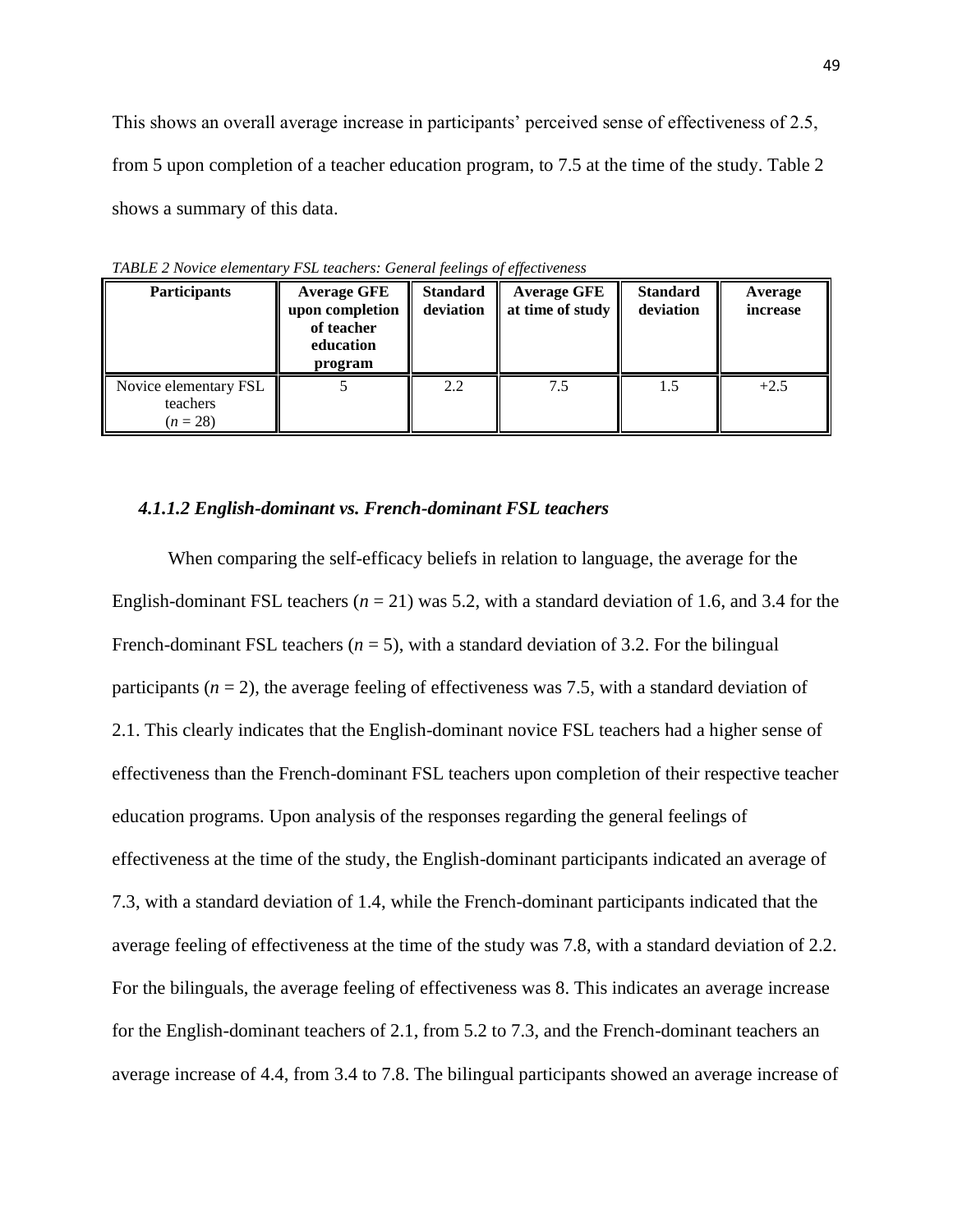0.5. The data show a slightly higher sense of efficacy for the French-dominant participants at the time of the study. However, the most noticeable difference was in the increased sense of efficacy for the French-dominant participants from the time they completed their teacher education programs to the time of the study. Table 3 below summarizes these findings.

| <b>Participants</b>                | <b>Average GFE</b><br>upon<br>completion of<br>teacher<br>education<br>program | <b>Standard</b><br>deviation | <b>Average GFE</b><br>at time of<br>study | <b>Standard</b><br>deviation | Average<br>increase |
|------------------------------------|--------------------------------------------------------------------------------|------------------------------|-------------------------------------------|------------------------------|---------------------|
| All<br>$(n = 28)$                  |                                                                                | 2.2                          | 7.5                                       | 1.5                          | $+2.5$              |
| English-<br>dominant<br>$(n = 21)$ | 5.2                                                                            | 1.6                          | 7.3                                       | 1.4                          | $+2.1$              |
| French-<br>dominant<br>$(n=5)$     | 3.4                                                                            | 3.2                          | 7.8                                       | 2.2                          | $+4.4$              |
| Bilingual<br>$(n = 2)$             | 7.5                                                                            | 2.1                          | 8                                         |                              | $+0.5$              |

*TABLE 3 English dominant vs. French dominant: General feelings of effectiveness*

#### *4.1.1.3 Core French vs. French immersion teachers*

Upon completion of their respective teacher education programs, data indicate that general feeling of effectiveness for CF teachers  $(n = 14)$  was an average of 5.3, with a standard deviation of 1.9, while FI teachers  $(n = 13)$  showed an average of 5, with a standard deviation of 2.3. One participant, who taught both CF and FI, appraised his self-efficacy as a 2 upon completion of his teacher education program. The data indicate that upon completion of the teacher education program, CF and FI teachers were similar in their perceived levels of selfefficacy, with a slightly higher sense of efficacy for the CF teachers. It is noteworthy that neither CF nor FI teachers perceived themselves to be particularly effective, with both groups averaging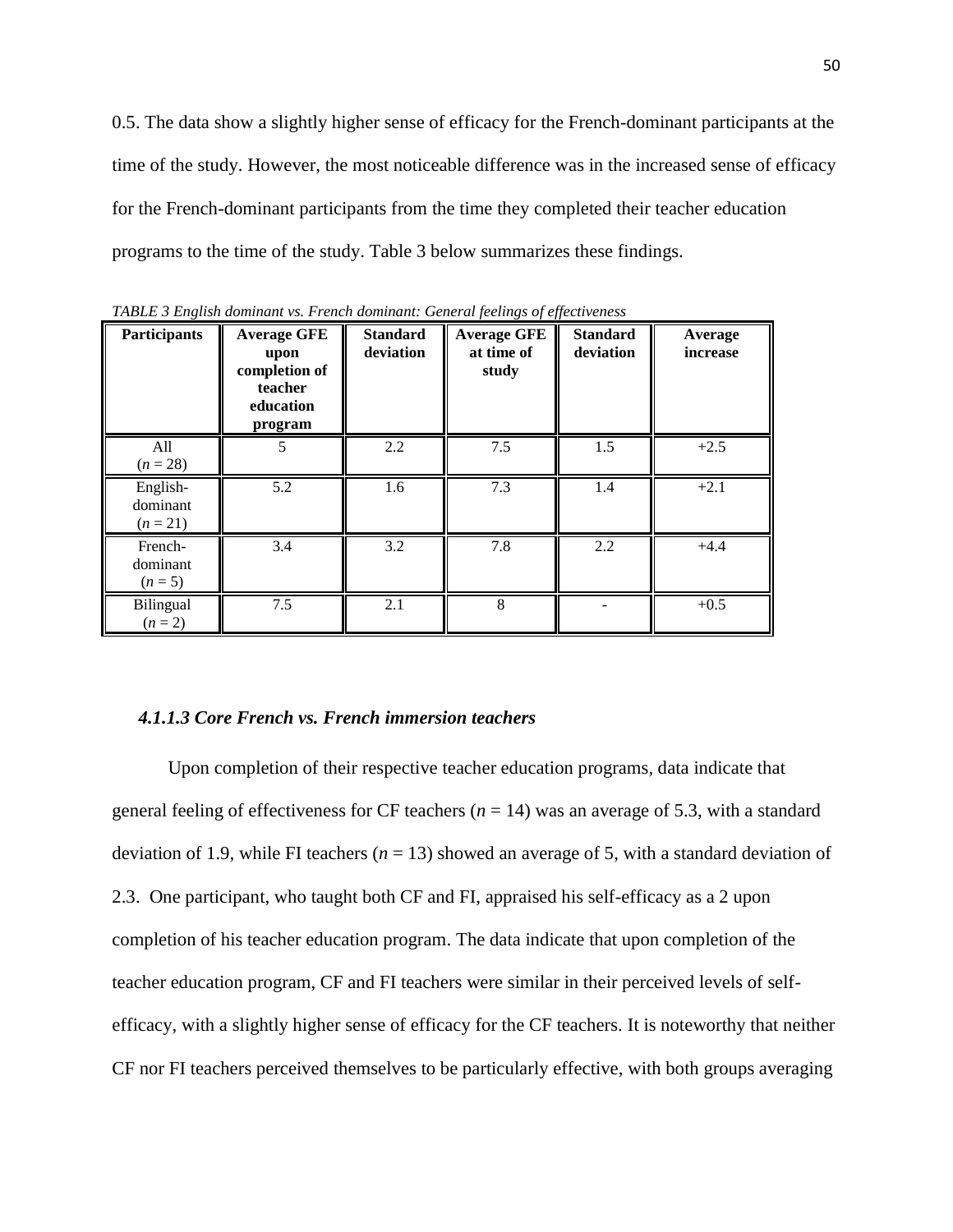in the middle of the scale. When asked to appraise their sense of self-efficacy at the time of the study, data for CF teachers ( $n = 14$ ) show that the average feeling of effectiveness was 6.9, with a standard deviation of 1.4, and the FI teachers  $(n = 13)$  averaging 8.1, with a standard deviation of 1.4. The one participant who taught both CF and FI scored himself an 8 for his overall general feeling of effectiveness at the time of the study. The data show an average increase for CF of 1.6, from 5.3 to 6.9, while FI teachers showed an average increase of 3.1, from 5 to 8.1. The one participant who taught both CF and FI showed an increase of 6 in his sense of effectiveness at the time of the study. As the data show, FI teachers demonstrated a larger increase in their general feelings of effectiveness, almost double that of the CF teachers, and showed an overall higher sense of effectiveness at the time of study, averaging 2.2 above the CF teachers. Table 4 shows a summary of this data.

| FSL program                                       | <b>Average GFE</b><br>upon<br>completion of<br>teacher<br>education<br>program | <b>Standard</b><br>deviation | <b>Average GFE</b><br>at time of<br>study | <b>Standard</b><br>deviation | Average<br>increase |
|---------------------------------------------------|--------------------------------------------------------------------------------|------------------------------|-------------------------------------------|------------------------------|---------------------|
| All<br>$(n = 28)$                                 | 5                                                                              | 2.2                          | 7.5                                       | 1.5                          | $+2.5$              |
| Core French<br>$(n = 14)$                         | 5.3                                                                            | 1.9                          | 6.9                                       | 1.4                          | $+1.6$              |
| French<br>Immersion<br>$(n=13)$                   | 5                                                                              | 2.3                          | 8.1                                       | 1.4                          | $+3.1$              |
| Core French<br>and French<br>Immersion<br>$(n=1)$ | $\mathfrak{D}$                                                                 |                              | 8                                         |                              | $+6$                |

*TABLE 4 Core French vs. French immersion: General feelings of effectiveness*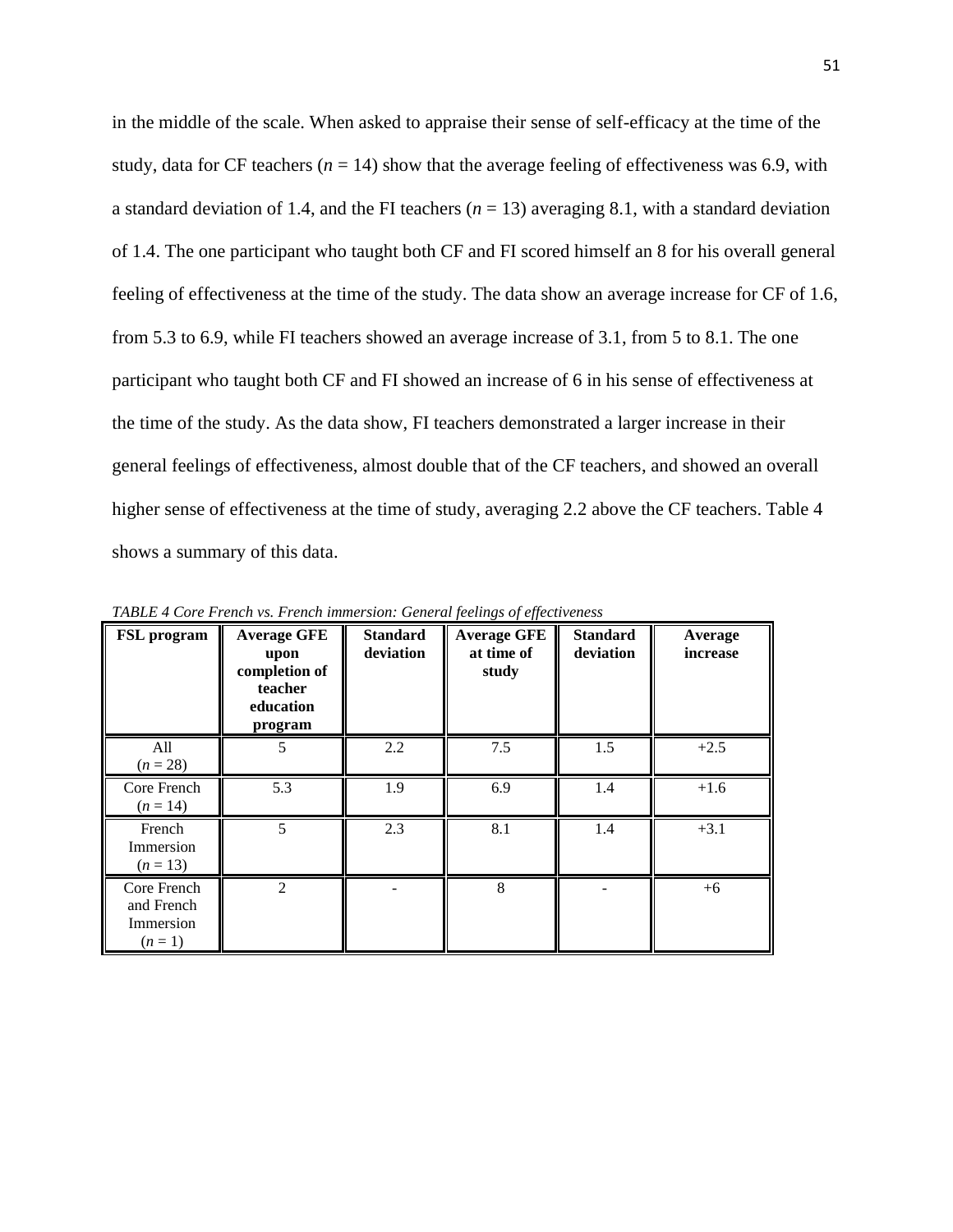# **4.1.2 Pedagogical, linguistic, and cultural competencies of effective FSL teachers: General teaching methodology.**

As outlined in *Profile and Pathways: Support for developing FSL teachers' pedagogical, linguistic and cultural competencies* (2009), general teaching methodology refers to the knowledge and skills that are required for effective teaching in general. This includes areas such as adapting and differentiating lessons for individual learners, classroom management, using a variety of teaching strategies to promote students" critical and creative thinking, using a variety of assessment procedures to monitor students" progress and inform future instruction, providing effective feedback to students and reflecting on one"s own teaching in order to strengthen its effectiveness.

## *4.1.2.1 Novice elementary FSL teachers*

With regards to general teaching methodology, the data show that the overall average for novice elementary FSL teachers (*n* = 27) was 7.2, with a standard deviation of 0.4. Averages for the eight items fall between 6.6 and 7.6, with the highest sense of efficacy being found in reflecting on one"s own teaching in order to improve its effectiveness and the lowest sense of efficacy in promoting students' critical and creative thinking. Table 5 summarizes this data. It is important to note that one participant failed to respond to the Teacher Efficacy Questionnaire, and the participant total has been modified to reflect this.

*TABLE 5 Novice elementary FSL teachers: General teaching methodology*

| Ouestion                                | <b>Average for</b><br>novice                    | <b>SD</b> |
|-----------------------------------------|-------------------------------------------------|-----------|
| How effective do you feel in:           | elementary<br><b>FSL</b> teachers<br>$(n = 27)$ |           |
| 1. Using a variety of teaching methods? | 7.5                                             | 1.6       |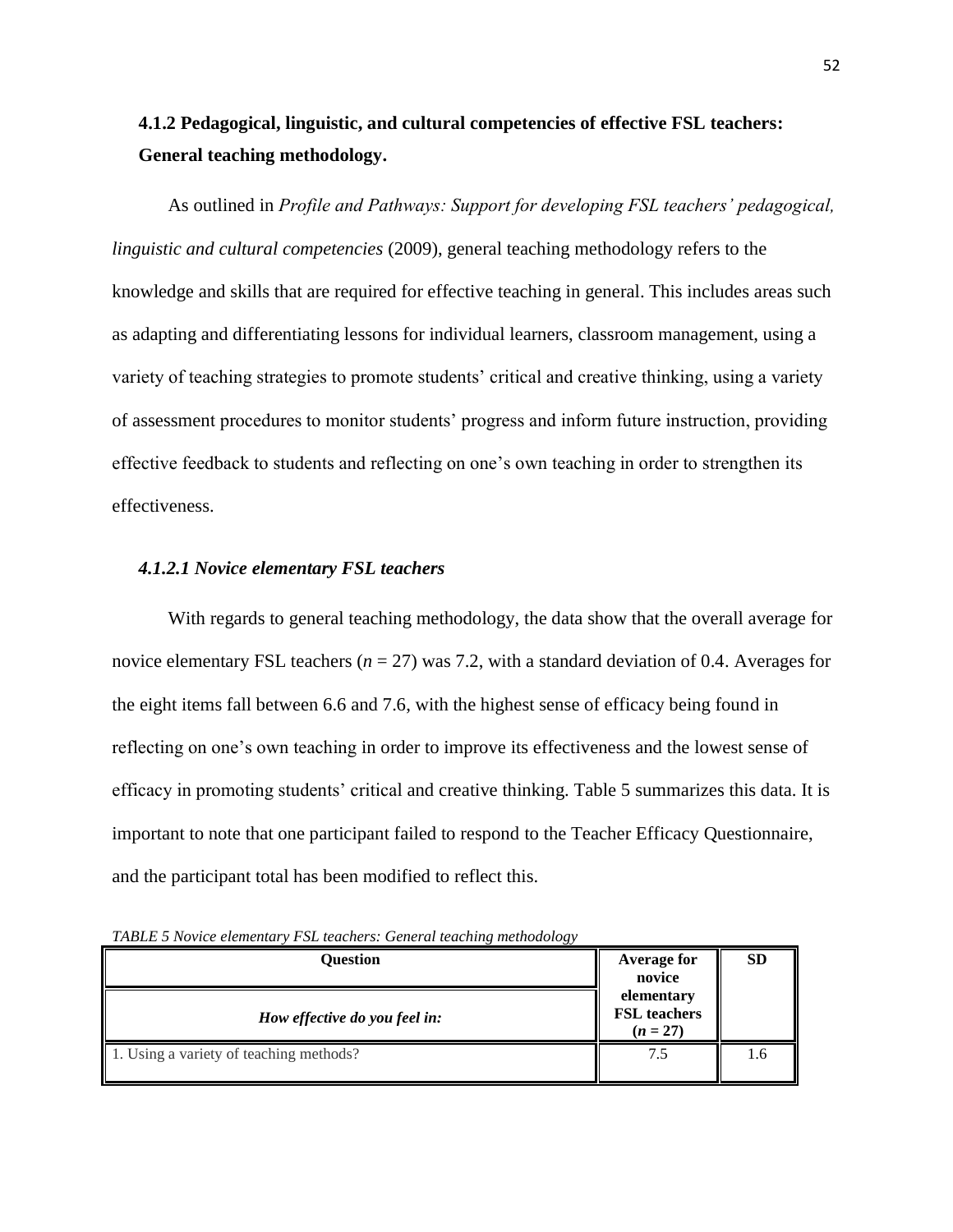| 2. Differentiating your instruction to meet the needs of your students?                                        | 6.9 | 1.5           |
|----------------------------------------------------------------------------------------------------------------|-----|---------------|
| 3. Managing your classroom?                                                                                    | 7.4 | $\mathcal{D}$ |
| 4. Promoting students' critical and creative thinking?                                                         | 6.6 | 1.9           |
| 5. Developing assessment tools to monitor students' learning?                                                  | 7.3 | 1.6           |
| 6. Using the results of your assessments to monitor and report on students'<br>progress and shape instruction? | 7.3 | 1.6           |
| 7. Providing effective feedback to your students to assist them in reflecting<br>on their own progress?        | 6.8 | 1.7           |
| 8. Reflecting on your teaching in order to increase its effectiveness and<br>enhance student learning?         | 7.6 | 1.8           |
| <b>Overall average</b>                                                                                         | 7.2 | 0.4           |

## *4.1.2.2 English-dominant vs. French-dominant FSL teachers*

The Teacher Efficacy Questionnaire began by asking participants to appraise their level of effectiveness regarding general teaching methodology. The data, summarized below in Table 6, indicate that overall, French-dominant teachers had a higher sense of efficacy than the English-dominant teachers, averaging 7.9, with a standard deviation of 0.8, as compared to an average of 7 for the English-dominant, with a standard deviation of 0.4. The overall average perceived level of efficacy for the bilingual teachers was 7.9, with a standard deviation of 0.6. The French-dominant teachers showed a higher sense of efficacy in all areas; however, the two most noticeable differences in efficacy beliefs are observed in the classroom management skills, with the French-dominant teachers averaging 9.2, with a standard deviation of 0.8, over the English-dominant teachers' average of 6.8, with a standard deviation of 2, and in developing assessment tools to monitor students' learning, with the English-dominant averaging 7, with a standard deviation of 1.6, and the French-dominant averaging 8.6, with a standard deviation of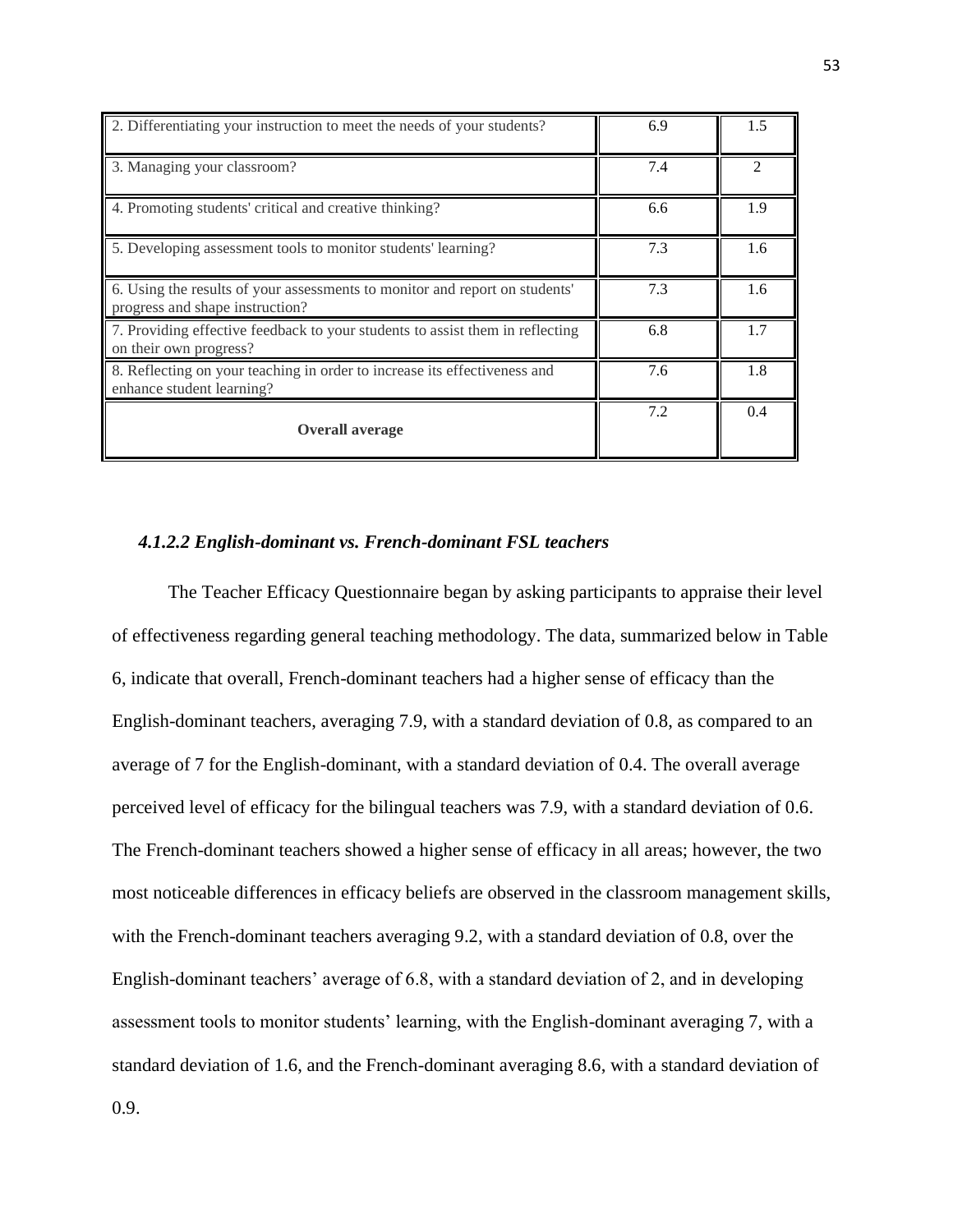| <b>Question</b>                                                                                                      | <b>Average for</b><br><b>English</b> | <b>SD</b>        | <b>Average for</b><br>French | <b>SD</b>        | <b>Average for</b><br>bilinguals | <b>SD</b>        |
|----------------------------------------------------------------------------------------------------------------------|--------------------------------------|------------------|------------------------------|------------------|----------------------------------|------------------|
| How effective do you feel in:                                                                                        | $(n = 20)$                           |                  | $(n = 5)$                    |                  | $(n = 2)$                        |                  |
| 1. Using a variety of teaching<br>methods?                                                                           | 7.3                                  | 1.8              | 8.4                          | 0.5              | 7.5                              | 0.7              |
| 2. Differentiating your instruction<br>to meet the needs of your<br>students?                                        | 6.8                                  | 1.6              | 7.2                          | 1.3              | 7.5                              | 0.7              |
| 3. Managing your classroom?                                                                                          | 6.8                                  | $\overline{2}$   | 9.2                          | 0.8              | 9                                | $\mathbf{0}$     |
| 4. Promoting students' critical<br>and creative thinking?                                                            | 6.3                                  | 1.9              | 7.2                          | 1.9              | 8                                | $\Omega$         |
| 5. Developing assessment tools to<br>monitor students' learning?                                                     | $\overline{7}$                       | 1.6              | 8.6                          | 0.9              | 7.5                              | 0.7              |
| 6. Using the results of your<br>assessments to monitor and report<br>on students' progress and shape<br>instruction? | 7.2                                  | $\overline{1.8}$ | 7.8                          | $\overline{0.8}$ | $\overline{7.5}$                 | $\overline{0.7}$ |
| 7. Providing effective feedback to<br>your students to assist them in<br>reflecting on their own progress?           | 6.7                                  | $\overline{2}$   | 6.8                          | 0.4              | 8                                | $\theta$         |
| 8. Reflecting on your teaching in<br>order to increase its effectiveness<br>and enhance student learning?            | 7.5                                  | $\overline{2}$   | 7.6                          | 1.3              | 8.5                              | 0.7              |
| <b>Overall average</b>                                                                                               | 7                                    | 0.4              | 7.9                          | 0.8              | 7.9                              | 0.6              |

*TABLE 6 English-dominant vs. French-dominant FSL teachers: General teaching methodology*

# *4.1.2.3 Core French vs. French immersion teachers*

When comparing the self-efficacy beliefs of CF and FI teachers in the category of general teaching methodology, analysis of the data clearly shows a higher sense of efficacy for the FI teachers, who showed an overall average of 7.9, with a standard deviation of 0.6. CF teachers" sense of efficacy averaged 6.3, with a standard deviation of 0.4. A particular area of high efficacy for FI teachers was in classroom management, averaging 8.9, with a standard deviation of 1. This was an average of 3.9 over the CF teachers" sense of efficacy with regards to classroom management. Using a variety of teaching methods and reflecting on their teaching were also perceived areas of high efficacy for FI teachers, averaging well above their CF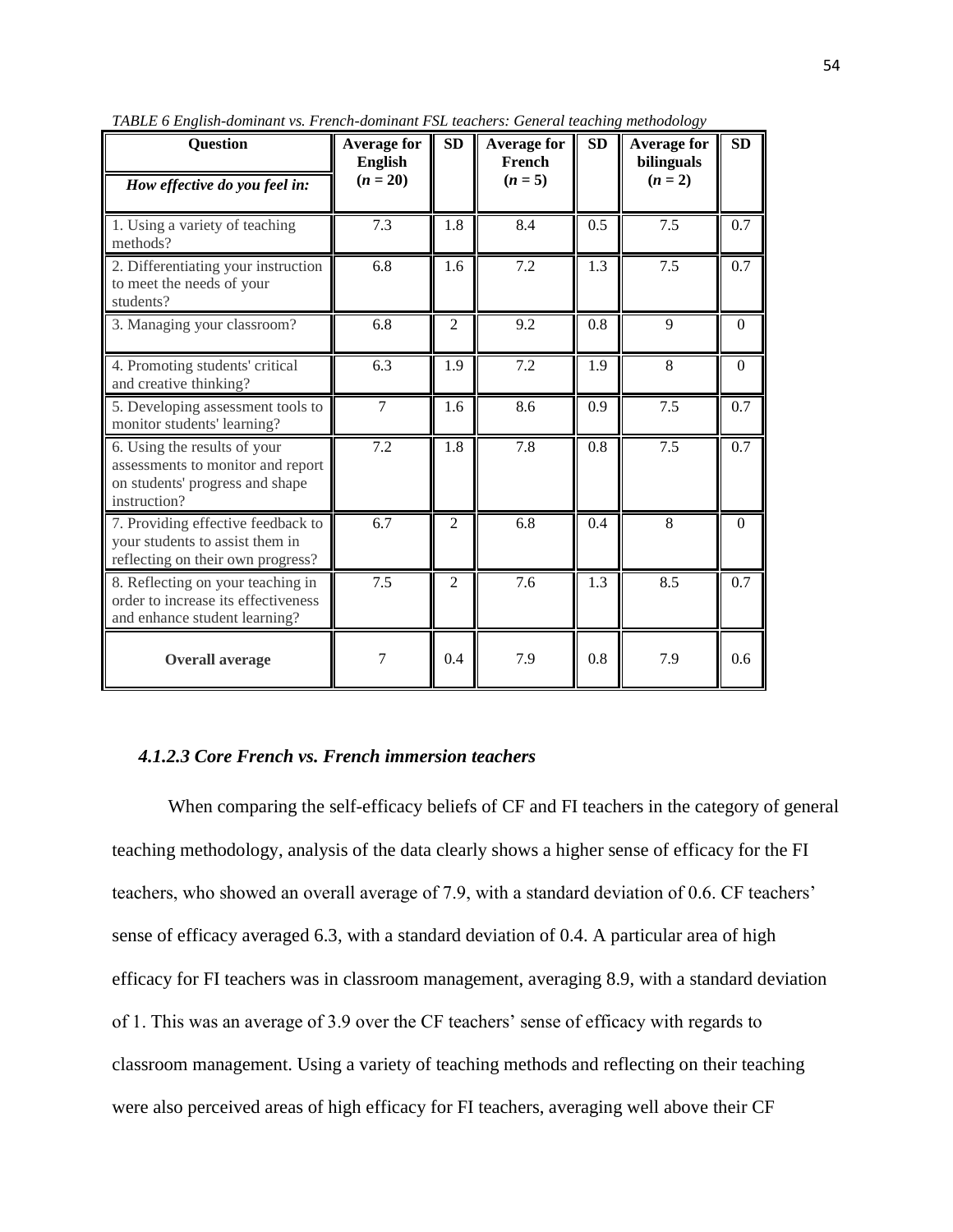colleagues. In addition to classroom management, areas of low efficacy for CF teachers include promoting students' critical and creative thinking, and providing effective feedback to students. The data is summarized below in Table 7.

| <b>Question</b>                                                                                                      | <b>Average for</b><br>Core | SD  | <b>Average for</b><br>French   | SD           | Core<br><b>French and</b>               |
|----------------------------------------------------------------------------------------------------------------------|----------------------------|-----|--------------------------------|--------------|-----------------------------------------|
| How effective do you feel in:                                                                                        | French<br>$(n = 13)$       |     | <b>Immersion</b><br>$(n = 13)$ |              | French<br><b>Immersion</b><br>$(n = 1)$ |
| 1. Using a variety of teaching<br>methods?                                                                           | 6.5                        | 1.7 | 8.4                            | 0.7          | 9                                       |
| 2. Differentiating your instruction<br>to meet the needs of your<br>students?                                        | 6.2                        | 1.7 | 7.4                            | 0.9          | 9                                       |
| 3. Managing your classroom?                                                                                          | 6                          | 1.7 | 8.9                            | $\mathbf{1}$ | 6                                       |
| 4. Promoting students' critical<br>and creative thinking?                                                            | 5.7                        | 2   | 7.5                            | 1.3          | 6                                       |
| 5. Developing assessment tools to<br>monitor students' learning?                                                     | 6.5                        | 1.8 | 7.9                            | $\mathbf{1}$ | 9                                       |
| 6. Using the results of your<br>assessments to monitor and report<br>on students' progress and shape<br>instruction? | 6.6                        | 1.9 | 7.8                            | $\mathbf{1}$ | 9                                       |
| 7. Providing effective feedback to<br>your students to assist them in<br>reflecting on their own progress?           | 6                          | 2.2 | 7.3                            | 0.8          | 8                                       |
| 8. Reflecting on your teaching in<br>order to increase its effectiveness<br>and enhance student learning?            | 6.9                        | 2.3 | 8.3                            | 1.1          | 8                                       |
| <b>Overall average</b>                                                                                               | 6.3                        | 0.4 | 7.9                            | 0.6          | 8                                       |

*TABLE 7 Core French vs. French immersion FSL teachers: General teaching methodology*

# **4.1.3 Pedagogical, linguistic, and cultural competencies of effective FSL teachers: L2 pedagogy**

The *Profile and Pathways* (2009) document defines L2 pedagogy as the knowledge and skills that are associated with teaching FSL (i.e., CF, FI). This includes the knowledge and ability to plan lessons that engage students in learning and reflect theories of L2 acquisition, use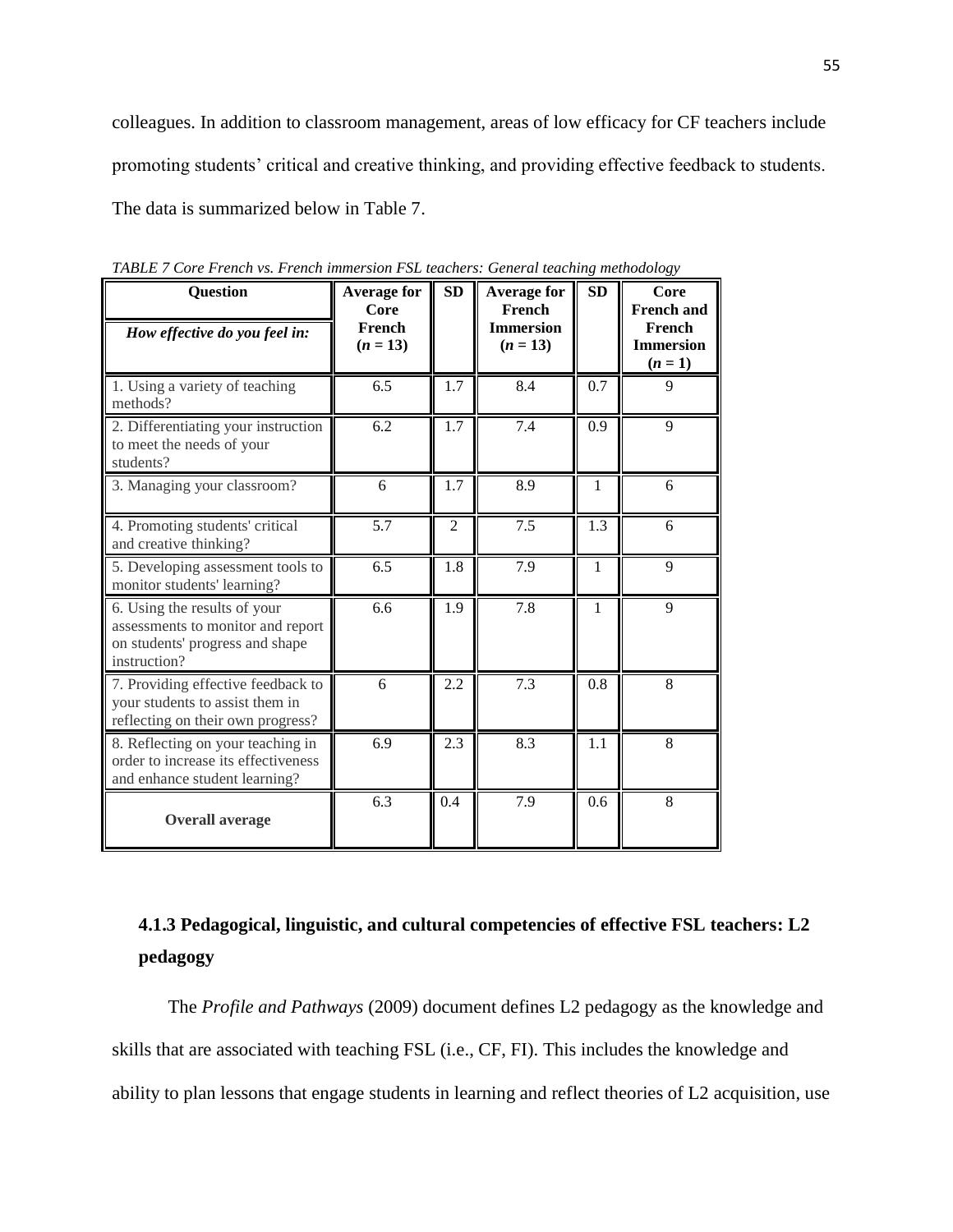varied second-language teaching methodologies and design strategies reflecting currently accepted methodology, select, adapt, generate and use appropriate resources to help meet the needs of the students and create opportunities for meaningful communication in French.

## *4.1.3.1 Novice elementary FSL teachers*

When examining the data related to L2 pedagogy, the overall average for all novice elementary FSL teachers was 7.2, with a standard deviation of 0.4. Averages for all eight items were similar, with the highest sense of efficacy being found in creating a supportive and challenging learning environment, averaging 7.8, with a standard deviation of 1.3. The lowest sense of efficacy was observed in planning lessons that reflect theories of SLA, averaging 6.7, with a standard deviation of 1.9. Table 8 shows a summary of this data.

| <b>Question</b>                                                                                                                                                | <b>Average for</b><br>novice             | <b>SD</b>      |
|----------------------------------------------------------------------------------------------------------------------------------------------------------------|------------------------------------------|----------------|
| How effective do you feel in:                                                                                                                                  | elementary FSL<br>teachers<br>$(n = 27)$ |                |
| 1. Planning lessons that engage students in language learning?                                                                                                 | 7.4<br>$(n = 27)$                        | 1.5            |
| 2. Planning lessons that reflect theories of second language acquisition?                                                                                      | 6.7<br>$(n = 26)$                        | 1.9            |
| 3. Keeping up-to-date with and applying current approaches to second-<br>language teaching?                                                                    | 6.8<br>$(n = 27)$                        | 2.1            |
| 4. Designing instructional strategies reflecting currently accepted<br>methodologies (including use of technology) appropriate to your<br>instructional goals? | 7.3<br>$(n = 27)$                        | 1.9            |
| 5. Selecting and adapting appropriate resources to help meet the<br>instructional and linguistic needs of your students?                                       | $\overline{7}$<br>$(n = 27)$             | 1.9            |
| 6. Generating and using appropriate resources to help meet the<br>instructional and linguistic needs of your students?                                         | $\tau$<br>$(n = 27)$                     | $\mathfrak{D}$ |
| 7. Providing activities which support meaningful communication in<br>French?                                                                                   | 7.2<br>$(n = 26)$                        | 2.1            |
| 8. Creating a supportive and challenging learning environment?                                                                                                 | 7.8<br>$(n = 27)$                        | 1.3            |
| <b>Overall average</b>                                                                                                                                         | 7.2                                      | 0.4            |

*TABLE 8 Novice elementary FSL teachers: L2 pedagogy*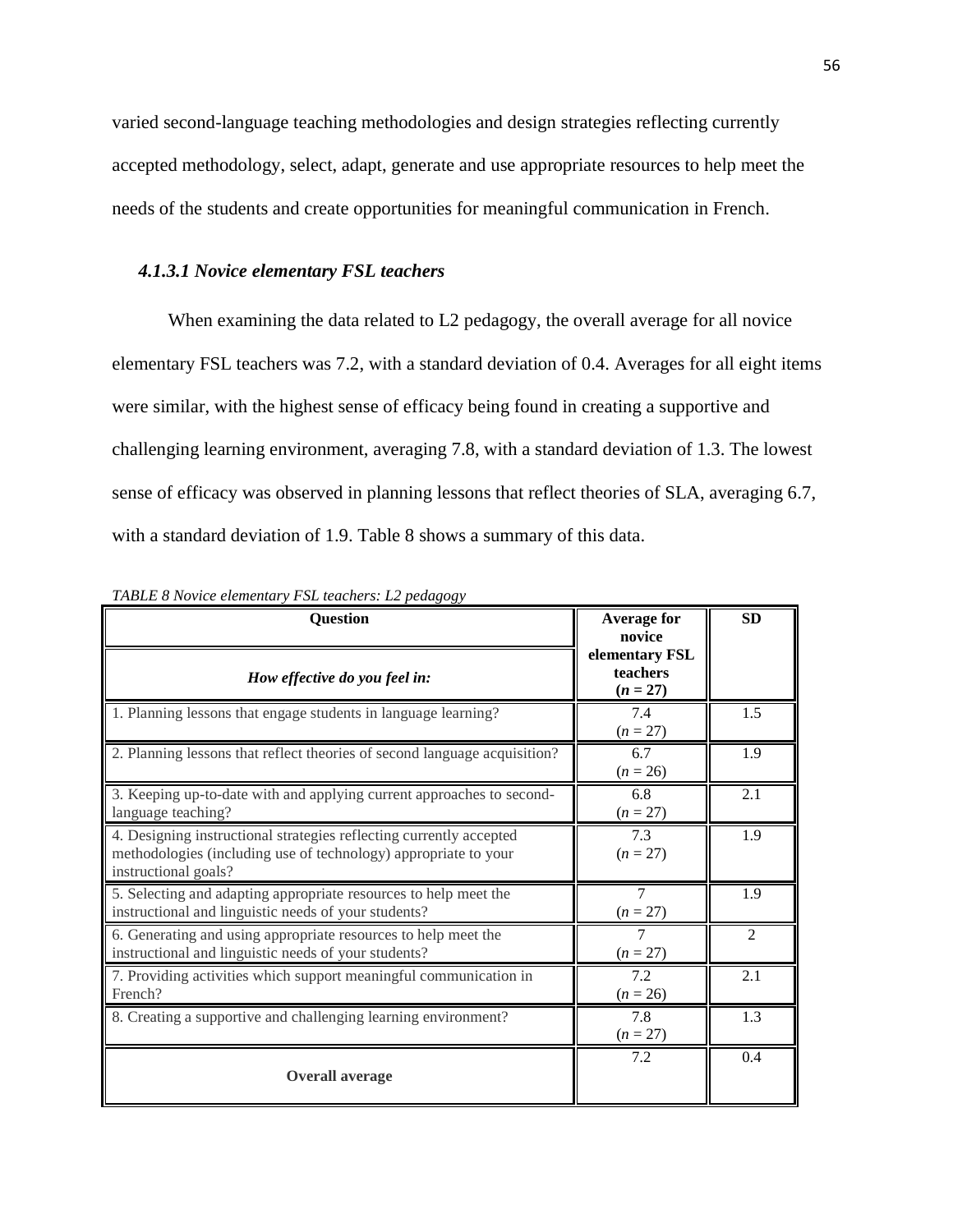#### *4.1.3.2 English-dominant vs. French-dominant FSL teachers*

On average, perceived levels of efficacy for the English-dominant teachers in the category of L2 pedagogy ranged from 6.2 to 7.6, with an overall average of 6.8 and standard deviation of 0.4. For the French-dominant teachers, the averages for the eight items fell between 7.6 and 8.4, with an overall average of 8.1 and standard deviation of 0.3. For the bilingual teachers, the averages ranged from 7.5 to 9, with an overall average of similar to that of the French-dominant, at 8.1, with a standard deviation of 0.6. The data clearly show that the Frenchdominant and bilingual teachers had a higher sense of efficacy with regards to L2 pedagogy. Table 9 provides a summary of this data.

| <b>Question</b>                                                                                                                                                         | <b>Average for</b><br><b>English</b> | SD             | <b>Average for</b><br>French | SD  | <b>Average for</b><br>bilinguals | <b>SD</b> |
|-------------------------------------------------------------------------------------------------------------------------------------------------------------------------|--------------------------------------|----------------|------------------------------|-----|----------------------------------|-----------|
| How effective do you feel in:                                                                                                                                           |                                      |                |                              |     |                                  |           |
| 1. Planning lessons that engage<br>students in language learning?                                                                                                       | 7.1<br>$(n = 20)$                    | 1.5            | 8.4<br>$(n = 5)$             | 0.9 | 8.5<br>$(n = 2)$                 | 0.7       |
| 2. Planning lessons that reflect<br>theories of second language<br>acquisition?                                                                                         | 6.2<br>$(n = 19)$                    | 1.9            | 8.2<br>$(n=5)$               | 0.8 | 7.5<br>$(n = 2)$                 | 2.1       |
| 3. Keeping up-to-date with and<br>applying current approaches to<br>second-language teaching?                                                                           | 6.5<br>$(n = 20)$                    | 2.2            | 7.6<br>$(n=5)$               | 1.7 | 8<br>$(n = 2)$                   | 1.4       |
| 4. Designing instructional<br>strategies reflecting currently<br>accepted methodologies<br>(including use of technology)<br>appropriate to your instructional<br>goals? | 7<br>$(n = 20)$                      | $\overline{2}$ | 8.2<br>$(n=5)$               | 1.1 | 8<br>$(n = 2)$                   | 1.4       |
| 5. Selecting and adapting<br>appropriate resources to help<br>meet the instructional and<br>linguistic needs of your students?                                          | 6.7<br>$(n = 20)$                    | 2.1            | 7.8<br>$(n=5)$               | 1.5 | 7.5<br>$(n = 2)$                 | 0.7       |
| 6. Generating and using<br>appropriate resources to help<br>meet the instructional and<br>linguistic needs of your students?                                            | 6.7<br>$(n = 20)$                    | 2.2            | 7.8<br>$(n=5)$               | 0.8 | 7.5<br>$(n = 2)$                 | 0.7       |
| 7. Providing activities which<br>support meaningful<br>communication in French?                                                                                         | 6.8<br>$(n = 20)$                    | 2.2            | 8.3<br>$(n = 4)$             | 1.5 | 9<br>$(n = 2)$                   | $\Omega$  |

*TABLE 9 English-dominant vs. French-dominant FSL teachers: L2 pedagogy*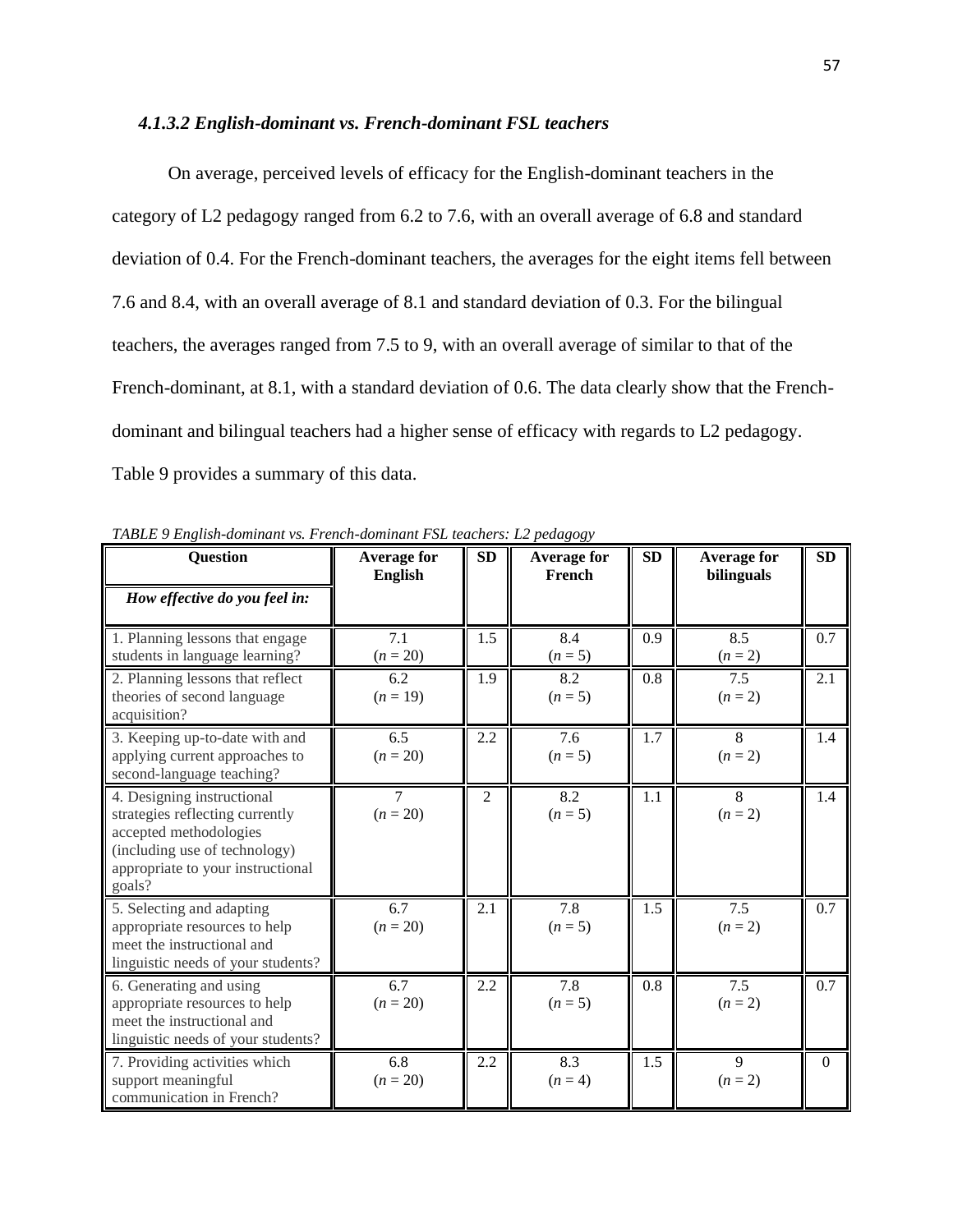| 8. Creating a supportive and<br>challenging learning<br>environment? | . v<br>$(n = 20)$ | 1.4 | 8.2<br>$(n=5)$   | 1.9 | $(n=2)$ | 0.7 |
|----------------------------------------------------------------------|-------------------|-----|------------------|-----|---------|-----|
| <b>Overall average</b>                                               | 6.8<br>$(n = 20)$ | 0.4 | O.1<br>$(n = 5)$ | 0.3 | $(n=2)$ | 0.6 |

## *4.1.3.3 Core French vs. French immersion teachers*

In reviewing the data regarding L2 pedagogy, FI teachers showed a higher sense of efficacy, averaging 7.9 overall, with a standard deviation of 0.3, while CF teachers averaged 6.3, with a standard deviation of 0.5. This shows that FI teachers averaged 1.6 higher than CF teachers. FI teachers perceived themselves as being quite effective, particularly in areas such as creating a supportive and challenging learning environment, planning lessons that engage students in language learning and providing activities which support meaningful communication in French. While CF teachers also perceived themselves as effective in relation to creating a supportive and challenging learning environment, they scored themselves particularly low in generating and using appropriate resources, keeping up-to-date with current approaches to second-language learning and planning lessons that reflect theories of SLA. See Table 10 for a summary of this data.

| <b>Ouestion</b><br>How effective do you feel in:                                              | <b>Average for</b><br><b>Core French</b> | <b>SD</b> | <b>Average for</b><br>French<br><b>Immersion</b> | <b>SD</b> | <b>Core French</b><br>and French<br><b>Immersion</b><br>$(n=1)$ |
|-----------------------------------------------------------------------------------------------|------------------------------------------|-----------|--------------------------------------------------|-----------|-----------------------------------------------------------------|
| 1. Planning lessons that engage<br>students in language learning?                             | 6.7<br>$(n = 13)$                        | 1.6       | 8.2<br>$(n=13)$                                  |           | 8                                                               |
| 2. Planning lessons that reflect<br>theories of second language<br>acquisition?               | 5.9<br>$(n=13)$                          | 2.2       | 7.4<br>$(n=12)$                                  |           |                                                                 |
| 3. Keeping up-to-date with and<br>applying current approaches to<br>second-language teaching? | 5.8<br>$(n=13)$                          | 2.3       | $(n = 13)$                                       | 1.4       | 8                                                               |

*TABLE 10 Core French vs. French immersion: L2 pedagogy*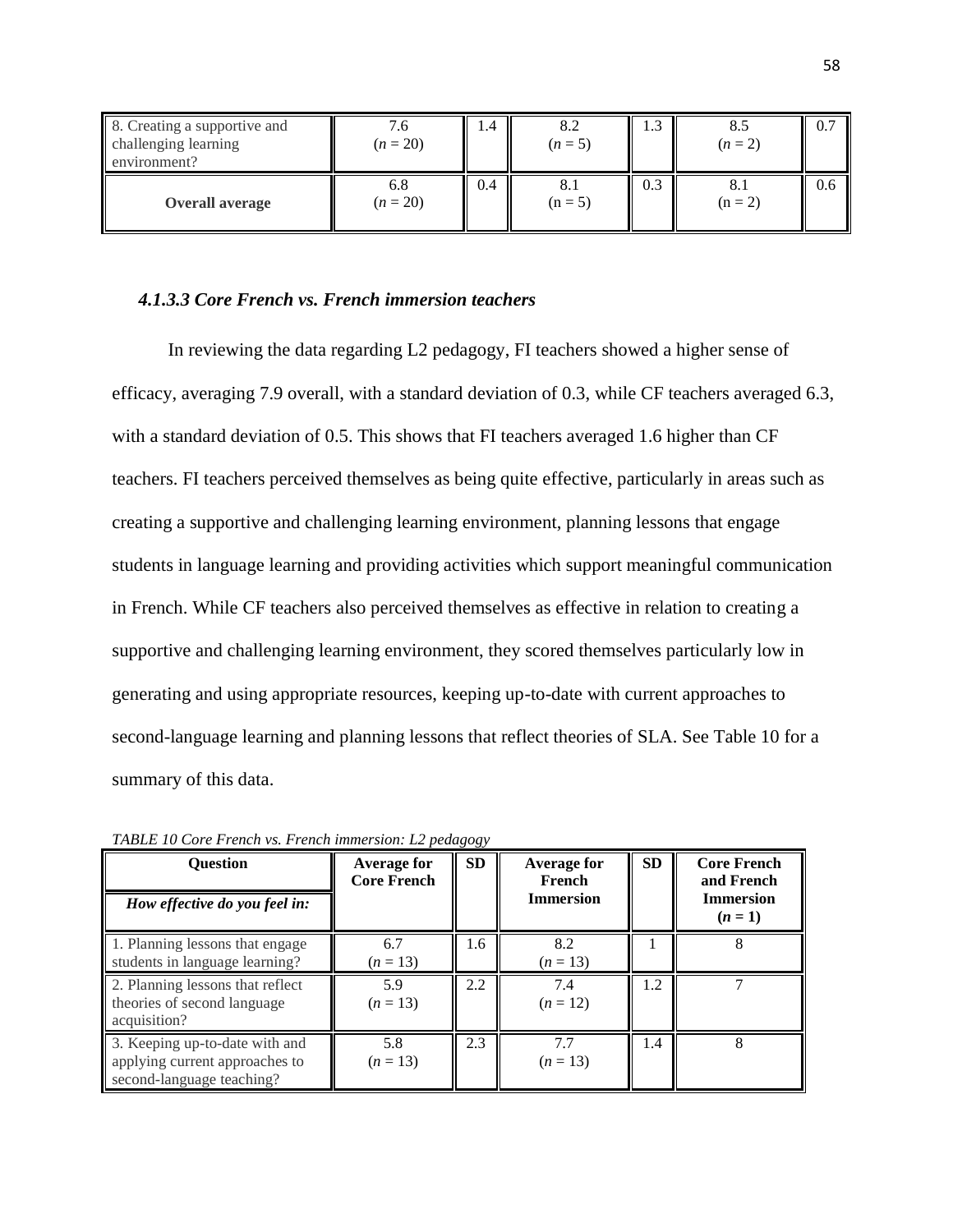| 4. Designing instructional<br>strategies reflecting currently<br>accepted methodologies<br>(including use of technology)<br>appropriate to your instructional<br>goals? | 6.5<br>$(n = 13)$ | 2.4 | 8<br>$(n = 13)$   | 0.9 | 8   |
|-------------------------------------------------------------------------------------------------------------------------------------------------------------------------|-------------------|-----|-------------------|-----|-----|
| 5. Selecting and adapting<br>appropriate resources to help<br>meet the instructional and<br>linguistic needs of your students?                                          | 6.1<br>$(n = 13)$ | 2.3 | 7.8<br>$(n = 13)$ | 1.1 | 8   |
| 6. Generating and using<br>appropriate resources to help<br>meet the instructional and<br>linguistic needs of your students?                                            | 5.8<br>$(n = 13)$ | 2.3 | 8<br>$(n = 13)$   | 0.8 | 8   |
| 7. Providing activities which<br>support meaningful<br>communication in French?                                                                                         | 6.2<br>$(n = 13)$ | 2.4 | 8.1<br>$(n = 12)$ | 1.2 | 9   |
| 8. Creating a supportive and<br>challenging learning<br>environment?                                                                                                    | 7.2<br>$(n=13)$   | 1.5 | 8.3<br>$(n=13)$   | 0.9 | 9   |
| <b>Overall average</b>                                                                                                                                                  | 6.3               | 0.5 | 7.9               | 0.3 | 8.1 |

# **4.1.4 Pedagogical, linguistic, and cultural competencies of effective FSL teachers: Language proficiency**

As outlined in *Profiles and Pathways* (2009), language proficiency refers to the knowledge and ability to confidently use French in the classroom most or all of the time. To be an effective FSL teacher, it is imperative to know how the language works, to provide a linguistic model for students and to set worthwhile learning goals for their students. Teachers should also demonstrate the ability to reach out to the French community to enhance their FSL programs.

# *4.1.4.1 Novice elementary FSL teachers*

Language proficiency findings indicate that the overall average for the novice elementary FSL teachers was 7.5, with a standard deviation of 1.5. Knowing how the French language works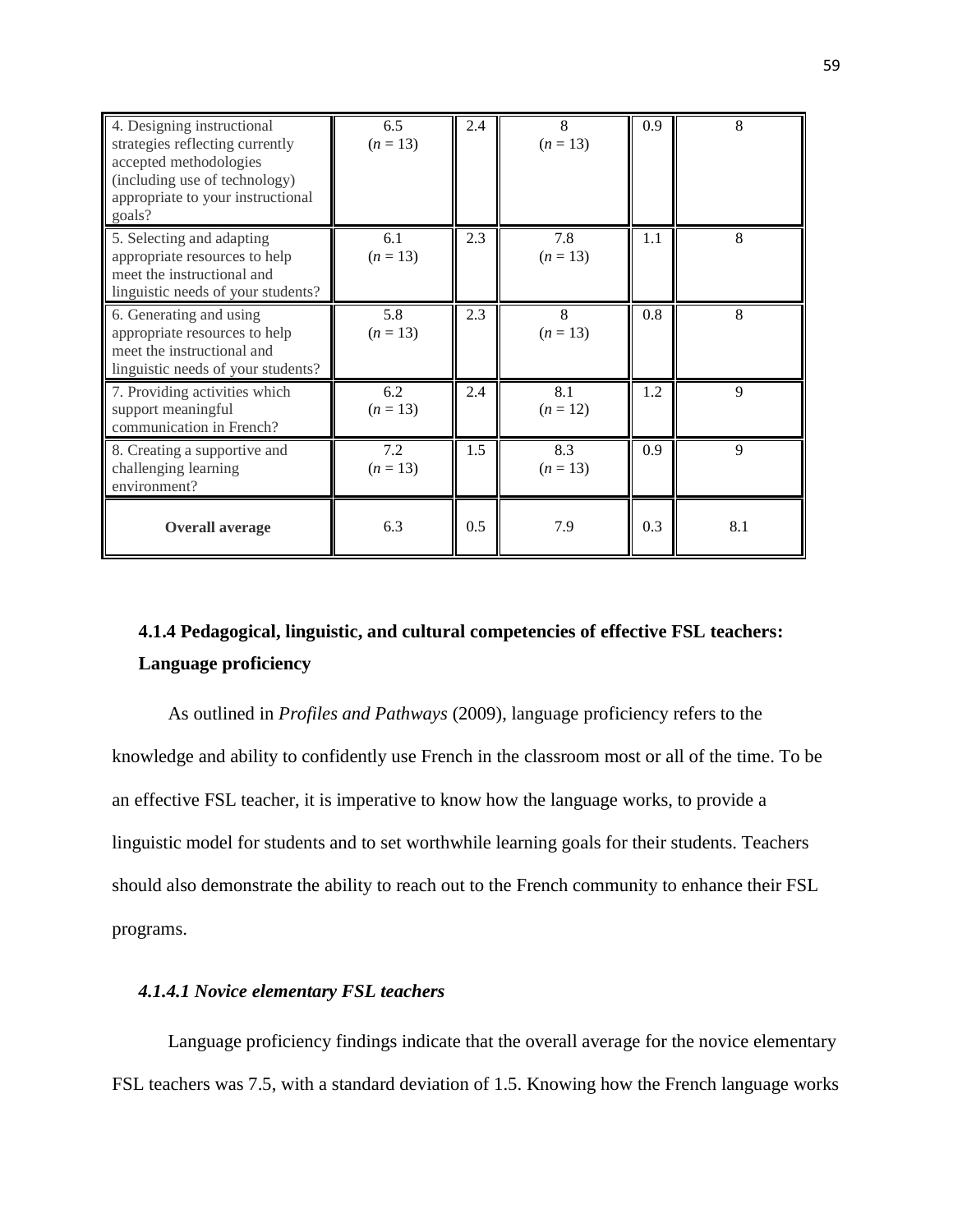was a particular area of high efficacy, averaging 8.8, with a standard deviation of 1.4. The lowest sense of efficacy was evident in the final item, reaching out to the French community to enhance instruction, averaging 5, with a standard deviation of 2.9. A summary of this data is shown in Table 11.

| <b>Question</b><br>How effective do you feel in:                                           | <b>Average for</b><br>novice<br>elementary FSL<br>teachers<br>$(n = 27)$ | <b>SD</b> |
|--------------------------------------------------------------------------------------------|--------------------------------------------------------------------------|-----------|
| 1. Using French in the classroom most or all of the time?                                  | 7.4<br>$(n = 27)$                                                        | 2.5       |
| 2. Providing a linguistic model for students?                                              | 8.2<br>$(n = 27)$                                                        | 1.6       |
| 3. Knowing how the French language works ( <i>i.e.</i> , grammar,<br>pronunciation, etc.)? | 8.8<br>$(n = 27)$                                                        | 1.4       |
| 4. Setting attainable and worthwhile learning goals for your students?                     | 8.3<br>$(n = 27)$                                                        | 1.2       |
| 5. Reaching out to the French community to enhance your instruction?                       | 5<br>$(n = 26)$                                                          | 2.9       |
| <b>Overall average</b>                                                                     | 7.5                                                                      | 1.5       |

*TABLE 11 Novice elementary FSL teachers: Language proficiency*

#### *4.1.4.2 English-dominant vs. French-dominant FSL teachers*

The data obtained for language proficiency is hardly surprising when comparing those who chose English as their dominant language as compared to those who chose French or both English and French. As outlined in Table 12, the overall average for the English speakers was 7.1, with a standard deviation of 1.7, showing the highest levels of efficacy in knowing how the French language works and in goal setting for their students. Furthermore, even though the English speakers averaged mid-range for using French in the classroom most or all of the time, at 6.6 and a standard deviation of 2.3, they believed they were nevertheless providing a good linguistic model for their students, averaging 7.8, with a standard deviation of 1.6. The overall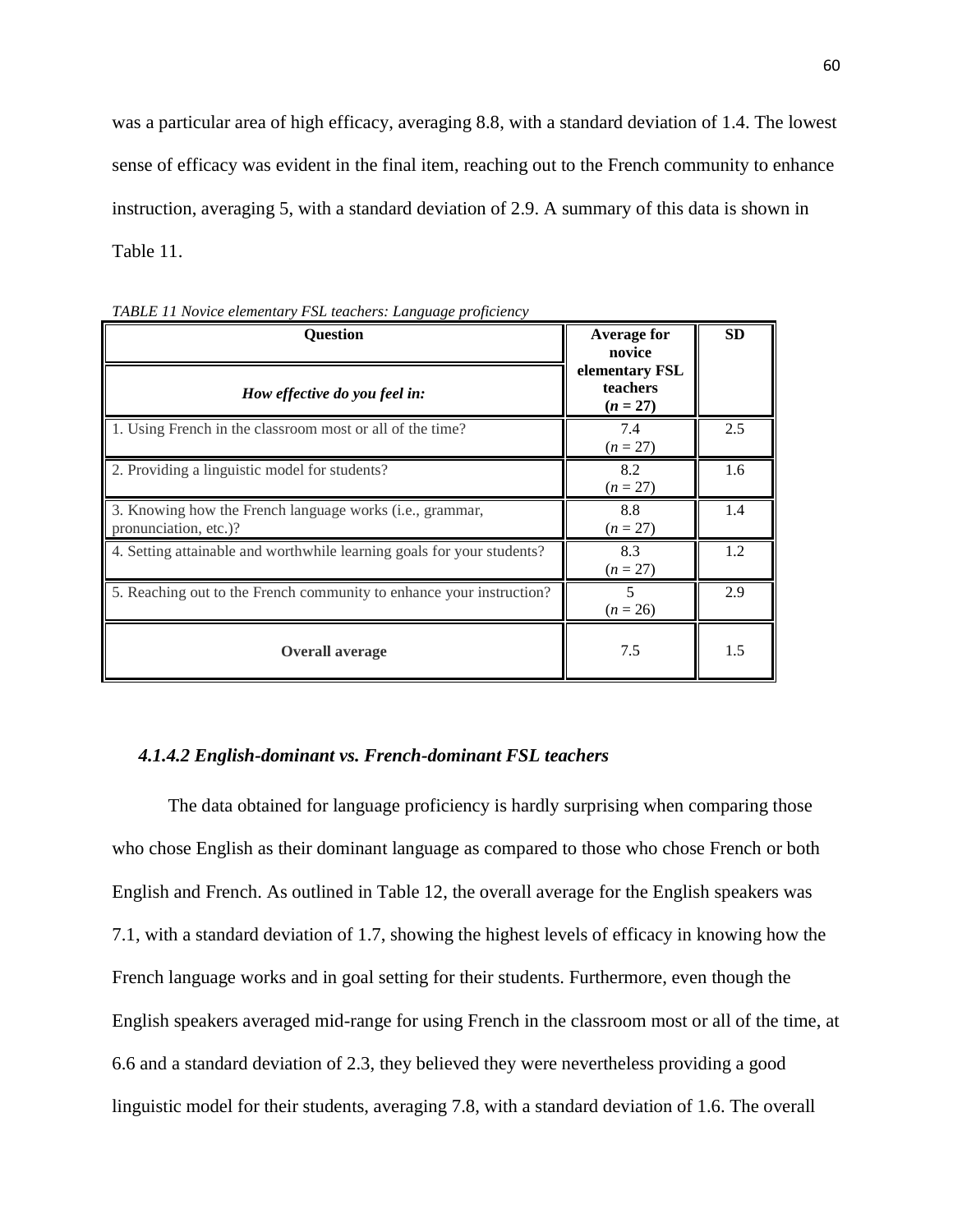average for the French speakers was 9.1, with a standard deviation of 1.4 and 9 for those who chose English and French as their dominant languages, with a standard deviation of 0.9. The lowest levels of efficacy for all three groups occurred when asked about reaching out to the French community to enhance instruction, averaging 4.3 for the English speakers, with a standard deviation of 2.7, 6.8 for the French speakers, with a standard deviation of 3.1, and 7.5 for those who chose both English and French, with a standard deviation of 2.1.

| <b>Question</b>                                                                               | <b>Average for</b><br><b>English</b> | <b>SD</b> | <b>Average for</b><br>French | <b>SD</b> | <b>Average for</b><br>bilinguals | SD       |
|-----------------------------------------------------------------------------------------------|--------------------------------------|-----------|------------------------------|-----------|----------------------------------|----------|
| How effective do you feel in:                                                                 |                                      |           |                              |           |                                  |          |
| 1. Using French in the classroom<br>most or all of the time?                                  | 6.6<br>$(n = 20)$                    | 2.3       | 10<br>$(n=5)$                | $\Omega$  | 9.5<br>$(n = 2)$                 | 0.7      |
| 2. Providing a linguistic model<br>for students?                                              | 7.8<br>$(n=20)$                      | 1.6       | 9.8<br>$(n=5)$               | 0.4       | 9<br>$(n = 2)$                   | 1.4      |
| 3. Knowing how the French<br>language works ( <i>i.e.</i> , grammar,<br>pronunciation, etc.)? | 8.4<br>$(n = 20)$                    | 1.5       | 10<br>$(n = 5)$              | $\Omega$  | 10<br>$(n = 2)$                  | $\Omega$ |
| 4. Setting attainable and<br>worthwhile learning goals for<br>your students?                  | 8.2<br>$(n = 20)$                    | 1.3       | 8.8<br>$(n = 5)$             | 0.8       | 9<br>$(n = 2)$                   | $\Omega$ |
| 5. Reaching out to the French<br>community to enhance your<br>instruction?                    | 4.3<br>$(n = 19)$                    | 2.7       | 6.8<br>$(n=5)$               | 3.1       | 7.5<br>$(n=2)$                   | 2.1      |
| <b>Overall average</b>                                                                        | 7.1                                  | 1.7       | 9.1                          | 1.4       | 9                                | 0.9      |

*TABLE 12 English-dominant vs. French-dominant FSL teachers: Language proficiency*

# *4.1.4.3 Core French vs. French immersion*

In reviewing the data regarding language proficiency, FI teachers demonstrated an overall average of 8.5, with a standard deviation of 0.9, while CF teachers showed an overall average of 6.7, with a standard deviation of 2. This indicates that FI teachers have a higher sense of efficacy in relation to language proficiency, averaging 1.8 above CF teachers. One area of high efficacy for CF teachers was in knowing how the French language works, averaging 8.3, with a standard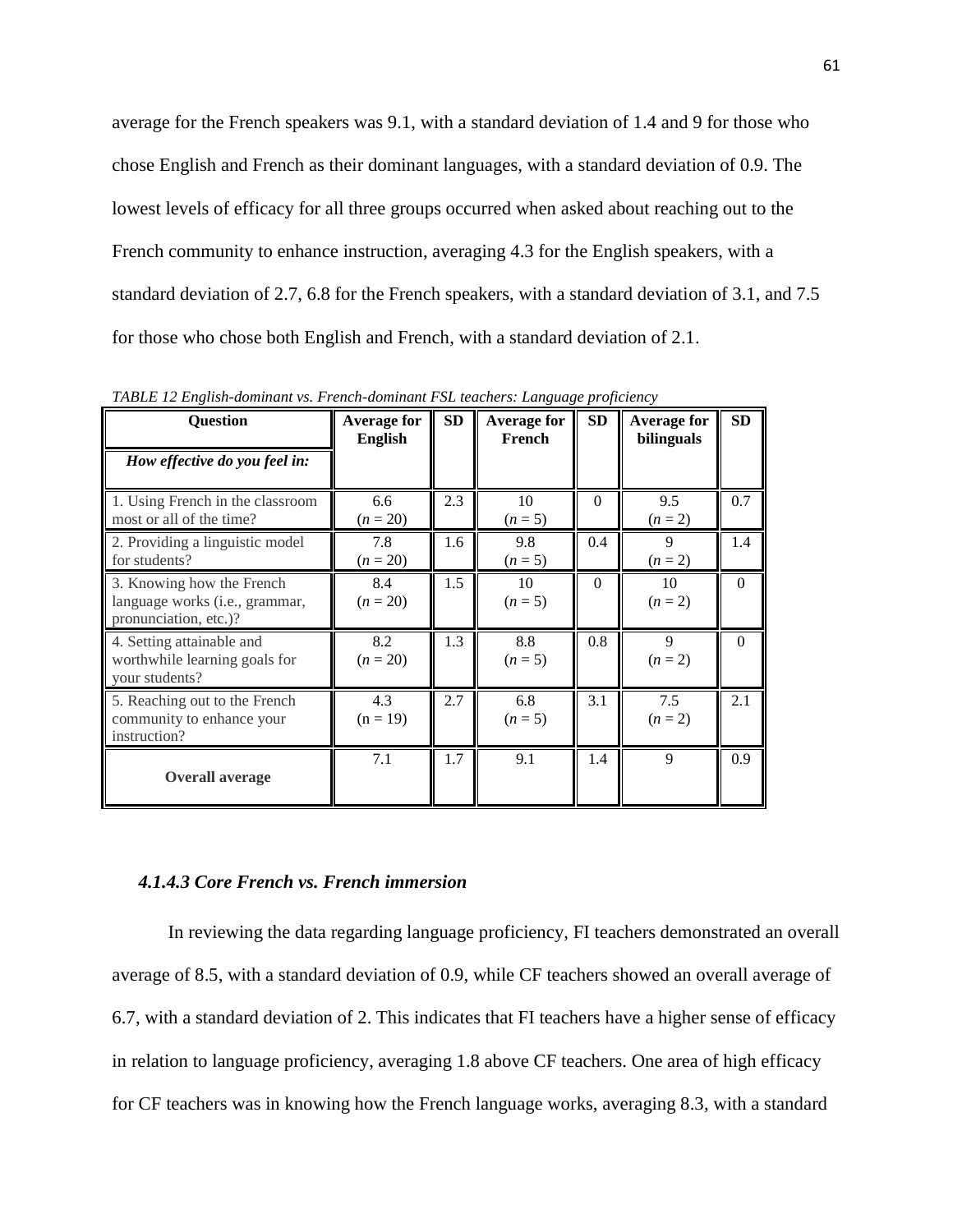deviation of 1.8. However, this was still lower than their FI colleagues, who averaged 9.2 in this area, with a standard deviation of 0.9. Another area of particular interest is in relation to the amount of time spent using French in the classroom. CF teachers averaged 6.3, with a standard deviation of 2.5, considerably lower than FI teachers, who averaged 8.9, with a standard deviation of 1. Reaching out to the French community was an area of low efficacy for both CF and FI teachers, averaging 3.5, with a standard deviation of 2.6, and 6.9, with a standard deviation of 2.1, respectively. See Table 13 for a summary of this data.

| <b>Question</b><br>How effective do you feel in:                                              | <b>Average for</b><br>Core<br>French<br>$(n = 13)$ | SD             | <b>Average for</b><br>French<br><b>Immersion</b><br>$(n = 13)$ | <b>SD</b>    | Core<br><b>French and</b><br>French<br><b>Immersion</b><br>$(n = 1)$ |
|-----------------------------------------------------------------------------------------------|----------------------------------------------------|----------------|----------------------------------------------------------------|--------------|----------------------------------------------------------------------|
| 1. Using French in the classroom<br>most or all of the time?                                  | 6.3<br>$(n = 13)$                                  | 2.5            | 8.9<br>$(n = 13)$                                              | $\mathbf{1}$ | $\mathfrak{D}$                                                       |
| 2. Providing a linguistic model<br>for students?                                              | 7.7<br>$(n = 13)$                                  | 1.9            | 8.9<br>$(n = 13)$                                              | 1            | 6                                                                    |
| 3. Knowing how the French<br>language works ( <i>i.e.</i> , grammar,<br>pronunciation, etc.)? | 8.3<br>$(n = 13)$                                  | 1.8            | 9.2<br>$(n=13)$                                                | 0.9          | 10                                                                   |
| 4. Setting attainable and<br>worthwhile learning goals for<br>your students?                  | 7.9<br>$(n = 13)$                                  | 1.4            | 8.8<br>$(n = 13)$                                              | 0.7          | 9                                                                    |
| 5. Reaching out to the French<br>community to enhance your<br>instruction?                    | 3.5<br>$(n = 13)$                                  | 2.6            | 6.9<br>$(n = 12)$                                              | 2.1          | $\mathfrak{D}$                                                       |
| <b>Overall average</b>                                                                        | 6.7                                                | $\overline{2}$ | 8.5                                                            | 0.9          | 5.8                                                                  |

*TABLE 13 Core French vs. French immersion teachers: Language proficiency*

# **4.1.5 Pedagogical, linguistic, and cultural competencies of effective FSL teachers: Cultural knowledge**

*Profiles and Pathways* (2009) describes cultural knowledge as understanding the French culture and language, and how to link them with one another. Effective teachers should also demonstrate the ability to promote the value of learning French and the benefits of linguistic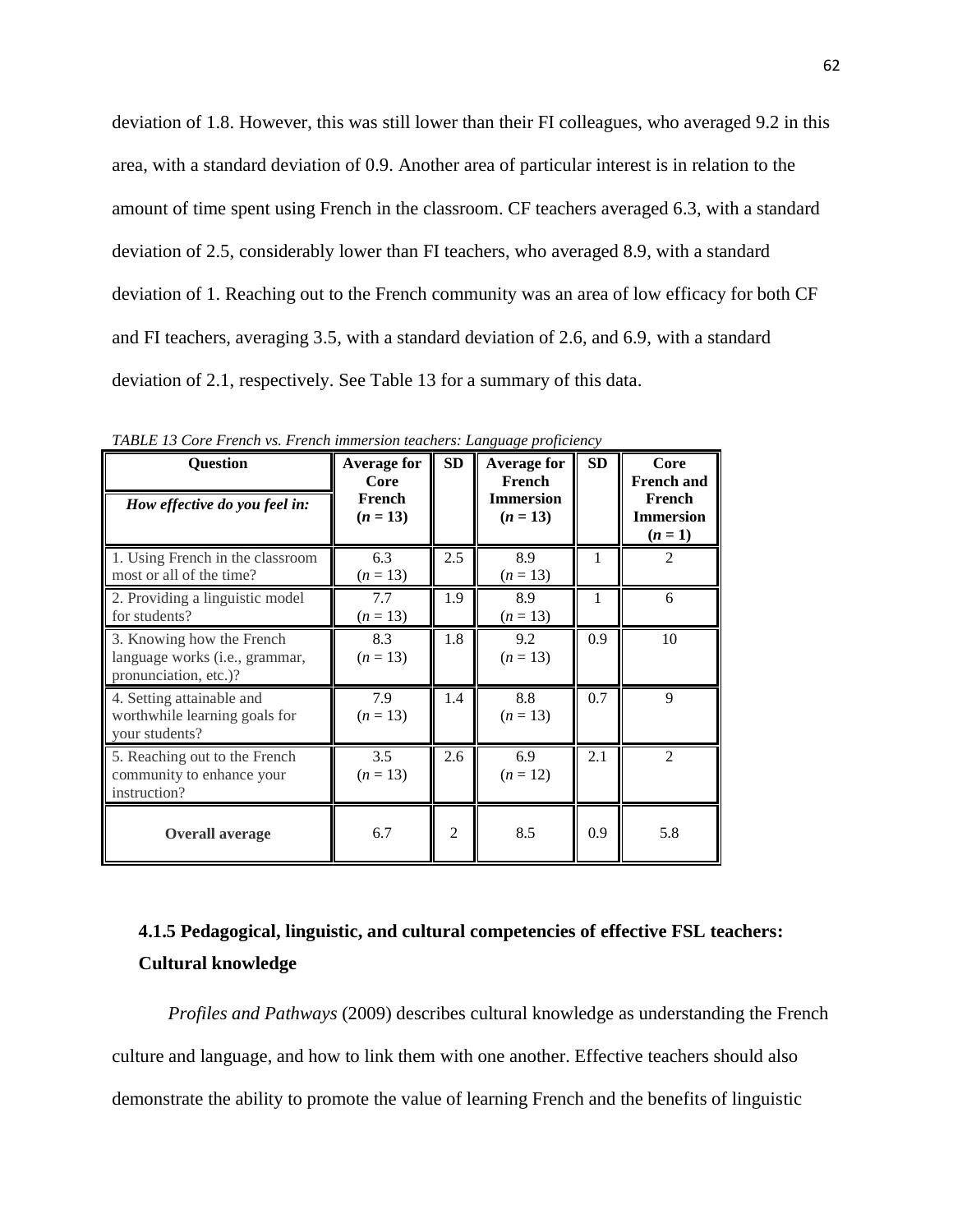duality within Canada. It is also important to welcome diverse learners into the classroom and appreciate the benefits of intercultural awareness within the FSL program.

#### *4.1.5.1 Novice elementary FSL teachers*

Data regarding cultural knowledge indicate that the overall average for all novice elementary FSL teachers in this study was 7.9, with a standard deviation of 0.5. The highest sense of efficacy was seen in promoting the value of learning French, averaging 8.4, with a standard deviation of 1.6. The lowest sense of efficacy, although still on the high end of the scale, was in understanding the French culture and language, and how to link them with one another, averaging 7.5, with a standard deviation of 2.3. These findings are summarized in Table 14.

| <b>Ouestion</b>                                                                                                                     | Average for<br>novice                    | <b>SD</b> |
|-------------------------------------------------------------------------------------------------------------------------------------|------------------------------------------|-----------|
| How effective do you feel in:                                                                                                       | elementary FSL<br>teachers<br>$(n = 27)$ |           |
| 1. Understanding the French culture and language and how to link them<br>with one another?                                          | 7.5                                      | 2.3       |
| 2. Promoting the value of learning French?                                                                                          | 8.4                                      | 1.6       |
| 3. Welcoming diverse learners and valuing the benefits of intercultural<br>awareness and understanding within the language program? | 7.8                                      | 1.6       |
| <b>Overall average</b>                                                                                                              | 7.9                                      | 0.5       |

*TABLE 14 Novice elementary FSL teachers: Cultural knowledge*

# *4.1.5.2 English-dominant vs. French-dominant FSL teachers*

As with language proficiency, it is not unexpected that the French-dominant teachers demonstrated a higher sense of efficacy in the category of cultural knowledge, with an overall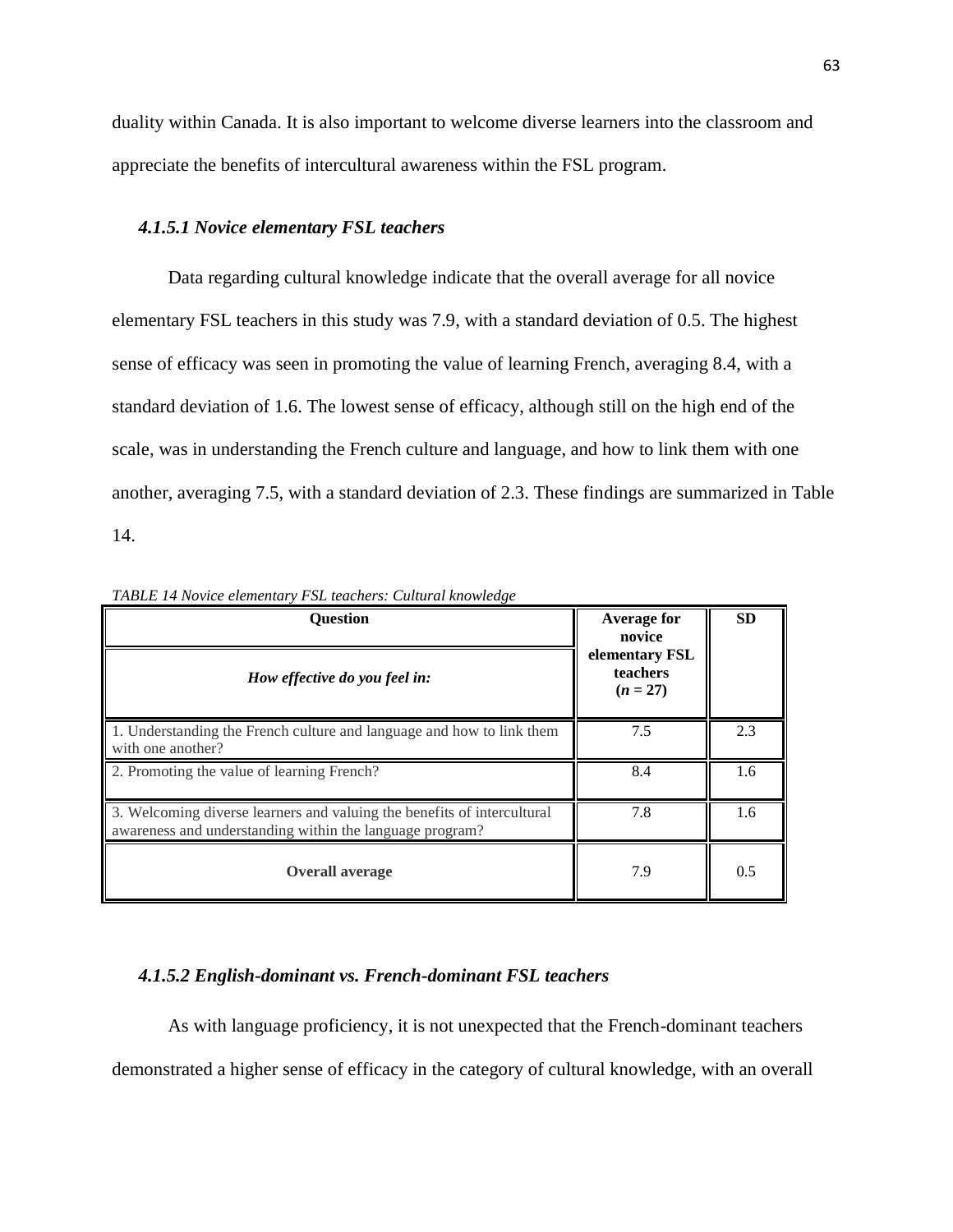average of 9.3 and a standard deviation of 0.6. The highest level of efficacy appeared in understanding the French culture and language and how to link them with one another, while the lowest sense of efficacy was shown in welcoming diverse learners and valuing intercultural awareness, though still high at 8.6, with a standard deviation of 1.7. On the other hand, the overall average for the English-dominant teachers was 7.5, with a standard deviation of 0.7, showing the highest level of efficacy in promoting the value of learning the French language and the lowest level of efficacy in how to link French culture and language with one another, averaging 6.8, with a standard deviation of 2.3. Table 15 provides a summary of the data.

| <b>Question</b><br>How effective do you feel in:                                                                                             | <b>Average for</b><br>English<br>$(n = 20)$ | <b>SD</b> | <b>Average for</b><br>French<br>$(n = 5)$ | <b>SD</b> | <b>Average for</b><br>bilinguals<br>$(n = 2)$ | <b>SD</b> |
|----------------------------------------------------------------------------------------------------------------------------------------------|---------------------------------------------|-----------|-------------------------------------------|-----------|-----------------------------------------------|-----------|
| 1. Understanding the French<br>culture and language and how to<br>link them with one another?                                                | 6.8                                         | 2.3       | 9.8                                       | 0.4       | 9                                             | $\Omega$  |
| 2. Promoting the value of<br>learning French?                                                                                                | 8.1                                         | 1.7       | 9.4                                       | 0.9       | 9                                             | 1.4       |
| 3. Welcoming diverse learners<br>and valuing the benefits of<br>intercultural awareness and<br>understanding within the<br>language program? | 7.5                                         | 1.6       | 8.6                                       | 1.7       | 9                                             | 1.4       |
| <b>Overall average</b>                                                                                                                       | 7.5                                         | 0.7       | 9.3                                       | 0.6       | 9                                             | $\Omega$  |

*TABLE 15 English-dominant vs. French-dominant FSL teachers: Cultural knowledge*

#### *4.1.5.3 Core French vs. French immersion teachers*

With regards to cultural knowledge, FI teachers once again demonstrated a higher sense of efficacy over CF teachers. FI teachers averaged 8.6, with a standard deviation of 0.4, while CF teachers averaged 7.1, with a standard deviation of 0.9. While both groups perceived themselves as particularly effective in promoting the value of learning French (FI teachers averaged 8.9,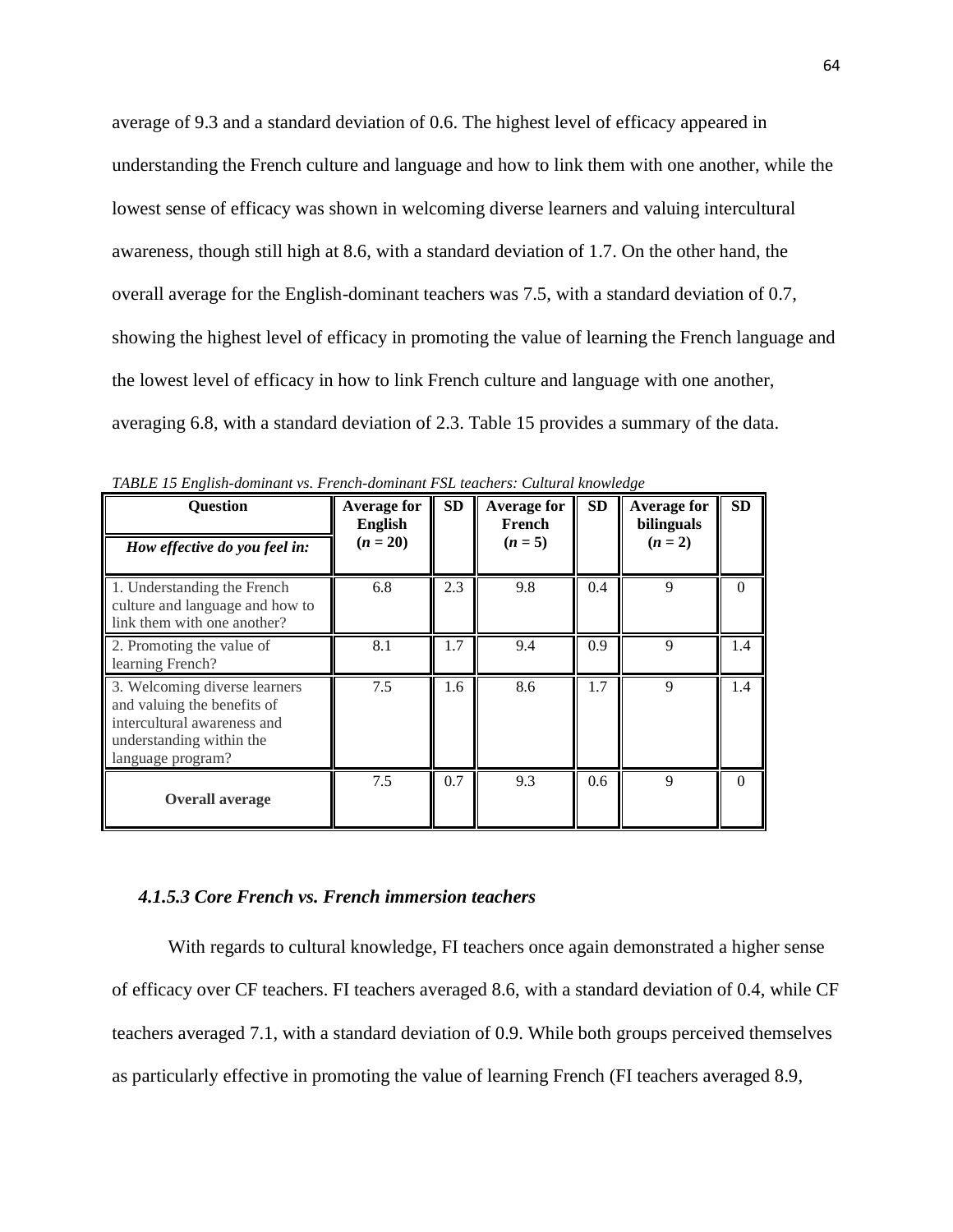with a standard deviation of 1, while CF teachers averaged 8, with a standard deviation of 1.9), the biggest difference in self-efficacy beliefs appears in the understanding the French culture and language and how to link them with one another. FI teachers perceived themselves as highly effective in this area, averaging 8.7, with a standard deviation of 1.5, while CF teachers averaged 6.2, with a standard deviation of 2.5. Table 16 summarizes this data.

| Question<br>How effective do you feel in:                                                                                                    | <b>Average for</b><br>Core<br>French<br>$(n = 13)$ | SD  | <b>Average for</b><br>French<br><b>Immersion</b><br>$(n = 13)$ | SD  | Core<br><b>French and</b><br>French<br><b>Immersion</b><br>$(n = 1)$ |
|----------------------------------------------------------------------------------------------------------------------------------------------|----------------------------------------------------|-----|----------------------------------------------------------------|-----|----------------------------------------------------------------------|
| 1. Understanding the French<br>culture and language and how to<br>link them with one another?                                                | 6.2                                                | 2.5 | 8.7                                                            | 1.5 | 8                                                                    |
| 2. Promoting the value of<br>learning French?                                                                                                | 8                                                  | 1.9 | 8.9                                                            |     | 6                                                                    |
| 3. Welcoming diverse learners<br>and valuing the benefits of<br>intercultural awareness and<br>understanding within the<br>language program? | 7.2                                                | 1.7 | 8.2                                                            | 1.3 | 10                                                                   |
| <b>Overall average</b>                                                                                                                       | 7.1                                                | 0.9 | 8.6                                                            | 0.4 | 8                                                                    |

*TABLE 16 Core French vs. French immersion teachers: Cultural knowledge*

## **4.1.6 Summary**

Quantitative data analysis shows that overall, novice elementary FSL teachers' sense of efficacy increased from the completion of a teacher education program to the time of the study. Further examination reveals that French-dominant novice elementary FSL teachers have a higher sense of efficacy in all four categories as compared to their English-dominant novice elementary FSL colleagues. In relation to the FSL program, novice elementary FI teachers demonstrated a higher sense of efficacy than the novice elementary CF teachers in all four categories. The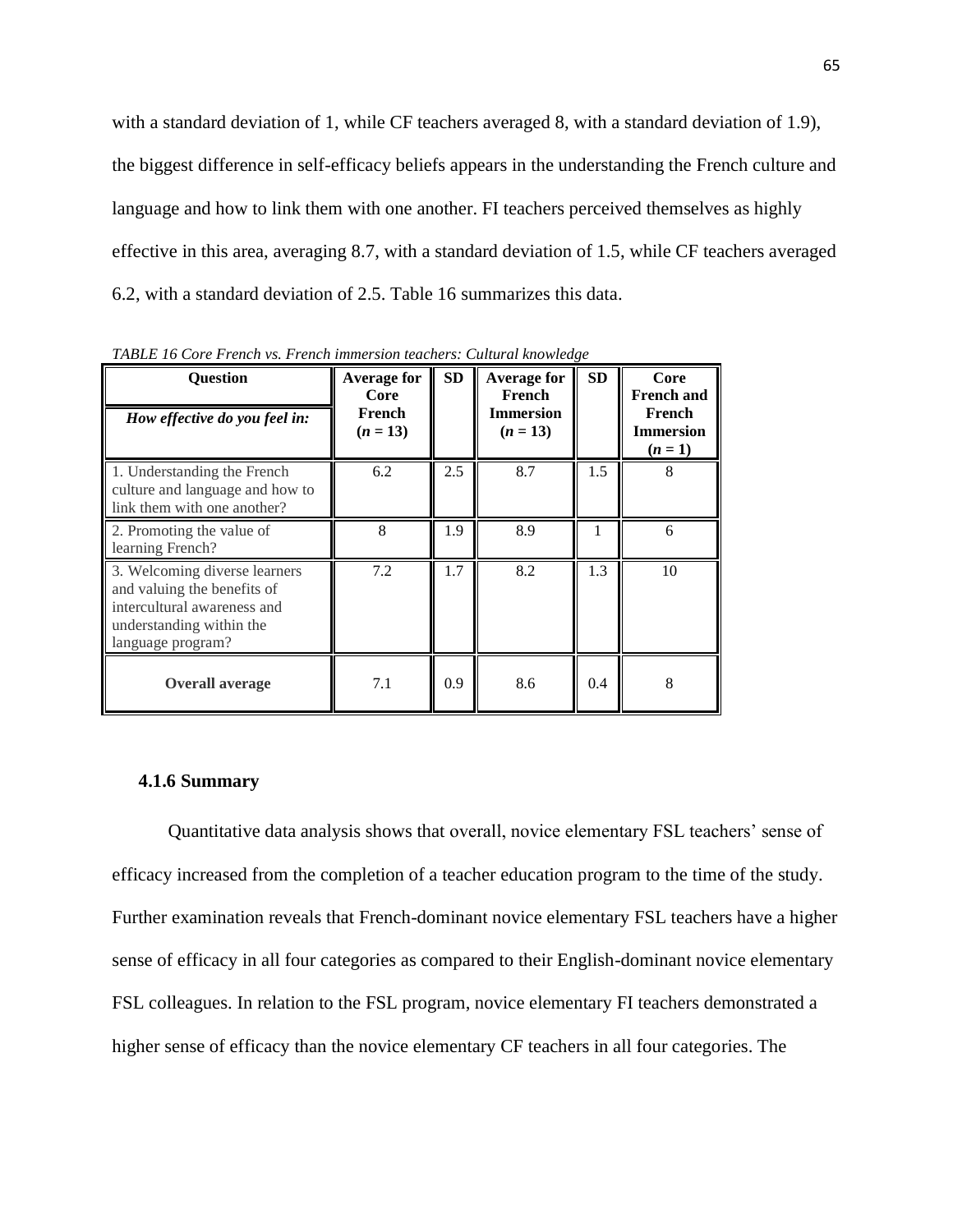following section provides an overview of the findings obtained through the open-ended responses of the quantitative stage of the study, as well as the semi-structured interviews.

#### **4.2 Qualitative Findings**

This section will report on the qualitative findings of this study. Four semi-structured interviews were conducted and a description of each participant will begin this section. Using data from the open-ended responses in the Academic and Demographic section of the questionnaire, as well as the interviews, major themes were identified as contributing to the selfefficacy beliefs of the participants. These will be discussed in detail.

## **4.2.1 Interview participants**

## *4.2.1.1 Fiona*

Fiona was a part-time grade 7 FI teacher in a large school board in Southwestern Ontario in her first year of teaching. She fell into the 41-50 age category, and teaching was not her first career (prior to becoming a FSL teacher, Fiona worked as a flight attendant and a salesperson). Fiona"s L1 was English and she learned to speak French through school and post-secondary studies. Fiona completed her teacher education program in Australia in 2010, and indicated that she did not have the opportunity to teach in a French classroom during her practicum. She stated that "out of about a couple hundred of us, there were only 2 or 3 people that were there with the intention of teaching French or French immersion when they returned. So, we weren"t able to get anything that helped us in French, at that time". Fiona completed the AQ FSL Part 1 following the completion of her teacher education program.

When appraising her overall general feelings of effectiveness upon completion of her teacher education program, Fiona selected a 6, on a scale from 1 (*not at all effective*) to 10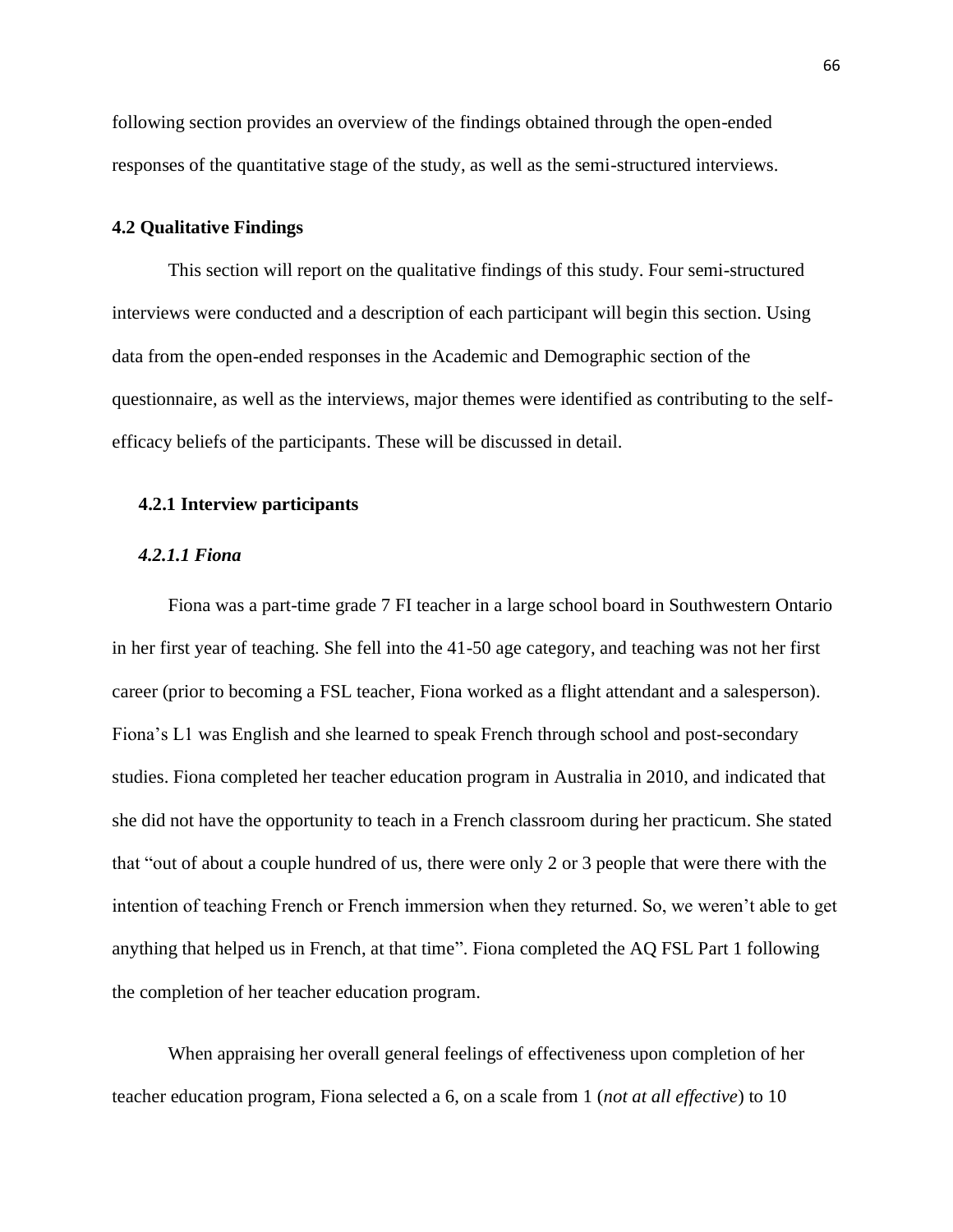(*highly effective*), stating that she was not pleased with quality of instruction she was receiving from the instructor leading the AQ FSL Part 1 course. However, this also may have stemmed from the fact that she did not have the opportunity to practice teach in a French classroom. At the time of the study, Fiona"s sense of efficacy had increased to an 8, and she attributed this change to a strong team environment at her current school, which was comprised of six FSL teachers. In the category of general teaching methodology, Fiona averaged 8.1, with a standard deviation of 0.8. In L2 pedagogy, she averaged 7.6, with a standard deviation of 1.8. In language proficiency, Fiona averaged 8, with a standard deviation of 0.7, and in cultural knowledge, she averaged 9.7, with a standard deviation of 0.6. Fiona clearly had a high sense of efficacy in all categories, despite only being in her first year of teaching. She identified English as her dominant language, but her self-efficacy appraisals were well above the average for the English-dominant teachers in most categories. This suggests that perhaps other factors were contributing to her high sense of efficacy.

## *4.2.1.2 Darryl*

Darryl taught CF to grades 4, 6 and 7 in a large school board in Southwestern Ontario. He was in his third year of teaching, indicating that he had taught FI during the first two years. Darryl fell into the 31-40 age category. He completed his teacher education program in Australia in 2007, and indicated that he did not teach in a French classroom during his practicum. Following the completion of his teacher education program, Darryl completed the AQ courses FSL Part 1, FSL Part 2 and FSL Specialist. Prior to attending the teacher education program and becoming an FSL teacher, Darryl taught ESL in Korea for eight years, so he had experience in the classroom. Therefore, while he was a novice FSL teacher, he was not new to the teaching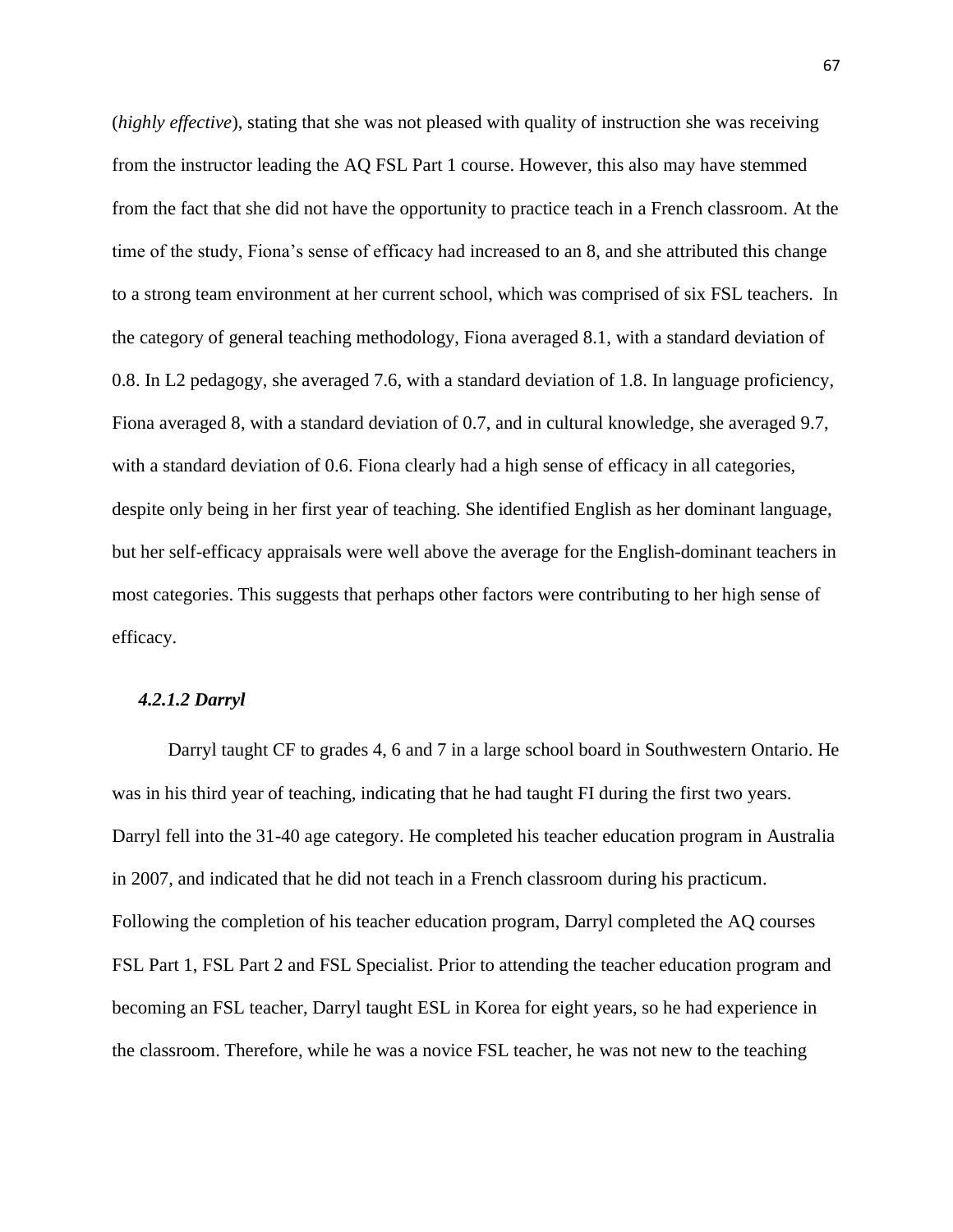profession. Darryl identified English as his dominant language; however, his mother was French and he attended a French school from kindergarten to grade 8.

When appraising his overall general feelings of effectiveness upon completion of his teacher education program, Darryl chose a 5. He indicated that he was not trained as an FSL teacher, and therefore lacked the FSL content necessary to be an effective teacher. At the time of the study, Darryl"s sense of efficacy had increased to a 7, but felt that more resources and guidelines from the school board would be beneficial, and indicated that he was the only FSL teacher at his school. In the category of general teaching methodology, Darryl averaged 7.3, with a standard deviation of 1.3. In L2 pedagogy, he averaged 8.4, with a standard deviation of 1.3. In language proficiency, Darryl averaged 8.6, with a standard deviation of 1.7, and in cultural knowledge, he averaged 9.7, with a standard deviation of 0.6. Although Darryl identified English as his dominant language and was a CF teacher, his self-efficacy appraisals were well above the average for the English-dominant and CF teachers in most categories. This suggests that his heightened sense of efficacy can be attributed to other factors.

## *4.2.1.3 George*

 $\overline{a}$ 

George taught CF to grades 4 and 5 in a large school board in Southwestern Ontario, and was the only FSL teacher at his school. He was in his first year of teaching, and although he was on a full-time contract, he shared his time between FSL and preparation time<sup>2</sup>. George fell into the 31-40 age category. He completed his teacher education program at a university in north western Ontario in 2011. Despite his request, George was not placed in a French classroom during his teacher education program. Following the completion of his teacher education

 $2$  All teachers are entitled to 200 minutes of preparation time per 5-day cycle. During this preparation time, their classes are covered by other subject-area teachers (i.e., physical education, music, computers, etc.).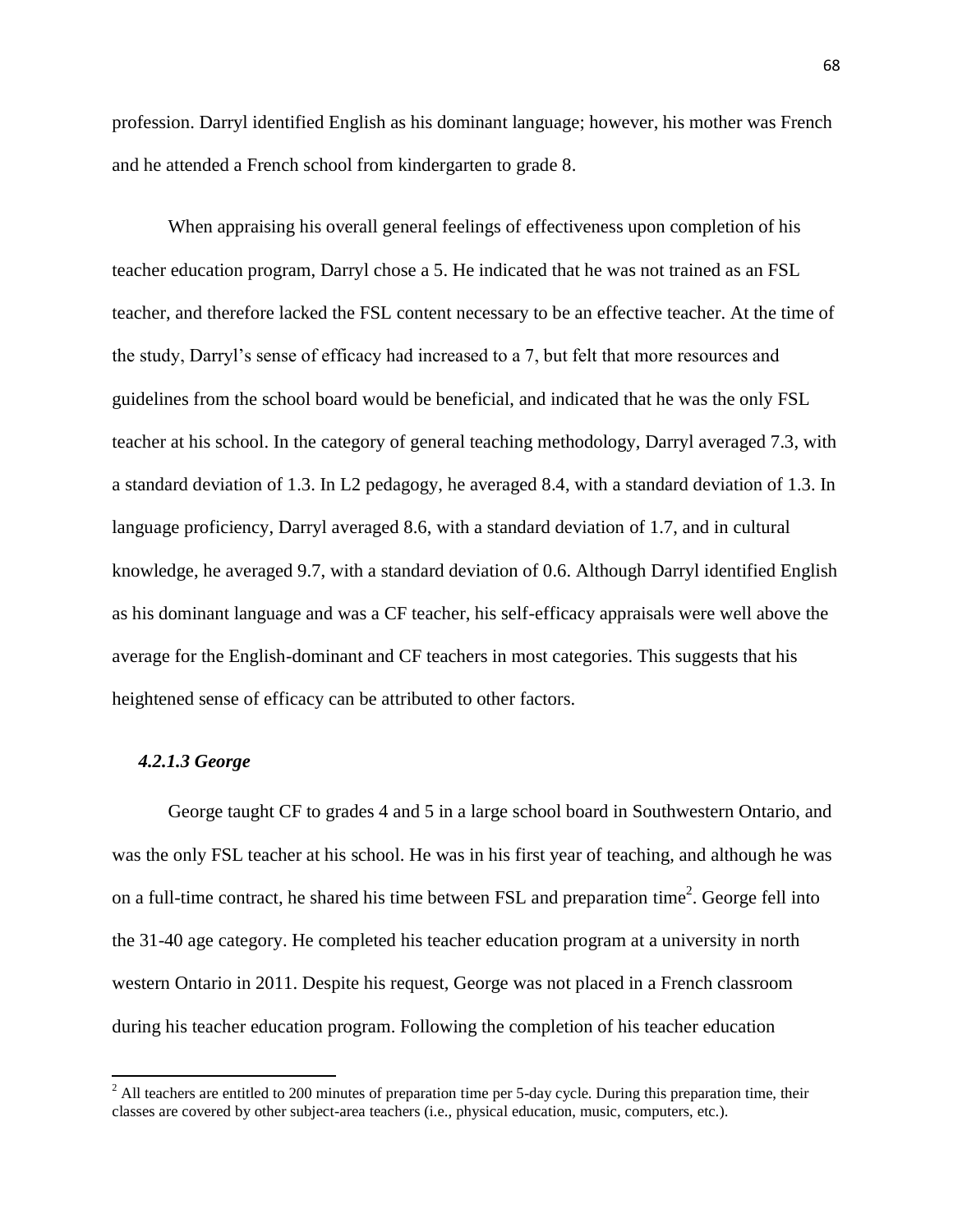program, he completed the AQ course FSL Part 1. Although George"s L1 was French, he stated that he "picked up" English at age 5 and identified it as his dominant language.

When appraising his overall general feelings of effectiveness upon completion of his teacher education program, George chose a 1. He stated that during his teacher education program, there was no mention of FSL and there was no effort on the part of his placement officer to find him a FSL placement, despite his request (this could be due to his program choice, but it was unclear during the interview). At the time of the study, George"s sense of efficacy had increased to a 7. He clearly viewed this number negatively, as he attributed it to lack of mentoring and that he was the only FSL teacher at his school, with "nothing to compare myself to". In the category of general teaching methodology, George averaged 7.3, with a standard deviation of 1.5. In L2 pedagogy, he averaged 7, with a standard deviation of 1.4. In language proficiency, George averaged 7, with a standard deviation of 3.5, and in cultural knowledge, he averaged 4.7, with a standard deviation of 3.2. Despite the fact that George"s L1 was French, his sense of efficacy in language proficiency and cultural knowledge fell well below the average for French-dominant FSL teachers in these categories, suggesting that other factors were contributing to his self-efficacy beliefs.

## *4.2.1.4 Ingrid*

Ingrid was a full-time grade 1 FI teacher in a large board in Southwestern Ontario. She was in her third year of teaching, having previously taught CF and grade 2 FI. Ingrid fell into the 21-30 age category. She completed her teacher education program in Australia in 2006. Although Ingrid did not have the opportunity to teach in a French classroom during her practicum, she stayed in Australia upon completion of her program and taught at a bilingual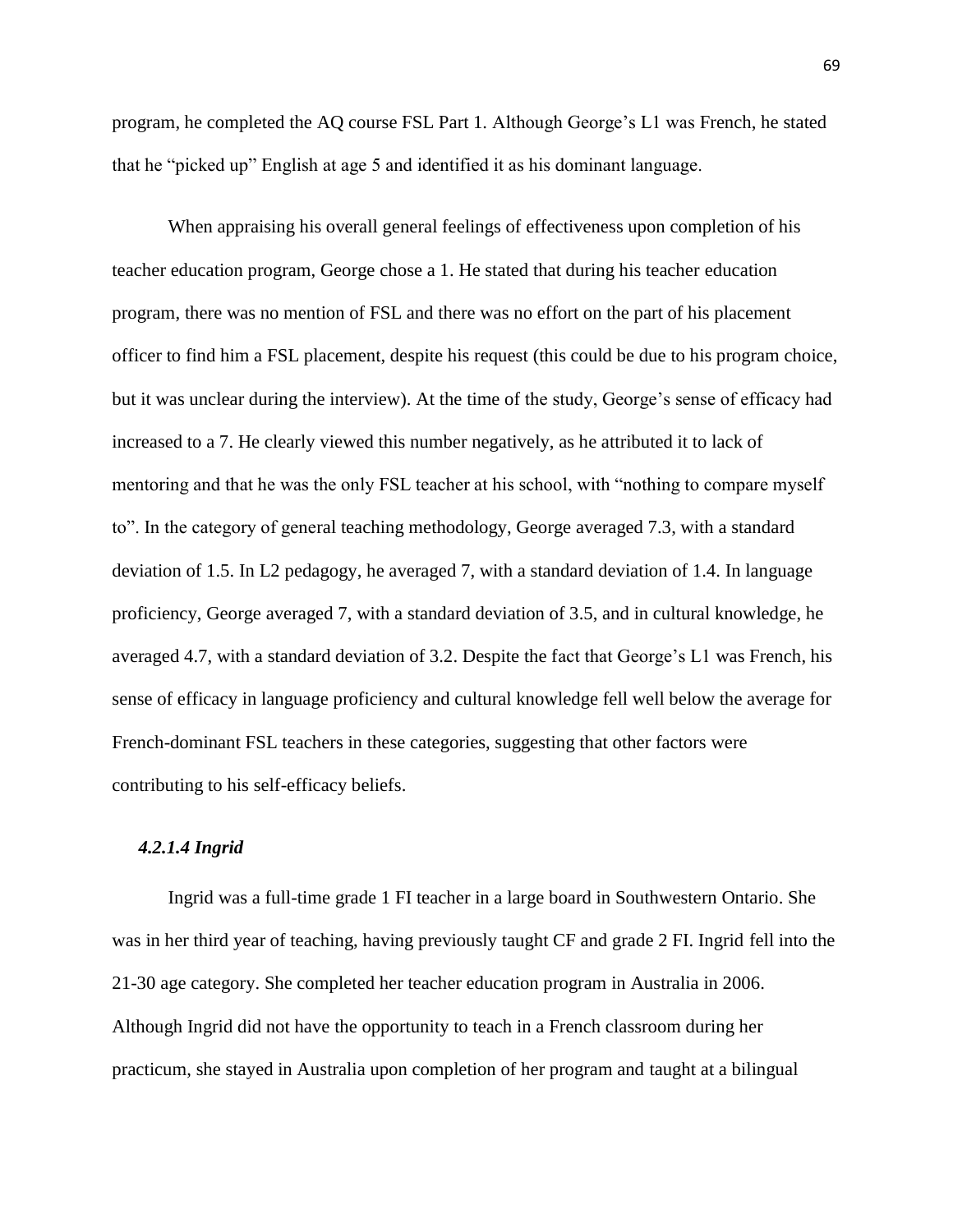school. Following her teacher education program, she completed the AQ courses FSL Part 1, FSL Part 2 and FSL Specialist. Ingrid"s L1 was English, but attended FI herself and was confident with her French language skills.

When appraising her overall general feeling of effectiveness upon completion of her teacher education program, Ingrid selected a 7. She believed this was due to the time that had passed between taking French as a student and teaching. At the time of the study, Ingrid"s sense of efficacy had increased to a 9, which she contributed to experience and an increase in "subject specific vocabulary". In the category of general teaching methodology, Ingrid averaged an 8, with a standard deviation of 0.9. In L2 pedagogy, she averaged an 8.3, with a standard deviation of 0.9. In language proficiency, Ingrid averaged 7.8, with a standard deviation of 1.6, and in cultural knowledge, she averaged 6.3, with a standard deviation of 0.6. Ingrid"s averages in most categories were similar to the averages calculated for FI teachers; however, despite identifying herself as English-dominant, her averages were closer to those for the French-dominant participants.

# **4.2.2 Themes**

Five major themes emerged during the open-ended questionnaire responses and semistructured interviews that were potentially the factors impacting the self-efficacy beliefs of participants, regardless of their dominant language or FSL program. They are as follows: (1) challenges with resources; (2) language proficiency; (3) marginalization of the core French program and teachers; (4) the value of collaboration with FSL colleagues; and (5) difficulties in classroom management.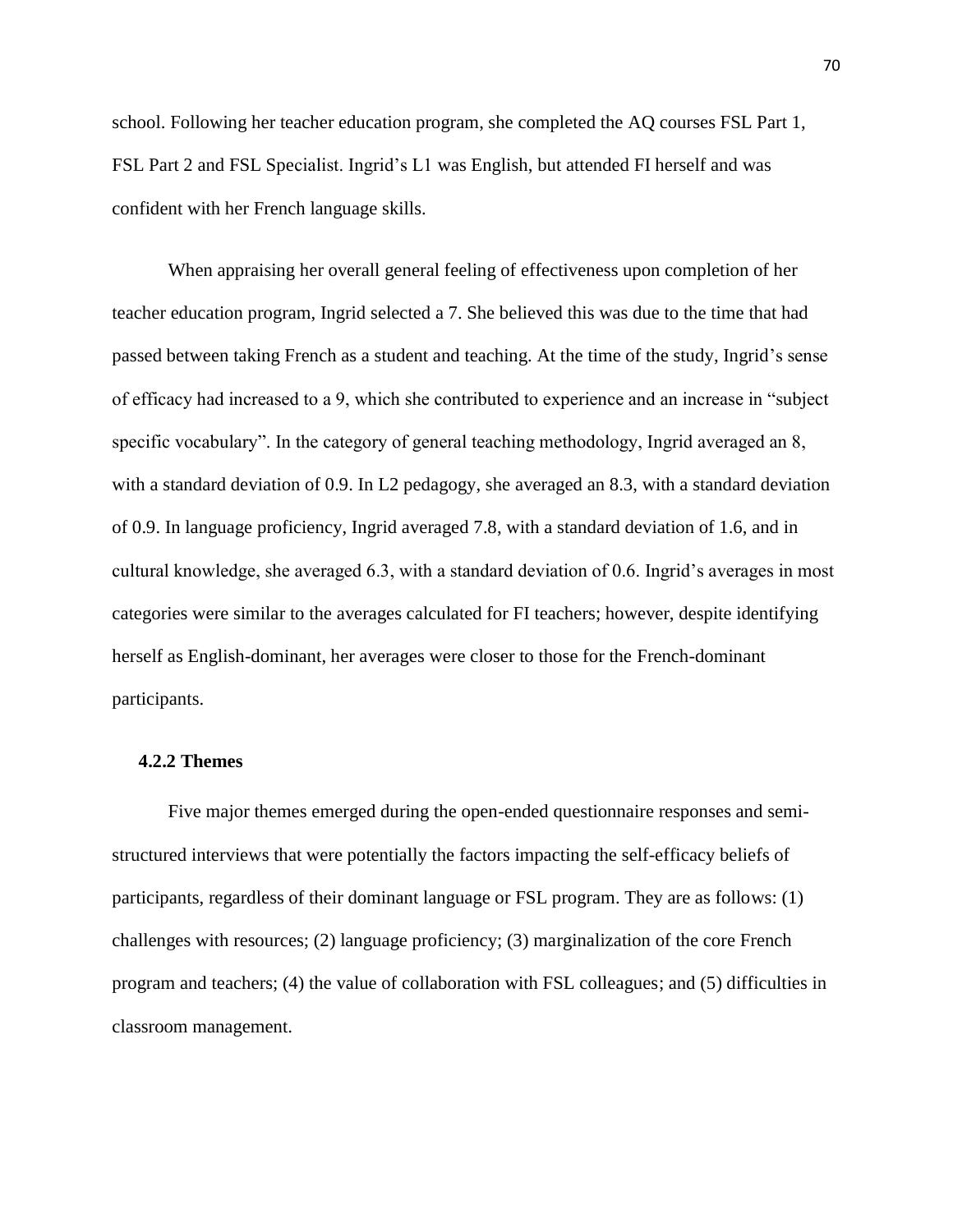## *4.2.2.1 Resources*

A major theme emerging from the open-ended questions and interviews was the difficulty in obtaining appropriate resources needed to deliver an effective FSL program. Six participants cited a lack of resources as a contributing factor to their general feelings of efficacy upon completion of a teacher education program. One first-year FI teacher claimed she "was not provided with enough teaching resources to get started in French", while a third-year FI teacher believed that "available resources [were] intended ONLY to first language learners". Other participants commented that the teacher education program should have "focused on great resources" and that there was a "lack of confidence in the amount of resources available to teachers". When explaining factors that were contributing to their sense of efficacy at the time of the study, one participant felt that "having some board guidelines and resources would be beneficial"; another stated that there were "not very many resources to share with [her] students".

Data from the Teacher Efficacy Questionnaire showed that the participants averaged a 7 (SD= 1.9) in selecting and adapting appropriate resources to help meet the instructional and linguistic needs of their students, and  $7 (SD = 2)$  in generating and using appropriate resources. This is not a particularly low number; however, it emerged as an important factor throughout the interviews. As a novice teacher, finding up-to-date resources appropriate to the level of the students, as well as knowing which resources were useful, proved problematic. Darryl commented:

My biggest issue with teaching FSL is that there are so many resources out there, and as a newer teacher, it's very difficult to know which ones are worthwhile or not. There's tons of companies who will take your money, but whether or not…those programs or books are actually useful in the classroom is a different story. So, it"d be very nice to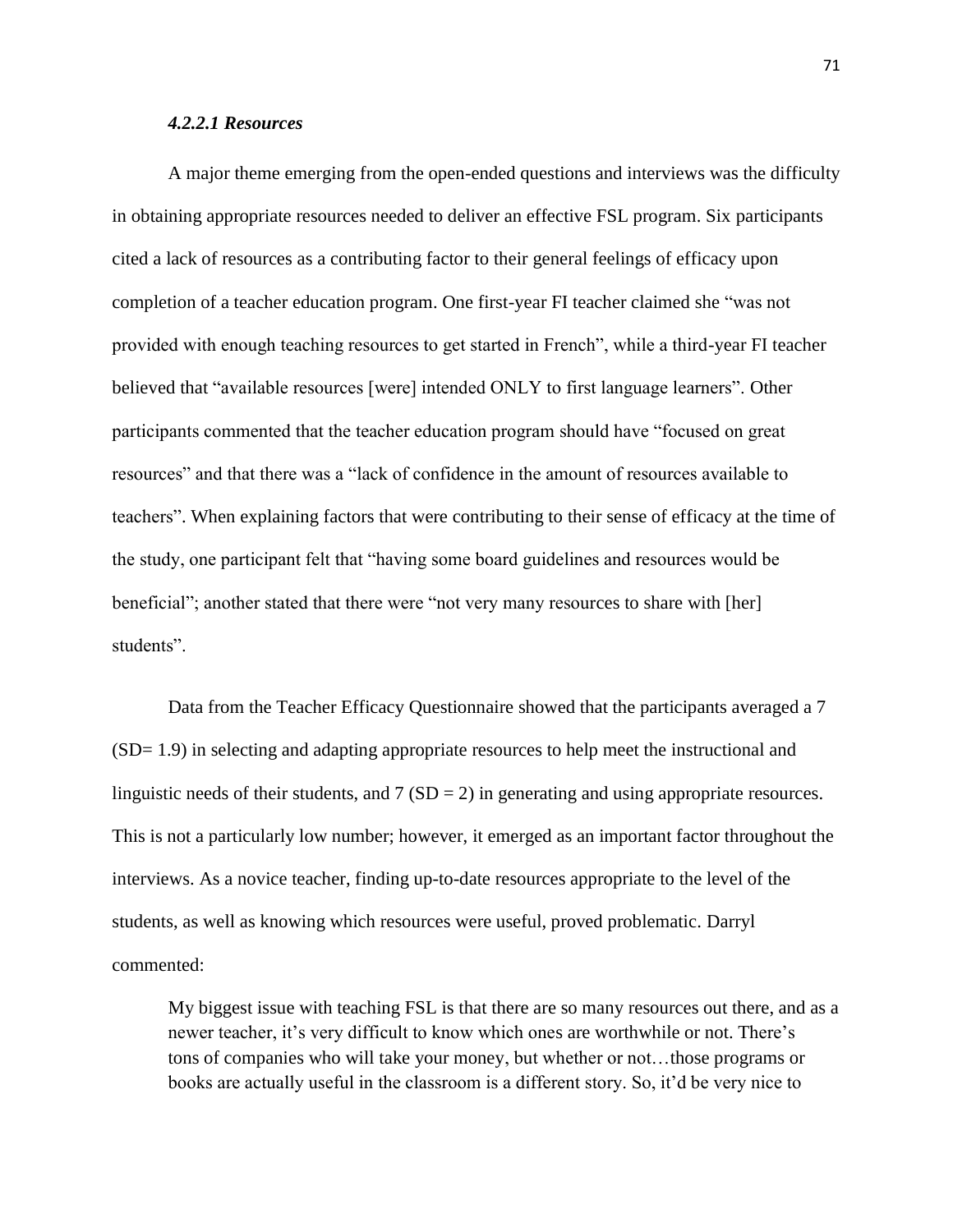have some kind of…board-wide organization that…approves things or…kind of helps you choose which resources and where to put your money.

Fiona also felt that "sourcing material [was] challenging and availability of material [was] far less than in English". When asked if she felt she had the necessary resources to deliver an effective FSL program, Fiona responded with a firm "no". She claimed the textbooks in her school were far above the students" capabilities and like previously mentioned by a third-year FI teacher, believed they were geared towards native French speakers. She also wondered if her inexperience or not being a native French speaker contributed to her difficulty with assessing the usefulness of resources.

Ingrid claimed that the number one challenge she faced as a novice FSL teacher was finding appropriate resources for her students, and spoke in great length about this problem. She stated that while there were plenty of French books at her school, they were out-of-date and not age-appropriate.

I actually teach right now at the same school I went to when I was in primary school. There's a lot of the exact same books. They're still in the school and I was there in the mid-80s and it's, you know, 2012. Obviously they have new books. I'm not saying they haven't got any new ones, but they still have lots of really old ones...It's very hard to find books that are at the children"s reading level…and almost match their interests. "Cause they"ll be really interested in hockey and we find hockey books, but they"re more for teenagers….All the easy books are very babyish, they say.

Data from the Academic and Demographic section of the questionnaire revealed that the

increase in self-efficacy beliefs of two participants could be attributed to making and compiling

their own resources, which Ingrid also discussed during her interview.

English teachers are like, oh, did you make that? And we"re like yes, we make everything. We have no book to photocopy out of. So we always end up making our own things…and that just takes time. But if you teach the same grade for a couple of years, it"s worth putting the effort in.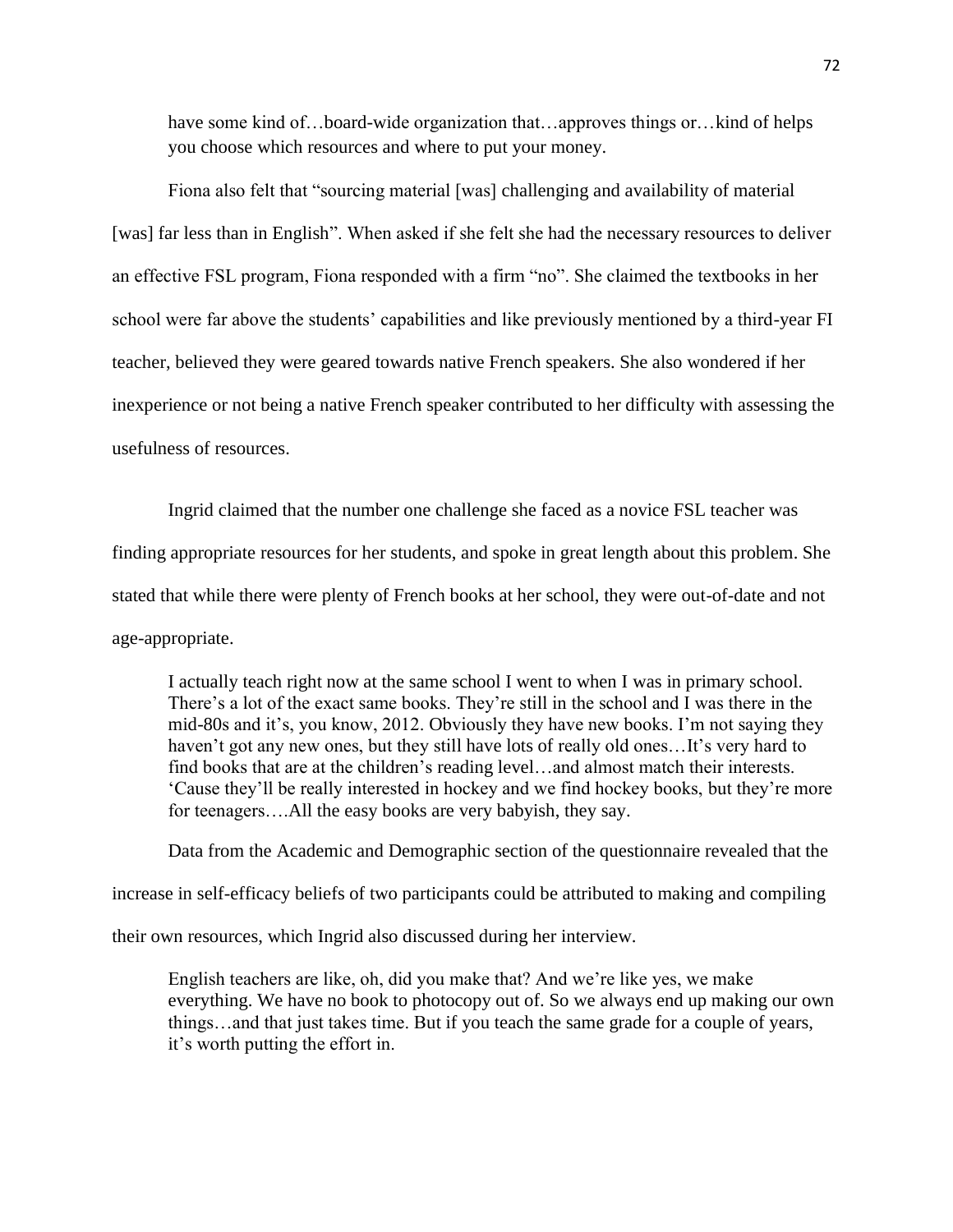While George claimed he had many resources available to assist him in delivering an effective FSL program, he "didn"t find any of that stuff particularly good." He found himself switching regularly between resources in an effort to discover those he liked and "what things have potential" for his teaching style and the students' learning styles. This was undoubtedly due to his inexperience, and unfortunately being the only CF teacher at his school, he did not have the support of colleagues to assist him with this matter.

Overall, access to appropriate resources is a concern for new teachers in this study. Issues include a lack of knowledge as to the usefulness of available resources and a shortage of appropriate resources, both within the school and commercially.

# *4.2.2.2 Language proficiency*

A second major theme to emerge was in regards to the role language proficiency played in the participants" self-efficacy beliefs. The overall average on the Teacher Efficacy Questionnaire for all novice FSL participants in this category was  $7.5$  (SD = 1.5). This number suggests that on average, participants felt somewhat confident in their French language knowledge and skills. Comments from two participants in the open-ended responses of the questionnaire indicated that their language proficiency played a positive role in their efficacy beliefs upon completion of their respective teacher education programs; one stated he was French Canadian, and the other received a "bilingual diploma from a French first language high school". In contrast, other participants attributed their self-efficacy beliefs to anxiety regarding their French language skills at that time. The first, a third-year FI teacher, believed that "time in between taking French (as a student) and teaching" contributed to her sense of efficacy, while a second-year CF teacher attributed her "4" to being nervous about entering the classroom as she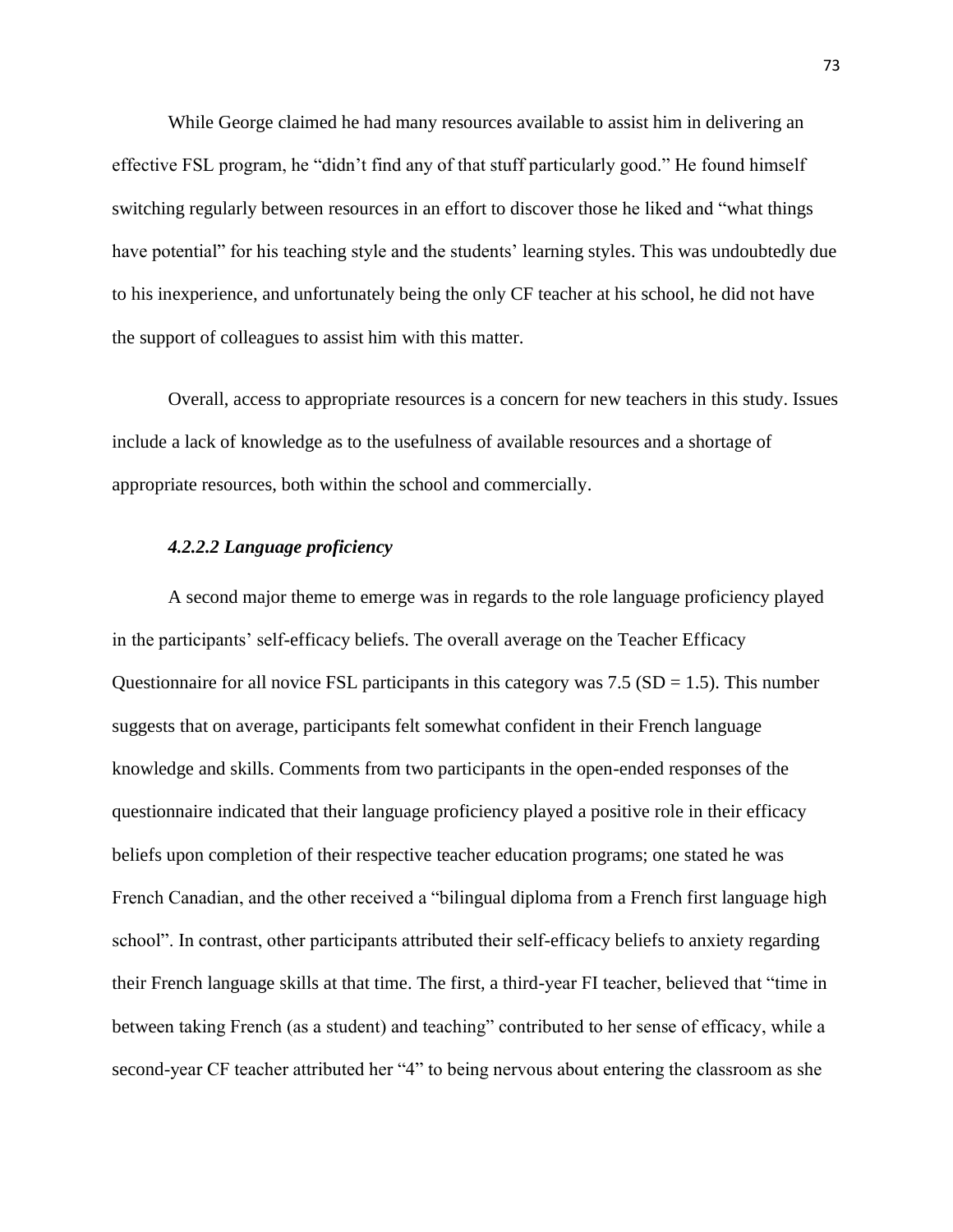had "not spoken French in over two years" (her sense of efficacy had increased to an 8 at the time of the study, as she was in her second year of teaching and "had a chance to brush up on her skills"). One participant was not even admitted into the French teacher education program because she "was not successful in the proficiency test required to take the course" (she completed FSL Part 1 following the completion of her teacher education program). This no doubt had an impact on her feelings of efficacy. In reflecting on the factors which contributed to their overall general feelings of effectiveness at the time of the study, one participant attributed her increased sense of efficacy to expanding her subject-specific vocabulary, while another believed "gaining confidence in [the] ability to use the language interchangeably" contributed to her self-efficacy beliefs.

English was Fiona"s L1; however, she was quite confident in her French language skills, averaging 8 in the language proficiency section of the Teacher Efficacy Questionnaire. Fiona referred to her knack for learning languages as "a gift". She spent time studying and working in French-speaking environments, and when asked whether she believed her French language proficiency played a role in her heightened sense of efficacy, Fiona stated:

Absolutely, yeah. I"m complimented regularly on my fluency and my ability to speak the language and understand the language...and the kids pick up on that right away. So, I'm comfortable with the language myself and I"m able to share that with…that confidence with... that the children can do the same with a little bit of effort.

Although identifying English as his dominant language, Darryl had confidence in his French language skills, averaging 8.6 in the language proficiency section of the Teacher Efficacy Questionnaire. He also believed his language proficiency played a role in his effectiveness as a FSL teacher.

Oh, definitely, yes, yes, yes. And like comparative to some other teachers who I"ve come across…oh, I"m much more effective because of my language skills. There"s a difference between people who kind of…who, you know, learn it through family. You know, I was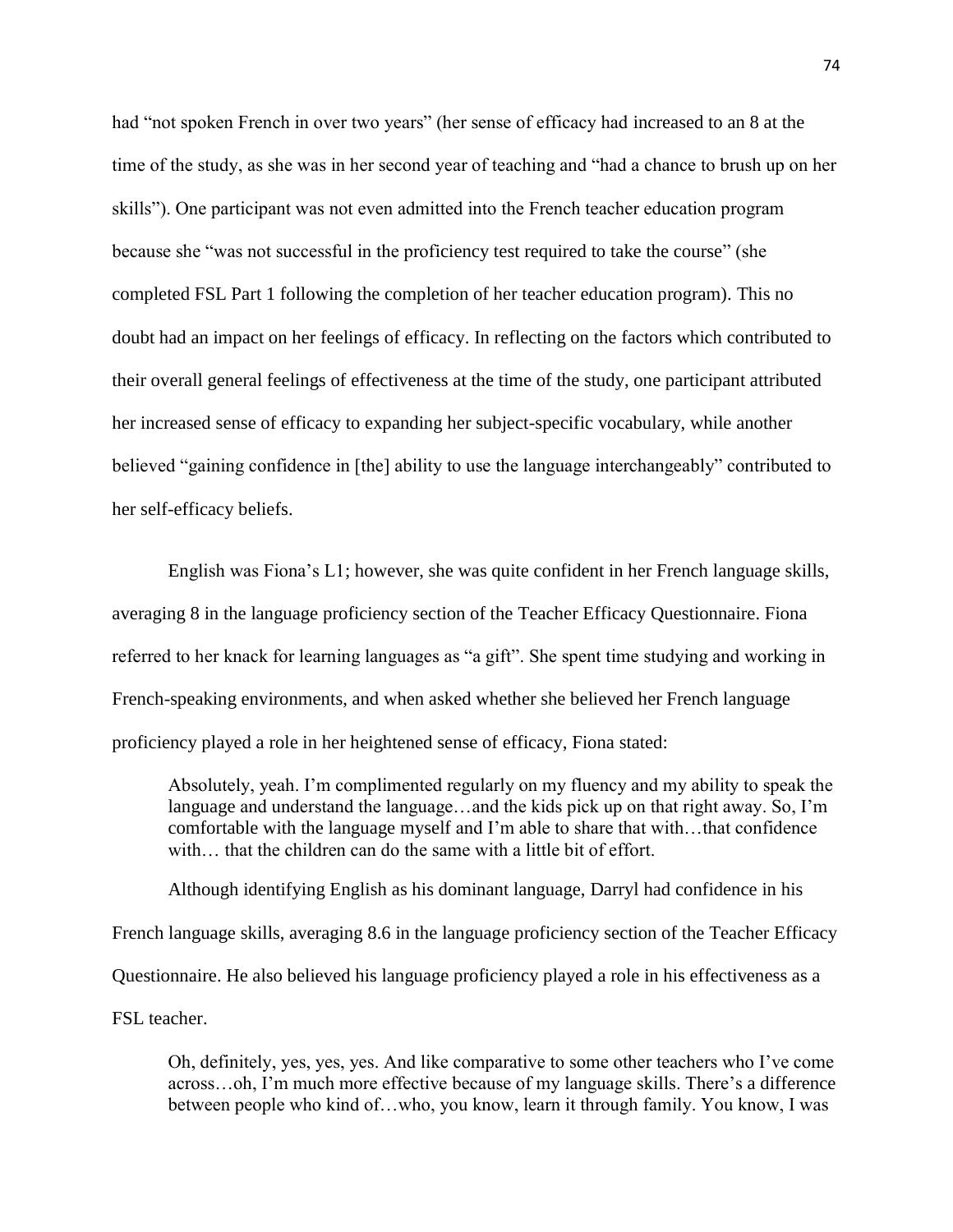brought up kind of speaking French, and some people just kind of learned it through books and it's a different knowledge.

Like Darryl, despite identifying English as his dominant language, George also indicated his French language proficiency had a great impact on his feelings of effectiveness as a FSL teacher. He attended a French elementary school in Northern Ontario and his entire family spoke French. According to George, "it [was] easy". Ingrid appeared quite confident with her French language skills as well, but recognized that the level of French required for teaching 6 year-olds was quite different from what is required when speaking in social situations.

If I was talking to someone in Paris, I wouldn"t feel as comfortable as my 6 year-olds in my grade 1 class. Different French...I mean I could always have better French…I do wish I had better…social French as opposed to school French. That"s one thing that I feel like…even with all the French I had growing up, I learned so much school French, like really grammatically correct French, but it wasn"t necessarily French people actually use in the real world.

Most participants did not identify language proficiency as having a negative impact on

their self-efficacy beliefs. Furthermore, despite the fact that all four interview participants

identified as English-dominant, they were fairly confident with their French language

proficiency.

# *4.2.2.3 The marginalization of core French*

Another important theme to emerge from the study is the lack of support for and negative feelings towards the CF program. Comments from interview participants revealed that some

principals, teachers, parents and even students do not respect or support the program. Fiona

shared her ideas on the different FSL programs.

[The] Extended French program right now... it's like a catch-up, or enrichment... Like Immersion, the Extended French program is significant, it's relevant and it's a big part of the school. I've... discussed aspects of core French with other teachers, and it's like you know, they can't wait to get past it, to get away from it because it's a prerequisite at some point, French, and then is no longer a prerequisite and [the students] drop it, because they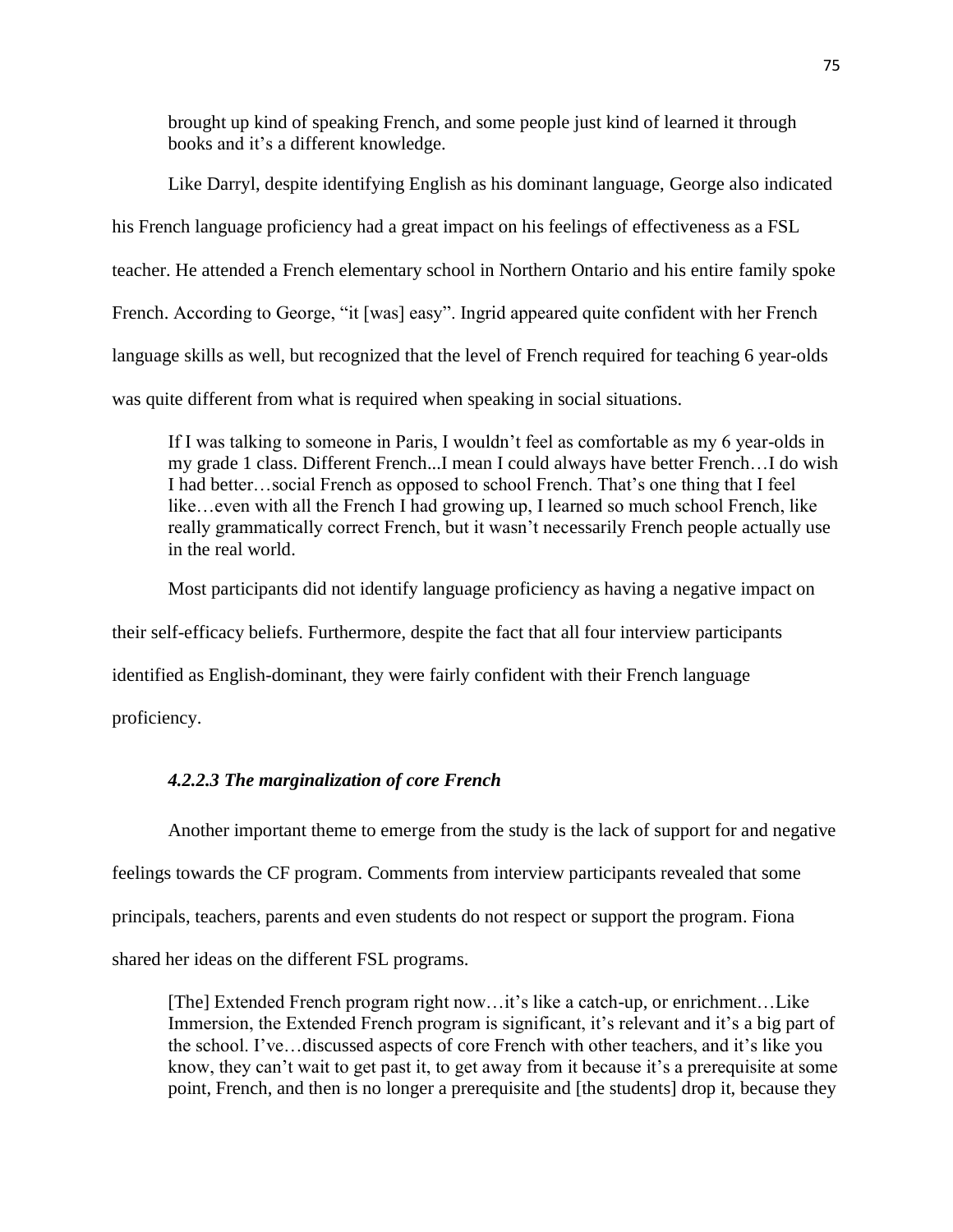aren't happy with how they, with what they're learning... in core French. That's my sense of it. I could be all wrong.

Fiona"s remarks suggest that there is a divide between the FI and CF programs, in which FI is looked upon more favourably than CF. Fiona twice in her interview made reference to the fact that the FI: Extended French program was originally for "gifted" students and referred to it now as an enrichment program. However, nowhere in the Ontario Curriculum does it refer to the program as such.

In stating the factors contributing to his general feelings of effectiveness at the time of the study, Darryl, a CF teacher, claimed he felt like an "afterthought in our system", explaining that "the board mandates and focuses are always on English literacy and numeracy" and as a CF teacher, "you don"t get as much attention as anything else". On the other hand, Darryl felt quite supported by his principal. He indicated, however, that she spoke French and had worked at a FI school (it was unclear whether this was as a principal or teacher). He thought "she [had] a different perspective than many other principals who don"t [speak French]", as was the case at Ingrid"s school. Ingrid maintained that her school had five different principals in three years and in the instances when there were English-speaking principals, "French kind of goes to the wayside a little bit". She believed it was crucial that FI schools have a French-speaking person on their administration.

George was a prime example of a CF teacher who felt marginalized in his profession, and believed that switching to FI would improve his feelings of effectiveness because he "would deal with those kids all day, every day". As a CF teacher, he did not feel respected by the students. He stated that he had to remind them that French "[was] a real subject like any other subject", but was told that "it's not really that important because [he doesn't] have [his] own classroom". He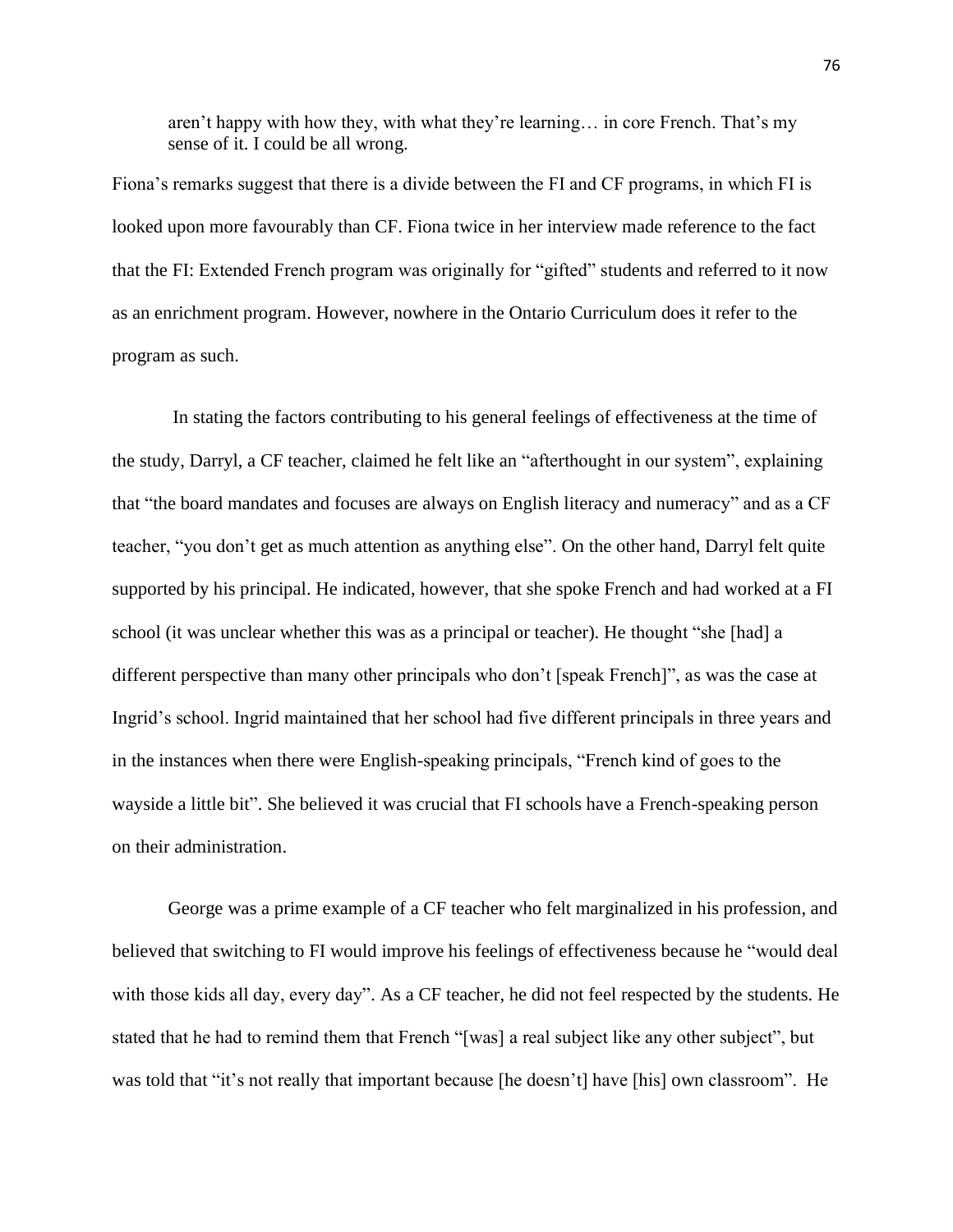felt CF was not treated with the same equity as other subjects, and maintained "it's kind of like a benchwarmer subject". He spoke about a former FSL teacher and others at his school who he felt were not respectful of his time or program.

I don"t feel she supports me at all and I"m kind of disappointed "cause she should know where I'm coming from, having taught French. For instance, I'll go to the classroom and the kids are in the middle of painting when it"s my time, and it"s the end of the day…they got the papers out, paint everywhere…It took 20 minutes to clean up…I"ll come in and she hasn"t done her own administrative things with the class. I walk in and they"re like, oh well, they just have to do agendas….some of the staff [say] it"s just French, it"s just French, they're not going to get it anyway. I feel like it's an uphill battle, with the kids and sometimes the staff.

Equally discouraging for George was that he did not feel respected as a CF teacher by his principal, who told George he was "just a planning time teacher" or by parents who claim "it's just French" when he has contacted them regarding a behaviour issue.

This lack of support for the CF program is also evident in how classroom space is shared out. George had his own classroom until the end of September, when the school board reorganized<sup>3</sup> and his classroom was needed for another use. He since moved from classroom to classroom with a cart. When asked how teaching from a cart impacted his feelings of

effectiveness, he claimed:

 $\overline{\phantom{a}}$ 

Huge….the biggest factor. When I had my own classroom…I felt I accomplished more in that time than I have in a comparable time on the cart…because when it"s my classroom, the kids seemed to take it more seriously…They cross that magic line, and they"re mine. My classroom, my rules and that's it. You know, I'm not going on their turf... in their comfort zone, and their seating plan, and you know, they feel more at home. It's my classroom, it's on my terms, and my way or the highway, and they seem to kind of say, okay.

 $3$  Provincial legislation limits the number of students allowed in each class. Each September, class sizes are reviewed and classes are reorganized to comply with this legislation. This could mean the elimination, addition or reorganizing of some classes.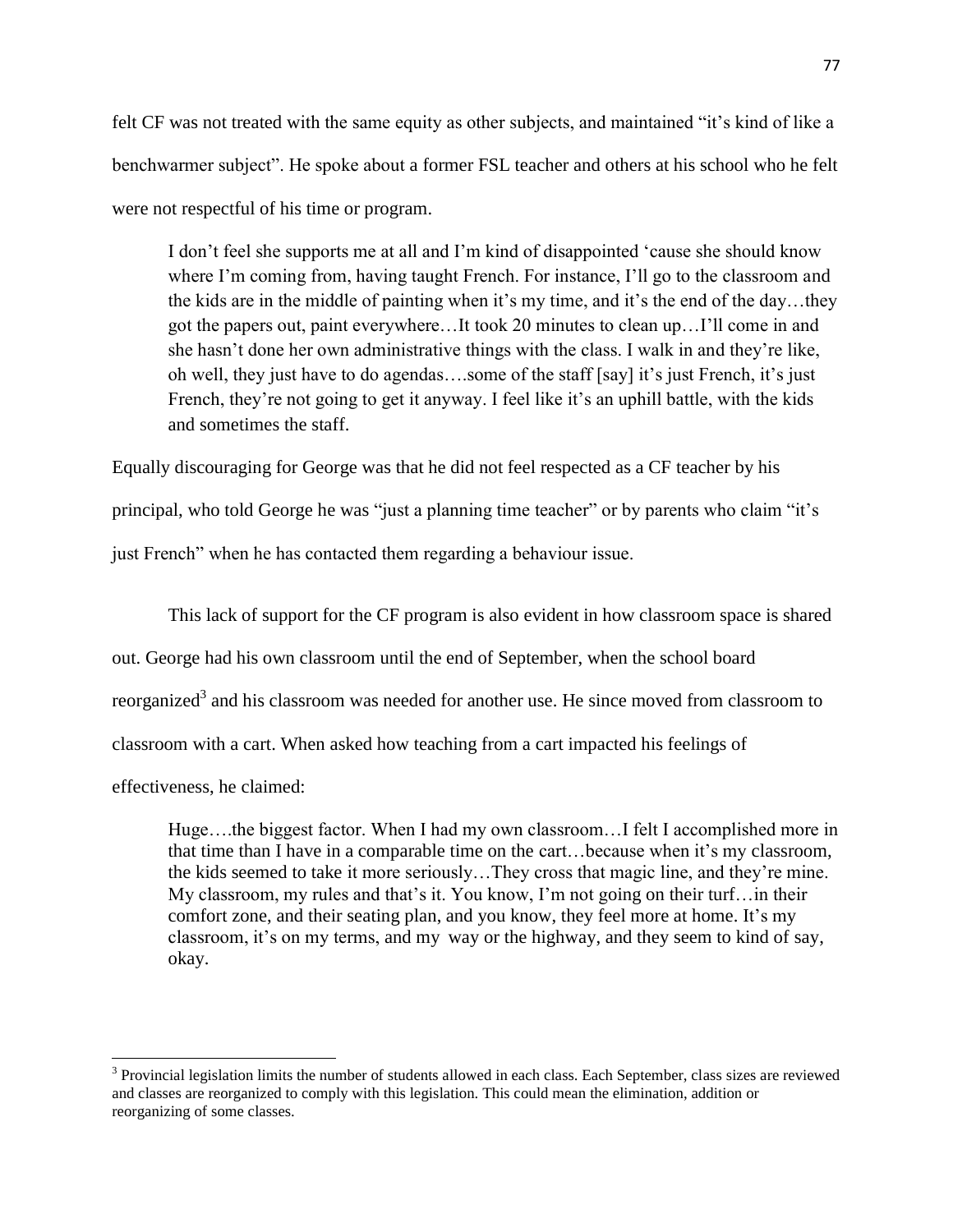Darryl felt very fortunate to have his own classroom as a CF teacher, and strongly

believed this played a positive role in his feelings of efficacy.

Immensely….I would go back to being a French Immersion teacher if I couldn"t have my own classroom. It would be ridiculous to push a cart. I don"t know how people do that. I have my classroom set up. Like, there's posters, there's information everywhere that students are, you know, surrounded by, which helps them every single day and if I didn"t have that, it would be much, much more difficult.

Although she was a FI teacher, Fiona shared her classroom with another teacher due to

her part-time status and could appreciate the difficulty in not having your own space. She found

it inconvenient, stating:

…you have to keep moving…if [the other teacher] has children in her class, I need to be somewhere else…How am I going to access my material and I don"t have a cart…I just want everything in one place and I want to know where it is when I reach for it and I want to lay it down and pick it up the next day…you have to be far more critical about where you're putting things and remember, you know.

It is clear to see that, with regards to this study, there is a lack of support for the CF program.

# *4.2.2.4 Collaboration with FSL colleagues*

The fourth theme to emerge from the open-ended responses and interviews was the value of collaborating with FSL colleagues (including mentors) in increasing the self-efficacy beliefs of the novice FSL teachers in this study. The open-ended responses of the Academic and Demographic section of the questionnaire revealed that eight participants viewed collaborating and networking with colleagues as a factor contributing to their increased sense of efficacy at the time of the study, while two participants felt that a lack of mentoring and networking at their respective schools contributed to their self-efficacy beliefs at this time. George was one of them. George was the only FSL teacher at his school and maintained there was no opportunity for collaboration. This greatly affected his sense of efficacy.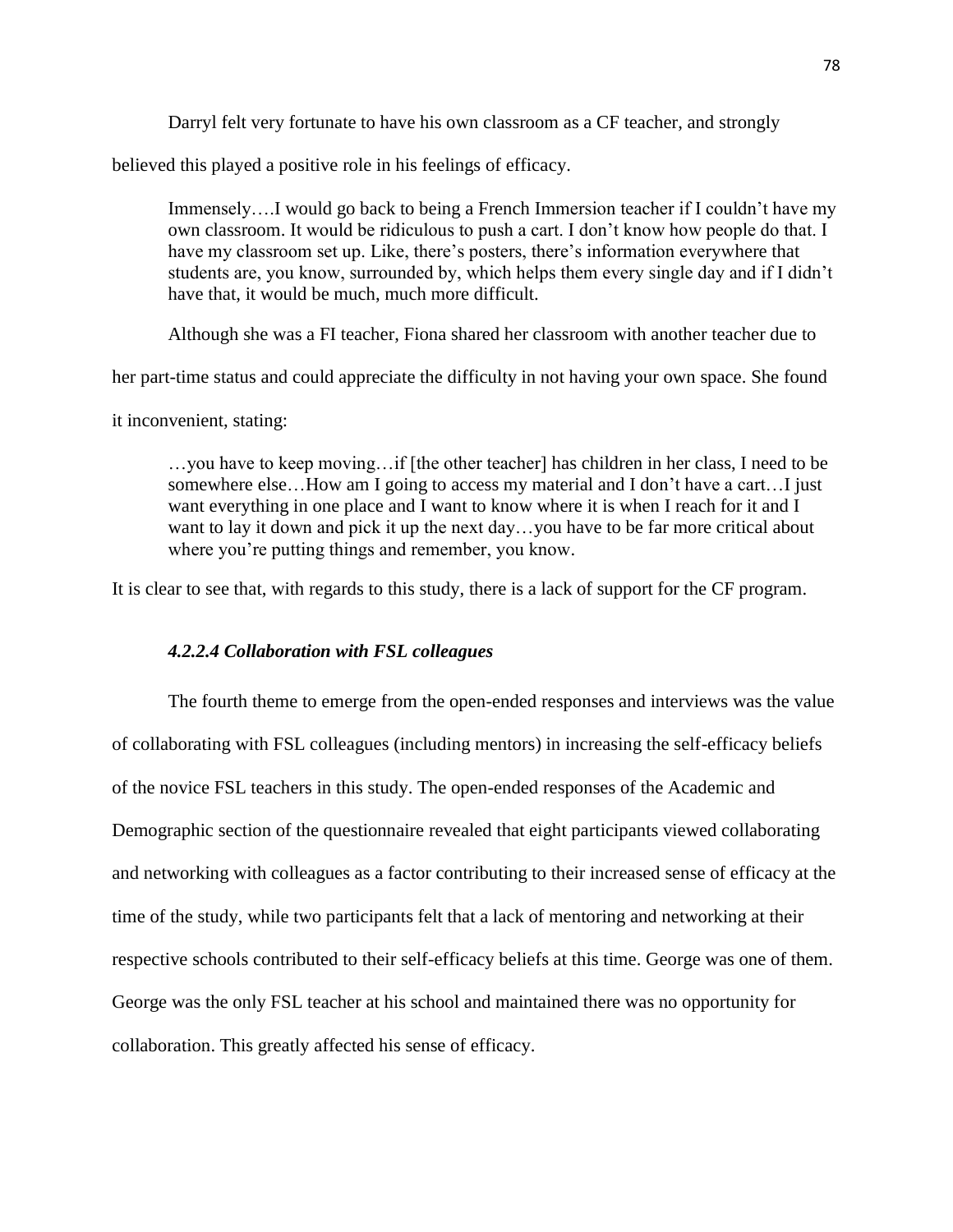For me, I feel like I"m a bit on my own…being the only French teacher in my school. I don"t have anybody to share…pass down resources to me or pass down ideas to, you know, implement or teach something...I think that's the biggest challenge.

Darryl was also the only full-time FSL teacher at his school, although there were other classroom teachers who taught FSL to their own students. He stated there was not much opportunity for collaboration, other than spontaneous lunch time discussions. Though he did not indicate during the interview that this played a role in his feelings of effectiveness, when asked about factors contributing to his general feelings of effectiveness at the time of the study, he attributed his "7" to not only wishing for more board resources and guidelines, as mentioned above, but also to "being the only full-time FSL teacher at [his] school".

On the other hand, when asked about collaboration and the support of colleagues at her school, Ingrid, a FI teacher, was pleased with the amount of support she receives.

They're very supportive and everyone shares what they have. It's not, you know, this is mine kind-of-thing. So that's really good. We meet, sort of on our own time, I guess, like at lunch time or after school sometimes…we kind of touch base on a daily basis. So I would say that…the support is really good in that way at the school.

Interestingly, Fiona, also a FI teacher, also claimed that a strong team environment with six other FSL teachers was a contributing factor to her sense of efficacy at the time of the study. The statements from both Ingrid and Fiona suggest that there is a great amount of support amongst FI teachers. However, this is difficult to assess with such a small number of participants, and could warrant further research.

Collaborating with a mentor was also identified as a factor contributing to the participants' sense of efficacy. One participant, a first-year CF teacher, attributed her jump from a 6 upon completion of a teacher education program to an 8 at the time of the study to completing "2 LTO contracts in core French and [having] had two excellent core French mentor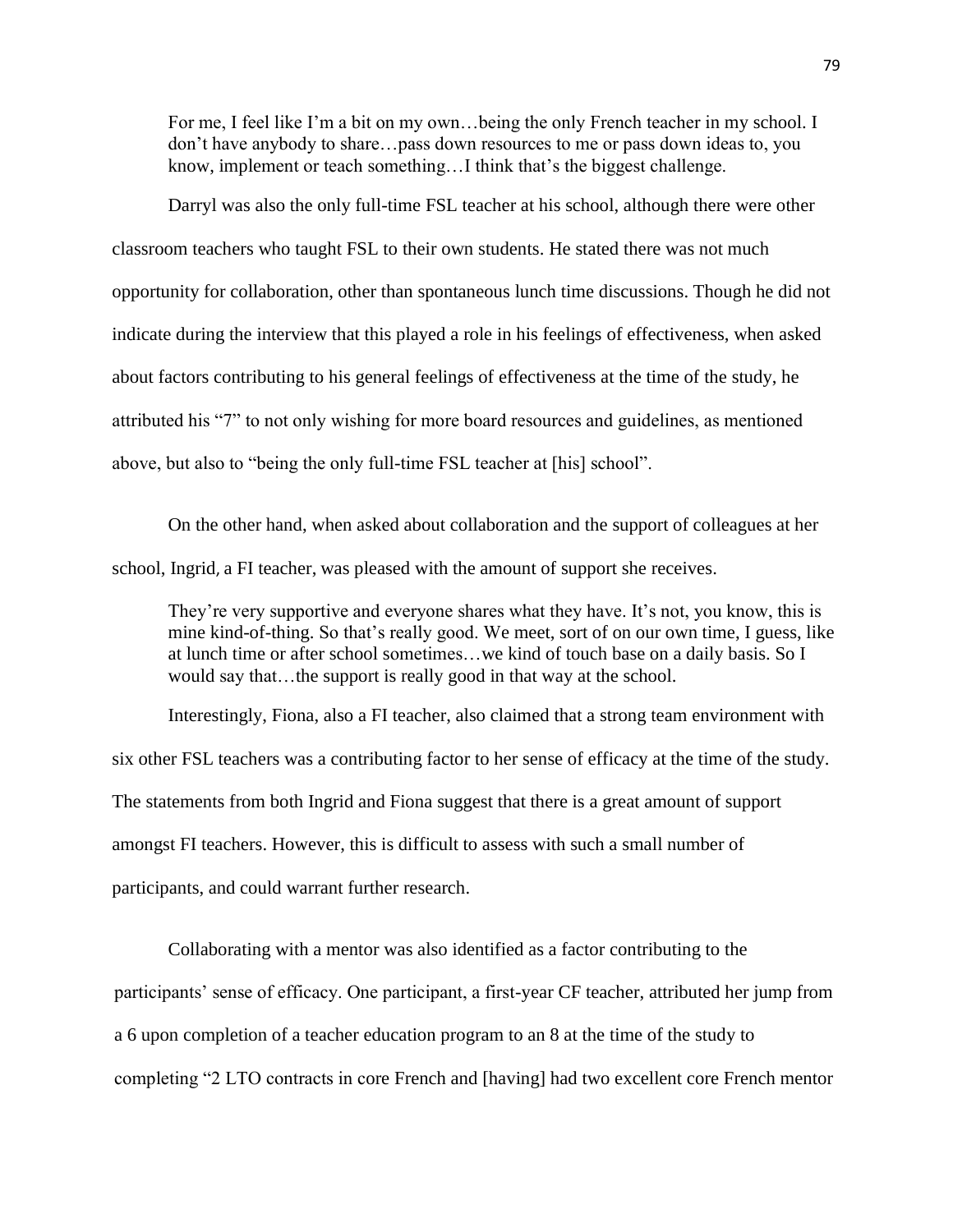teachers to guide [her] through the teaching process". At the time of the interview, Fiona had an experienced French native-speaking mentor teacher in the next classroom. She stated:

"…in the case of having to do any kind of verification for grammatical purposes or correction, that I need a second opinion on, I just go to my mentor teacher in the next room. So she's very accessible and I've been blessed to have that... Not only experienced FSL teacher, her parents are Haitian. So, it's a first language situation... I'd say on a scale of 1 to 10, she"s taken me from what probably would have been a 5 had I been with a…less supportive teacher, to an 8 or 9 out of 10. She has the ability to do that…she has that gift of inspiring…

It is evident that collaboration and mentoring played a huge role in the development of the self-efficacy beliefs of the participants in this study. With the support of experienced colleagues or a qualified mentor, many participants expressed an increase in efficacy beliefs. However, some participants believed that it was this lack of support that contributed to their low sense of efficacy.

## *4.2.2.5 Classroom management*

The final theme to emerge from the study was the difficulty with classroom management. When asked about the factors contributing to their feelings of effectiveness upon completion of a teacher education program, three participants cited dealing with behaviour as an area of concern. One participant, a second-year grade 6 CF teacher, expressed his "general uncertainty about how the students would behave". A third-year grade 2 FI teacher stated that once she was in the classroom, she realized there was a "lack of preparation with regards to [student] behaviour". A first-year CF teacher claimed that there were "not enough classroom management strategies for a CF classroom in a tough neighbourhood" and when asked about factors contributing to her sense of efficacy at the time of the study, reiterated classroom management as an issue, stating that some students are "ISSP and/or behavioural, which makes it difficult" and that she was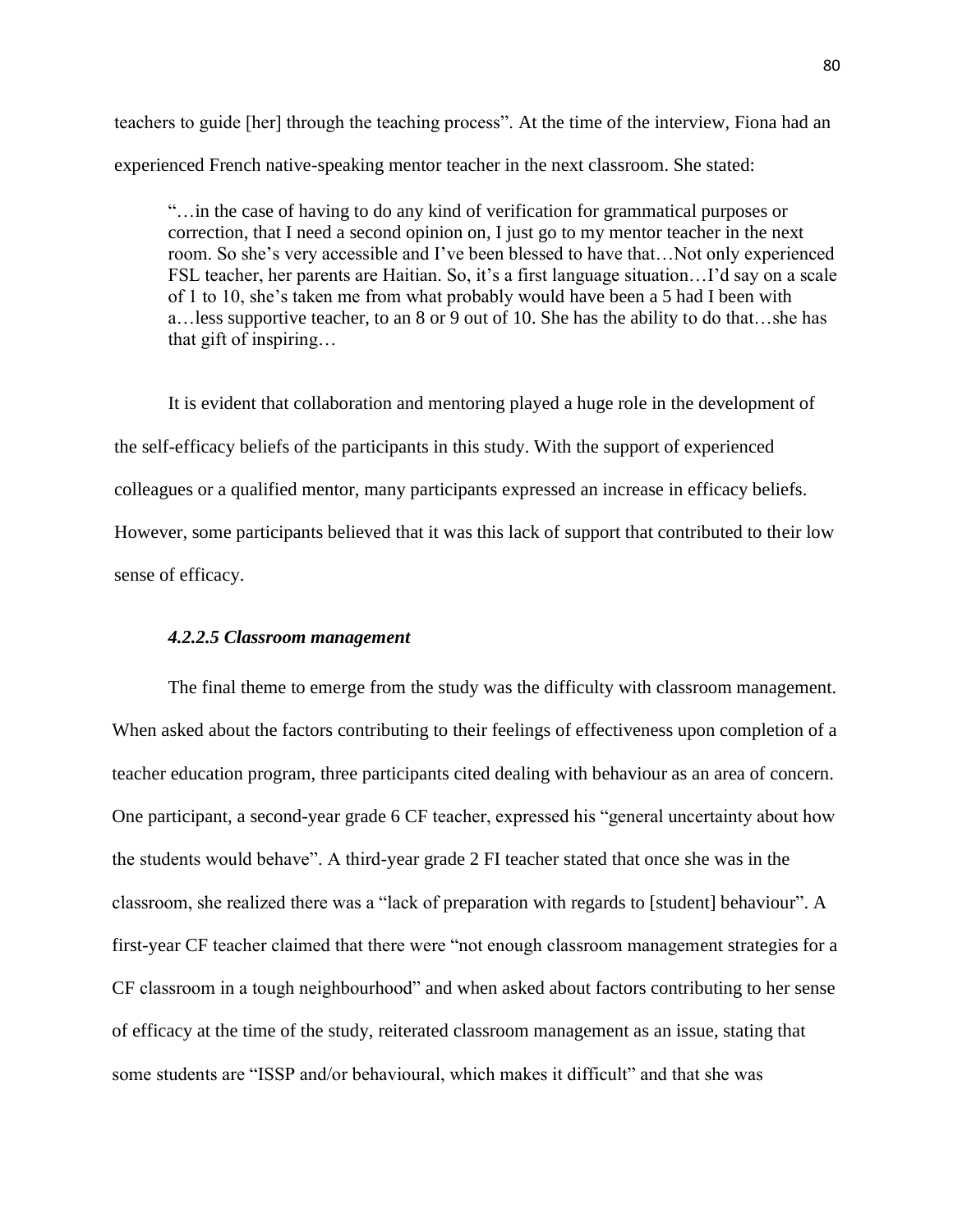"struggling with how to make French "fun" so all the students can feel engaged". A final participant, a second-year part-time CF teacher, who did not previously mention classroom management as a concern, stated that the "FSL classroom is more about classroom management than subject delivery", and cited "students" lack of subject knowledge and lack of motivation and being unprepared to deal with this" as a concern.

With regards to the interview participants, classroom management was not identified as a major challenge.

## **4.2.3 Summary**

The purpose of this study was to examine the self-efficacy beliefs of novice elementary FSL teachers and the factors which were contributing to these beliefs. Overall, novice elementary FSL teachers' felt somewhat ineffective in delivering an FSL program, and demonstrated an increase in their self-efficacy beliefs from the completion of a teacher education program to the time of the study.

With regards to difference in efficacy beliefs of the English-dominant and Frenchdominant participants, while both groups demonstrated an increase in their overall general feelings of effectiveness from the time they completed their teacher education programs to the time of the study, the increase in efficacy beliefs of the French-dominant teachers was most noteworthy, and surpassed those of their English-dominant colleagues. The French-dominant participants also had a higher sense of efficacy in all four categories of general teaching methodology, L2 pedagogy, language proficiency and cultural knowledge.

In relation to CF and FI teachers, while both groups showed an increase in their overall general feelings of effectiveness from the time they completed their teacher education programs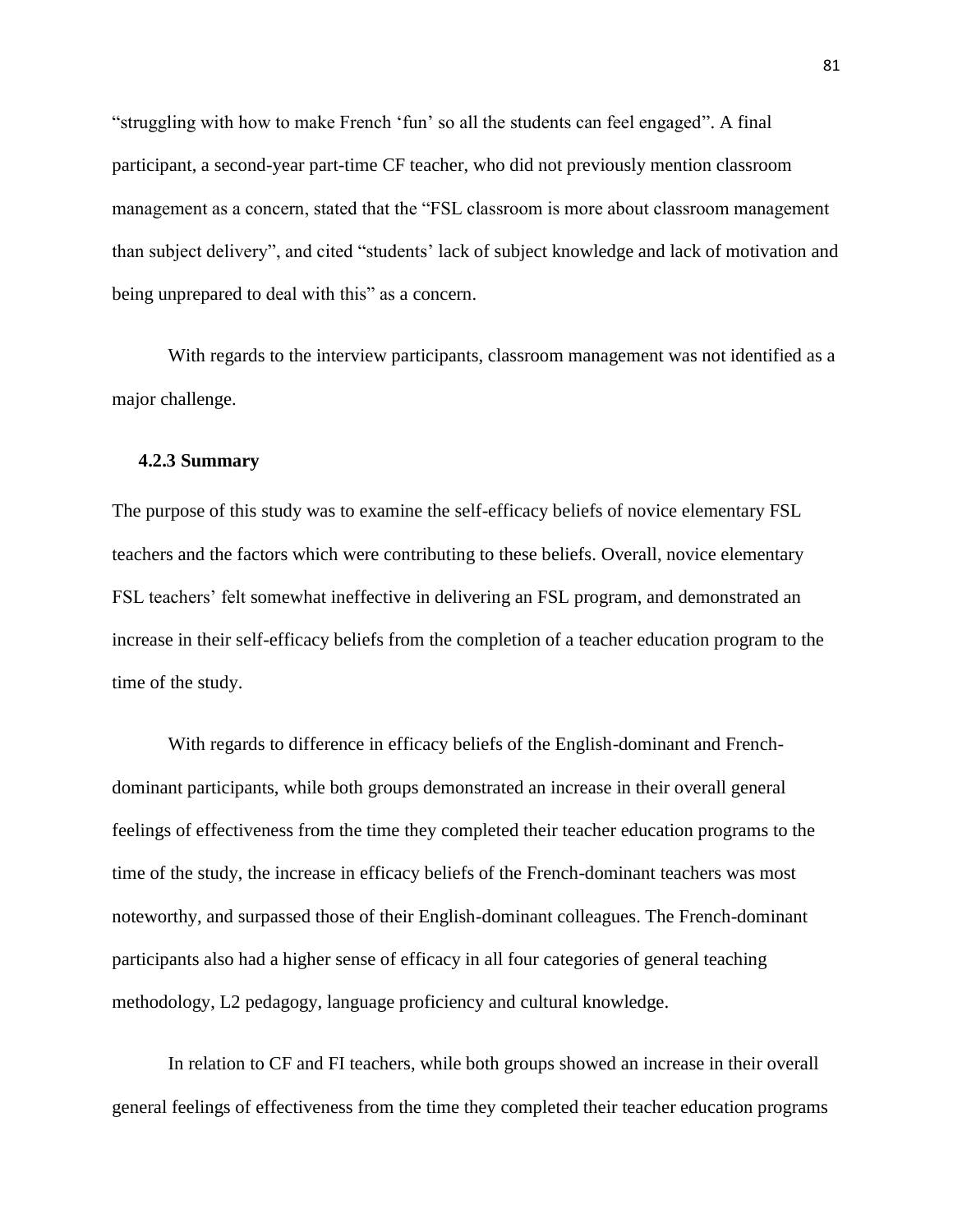to the time of the study, it is significant that the increase in efficacy beliefs of the FI teachers was almost double that of the increase in the CF teachers' efficacy beliefs. Novice elementary FI teachers also demonstrated a higher sense of efficacy than the CF teachers all four categories.

Five important themes were identified through the questionnaire and interviews: (1) challenges with resources; (2) language proficiency; (3) the marginalization of the core French program and teachers; (4) the value of collaboration with colleagues, and (5) difficulties in classroom management.

The following section provides a discussion of these findings.

#### **4.3 Discussion**

## **4.3.1 Self-efficacy beliefs of novice elementary FSL teachers**

On the topic of how effective novice FSL elementary teachers feel in delivering an FSL program, participants overall felt somewhat ineffective upon completion of their teacher education programs. Many participants cited that they had inadequate FSL training during their programs, that their FSL program lacked practical strategies for the classroom, or that they had no FSL training at all. , some participants cited that they had had little or no FSL classroom practice teaching. Inadequate teacher training has been well documented as an area of concern for beginning teachers (Britt, 1997; McIntyre, 2003; Fantilli & McDougall, 2009) and has been identified by Müller-Fohrbrodt (1978) as a possible contributor to the reality shock that many novice teachers face upon entering the classroom. One explanation for the participants in this study could be that 22 of the 28 teacher participants did not complete their FSL qualifications until *after* the completion of the teacher education program.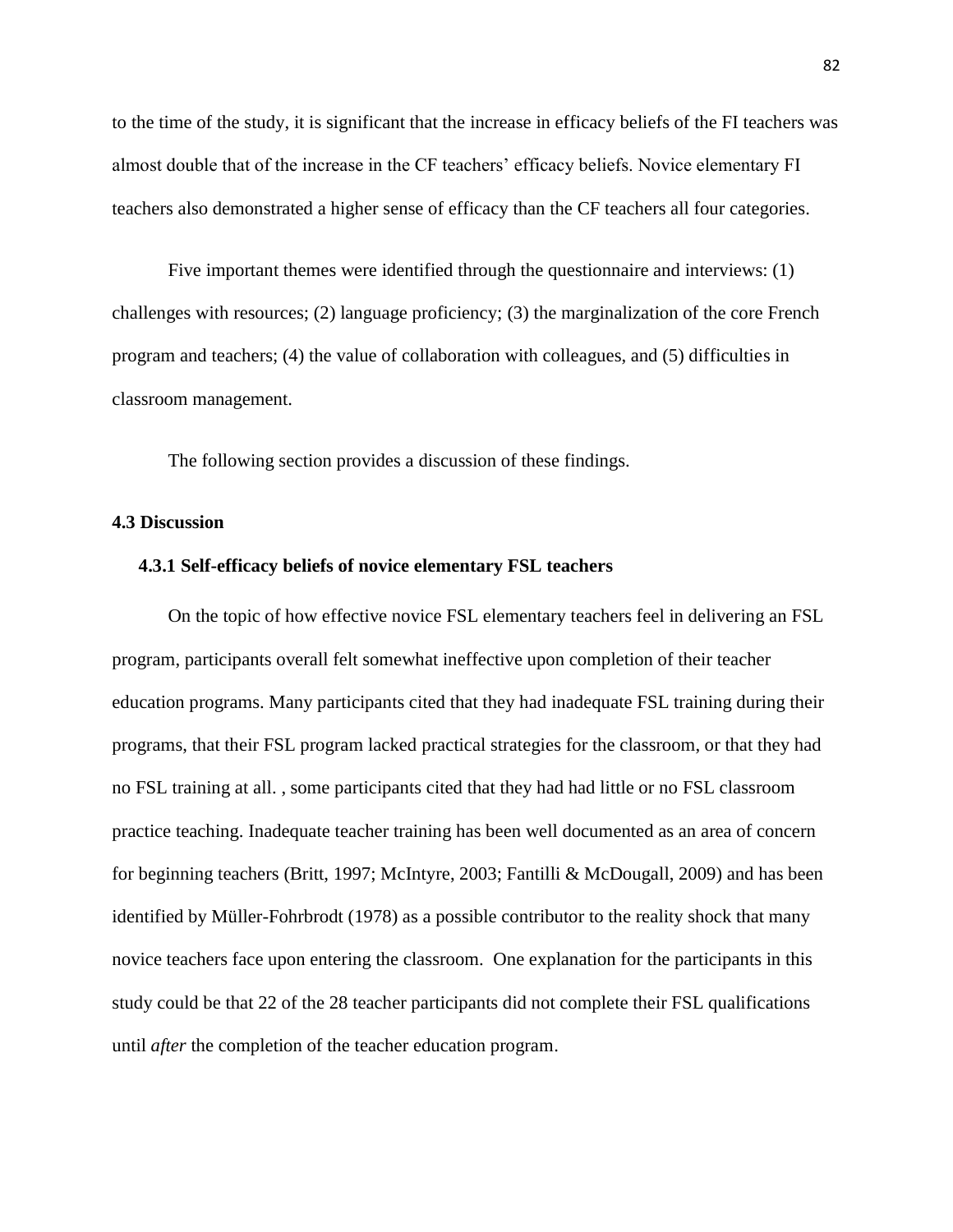Salvatori (2009) states that FSL teachers are often placed in assignments for which they are neither qualified nor prepared, and this could certainly explain their low sense of efficacy in teaching FSL upon completion of their teacher education programs. It would be interesting to determine whether the participants were assigned to FSL positions before they completed their FSL qualifications (e.g. with a temporary letter of approval), or completed their FSL qualifications following their program to give themselves an advantage in the job market, as is sometimes the case given the shortage of teaching jobs available in Ontario.

However, despite initially feeling relatively ineffective, with experience most participants expressed an increase in their overall general feelings of effectiveness from the time they completed their teacher education program to the time of the study. As Bandura (1997) points out, it is during these early years that efficacy beliefs are most pliable. The fact that the majority of participants expressed an increase in efficacy beliefs can possibly be attributed to the fact that they have begun collecting a variety of mastery experiences and believe that their performances in the classroom have been successful. This would make sense, considering many participants cited "experience" in the classroom as a positive factor contributing to their sense of efficacy at the time of the study.

## **4.3.2 English-dominant vs. French-dominant teachers**

When comparing English-dominant teachers with their French-dominant colleagues in their overall general feelings of effectiveness, it is noteworthy that the English-dominant FSL teachers had a higher sense of efficacy upon completion of their respective teacher education programs (however, as previously stated, all participants appeared to be quite low in their efficacy beliefs at this time). It appears that despite having superior linguistic abilities to their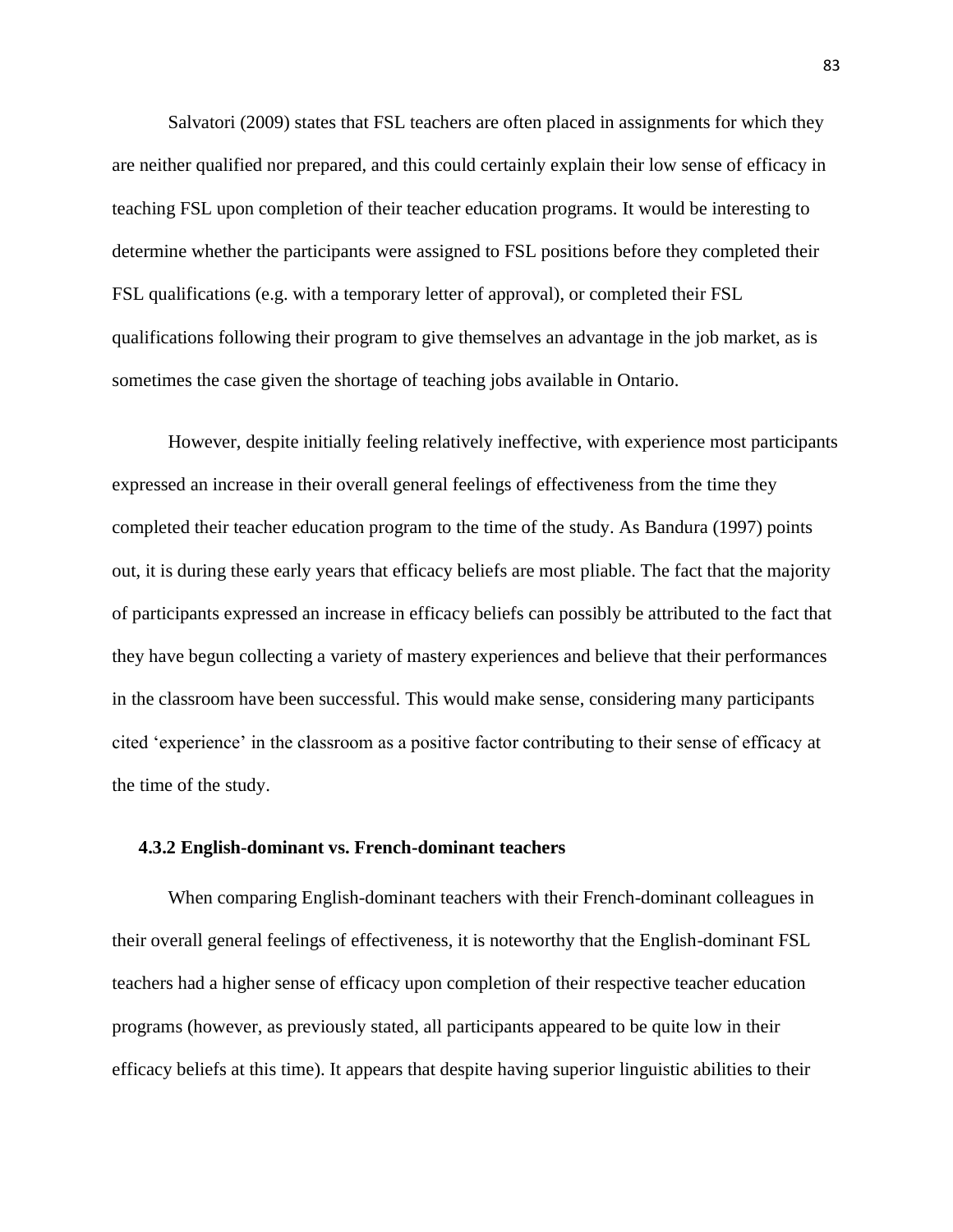English-dominant colleagues, this did not have an effect on the efficacy beliefs of the majority of the French-dominant participants at this time. Many participants cited the same concerns as their English-dominant colleagues, such as lack of resources, inadequate classroom practice, lack of collegiality and classroom management issues (one participant, however, cited that she was never given the tools to know how to teach the L2).

One possible explanation for the difference in efficacy beliefs of these two groups of teachers is in their expectations of student achievement. Medgyes (1994) found that NS teachers had unrealistic expectations in the classroom, which could account for the low efficacy beliefs of these French-dominant teachers upon completion of their teacher education program when they first entered the classroom. If students were not meeting these expectations, these teachers may see this as a reflection of their teaching abilities. As Bandura pointed out (1977, 1986, 1997), if an individual believes that a performance has been successful, efficacy beliefs are raised. On the other hand, if an individual believes that a performance has been a failure, efficacy beliefs are lowered. As one participant claimed, he found that he had to "lower his standards" as he soon discovered there was a discrepancy between what he thought he could accomplish and the achievement levels of his students.

With experience, however, the French-dominant teachers showed a greater increase in their efficacy beliefs at the time of the study, more than double that of the English-dominant teachers. Eslami and Fatahi (2008) showed a positive relationship between their participants" self-reported language proficiency and sense of self- efficacy; the higher the self-reported level of language proficiency, the higher the sense of efficacy, and the more likely they were to use communicative-based approach to L2 teaching in their classrooms. Likewise, Chacón"s (2005) study of English as a Foreign Language (EFL) teachers in Venezuela demonstrated that the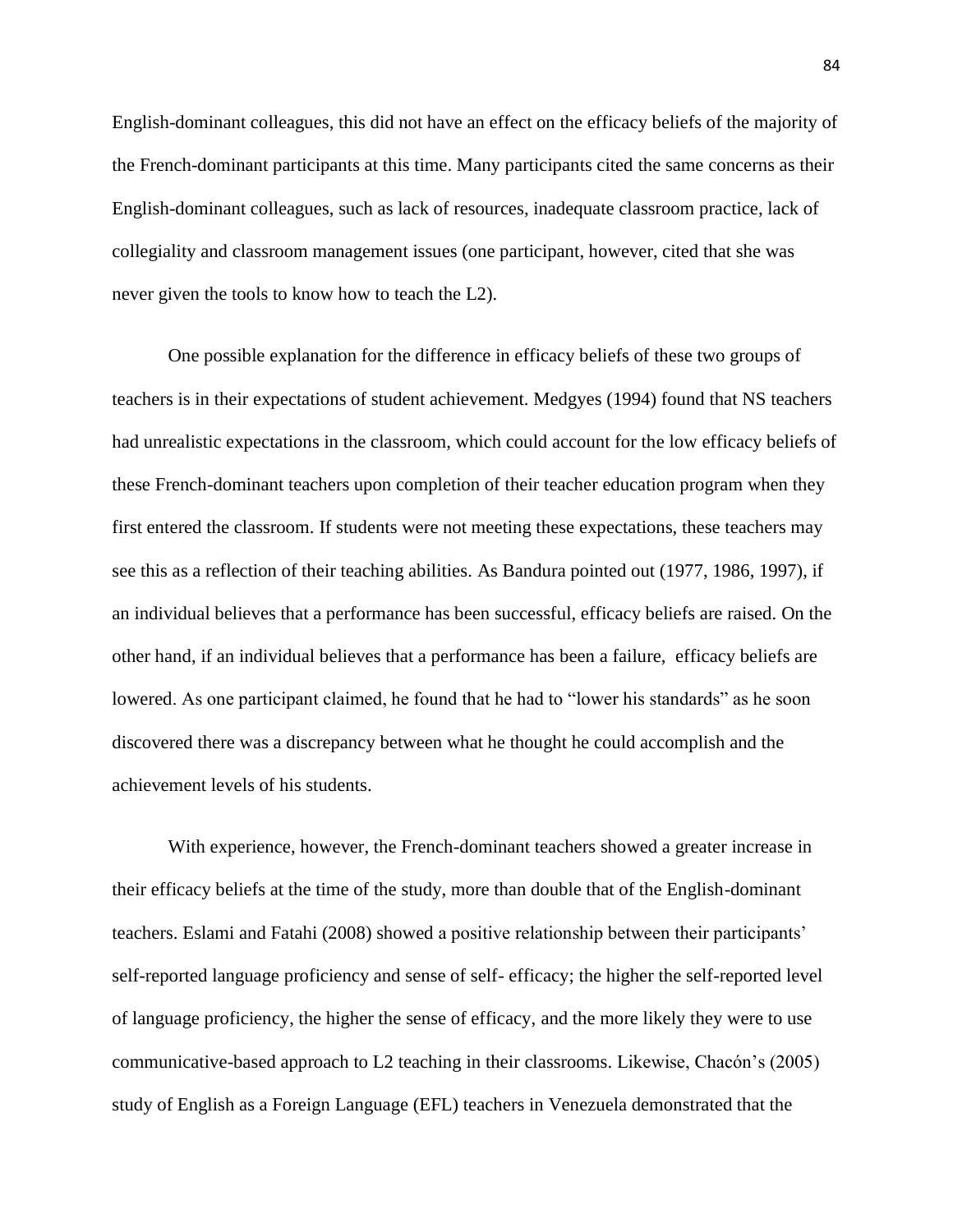participants" English language skills were positively correlated with their sense of efficacy. Llurda and Huguet (2003) also found that the EFL primary school teachers in their study were very insecure with their English language skills.

Upon further examination of efficacy beliefs in the area of language proficiency, not surprisingly, the French-dominant teachers averaged at the top of the scale in using French in the classroom most or all of the time. However, in contrast to previous findings (Medgyes, 1994; Árva & Medgyes, 2000) in which non-native speaking language teachers have been shown to be superior in their knowledge of how the language works, the French-dominant teachers also averaged at the top of the scale in this area. With regards to the English-dominant teachers, despite averaging relatively high for knowing how the language works and providing a linguistic model for students, they averaged slightly above mid-scale for using French in the classroom all or most of the time. This lack of L2 use in the classroom makes one wonder why this would be the case, and if there are other factors preventing them from doing so. L1 use in the classroom has been found to be a common occurrence amongst non-native speaking language teachers (Medgyes, 1994; Árva & Medgyes, 2000) and could be a contributing factor to the feelings of efficacy of the novice English-dominant FSL teachers in this study.

## **4.3.3 Core French vs. French immersion teachers**

When comparing novice elementary CF teachers with their FI colleagues, it was noted that neither group felt particularly effective in their roles upon completion of their teacher education programs, with both groups averaging mid-scale. As was discussed earlier in this section, this could possibly be attributed to a lack of training in the subject area upon completion of their teacher education programs. It is also important to take into account that the majority of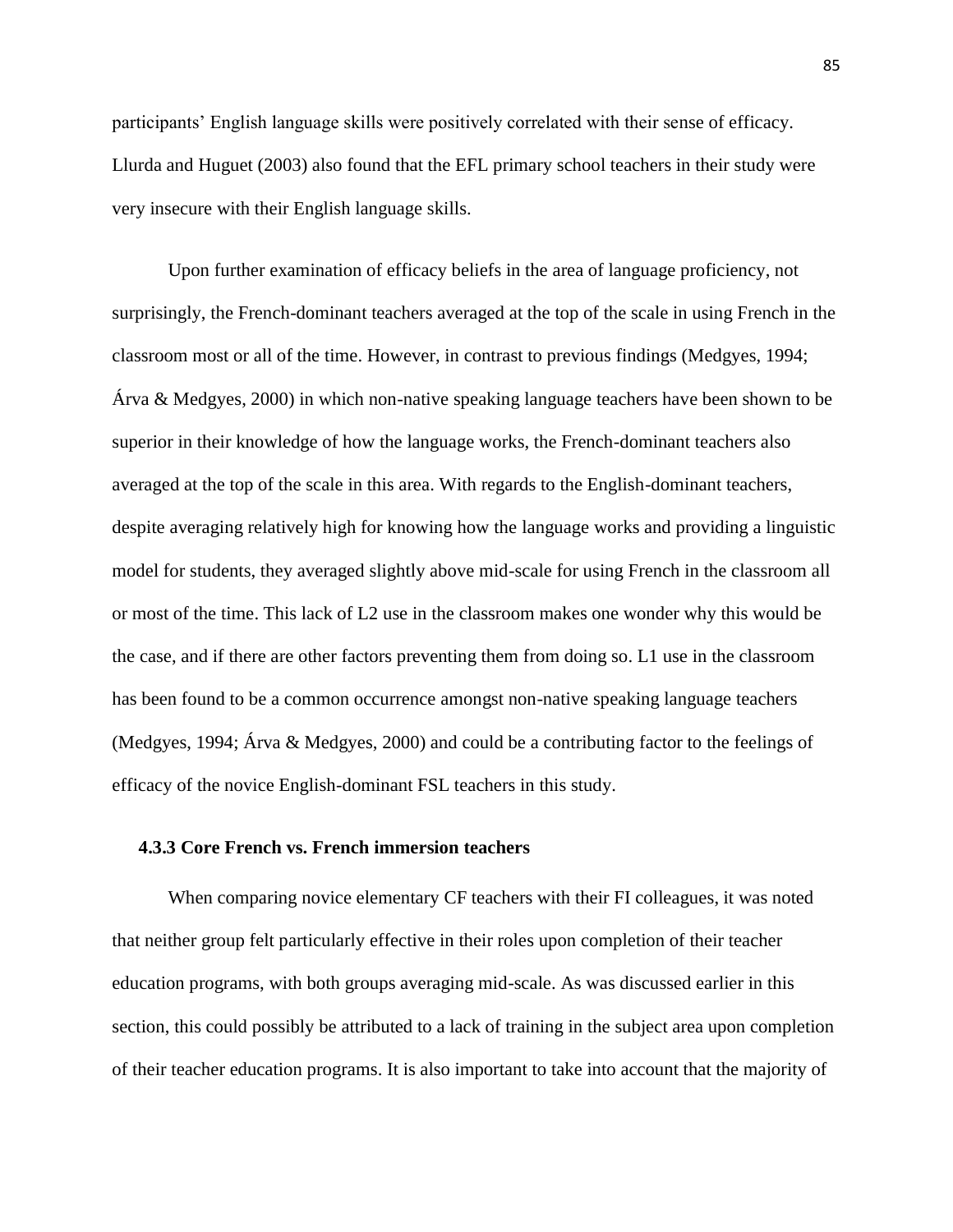CF teachers were in their first or second year of teaching, while the majority of FI teachers were in their third year, which was the time when efficacy beliefs exhibited the largest increase.

However, at the time of the study, the overall general feelings of effectiveness of the FI teachers had almost doubled that of the CF teachers. Further to that, FI teachers averaged higher than the CF teachers in all four categories of the Teacher Efficacy Questionnaire. This is hardly surprising given past research on the status of CF teachers (Richards, 2002). These teachers are sometimes the only FSL teacher in the school. In this case, they have little opportunity for collaboration with more experienced colleagues and no chance of having a qualified mentor at the school, resources that are critical for the development of novice teachers (McIntyre, 2003; Farrell, 2003; Romano, 2008; Fantilli & McDougall, 2009). This is not necessarily the case for FI teachers, who would clearly have more opportunities for collaboration and a higher likelihood of having a mentor, given that there would be several other FI teachers at the school.

Another possible explanation for the efficacy beliefs of the CF teachers in this study is not having their own classrooms, giving the impression to colleagues, parents and students that CF is not as important a subject as others and that the program is not supported*.* Richards (2002) maintained that many of her CF participants did not have a classroom dedicated to FSL. The majority of these participants regarded themselves as marginalized, and believed that CF was not taken seriously and viewed as less important than other subjects by principals, colleagues, parents and students. Mollica et al. (2005) found that just over one third of the almost 1500 CF teacher participants in their study had their own classrooms. Many of these participants believed they were viewed as preparation time teachers in their schools, and felt isolated, unimportant, and unsupported by parents, colleagues and administrators. Similarly, 40 per cent of the 1305 FSL teachers in the study by Lapkin et al. (2006) reported that they did not have a classroom or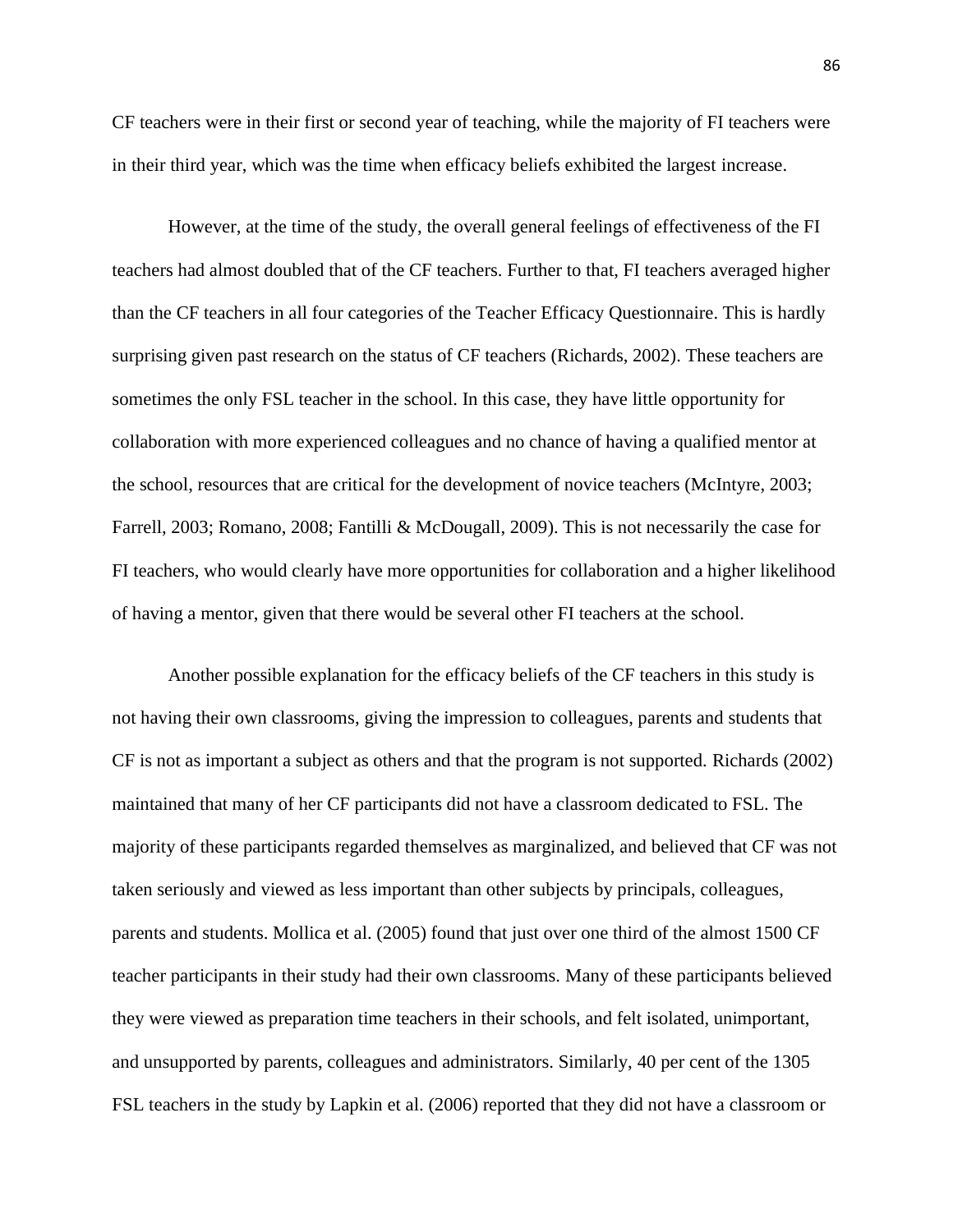FSL consultant to support them in their teaching (there is no indication, however, as to how many of these teachers were CF teachers).

Richards (2002) discovered that an issue facing CF teachers was in relation to the short amount of time allotted for CF instruction in the school day. One important factor in making self-efficacy appraisals are an analysis of the teaching task and its context, and an assessment of one's capability to perform the task successfully (Knoblauch & Woolfolk Hoy, 2008). These appraisals are made after an evaluation of the requirements of the activity, estimation of the level of difficulty, and what it would take to succeed. Given the short amount of time that CF teachers have with their students, taking into account transition times, transporting materials, and entry and exit routines, it is not surprising that many CF teachers may feel unsuccessful in delivering an effective FSL program. Another interesting point was that six of the 13 CF teachers in this study taught grades 7 and 8; Lapkin and Barkaoui (2008) maintained that the inclination to leave FSL teaching was more noticeable among teachers of grades 7 to 9, where one third of the respondents were unsatisfied in their roles and intended to leave CF teaching.

#### **4.3.4 Factors contributing to self-efficacy beliefs**

As outlined in earlier in this chapter, five major themes were identified as contributing factors to the self-efficacy beliefs of the novice elementary FSL teachers in this study: challenges with resources, language proficiency, marginalization of the CF program and teachers, the value of collaboration with FSL colleagues, and difficulties in classroom management. All of these factors have been well documented as playing a role in the efficacy beliefs of novice and FSL teachers.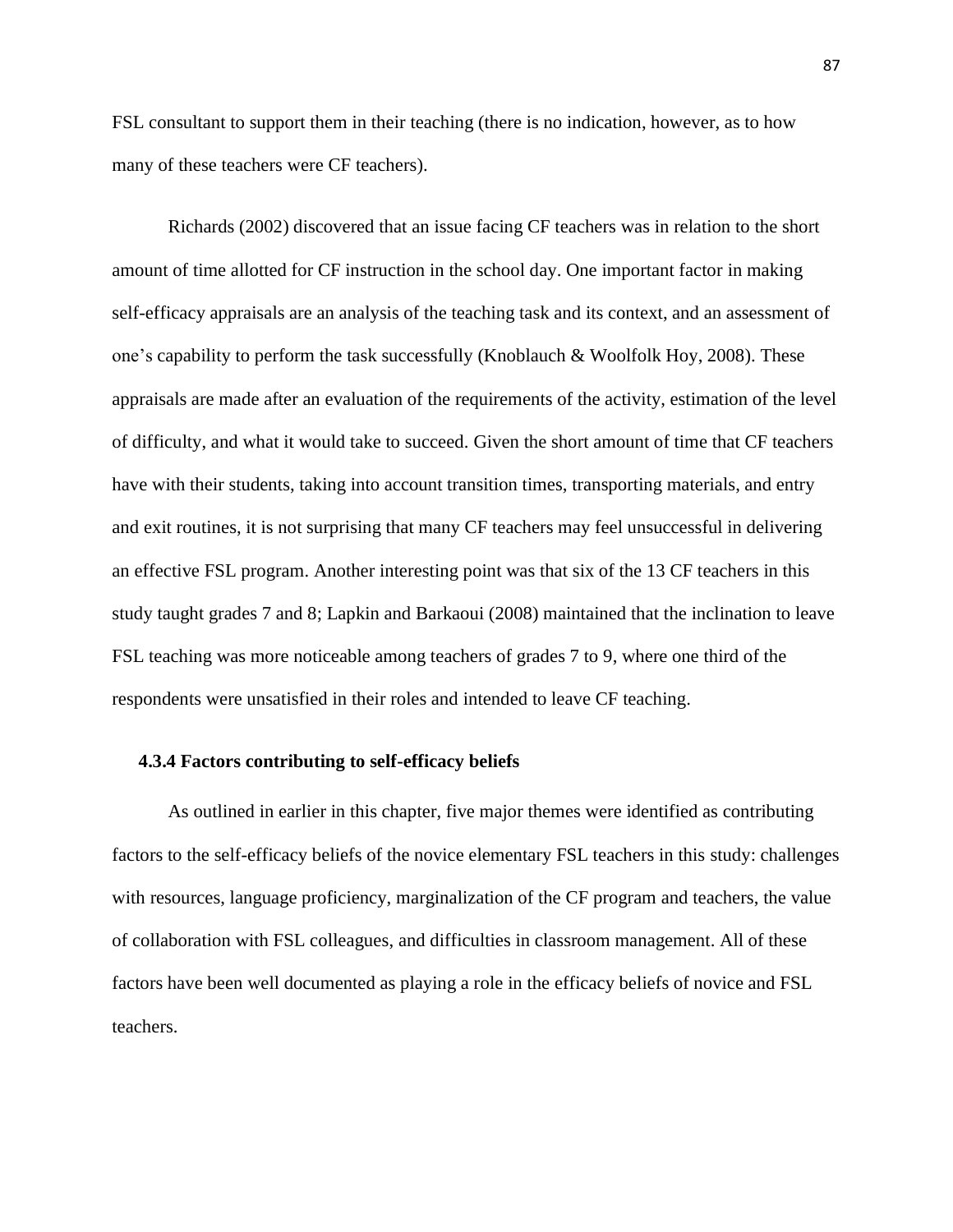#### *4.3.4.1 Challenges with resources*

A lack of resources is an issue that has often been identified as a concern for beginning teachers (Veenman, 1984; McIntyre, 2003; Fantilli & McDougall, 2009), and in the FSL context, has been cited as a source of frustration for FSL teachers (Mollica et al., 2005; Lapkin et al., 2006). Several participants in this study referred to a lack of or inadequate resources as a contributing factor to their sense of efficacy upon completion of their teacher education programs. Two important factors in making self-efficacy appraisals are an analysis of the teaching task and its context, and an assessment of one"s capability to perform the task successfully (Knoblauch & Woolfolk Hoy, 2008). Without the proper resources, a teacher may believe that he or she will not be able to deliver an effective lesson or program**,** or provide their students with effective learning opportunities, which can lead to a decreased sense of efficacy. These beliefs regarding one"s capabilities can have an impact on the amount of effort an individual puts forth, if, and for how long, he or she will persevere when confronted with challenges, how one copes with failure, and the amount of stress endured when faced with difficult situations (Bandura, 1977; Tschannen-Moran et al., 1998). Lapkin and Barkaoui (2008) reported that more than one fifth of the 387 Ontario CF teachers surveyed in their study intended to leave the French classroom three years after completing the questionnaire, indicating that the conditions were proving quite challenging.

## *4.3.4.2 Language proficiency*

An important theme identified in this study was with regards to the language proficiency of the participants. Overall, the novice elementary FSL teachers perceived themselves as quite effective and confident with their French language skills, even when comparing the Englishdominant participants with the French-dominant participants (as outlined earlier in the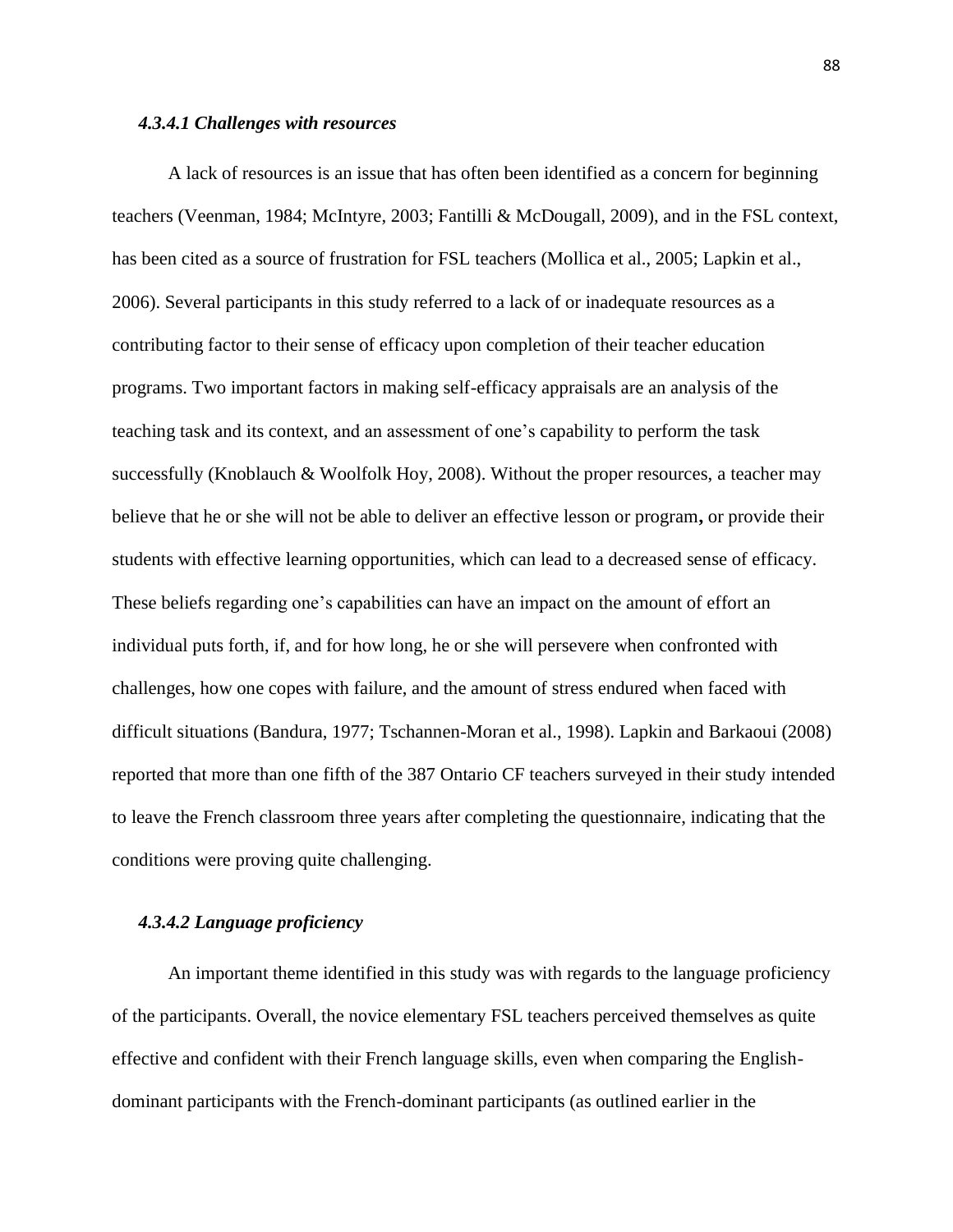discussion). As was previously discussed, Eslami and Fatahi (2008) found that the higher the self-reported level of language proficiency, the higher the sense of efficacy, Chacón (2005) showed that the participants" English language skills were positively linked with their sense of efficacy, and Llurda and Huguet (2003) reported that the EFL primary school teachers in their study were not confident with their English language skills.

As mentioned beforehand, two important factors in making self-efficacy appraisals are an analysis of the teaching task and its context, and assessing one"s capability to perform the task successfully (Knoblauch & Woolfolk Hoy, 2008). The teacher may ask herself whether she is capable of performing the teaching task within the particular context (Siwatu, 2011), and may consider factors such as the availability of resources, students" abilities and motivation, and teacher strategies (Knoblauch & Woolfolk Hoy, 2008). In the case of a FSL teacher, she may ask herself whether she possesses the language proficiency to perform well as an effective L2 teacher. Bayliss and Vignola (2007) discovered that all of their participants in a study regarding anglophone FSL teacher candidates felt confident that their L2 skills were sufficient for the requirements of a FSL teacher. Similarly, there was no mention of French language proficiency being a negative factor contributing to participants' sense of efficacy at the time of the study, either through the questionnaire or interview, which indicates participants quite satisfied with their level of French language proficiency. Collectively, for the novice elementary FSL teachers in this study, there appear to be a positive correlation between the overall general feelings of effectiveness at the time of the study and the self-efficacy appraisals of the participants with regards to language proficiency.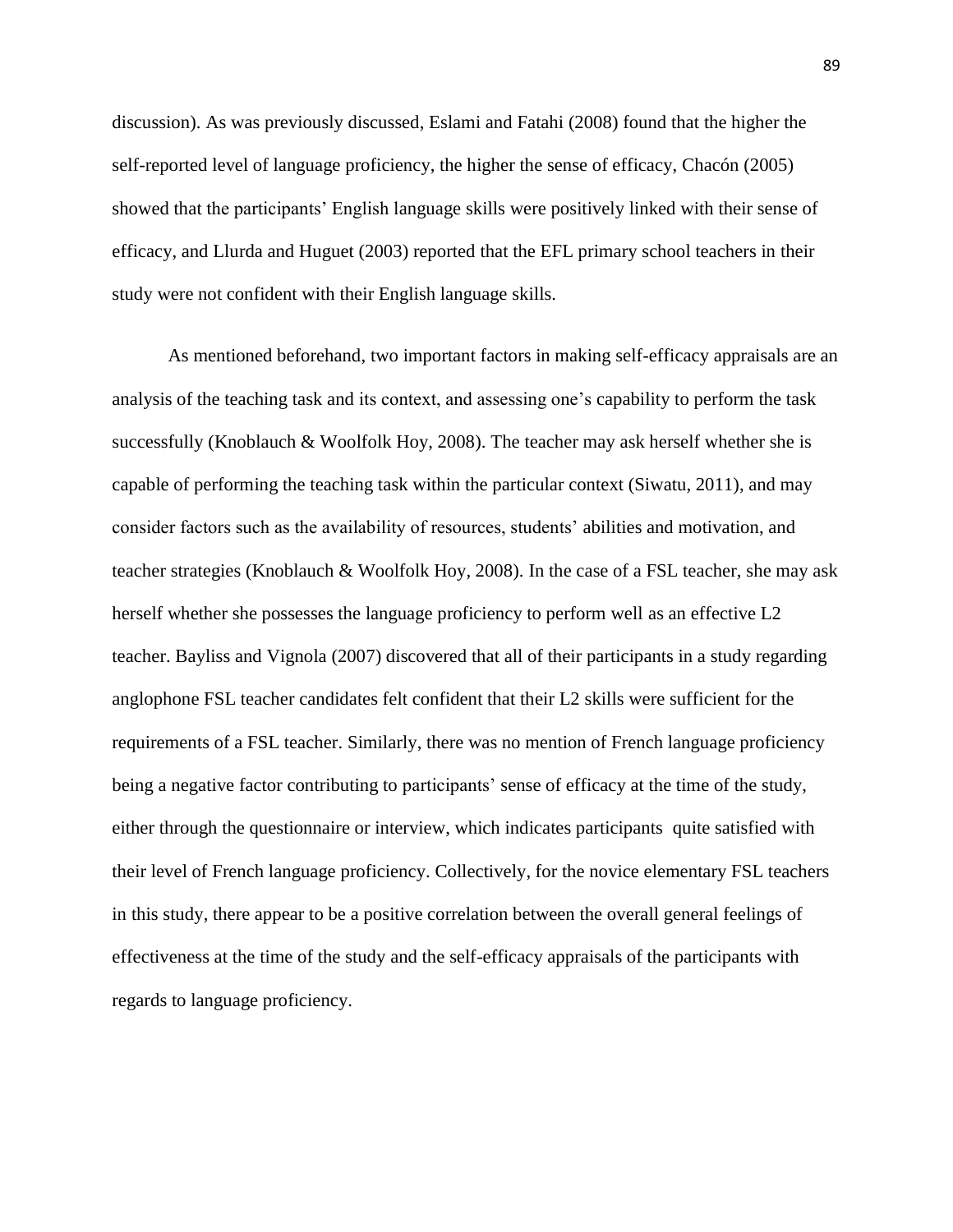## *4.3.4.3 The marginalization of core French*

The status of the CF program and teachers was identified as an important factor contributing to the efficacy beliefs of the CF teachers in this study. These teachers were sometimes the only FSL teacher in the school and had little opportunity for collaboration with more experienced colleagues. They mentioned feeling isolated, unimportant, and unsupported by administrators, parents, colleagues and students. Richards (2002) found that many of her CF participants viewed themselves as marginalized and believed that CF was deemed less important than other subjects, a point that was mentioned by two CF teachers during the qualitative stage of this study.

## *4.3.4.4 The value of collaboration with FSL colleagues*

The majority of novice FSL teachers in this study showed an increase in efficacy beliefs from the time they completed their teacher education programs to the time of the study. The positive impact of a qualified mentor, collaboration with experienced colleagues and the support of administrators we all cited as a contributing factors to this increased sense of efficacy. Farrell (2003) found the single most important factor for the first-year participant in his study was the support from colleagues, and has been recognized as an important resource for novice teachers in numerous other studies (Müller-Fohrbrodt, 1978; Veenman, 1984; McIntyre, 2003; Romano, 2008; Fantilli & McDougall, 2009).

## *4.3.4.5 Classroom management*

It is noteworthy that although it was not the highest area of efficacy in the area of general teaching methodology, managing the classroom averaged relatively high amongst the novice FSL teachers in this study. This is surprising given that it was mentioned several times in open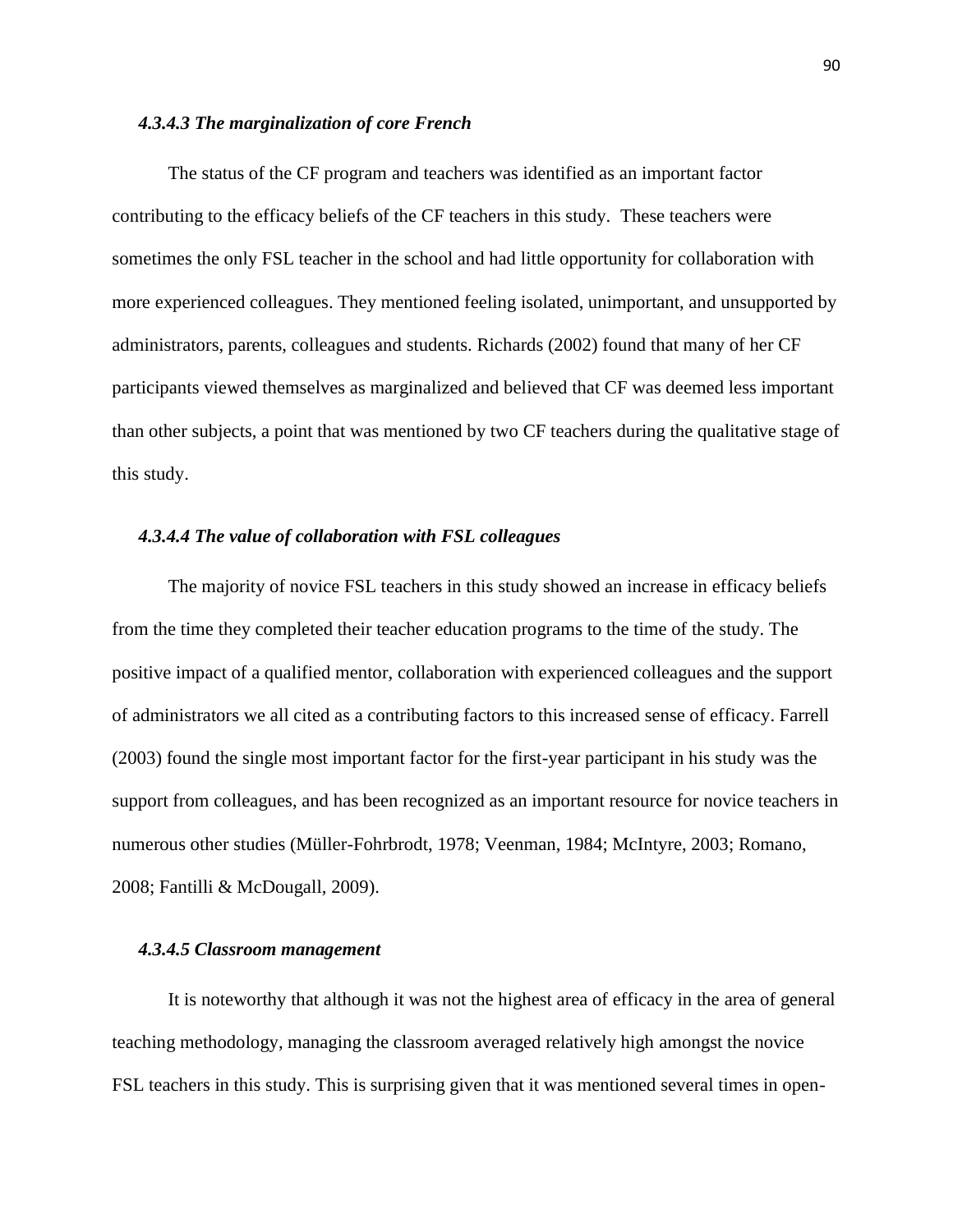ended responses as being an area of difficulty, as is often the case in studies related to issues facing novice teachers (Veenman, 1984; Britt, 1997; Meister & Jenks, 2000; McIntyre, 2003; Romano, 2008; Fantilli & McDougall, 2009**).**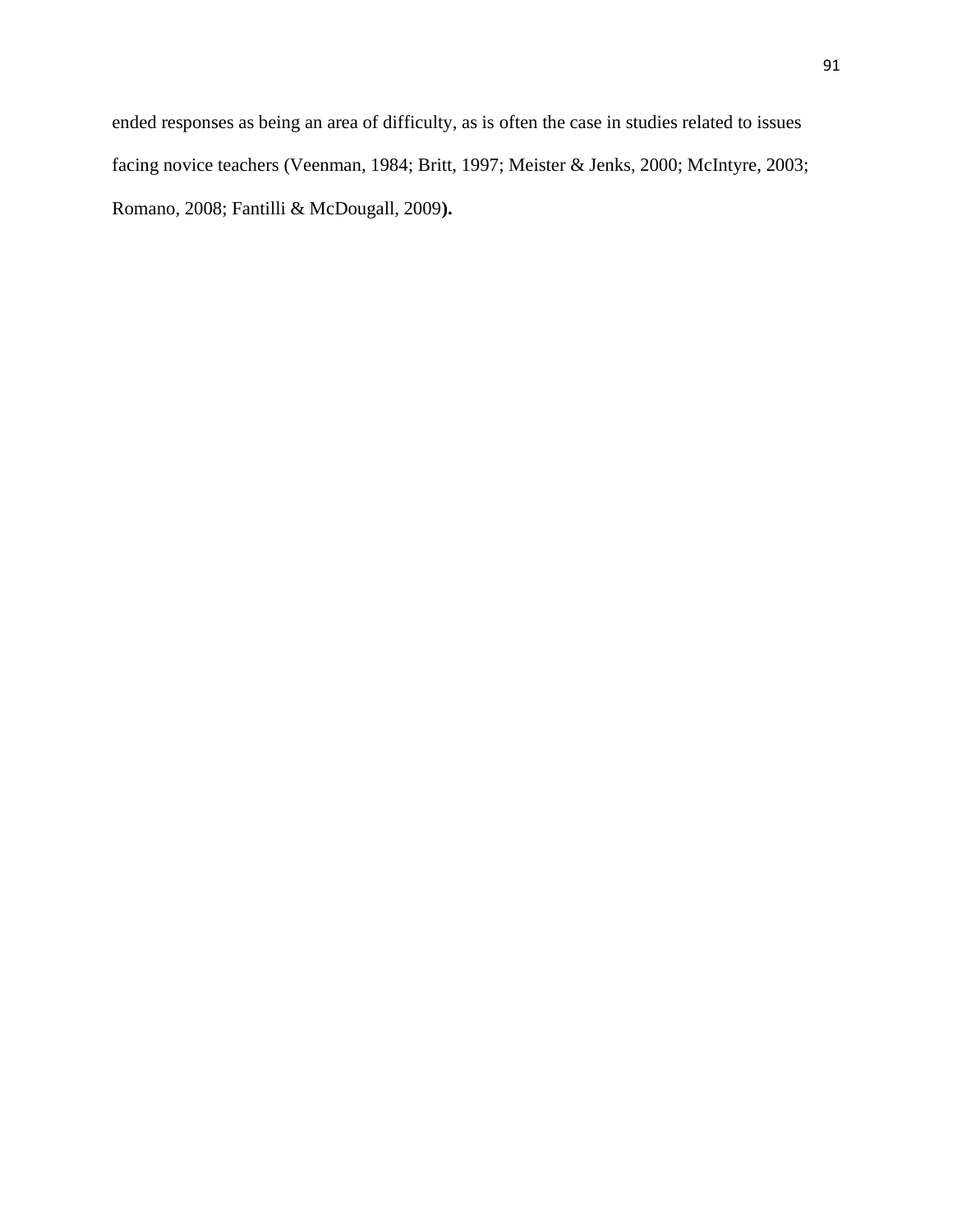#### **Chapter 5: Conclusion**

This chapter will begin with an overview of the significant findings of this study. This will be followed by the limitations and implications of the study, and conclude with recommendations for future research.

## **5.1 Overview of Significant Findings**

The purpose of this study was to examine the self-efficacy beliefs of novice elementary FSL teachers and the factors which were contributing to these beliefs. Overall, novice elementary FSL teachers' felt relatively effective in their FSL roles and showed an increase in their sense of efficacy from the completion of a teacher education program to the time of the study. With regards to the four categories of *Pedagogical, linguistic, and cultural competencies of an effective FSL teacher (Salvatori & MacFarlane, 2009),* participants showed the highest sense of efficacy in cultural knowledge, while the lowest sense of efficacy was revealed in both general teaching methodology and L2 pedagogy.

With regards to the English-dominant and French-dominant participants, both groups demonstrated an increase in their overall general feelings of effectiveness from the time they completed their teacher education programs to the time of the study. Most noteworthy is the increase in efficacy beliefs of the French-dominant teachers, who more than doubled their sense of efficacy during this time. English-dominant teachers showed the highest sense of efficacy in cultural knowledge and the lowest sense of efficacy in L2 pedagogy. French-dominant teachers displayed the highest sense of efficacy in cultural knowledge and the lowest sense of efficacy in general teaching methodology. It is also important to note that the French-dominant participants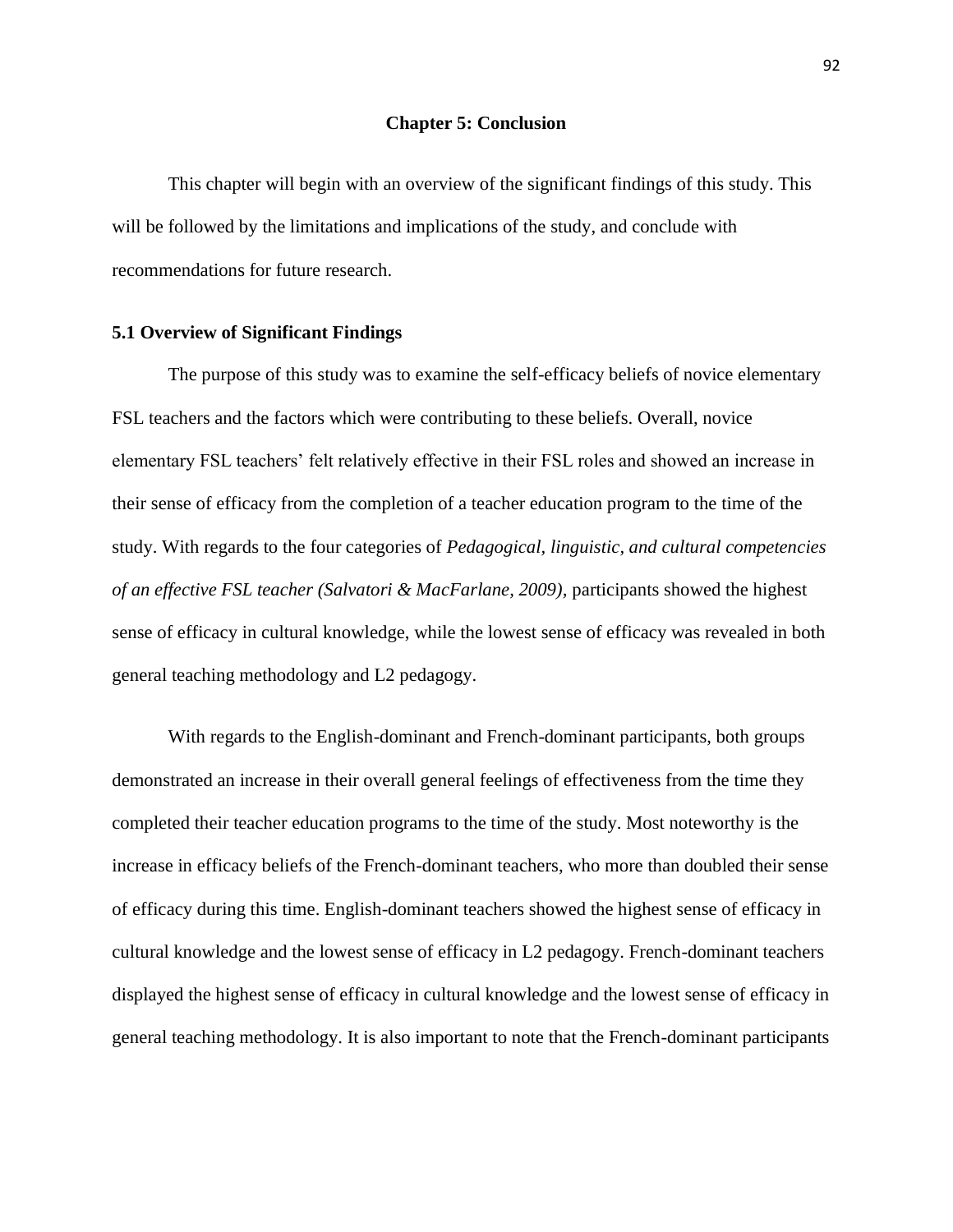had a higher sense of efficacy in not only all four categories as compared to their Englishdominant FSL colleagues, but also all questions in each of the four categories.

In relation to CF and FI teachers, both groups showed an increase in their overall general feelings of effectiveness from the time they completed their teacher education programs to the time of the study. It is significant that the increase in efficacy beliefs of the FI teachers was almost double that of the increase of the CF teachers' efficacy beliefs. Both groups of teachers demonstrated the highest sense of efficacy in cultural knowledge and the lowest sense of efficacy in both general teaching methodology and L2 pedagogy. Novice elementary FI teachers demonstrated a higher sense of efficacy than the CF teachers in not only all four categories, but also all questions in each of the four categories.

Five important themes were identified through the questionnaire and interviews: (1) challenges with resources; (2) language proficiency; (3) the marginalization of the CF program and teachers; (4) the value of collaboration with colleagues, and (5) difficulties in classroom management.

## **5.2 Limitations**

The purpose of this study was to examine the self-efficacy beliefs of novice elementary FSL teachers and the factors which were contributing to these beliefs. The research design, data collection process, participant selection and data analysis procedures were all carefully considered, and it must be noted that there were several limitations that should be considered when analysing the results of this study.

One of the limitations identified at the start of the study was the possibility of not securing an adequate number of participants, and therefore being left with a small sample size.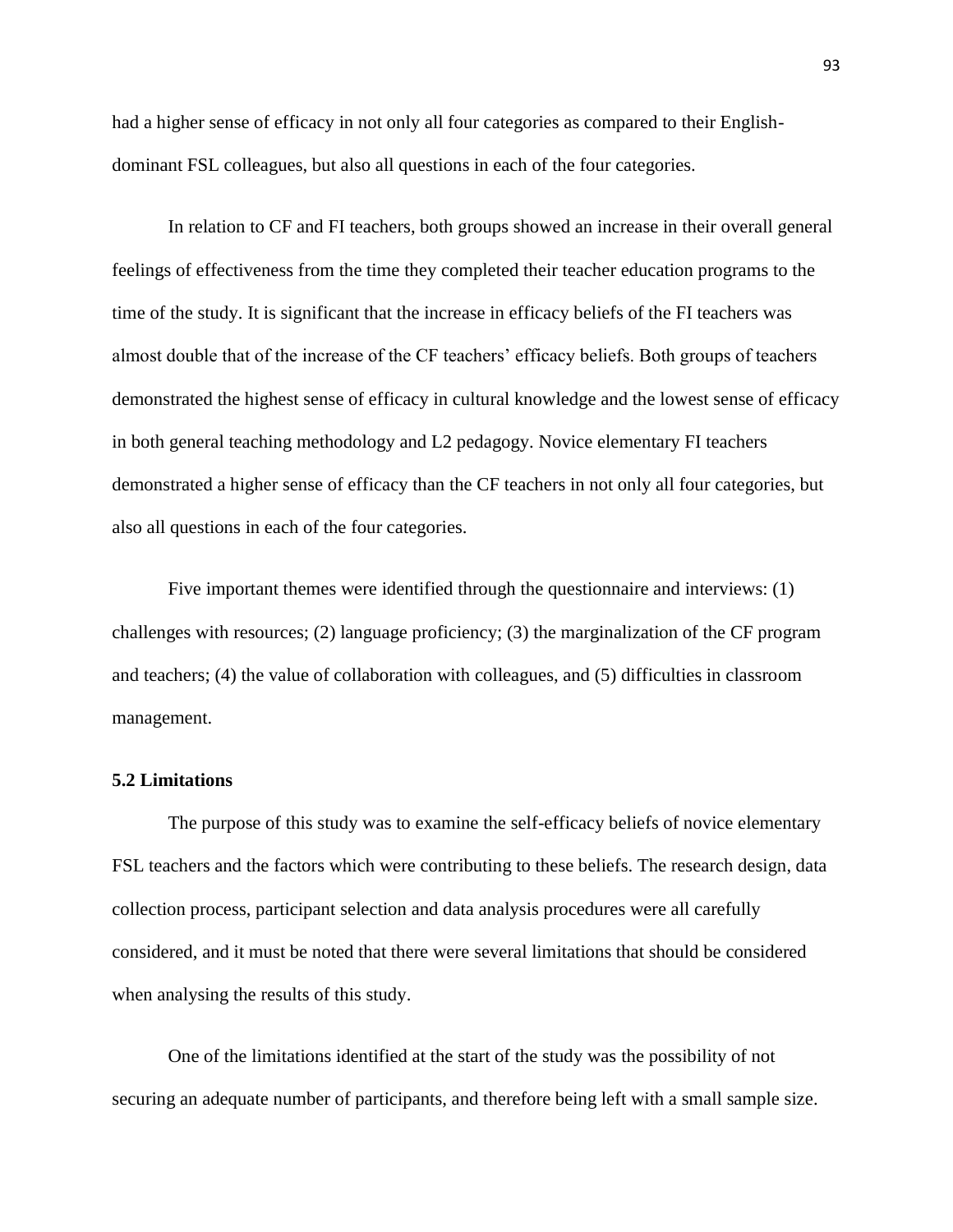Originally, the goal of having at least 30 teachers complete the online questionnaire was realized; however, as two participants did not meet the criteria, they were excluded from the study, leaving the number of participants at 28.

With regards to the qualitative portion of the study, only four participants were available to conduct interviews, despite attempts to recruit others. One possible explanation for the low number of interview participants was that this stage of the study took place at the end of the school year during assessment and reporting time. From personal experience, I know this is a busy time for teachers, who are ensuring they have completed assessments of their students and finalized report cards to meet the administrative deadlines.

Another limitation was with regards to the number of French-dominant participants. As mentioned in Chapter 3, finding French-dominant teachers in Ontario to complete the online questionnaire who also happened to be within their first three years of teaching proved difficult. Further to this, although two interview participants maintained that they had grown up speaking French, they identified English as their dominant language, making all four interview participants English-dominant.

A further limitation regarding the participants was that three of the four interview participants completed their teacher education programs in Australia, which is not typical of the FSL population in this study. It is by mere chance that out the five participants who were trained outside of Canada, three of those teachers volunteered for the interview stage of the study.

This study was also limited to three school boards in the context of Ontario, and the majority of participants who responded to the questionnaire were from one school board in particular. This could be due to the fact that although I received approval from the school board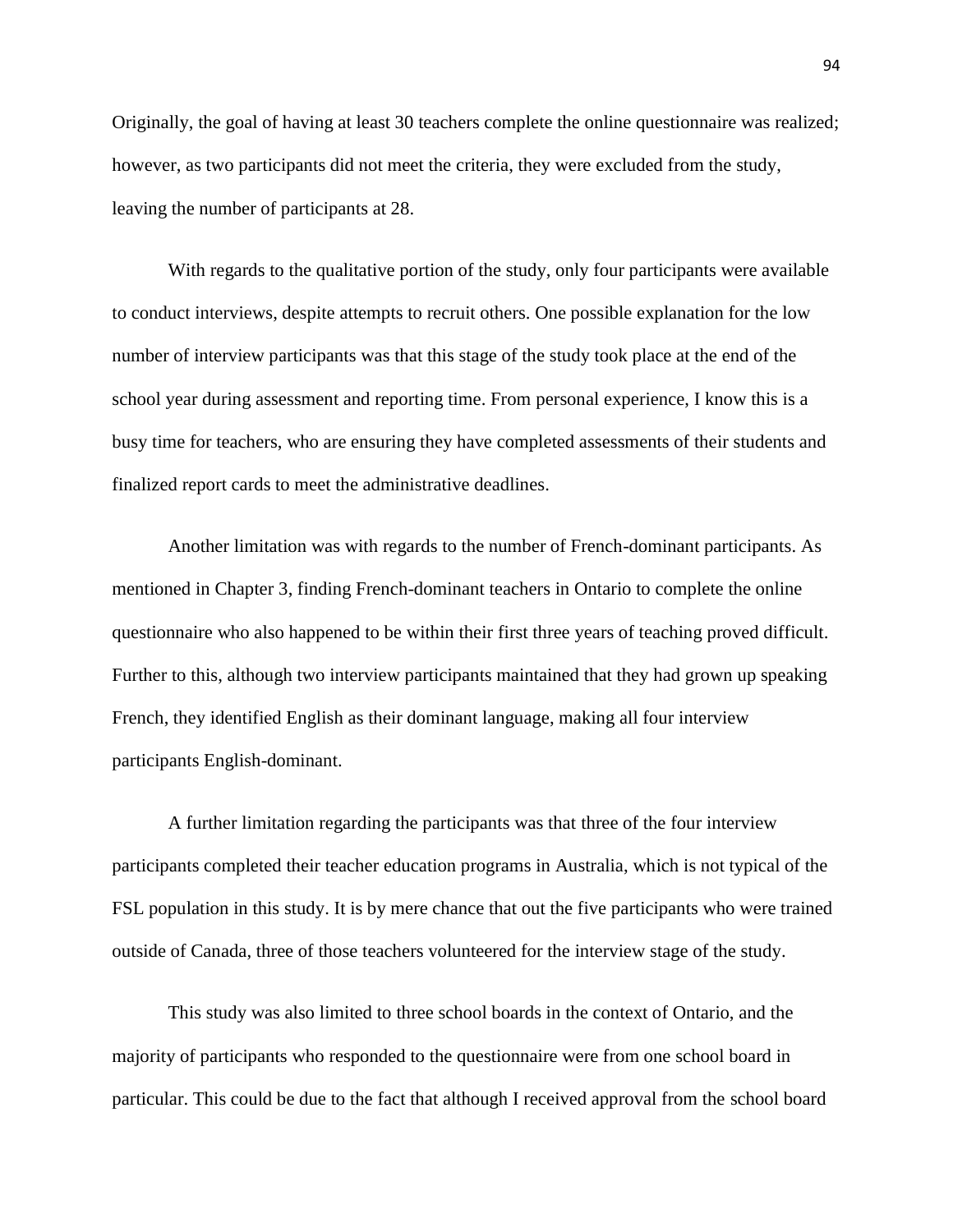ethics committees and was able to electronically distribute my letter of information and online questionnaire link to potential participants within two of the school boards, I was also dependent upon the Research and Assessment Associate at the school board to distribute this information to principals, who would in turn distribute it to any novice FSL teachers at their location. Due to the lack of participants from this particular school board, it is unclear whether this was done.

Another limitation was in the fact that I asked participants at the time of the study to appraise their efficacy beliefs upon completion of their teacher education program. This is not often accurate, given the amount of time that has passed, particularly for those who were in their third year of teaching. Further to that, while some participants appraised their sense of efficacy immediately upon completion of their program, before entering the classroom, others appraised their beliefs once they had entered the classroom.

A final was with regards to my questionnaire. As I created this questionnaire independently, using the *Pedagogical, linguistic, and cultural competencies of an effective FSL teacher* (Salvatori & MacFarlane, 2009), it has not been validated and

Despite these limitations, this study does provide useful insight into many of the issues facing novice elementary FSL teachers in Ontario. The following section provides the implications of these findings for teacher education programs, school boards, administrators and teachers.

## **5.3 Implications**

The findings of this study show that French-dominant novice elementary FSL teachers have a higher sense of efficacy than their English-dominant counterparts. In addition, novice elementary FI teachers have indicated a higher sense of efficacy than their CF colleagues. This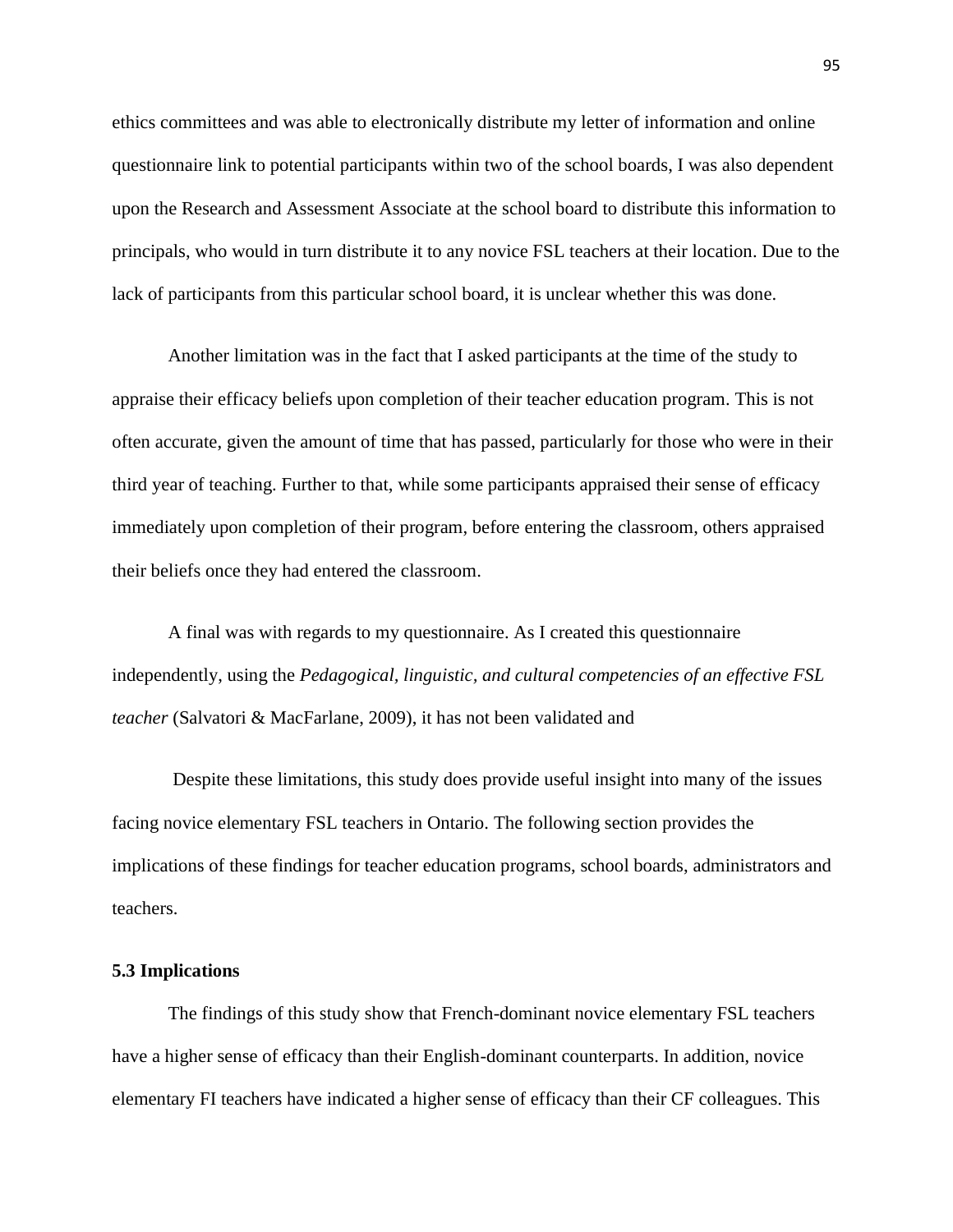study has also identified important factors contributing to the self-efficacy beliefs of the participants, as well as some critical issues facing novice elementary FSL teachers today. These findings have several implications for teacher education programs, school boards, administrators, and teachers themselves.

Throughout the data collection process of this study, numerous teacher participants referred to inadequate (or non-existent) FSL training during their teacher education programs. One viewpoint was that there was too much theory and not enough practical ideas for the FSL classroom. Given that the lowest area of efficacy for English-dominant and CF teachers in the category of L2 pedagogy was in relation to planning lessons that reflect theories of L2 acquisition**,** this is an interesting point, and suggests two things: (1) teacher education programs need to reconsider the content of their FSL programs and include subject matter that provides FSL teachers with the necessary theoretical background of L2 acquisition, or (2) FSL teacher candidates must appreciate the importance of the theoretical background of L2 acquisition introduced to them during their teacher education programs, and apply it to their FSL program once in the classroom.

In addition to a lack of adequate FSL training, another important issue identified in this study was in relation to the lack of practice teaching in an FSL classroom. Based on the openended responses obtained though the online questionnaire, this was an area connected to the low self-efficacy appraisals of many participants upon completion of their teacher education programs. Whether this was the result of participants" program choice upon application to the faculty of education or the inability on the part of the faculty to provide adequate placements is unclear. However, regardless of the cause, it does suggest that teachers wishing to teach FSL need more opportunities for practice teaching in an FSL setting, as experience in the classroom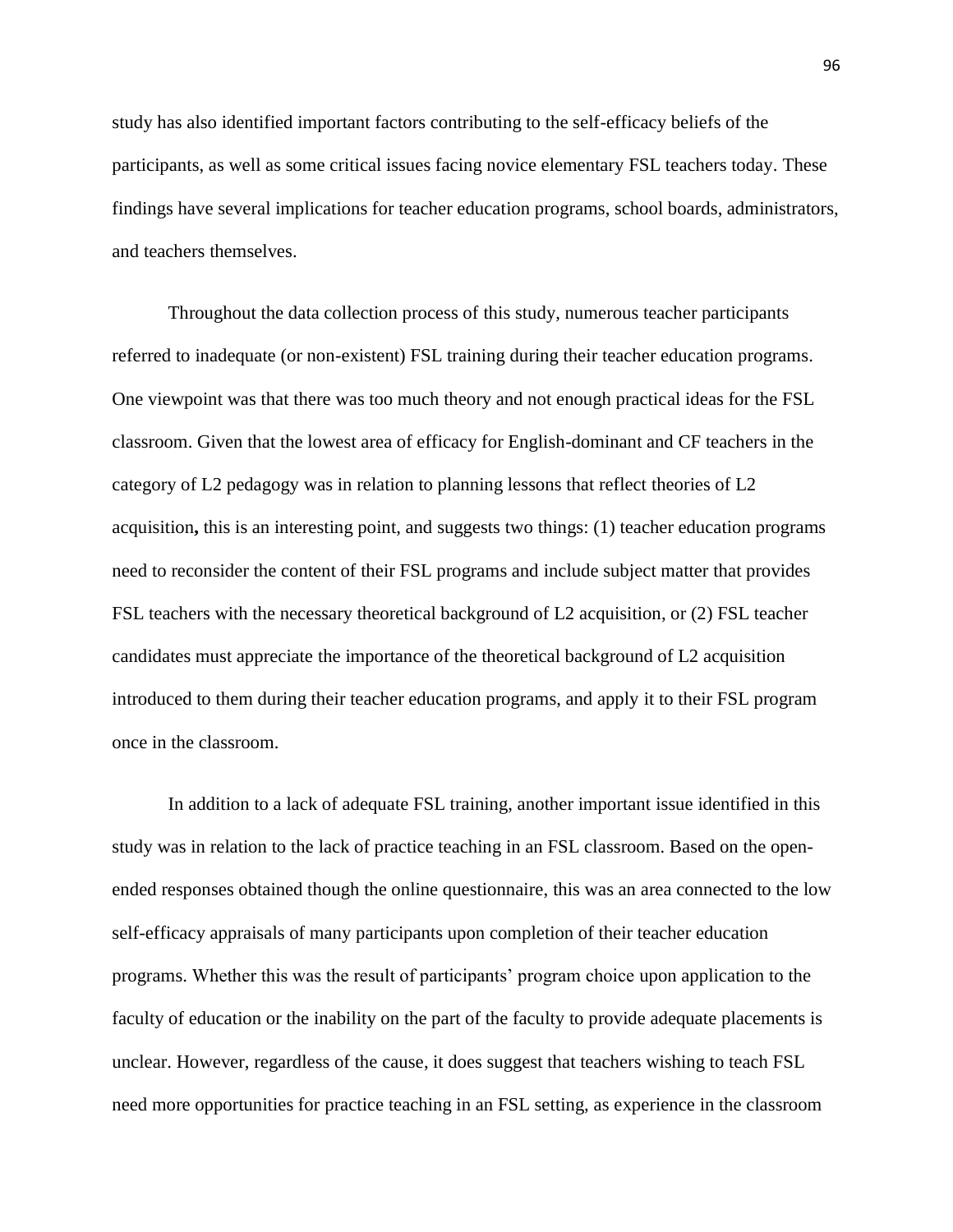was one of the most important factors connected to the increased sense of efficacy from the completion of a teacher education program to the time of the study.

A further implication involves the language proficiency of the novice elementary FSL teacher participants. While the English-dominant teachers did not identify their French language proficiency as a major factor in their sense efficacy beliefs during the open-ended responses of the Academic and Demographic section of the questionnaire, they did appraise themselves as less effective than their French-dominant counterparts in the Teacher Efficacy Questionnaire, particularly in the areas of language proficiency and cultural knowledge. This indicates that English-dominant FSL teachers would potentially benefit from further language courses to improve their proficiencyextended .

The findings of this research also suggest that school boards have an important role to play. Many participants cited resources and PD opportunities as a contributing factor to the increase in their efficacy beliefs, and it is up to the school boards to provide FSL teachers with the tools they need to deliver an effective FSL program.

Administrators must also be aware of the amount of support given to new teachers and the way that the CF program is viewed in their schools. By showing support for the program (i.e., distribution of resources, assignment of classrooms), this will undoubtedly send a message to all stakeholders that the CF program, and its teachers, are valuable members of the school community.

The following section provides several recommendations for future research based on the findings of this study.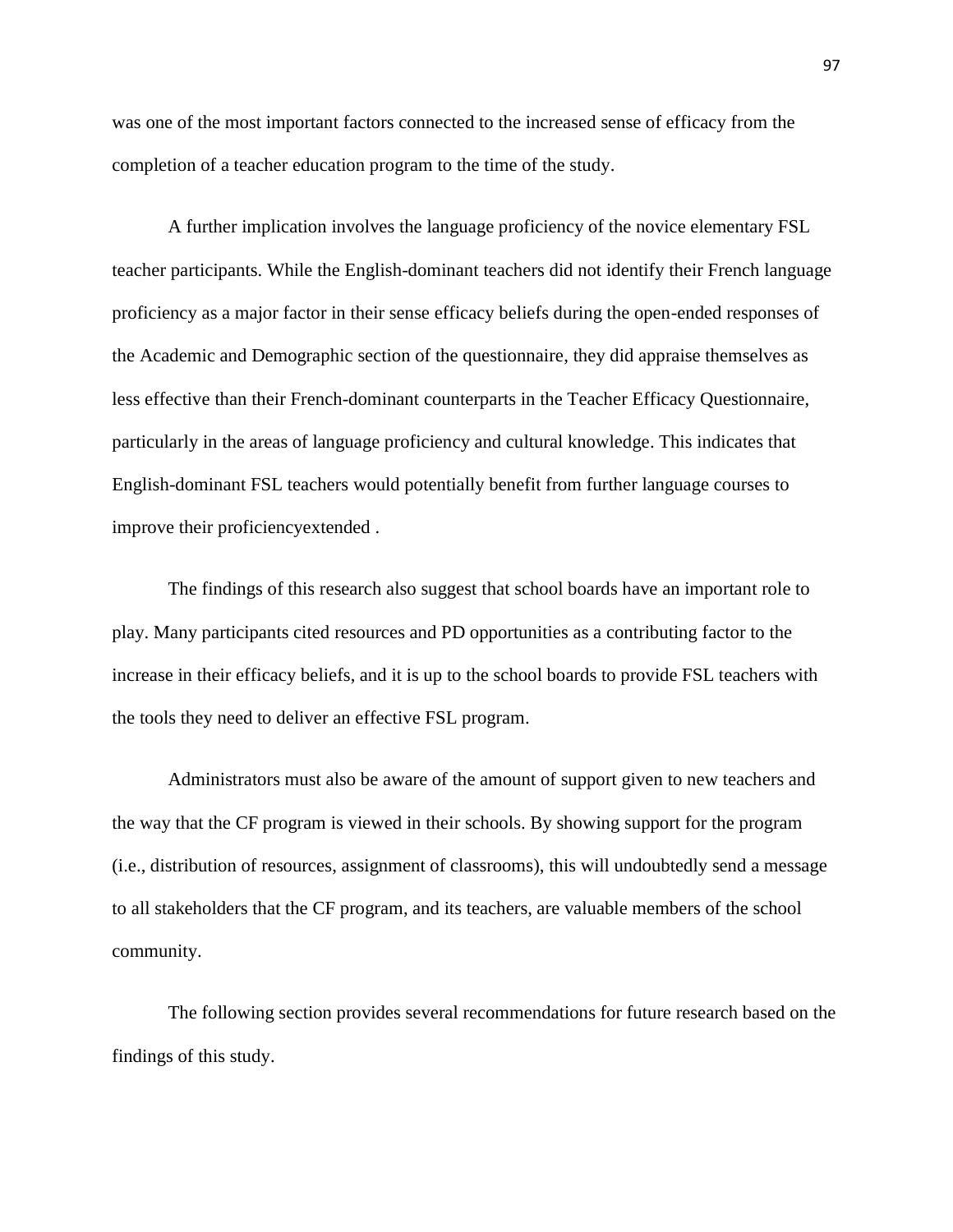## **5.4 Future Research**

This study has examined the self-efficacy beliefs of novice elementary FSL teachers, and compared the self-efficacy beliefs of novice elementary English-dominant and French-dominant FSL teachers, as well as CF and FI teachers. Several factors were identified as contributing to those beliefs. Based on the results of this study, I believe that there are critical issues that would merit further investigation.

In light of the critical issue of the marginalization of CF teachers, this area would benefit from research into ways to better support these teachers in their roles. With regards to selfefficacy, research that explores the factors that "increase" self-efficacy would be beneficial. As previously mentioned, given that my questionnaire was created using the *Pedagogical, linguistic and cultural competencies of an effective FSL teacher* (Salvatori & MacFarlane, 2009), further research that validates these competencies would be valuable. As this study was limited to the Ontario context, further research in other provinces and territories of Canada, who offer different teacher education programs could provide further insight into the issues facing novice elementary FSL teachers. Further to that, conducting a study with participants from across Canada could provide a broader view of the issues identified in this study. There is a clear need in the field of L2 education, and particularly in the Canadian context, for further studies on the self-efficacy beliefs of FSL teachers whose L1 is not French. Given the increasing demand for FSL teachers all over Canada, this is an area that would benefit from further study. A further area of research could be comparing teachers who completed an FSL program as part of their teacher education to those who completed it following the completion of the program (i.e., FSL Part 1, FSL Part 2, FSL Specialist). Many of the participants in this study cited that they earned their qualifications following the completion of their teacher education programs, which may have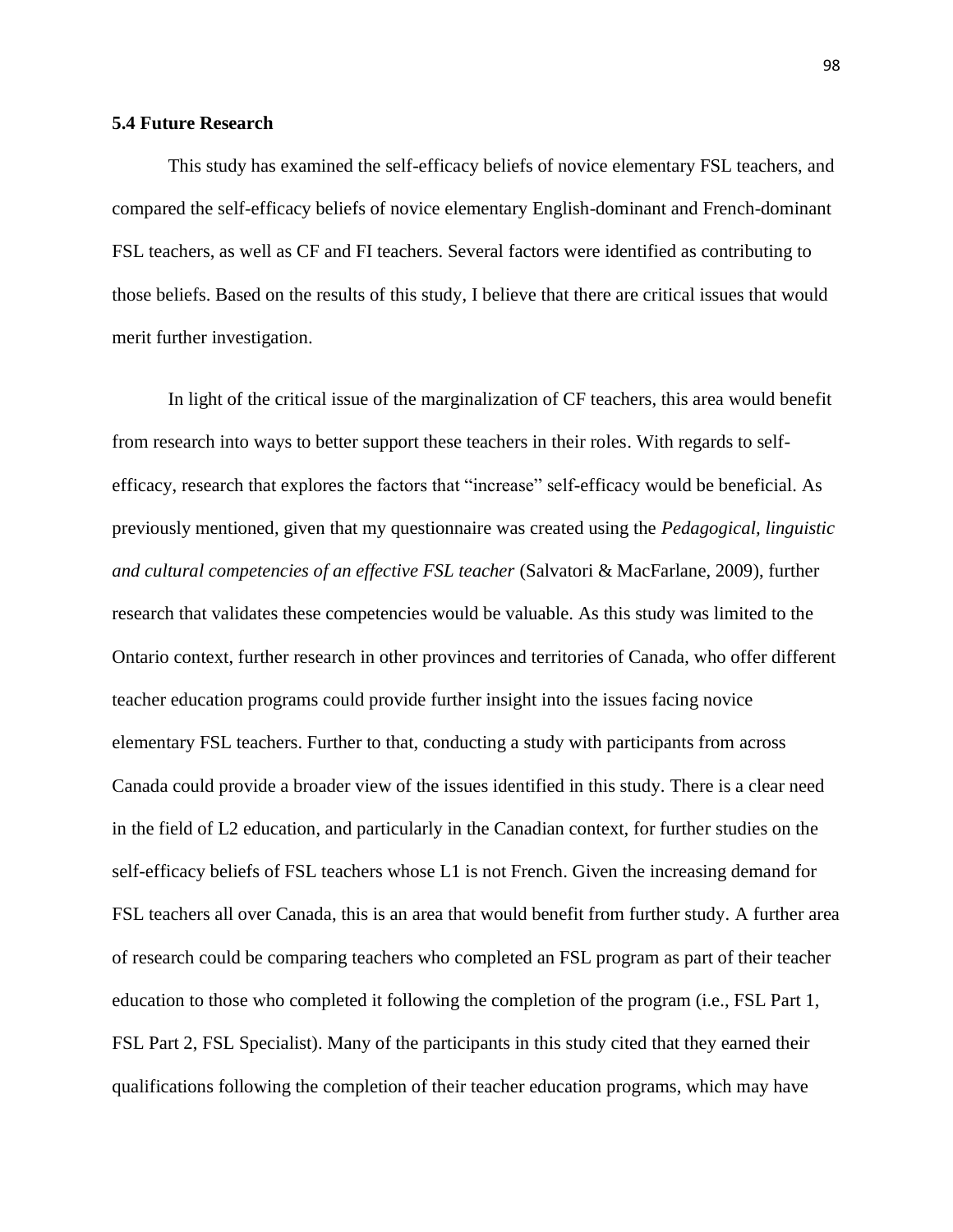contributed to their sense of efficacy. Finally**,** given that teacher efficacy is both context and subject-specific (Tschannen-Moran et al., 1998), teachers' sense of efficacy in the FSL context is an area that would certainly benefit from further study.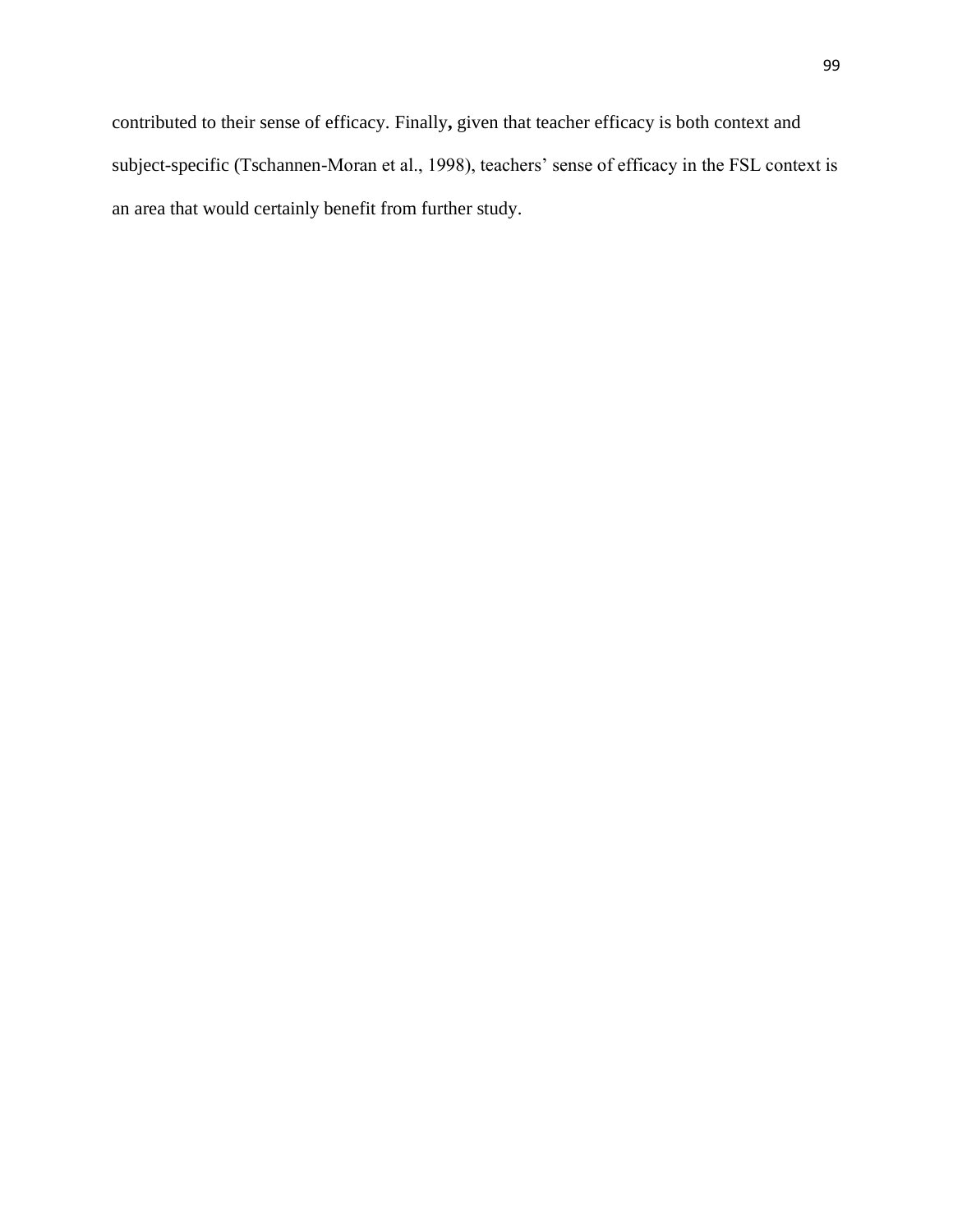#### **References**

- Allinder, R.M. (1994). The relationship between efficacy and the instructional practices of special education teachers and consultants. *Teacher Education and Special Education*, *17*, 86-95.
- American Council on the Teaching of Foreign Languages. (2002). Program standards for the preparation of foreign language teachers. Retrieved from http://www.actfl.org/files/public/ACTFLNCATEStandardsRevised713.pdf
- Armor, D., Conroy-Oseguera, P., Cox, M., King, N., McDonnell, L., Pascal, A., Pauly, E., & Zellman, G. (1976). Analysis of the school preferred reading programs in selected Los Angeles minority schools (Rep. No. R-2007-LAUSD). Santa Monica, CA: RAND.
- Árva, V. & Medgyes, P. (2000). Native and non-native teachers in the classroom. *System*, *28*, pp. 355-372.
- Ashton, P. T., Olejnik, S., Crocker, L., & McAuliffe, M. (1982). Measurement problems in the study of teachers" sense of efficacy. Paper presented at the Annual Meeting of the American Educational Research Association, New York.
- Atay, D. (2007). Beginning teacher efficacy and the practicum in an EFL context. *Teacher Development*, *11(2),* 203-219.
- Baez, B. (2002). Confidentiality in qualitative research: Reflections on secrets, power, and agency. *Qualitative Research*, *2(1),* 35-58.
- Bandura, A. (1977). Self-efficacy: Toward a unifying theory of behavioural change. *Psychological Review*, *84*, 191-215.
- Bandura, A. (1986). *Social foundations of thought and action: A social cognitive theory.* Englewood Cliffs, NJ: Prentice Hall.
- Bandura, A. (1997). *Self-efficacy: The exercise of control*. New York: W.H. Freeman.
- Barratt, L., & Kontra, E. (2000). Native-English speaking teachers in cultures other than their own. *TESOL Journal*, *3*, 19-23.
- Bayliss, D., & Vignola, M. J. (2007). Training non-native second language teachers: The case of anglophone FSL teacher candidates. *The Canadian Modern Language Review*, *63(3)*, 371- 398.
- Braine, G. (2010). *Nonnative speaker English teachers*. New York, NY: Routledge.

Britt, P. M. (1997). Perceptions of beginning teachers: Novice teachers reflect upon their beginning experiences (ERIC Document Reproduction Services No. ED415218).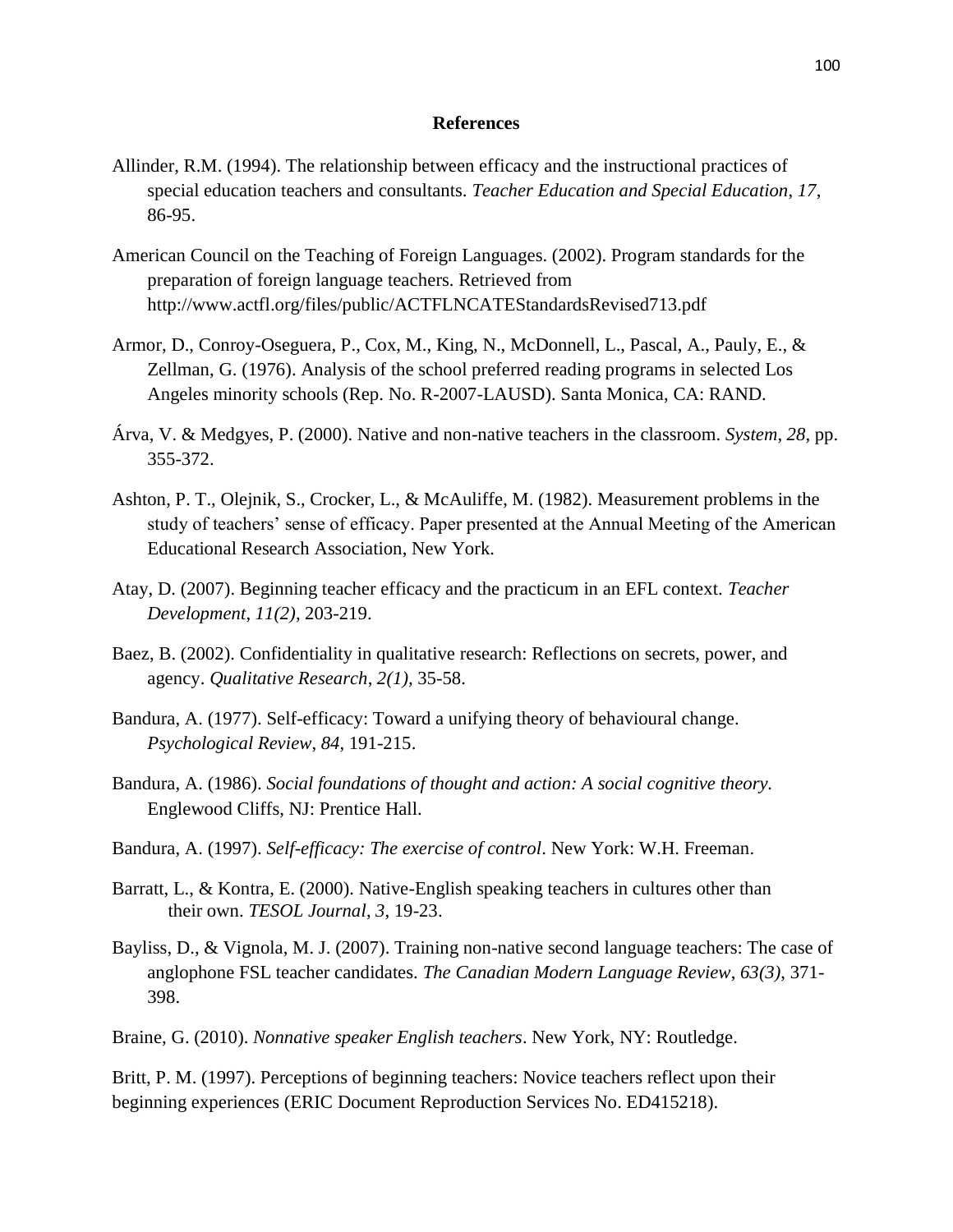- Burley, W. W., Hall, B. W., Villeme, M. G., & Brockmeier, L. L. (1991). *A path analysis of the mediating role of efficacy in first-year teachers' experiences, reactions, and plans*. Paper presented at the Annual Meeting of the American Educational Research Association, Chicago.
- Canagarajah, A. S. (1999). Interrogating the "native speaker fallacy": Non-linguistic roots, nonpedagogical results. In G. Braine (Ed.), *Non-native educators in English language teaching*  (pp.77-92). Mahwah, NJ: Routledge.
- Chacon, C. T. (2005). Teachers" perceived efficacy among English as a foreign language teachers in middle schools in Venezuela. *Teaching and Teacher Education*, *21*, 257-272.
- Coladarci, T., & Breton, W. (1997). Teacher efficacy, supervision, and the special education resource-room teacher. *Journal of Educational Research*, *90*, 230-239.
- Colbert, J. A. & Wolff, D. E. (1992). Surviving in urban schools: a collaborative model for a beginning teacher support system. *Journal of Teacher Education*, *43(3)*, 193-199
- Cook, V. (2005) Basing teaching on the L2 user. In E. Llurda (Ed.), *Non-native language teachers: Perceptions, challenges and contributions to the profession* (pp. 47-61). New York: Springer.
- Dörnyei, Z. (2010). *Questionnaires in Second Language Research: Construction, Administration, and Processing*. New York, NY: Routledge.
- Ducharme, E. R., & Ducharme, M. K. (1996). Reflecting on reflecting*. Journal of Teacher Education, 47(2)*, 83-84.
- Emmer, E., & Hickman, J. (1990, April). *Teacher decision making as a function of efficacy, attribution, and reasoned action*. Paper presented at the Annual Meeting of the American Educational Research Association, Boston.
- Eslami, Z. R., & Fatahi, A. (2008). Teachers" sense of self-efficacy, English proficiency, and instructional strategies: A study of nonnative EFL teachers in Iran. *TESL-EJ*, *11(4)*, 1-19.
- Faez, F. (2011a). Points of departure: Developing the knowledge base of ESL and FSL teachers for K-12 programs in Canada. *Canadian Journal of Applied Linguistics*, *14(1)*, 48-82.
- Faez, F. (2011b). Reconceptualizing the native/nonnative speaker dichotomy. *Journal of Language, Identity and Education*, *10(4)*, 231-249.
- Fantilli, R. D., & McDougall, D. E. (2009). A study of novice teachers: Challenges and supports in the first years. *Teaching and Teacher Education*, *25(6),* 814-825.
- Farrell, T. S. C. (2003). Learning to teach English language during the first year: Personal influences and challenges. *Teaching and Teacher Education, 19(1)*, 95-111.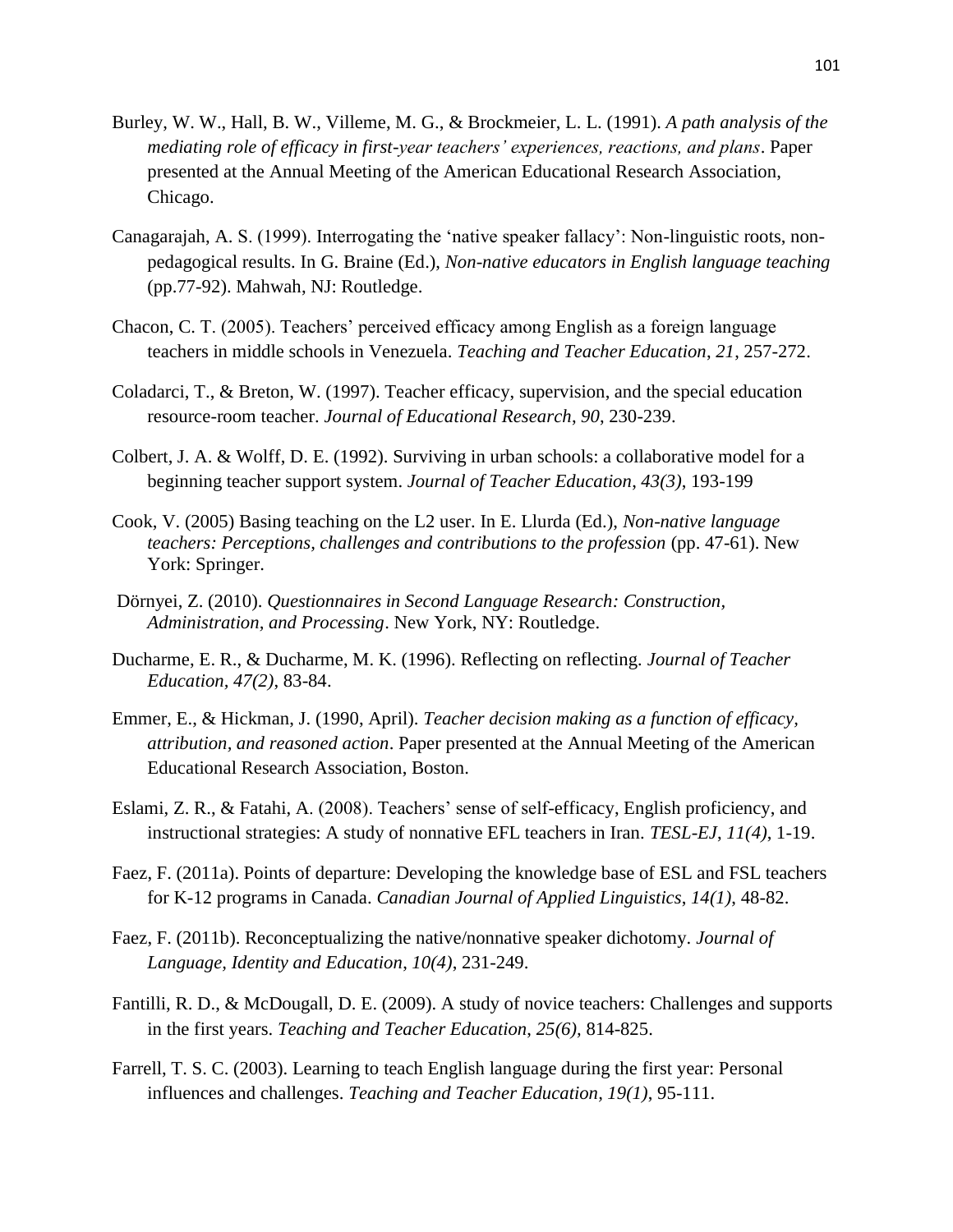- Freeman, D., & Johnson, K. E. (1998). Reconceptualizing the knowledge base of language teacher education. *TESOL Quarterly*, *32*, 397-417.
- Gay, L. R., Mills, G. E., & Airasian, P. (2009). *Educational Research: Competencies for Analysis and Applications*. Upper Saddle River, NJ: Pearson.
- Gibson, S., & Dembo, M. (1984). Teacher efficacy: A construct validation. *Journal of Educational Psychology*, *76(4),* 569-582.
- Glickman, C. & Tamashiro, R. (1982). A comparison of first-year, fifth-year, and former teachers on efficacy, ego development, and problem solving. *Psychology in Schools*, *19*, 558-562.
- Gold, Y. (1996). Beginning teacher support: Attrition, mentoring, and induction. In J. Sikula, T.J. Buttery & E. Guyton (Eds.), *Handbook of research on teacher education* (pp. 548-594). New York: Association of Teacher Educators.
- Government of Canada. (2003). *The next act: New Momentum for Canada's linguistic duality/The action plan for official languages*. Retrieved from [http://www.cpfnb.com/articles/ActionPlan\\_e.pdf.](http://www.cpfnb.com/articles/ActionPlan_e.pdf)
- Government of Canada. (2008). *Roadmap for Canada's Linguistic Duality 2008-2013: Acting for the Future.* Retrieved from [http://www.pch.gc.ca/pgm/slo-ols/strat-eng.cfm.](http://www.pch.gc.ca/pgm/slo-ols/strat-eng.cfm)
- Government of Canada. (2013). *Roadmap for Canada's Official Languages 2013- 2018:* Education, Immigration, Communities. Retrieved from <http://www.pch.gc.ca/eng/1358263602229/1358263791285>
- Guskey, T. R. (1981). Measurement of responsibility teachers assume for academic successes and failures in the classroom. *Journal of Teacher Education*, *32*, 44-51.
- Guskey, T. R. (1984). The influence of change in instructional effectiveness upon the affective characteristics of teachers. *American Educational Research Journal*, *21*, 245-259.
- Guskey, T. R. (1988). Teacher efficacy, self-concept, and attitudes toward the implementation of instructional innovation. *Teaching and Teacher Education*, *4(1)*, 63-69.
- Hall, B., Burley, W., Villeme, M., & Brockmeier, L. (1992, April). *An attempt to explicate teacher efficacy beliefs among first year teachers*. Paper presented at the Annual Meeting of the American Educational research Association, San Francisco.
- Johnson, K. E. (2006). The sociocultural turn and its challenges for second language teacher education. *TESOL Quarterly*, 40 (1), 235-257.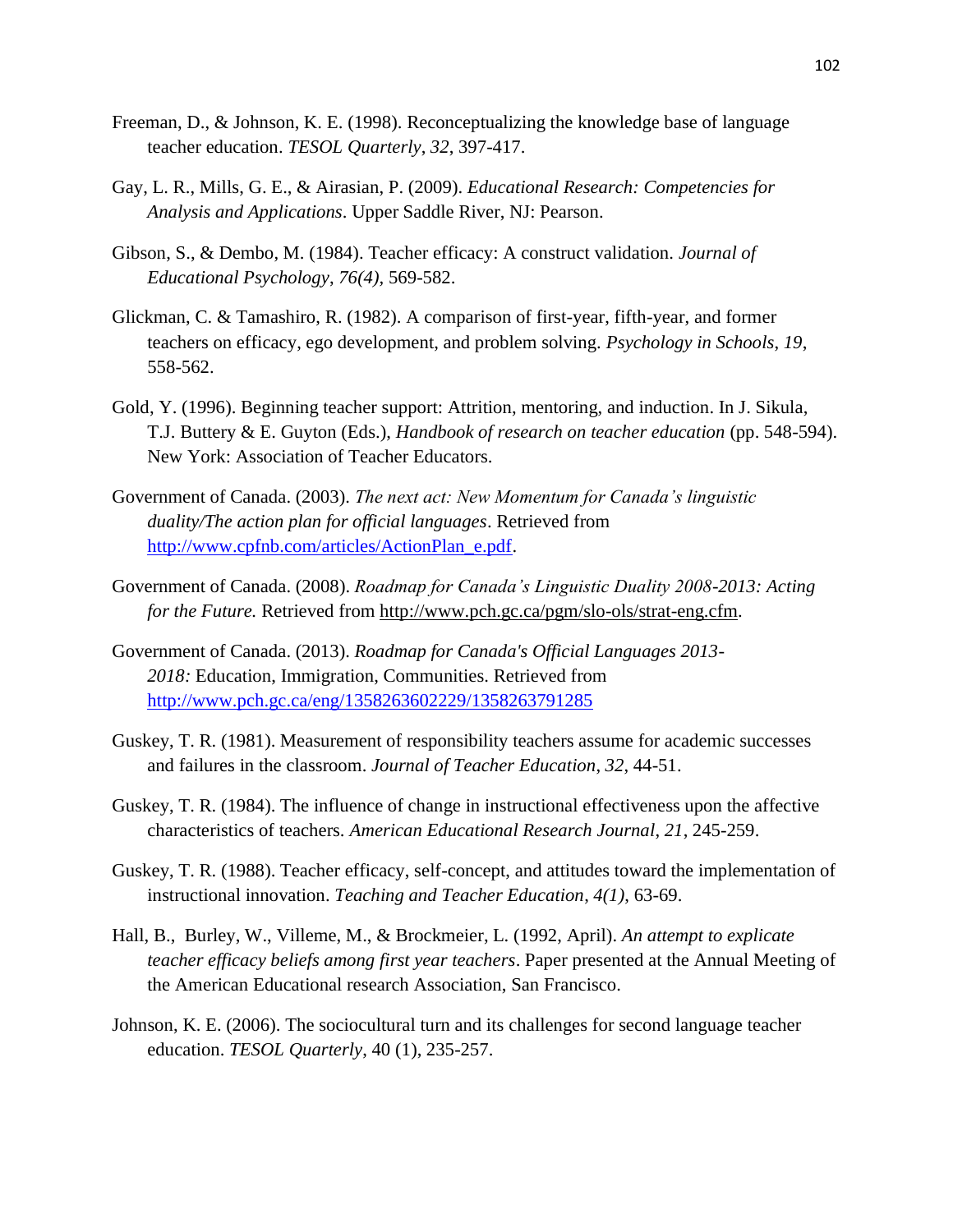- Knoblauch, D. & Woolfolk Hoy, A. (2008). "Maybe I can teach *those* kids." The influence of contextual factors on student teachers" efficacy beliefs. *Teaching and Teacher Education*, *24*, 166-179.
- Lafayette, R.C. (1993). Subject-matter content: What every foreign language teacher needs to know. In G. Guntermann (Ed.), *Developing language teachers for a changing world* (pp. 125-157). Lincolnwood, IL: National Textbook.
- Lapkin, S. & Barkaoui, K. (2008). *Teaching core French in Ontario: Teachers' perspectives*. Toronto, ON: OISE/UT Modern Language Centre.
- Lapkin, S., Mady, C., & Arnott, S. (2005). Preparing to profile the FSL teacher in Canada 2005- 2006: A literature review. Toronto: Modern Language Centre, Ontario Institute for Studies in Education.
- Lapkin, S., Mady, C., & Arnott, S. (2009). Research perspectives on core French: A literature review. Canadian Journal of Applied Linguistics, 12(2), 6-30.
- Lapkin, S., MacFarlane, A., & Vandergrift, L. (2006). *Teaching French in Canada: FSL teachers' perspectives.* Ottawa, Ontario, Canada: Canadian Teachers" Federation.
- LeBlanc, Raymond, (1990). *National core French study: A synthesis.* Retrieved from http://www.eric.ed.gov/PDFS/ED338023.pdf

Lee, I. (2000). Can a nonnative English speaker be a good English teacher? *TESOL Matters, 10(1)*, 19.

- Llurda, E. & Huguet, A. (2003). Self-awareness in NNS EFL primary and secondary school teachers. *Language Awareness*, *12(3-4)*, pp. 220-235.
- Maxwell, W. (2001). *Evaluating the effectiveness of the accelerative integrated method for teaching French as a second language*. Retrieved from ProQuest. (AAT MQ58676)
- McIntyre, F. (2003). *Transition to teaching: New teachers of 2001 and 2002. Report of their first two years of teaching in Ontario*. Toronto, ON: Ontario College of Teachers.
- Medgyes, P. (1983). The schizophrenic teacher. *ELT Journal*, *37(1)*, 2-6.

Medgyes, P. (1992). Native or non-native: who"s worth more? *ELT Journal*, *46(4)*, pp. 340-349.

- Medgyes, P. (1994). *The non-native teacher.* London: Macmillan.
- Meister, D., & Jenks, C. (2000). Making the transition from preservice to inservice teaching: Beginning teachers" reflections. *Action in Teacher Education, 22(3)*, 1-11.
- Ministry of Education and Training. (1998). French As a Second Language: Core French (Grades 4-8). Ottawa. ON: Queen"s Printer for Ontario.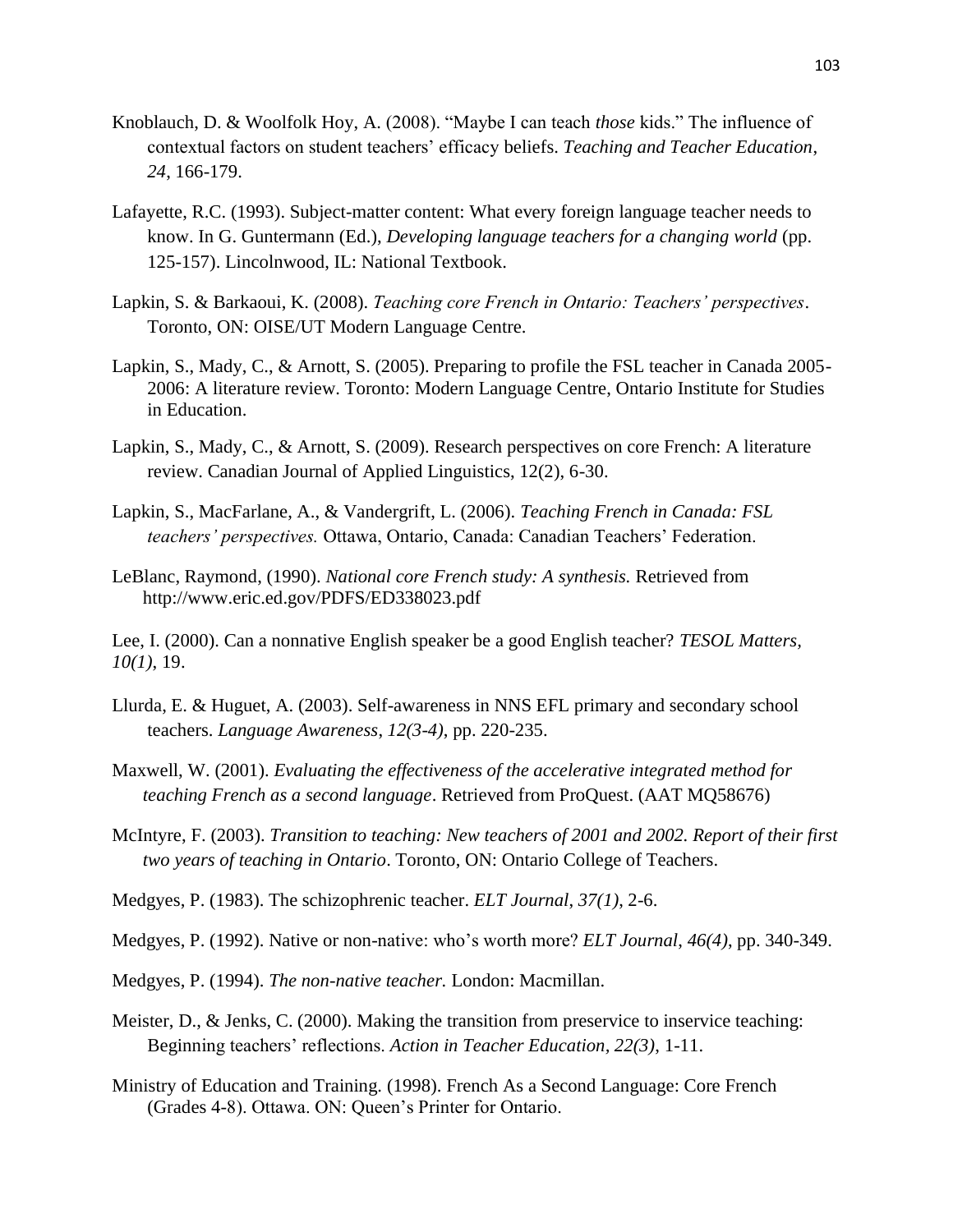- Ministry of Education and Training. (2001). French As a Second Language: Extended French/French Immersion (Grades 1-8). Ottawa. ON: Queen"s Printer for Ontario.
- Mollica, A., Philips, G., & Smith, M. (2005). Teaching and learning French as a second language: Core French in the elementary schools in Ontario. Report prepared for the Ontario Modern Language Teachers' Association.
- Müller-Fohrbrodt, G., Cloetta, B., & Dann, H. D. (1978). *Der praxisshock bei junger lehrern*. Stuttgart: Klett.
- Ontario College of Teachers. (2012). Transition to Teaching 2012. Retrieved from [http://www.oct.ca/~/media/PDF/Transition%20to%20Teaching%202012/T2T%20Main%20](http://www.oct.ca/~/media/PDF/Transition%20to%20Teaching%202012/T2T%20Main%20Report_EN_web_accessible0313.ashx) [Report\\_EN\\_web\\_accessible0313.ashx](http://www.oct.ca/~/media/PDF/Transition%20to%20Teaching%202012/T2T%20Main%20Report_EN_web_accessible0313.ashx)
- Reves, T. & Medgyes, P. (1994). The non-native English speaking EFL/ESL teacher"s selfimage: An international survey. *System*, *22(3)*, 353-357.
- Richards, J. (1998). The scope of second language teacher education. In *Beyond training* (pp. 1- 30). Cambridge, UK: Cambridge University Press.
- Richards, E. (2002). Positioning the elementary core French teacher: An investigation of workplace marginality. (Doctoral dissertation). Retrieved from ProQuest, UMI Dissertations. (NQ69245).
- Riggs, I., & Enochs, L. (1990). Toward the development of an elementary teacher"s science teaching efficacy belief instrument. *Science Education*, *74*, 625-638.
- Romano, M. (2008). Successes and struggles of the beginning teacher: Widening the sample. *The Educational Forum*, *72*, 63-78.
- Rose, J. S., & Medway, F. J. (1981). Measurement of teachers' beliefs in their control over student outcome. *Journal of Educational Research, 74*, 485-190.
- Rotter, J. B. (1966). Generalized expectancies for internal versus external control of reinforcement. *Psychological Monographs*, *80*, 1-28.
- Salvatori, M. (2009). A Canadian Perspective on Language teacher education: Challenges and Opportunities. *The Modern Language Journal*, *93*, 287-291.
- Salvatori, M., & MacFarlane, A. (2009). *Profile and pathways: Supports for developing FSL teachers' pedagogical, linguistic, and cultural competencies*. Canadian Association of Second Language Teachers. Retrieved from [http://www.caslt.org/pdf/en/what-we-do/caslt](http://www.caslt.org/pdf/en/what-we-do/caslt-panorama-profilepathways-e.pdf)[panorama-profilepathways-e.pdf](http://www.caslt.org/pdf/en/what-we-do/caslt-panorama-profilepathways-e.pdf)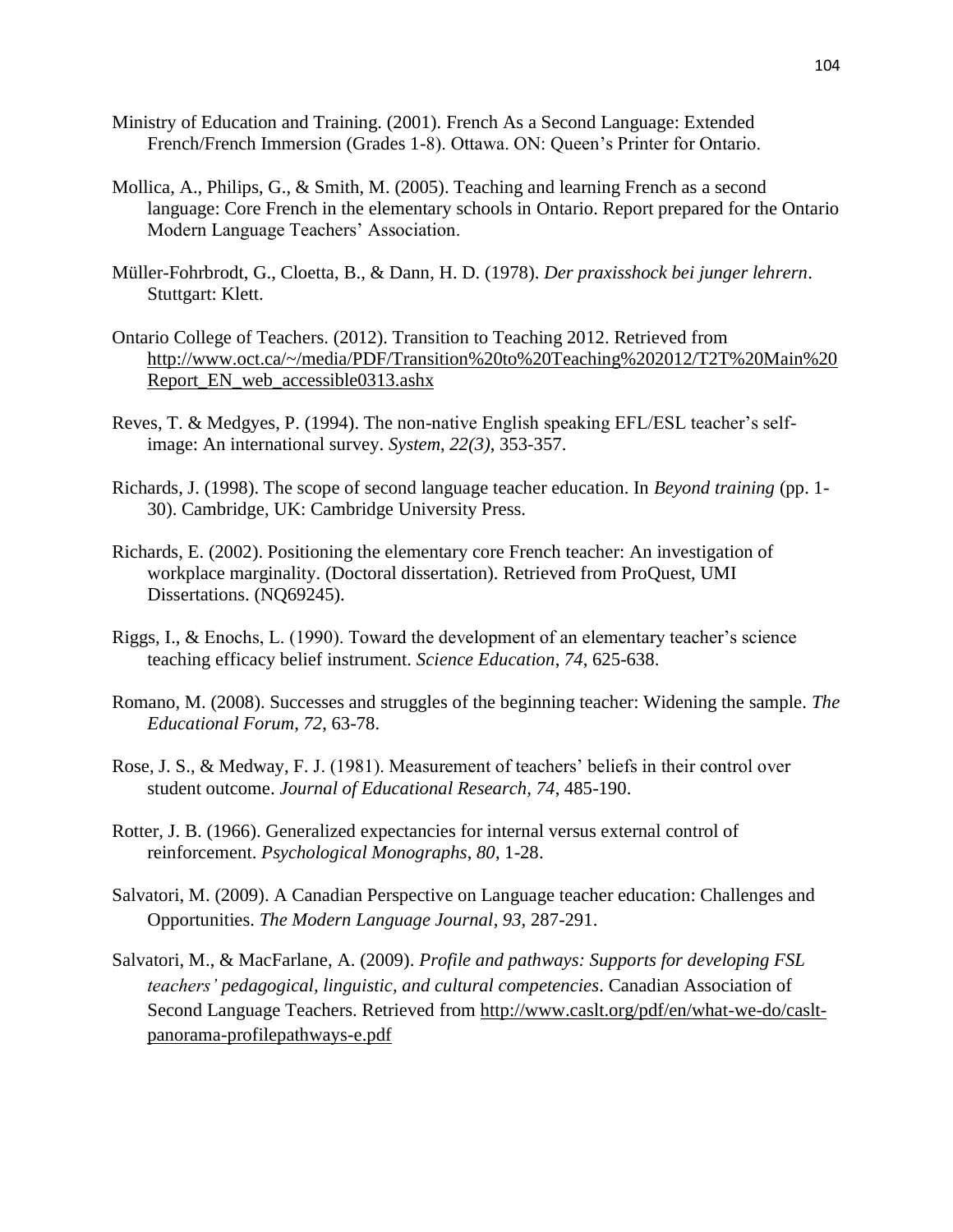- Siwatu, K. O. (2011). Preservice teachers' sense of preparedness and self-efficacy to teach in America"s urban and suburban schools: Does context matter? *Teaching and Teacher Education*, *27*, 357-365.
- Stein, M. K., & Wang, M. C. (1988). Teacher development and school improvement: The process of teacher change. *Teaching and Teacher Education, 4,* 171-187.
- Tait, M. (2008). Resilience as a contributor to novice teacher success, commitment, and retention. *Teacher Education Quarterly, 35(4)*, 57-75.
- Tschannen-Moran, M, Woolfolk Hoy, A, & Hoy, W. (1998). Teacher efficacy: Its meaning and measure. *Review of Educational Research*, *68(2),* 202-248.
- Tschannen-Moran, M. & Woolfolk-Hoy, A. (2001). Teacher efficacy: capturing an elusive construct. *Teaching and Teacher Education*, *17*, 783-805.
- Tschannen-Moran, M. & Woolfolk Hoy, A. (2007). The differential antecedents of self-efficacy beliefs of novice and experienced teachers. *Teaching and Teacher Education*, *23*, 944-956.
- Veenman, S. (1984). Perceived problems of beginning teachers. *Review of Educational Research, 54(2)*, 143-178.
- Woolfolk Hoy, A & Spero, R. (2005). Changes in teacher efficacy during the early years of teaching: A comparison of four measures. *Teaching and Teacher Education*, *21*, 343-356.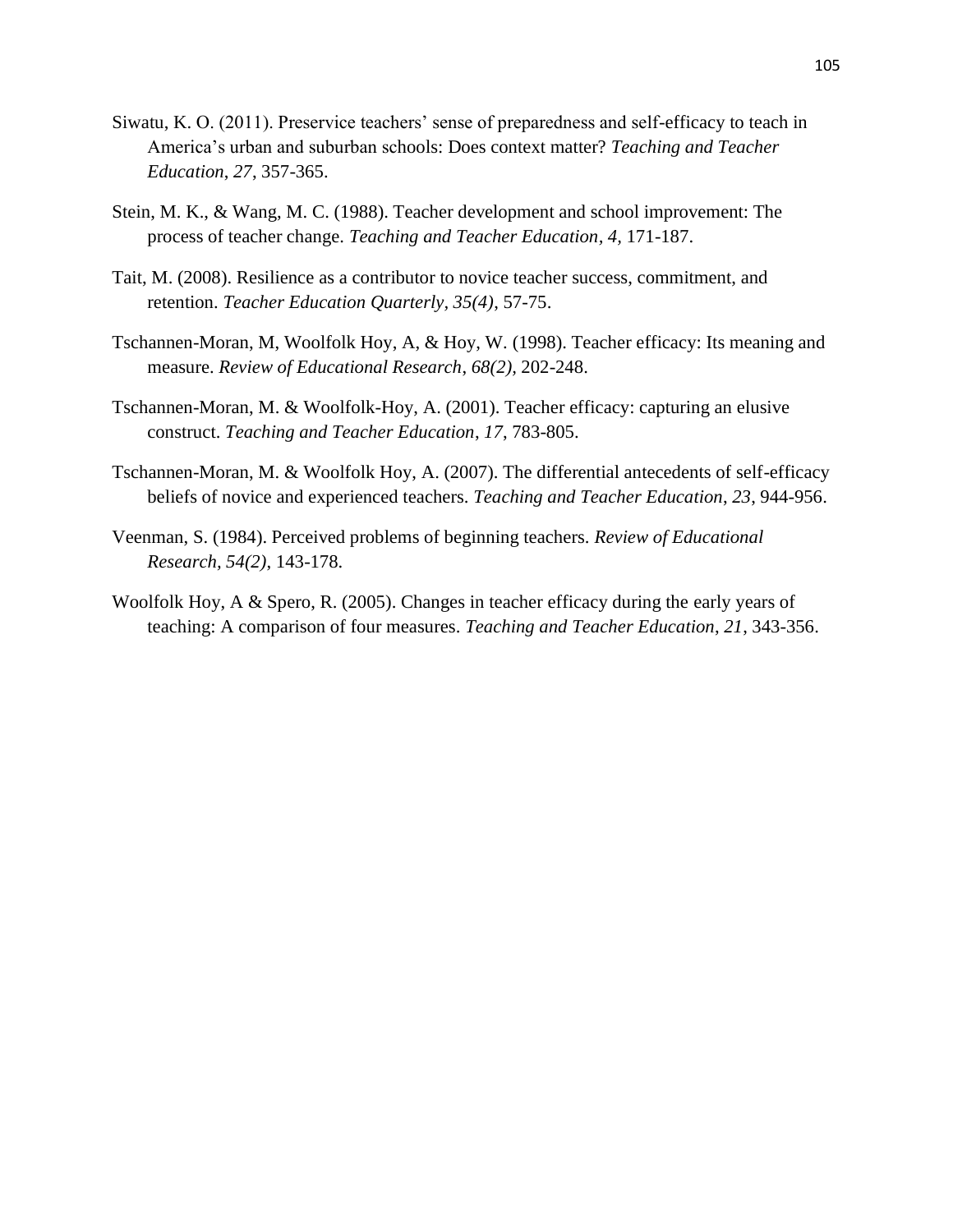#### **APPENDIX A: LETTER OF INFORMATION (QUESTIONNAIRE)**

My name is Shelley Cooke and I am a Master of Education student at the Faculty of Education at The University of Western Ontario. I am currently conducting research into the self-efficacy beliefs of novice elementary French as a Second Language (FSL) teachers and would like to invite you to participate in this study.

The aims of this study are to compare the self-perceived effectiveness of novice elementary FSL teachers in teaching core French (CF) and French immersion (FI) programs, as well as the difference between FSL teachers who speak French as a first language and those who speak French as a second, or other language. I also aim to uncover factors that may be contributing to these beliefs. Please note that this study involves ONLY **full- or part-time contract or long-term occasional (LTO) elementary FSL teachers, who are in their first, second or third year of teaching** (please do not include time spent supply teaching).

If you agree to participate in this study you will be asked to complete an online questionnaire, which will take approximately 15-20 minutes. Completion and submission of the questionnaire will indicate your consent to participate in this study. At the end of the questionnaire you will be asked if you would like to participate in a follow-up interview at a later date, either in person on the telephone, or via Skype, which will take approximately 30-45 minutes. If you are interested in that part of the study, please provide your contact information in the space provided on the questionnaire survey.

The information collected through the questionnaire and interview will be used for research purposes only, and neither your name nor information which could identify you will be used in any publication or presentation of the study results. All information collected for the study will be kept confidential, and all data will be destroyed after five years of completing the study*.* There are no known risks to participating in this study. If requested, I will provide you with a copy of the results of my study.

Participation in this study is voluntary. You may refuse to participate, refuse to answer any questions or withdraw from the study at any time. If you decide to participate in this study, I would appreciate your completion of the survey by April 30, 2012. Here is the link to the survey: <https://www.surveymonkey.com/s/PWCF23W>

If you have any questions about the conduct of this study or your rights as a research participant, you may contact the Office of Research Ethics, The University of Western Ontario at XXX-XXX-XXXX or XXXXXX. If you have any questions about this study, please contact me at XXXXX, or my supervisor, Dr. Farahnaz Faez, at XXX-XXX-XXXX (ext. XXXXX) or XXXXX. This letter is yours to keep for future reference.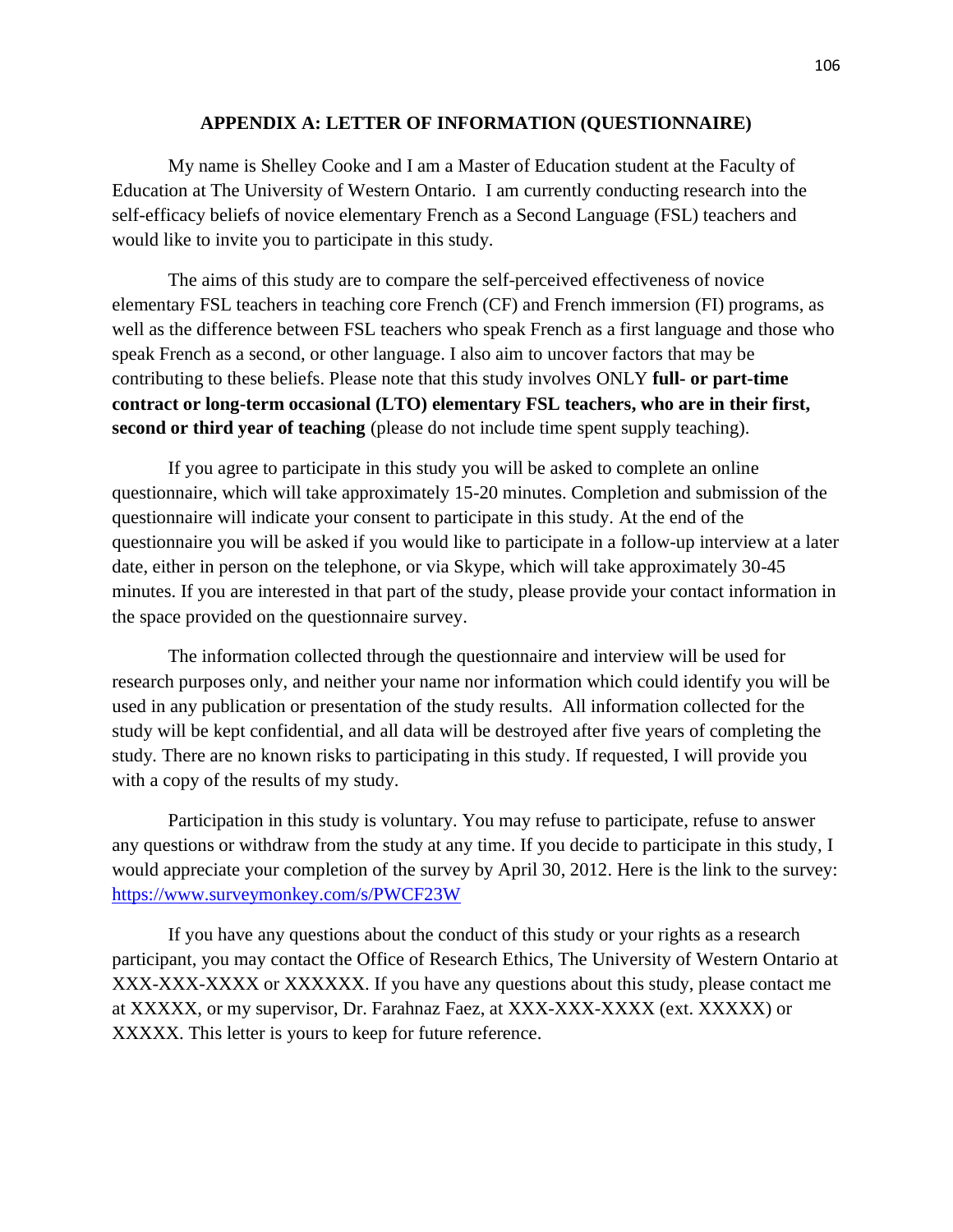#### **APPENDIX B: LETTER OF INFORMATION (INTERVIEW)**

As you know, I am currently conducting research into the self-efficacy beliefs of novice elementary French as a Second Language teachers. I would like to take this opportunity to thank you for completing my online questionnaire and invite you to conduct a follow-up interview. The interview will take approximately 30-45 minutes.

The aim of this interview is to gain a better understanding of the factors that may be contributing to your feelings of efficacy as a novice FSL teacher. You will be asked to answer questions regarding the information you provided on your questionnaire in the areas of general teaching methodology, second language pedagogy, language proficiency and cultural knowledge, as well as general questions regarding your experiences as a novice FSL teacher.

The information collected through this interview will be used for research purposes only, and neither your name nor information which could identify you will be used in any publication or presentation of the study results. All information collected through this interview will be kept confidential and will be destroyed within five years of completing the study. There are no known risks to participating in this interview.

Participation in this interview is voluntary. You may refuse to participate, refuse to answer any questions or withdraw from the interview at any time. If you decide to participate, please contact me at XXXXX, and indicate whether you would prefer to conduct the interview in person, on the telephone or via Skype. We will then organize a mutually convenient time and/or location to do so.

If you have any questions about the conduct of this study or your rights as a research participant you may contact the Office of Research Ethics, The University of Western Ontario at XXX-XXX-XXXX or XXXXX. If you have any questions about this study, please contact me at the above email address, or my supervisor, Dr. Farahnaz Faez, at XXX-XXX-XXXX (ext. XXXXX) or XXXXX. This letter is yours to keep for future reference.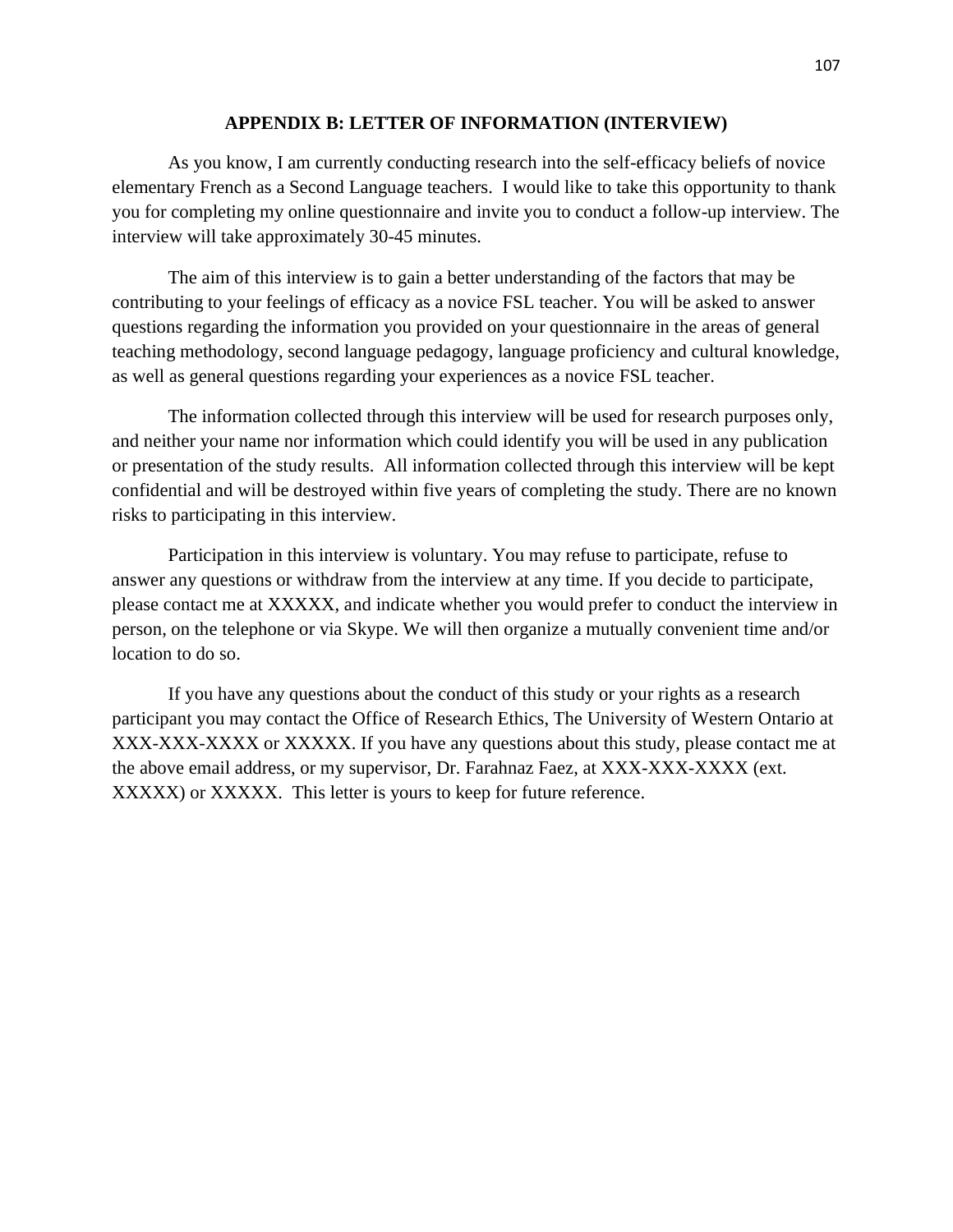### **APPENDIX C: ACADEMIC AND DEMOGRAPHIC QUESTIONNAIRE**

#### **Section 1: General effectiveness**

1. (a) On a scale from 1 to 10, with 1 being not at all effective and 10 being highly effective, how effective did you feel as an FSL teacher upon completion of your teacher education program?

1 2 3 4 5 6 7 8 9 10

o Prefer not to respond

- (b) What factors do you believe contributed to these feelings?
- 2. (a) On a scale from 1 to 10, with 1 being not at all effective and 10 being highly effective, how effective do you feel NOW as an FSL teacher**?**

1 2 3 4 5 6 7 8 9 10

o Prefer not to respond

(b) What factors do you believe contribute to these feelings?

## **Section 2: Academic and demographic information**

3. In which year of teaching are you currently? Please do not include time spent as a supply teacher, if any.

 $\Box$  First year  $\Box$  Second year  $\Box$  Third year

4. Are you a full-time contract teacher  $(1.0)$ , part-time contract teacher  $(< 1.0)$  or a longterm occasional teacher (LTO)?

 $\Box$  Full-time  $\Box$  Part-time  $\Box$  Long-term occasional

- 5. What is your gender?
	- $\Box$  Male  $\Box$  Female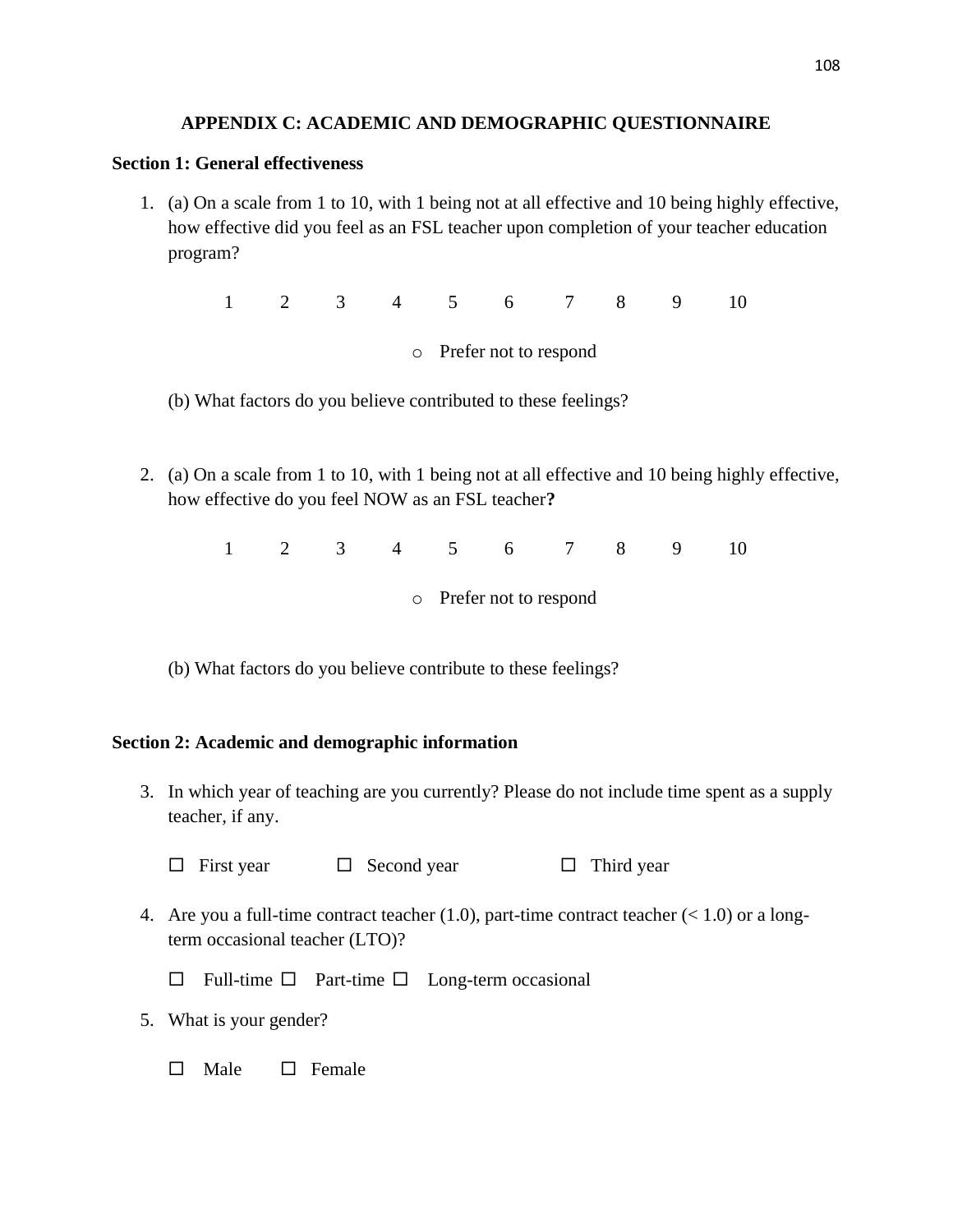- 6. What is your age?
	- $\Box$  21-30  $\Box$  31-40  $\Box$  41-50  $\Box$  51-60  $\Box$  60 +
- 7. What is the highest level of education you have completed?
	- $\Box$  Bachelor's degree  $\Box$  Master's degree  $\Box$  Doctorate  $\Box$  Other
	- Other (please specify) \_\_\_\_\_\_\_\_\_\_\_\_\_\_\_\_\_\_\_\_\_\_\_\_\_\_\_\_\_\_\_\_\_\_\_\_\_\_\_\_\_\_\_\_\_\_\_\_\_\_\_\_\_
- 8. Where did you complete your teacher education program? (List)
	- Newfoundland and Labrador
	- □ Nova Scotia
	- $\Box$  Prince Edward Island
	- $\Box$  New Brunswick
	- □ Quebec
	- $\Box$  Ontario
	- □ Manitoba
	- $\square$  Saskatchewan
	- □ Alberta
	- $\Box$  British Columbia
	- $\square$  Northwest Territories
	- Yukon Territory
	- □ Nunavut
	- Outside Canada (please specify) \_\_\_\_\_\_\_\_\_\_\_\_\_\_\_\_\_\_\_\_\_\_\_\_\_\_\_\_\_\_\_\_\_\_\_\_\_\_\_\_\_
- 9. In which program were you enrolled?

| $\Box$ Consecutive education program | $\Box$ Concurrent education program $\Box$ Other |  |
|--------------------------------------|--------------------------------------------------|--|
| (please specify)                     |                                                  |  |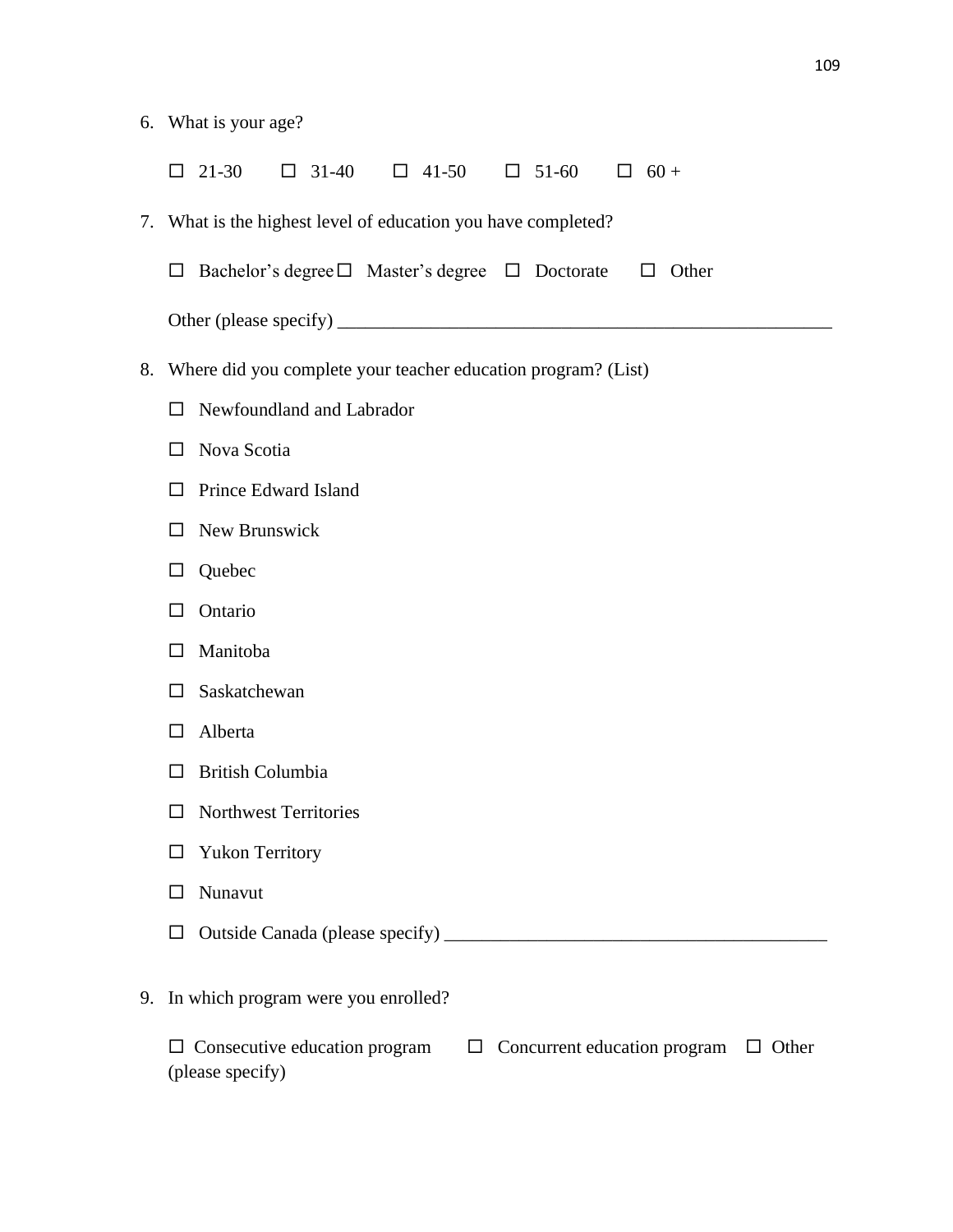- 10. In which year did you complete your teacher education program? (List)
- 11. Which FSL qualifications do you hold? (check all that apply)
	- $\Box$  FSL Part 1 $\Box$  FSL Part 2 $\Box$  FSL Specialist
	- $\Box$  Primary/Junior (FSL program)
	- $\Box$  Junior/Intermediate (French as a teaching subject)
	- $\Box$  Intermediate/Senior (French as a teaching subject)
	- Other (please specify) \_\_\_\_\_\_\_\_\_\_\_\_\_\_\_\_\_\_\_\_\_\_\_\_\_\_\_\_\_\_\_\_\_\_\_\_\_\_
- 12. When did you complete your FSL qualifications?
	- $\Box$  During the teacher education program  $\Box$  After the teacher education program  $\Box$  Both
- 13. Which FSL program are you currently teaching? Check all that apply.

 $\Box$  Core French  $\Box$  French Immersion (Early Entry)  $\Box$  French Immersion: Extended French

 $\Box$  Intensive French  $\Box$  Other (please specify)

14. To which grades do you currently teach FSL? Check all that apply.

OK 01 02 03 04 05 06 07 08

15. What is your most comfortable/dominant language? If you feel equally comfortable using two or more languages, please choose other and specify.

 $\Box$  English  $\Box$  French  $\Box$  Other: please specify

16. In which city do you **live**? \_\_\_\_\_\_\_\_\_\_\_\_\_\_\_\_\_\_\_\_\_\_\_\_\_\_\_\_\_\_\_\_

17. In which city do you **work**? \_\_\_\_\_\_\_\_\_\_\_\_\_\_\_\_\_\_\_\_\_\_\_\_\_\_\_\_\_\_\_\_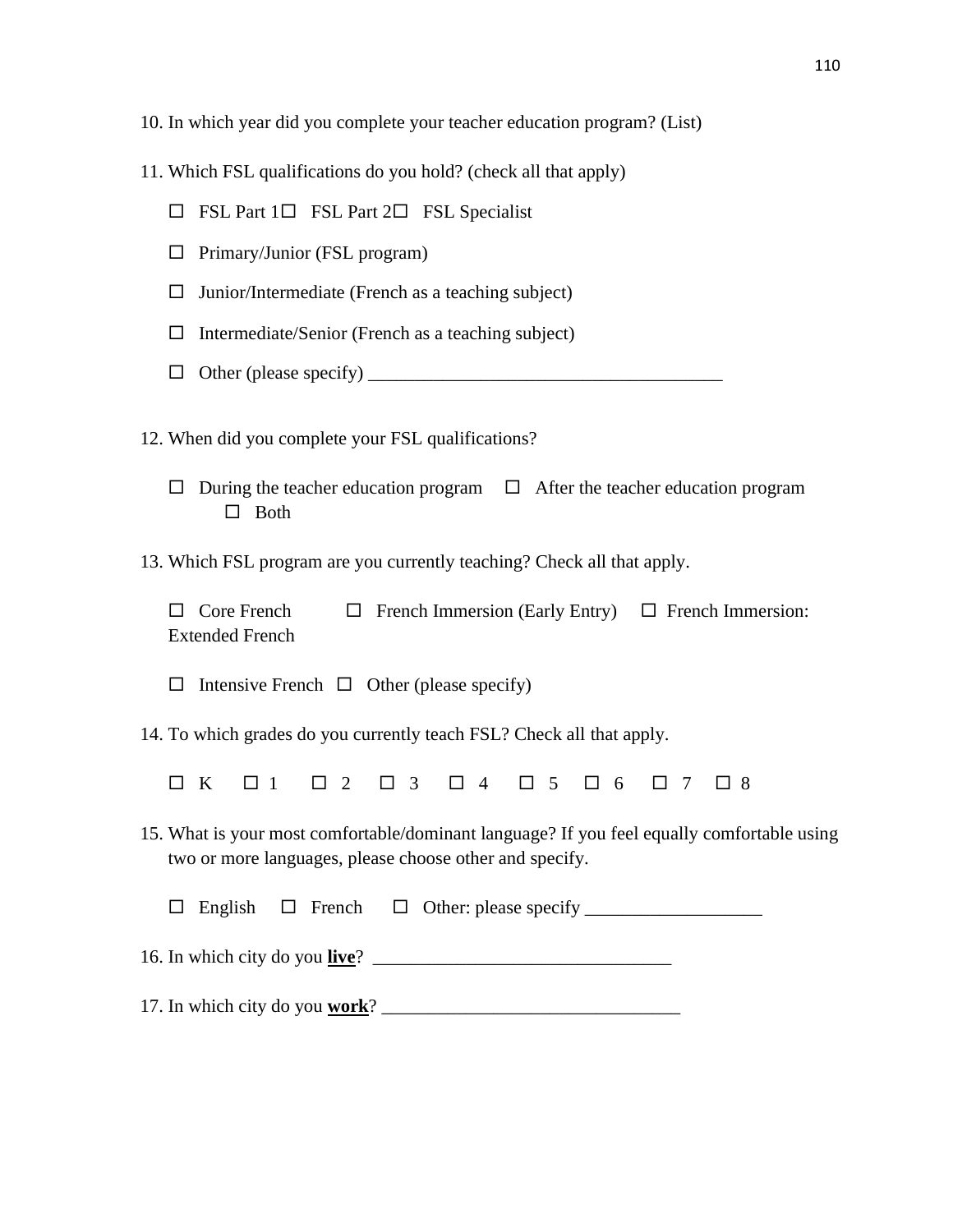#### **APPENDIX D: TEACHER EFFICACY QUESTIONNAIRE**

Part 1: General Teaching Methodology: On a scale from 1 to 10, with 1 being not at all effective and 10 being the most effective, please indicate how effective you feel in relation to your general teaching methodology. Please ensure your responses are in relation to your FSL teaching only. Your answers are confidential.

How effective do you feel in:

1. Using a variety of teaching methods? 1 2 3 4 5 6 7 8 9 10 o Prefer not to respond 2. Differentiating your instruction to meet the needs of your students? 1 2 3 4 5 6 7 8 9 10 o Prefer not to respond 3. Managing your classroom(s)? 1 2 3 4 5 6 7 8 9 10 o Prefer not to respond 4. Promoting students' critical and creative thinking? 1 2 3 4 5 6 7 8 9 10 o Prefer not to respond 5. Developing assessment tools to monitor students' learning? 1 2 3 4 5 6 7 8 9 10 o Prefer not to respond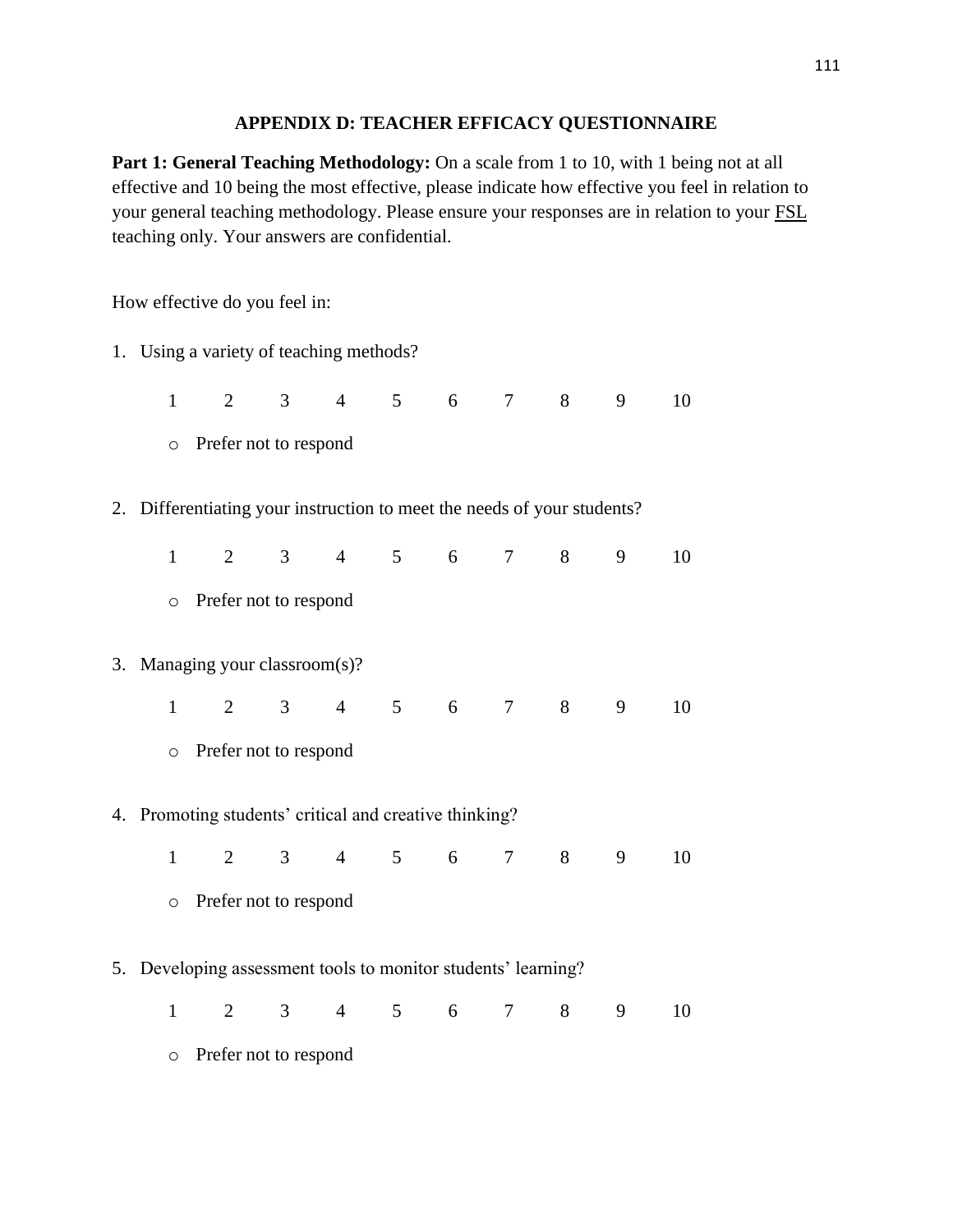6. Using the result of your assessment to monitor and report on students" progress and shape instruction?

1 2 3 4 5 6 7 8 9 10

- o Prefer not to respond
- 7. Providing effective feedback to your students to assist them in reflecting on their own progress?

1 2 3 4 5 6 7 8 9 10

- o Prefer not to respond
- 8. Reflecting on your teaching in order to increase its effectiveness and enhance student learning?

1 2 3 4 5 6 7 8 9 10

o Prefer not to respond

**Part 2: Second Language Education:** On a scale from 1 to 10, with 1 being not at all effective and 10 being the most effective, please indicate how effective you feel in relation to your second language teaching. Please ensure your responses are in relation to your FSL teaching only. Your answers are confidential.

How effective do you feel in:

1. Planning lessons that engage students in language learning?

1 2 3 4 5 6 7 8 9 10

- o Prefer not to respond
- 2. Planning lessons that reflect theories of second language acquisition?

1 2 3 4 5 6 7 8 9 10

o Prefer not to respond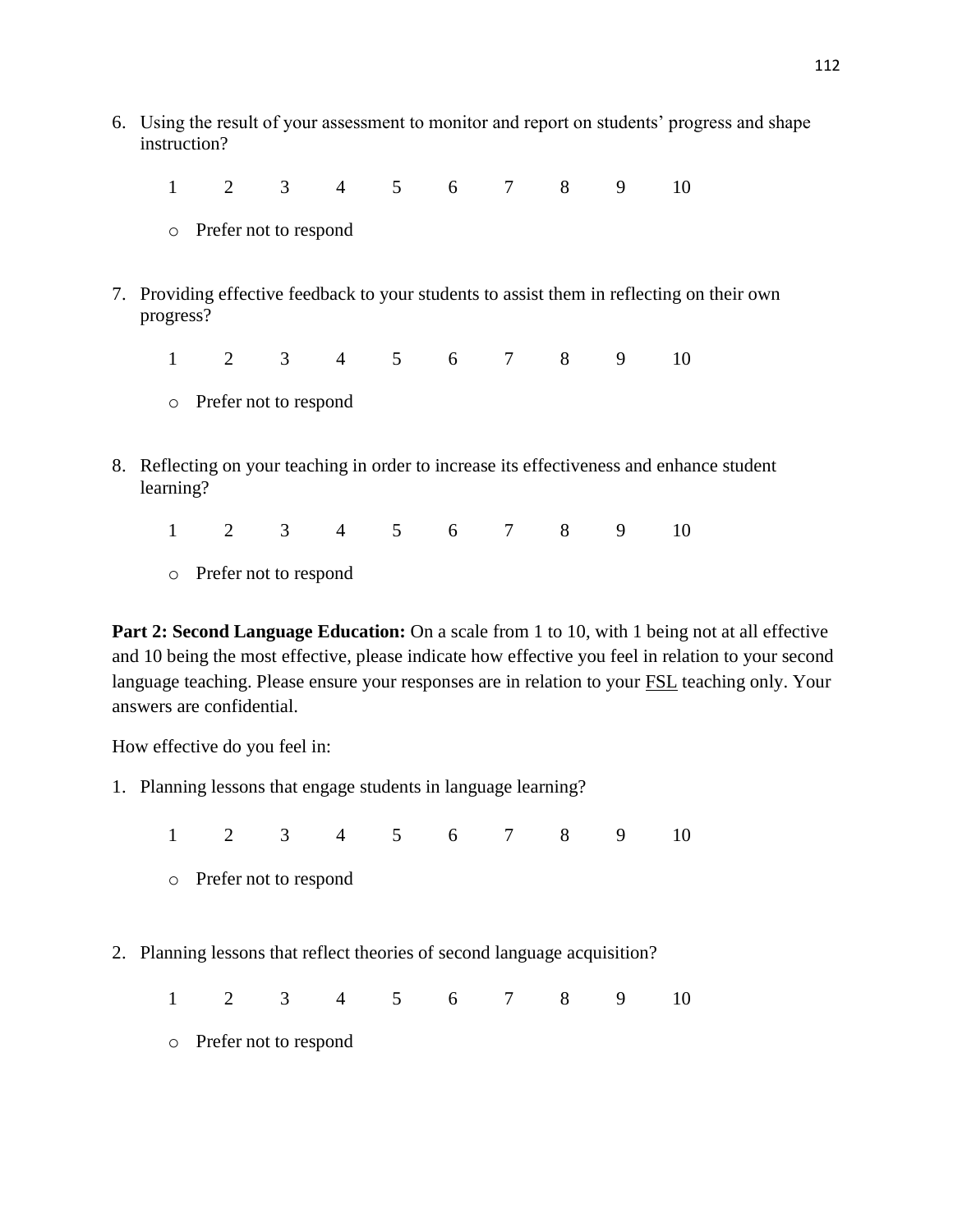3. Keeping up-to-date with and applying current approaches to second-language teaching?

1 2 3 4 5 6 7 8 9 10

- o Prefer not to respond
- 4. Designing instructional strategies reflecting currently accepted methodology (including use of technology) appropriate to your instructional goals?

1 2 3 4 5 6 7 8 9 10

- o Prefer not to respond
- 5. Selecting and adapting appropriate resources to help meet the instructional and linguistic needs of your students?

1 2 3 4 5 6 7 8 9 10

- o Prefer not to respond
- 6. Generating and using appropriate resources to help meet the instructional and linguistic needs of your students?

1 2 3 4 5 6 7 8 9 10

- o Prefer not to respond
- 7. Providing activities which support meaningful communication in French?

1 2 3 4 5 6 7 8 9 10

- o Prefer not to respond
- 8. Creating a supportive and challenging learning environment?

1 2 3 4 5 6 7 8 9 10

o Prefer not to respond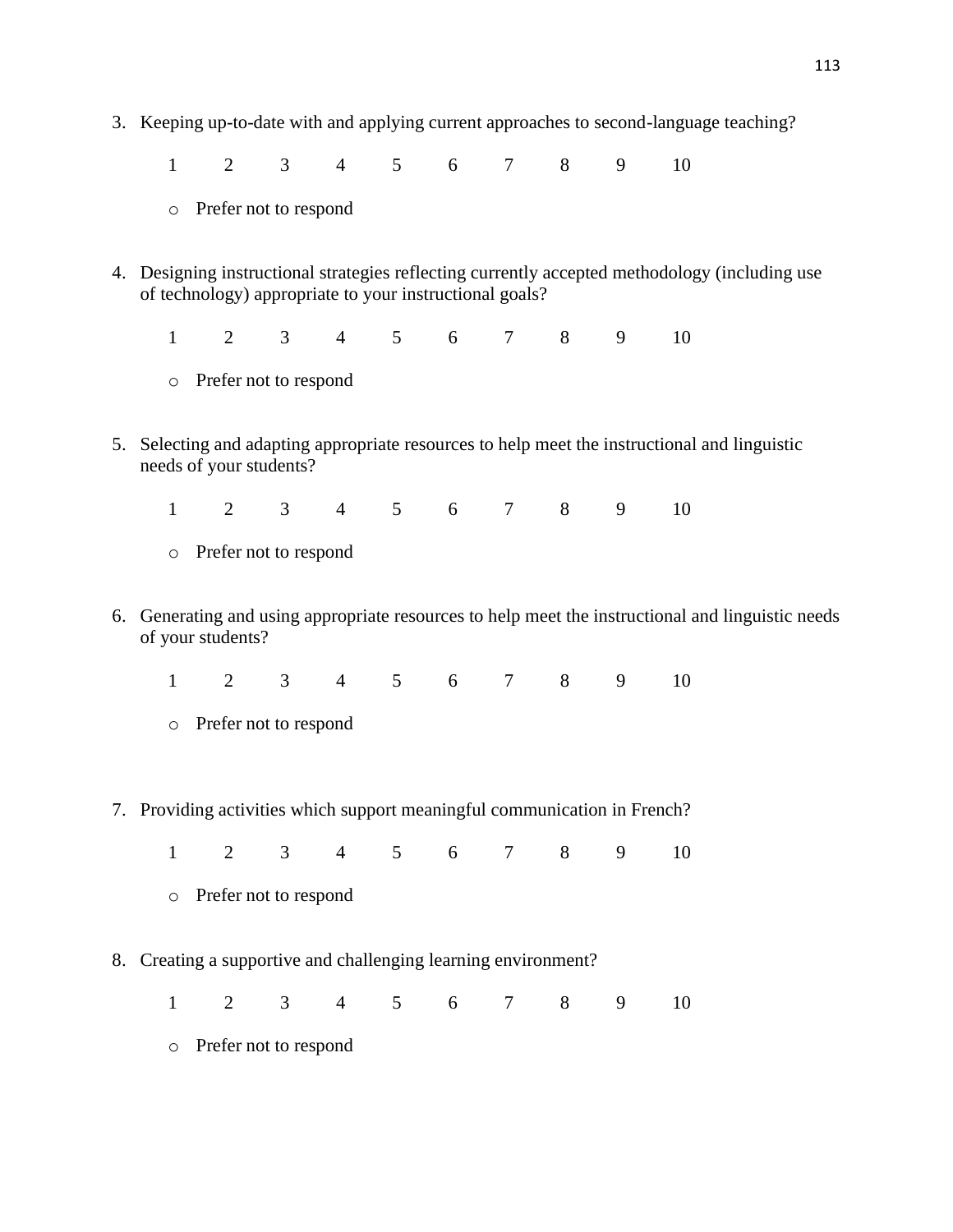**Part 3: Language Proficiency:** On a scale from 1 to 10, with 1 being not at all effective and 10 being the most effective, please indicate how effective you feel in relation to your language proficiency. Please ensure your responses are in relation to your FSL teaching only. Your answers are confidential.

How effective do you feel in**:**

- 1. Using French in the classroom most or all of the time?
	- 1 2 3 4 5 6 7 8 9 10 o Prefer not to respond
- 2. Providing a linguistic model for students?
	- 1 2 3 4 5 6 7 8 9 10
	- o Prefer not to respond
- 3. Knowing how the French language works (i.e., grammar, pronunciation, etc.)?
	- 1 2 3 4 5 6 7 8 9 10
	- o Prefer not to respond
- 4. Setting attainable and worthwhile learning goals for your students?
	- 1 2 3 4 5 6 7 8 9 10
	- o Prefer not to respond
- 5. Reaching out to the French community to enhance your instruction?
	- 1 2 3 4 5 6 7 8 9 10
	- o Prefer not to respond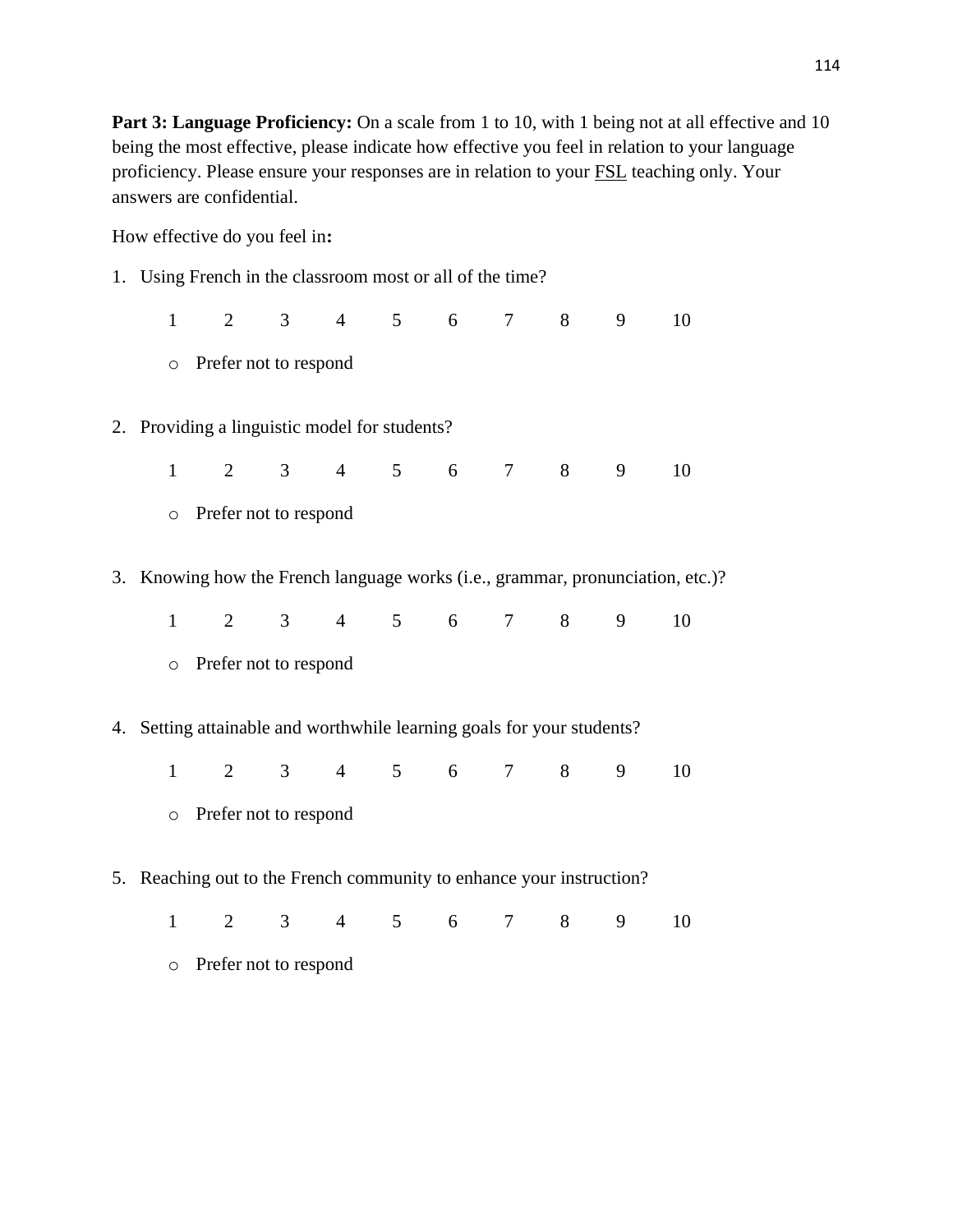**Part 4: Cultural Knowledge:** On a scale from 1 to 10, with 1 being not at all effective and 10 being the most effective, please indicate how effective you feel in relation to your cultural knowledge. Please ensure your responses are in relation to your FSL teaching only. Your answers are confidential.

How effective do you feel in:

1. Understanding the French culture and language and how to link them with one another?

1 2 3 4 5 6 7 8 9 10

- o Prefer not to respond
- 2. Promoting the value of learning French?
	- 1 2 3 4 5 6 7 8 9 10
	- o Prefer not to respond
- 3. Welcoming diverse learners and valuing the benefits of intercultural awareness and understanding within the language program?
	- 1 2 3 4 5 6 7 8 9 10
	- o Prefer not to respond

If you have any further comments, Please include them below. (text box)

## **Thank you for taking the time to complete this survey.**

1. Would you be willing to conduct a follow-up interview with the researcher?  $\square$  yes  $\Box$  no

\_\_\_\_\_\_\_\_\_\_\_\_\_\_\_\_\_\_\_\_\_\_\_\_\_\_\_\_\_\_\_\_\_\_\_\_\_\_\_\_\_\_\_\_\_\_\_\_\_\_\_\_\_\_\_\_

2. If yes, please provide an email address below, and you may be contacted by the researcher.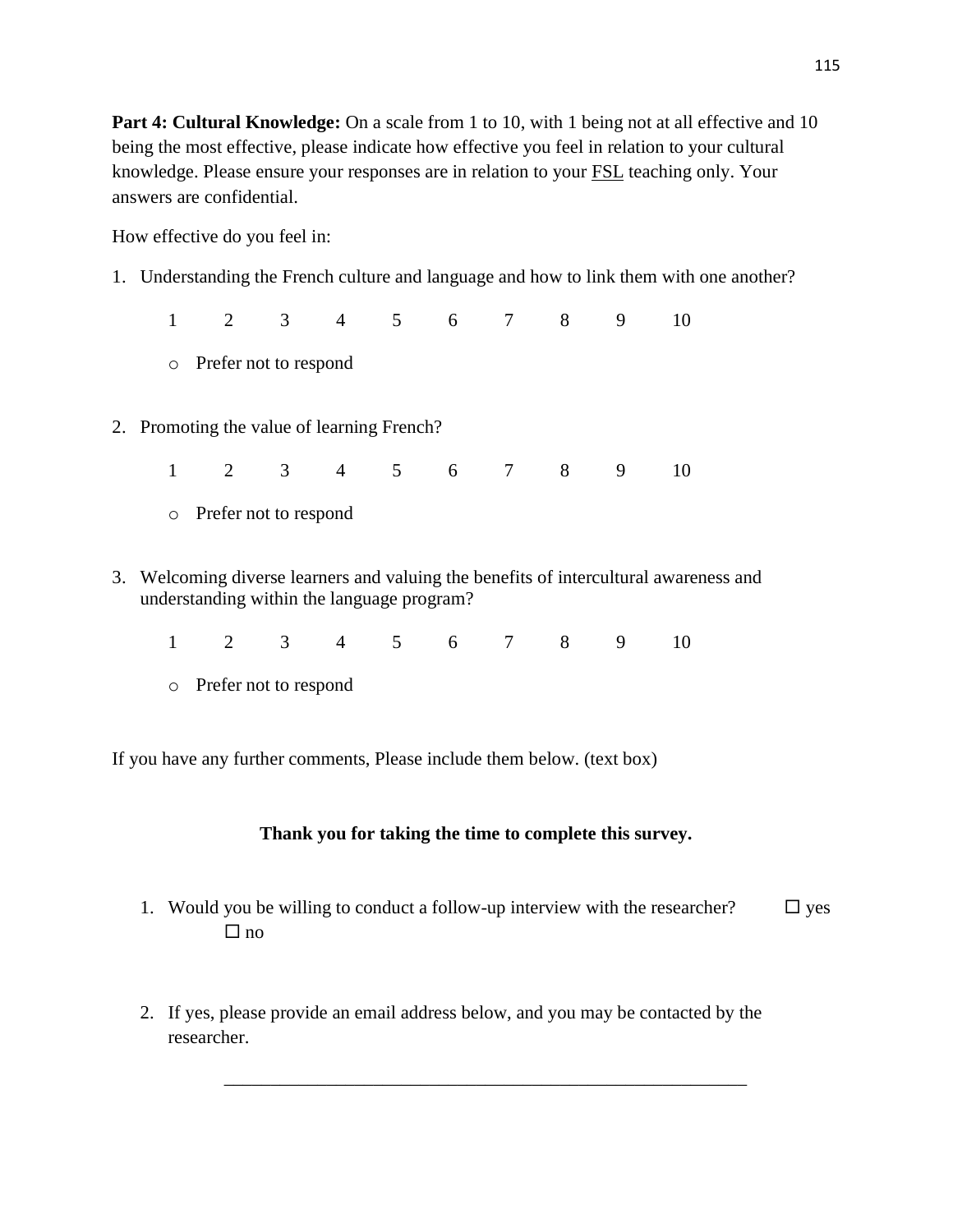3. Would you like to receive a copy of the results of this questionnaire?  $\Box$  yes  $\Box$ no

\_\_\_\_\_\_\_\_\_\_\_\_\_\_\_\_\_\_\_\_\_\_\_\_\_\_\_\_\_\_\_\_\_\_\_\_\_\_\_\_\_\_\_\_\_\_\_\_\_\_\_\_\_\_\_\_

4. If yes, please provide an email address below.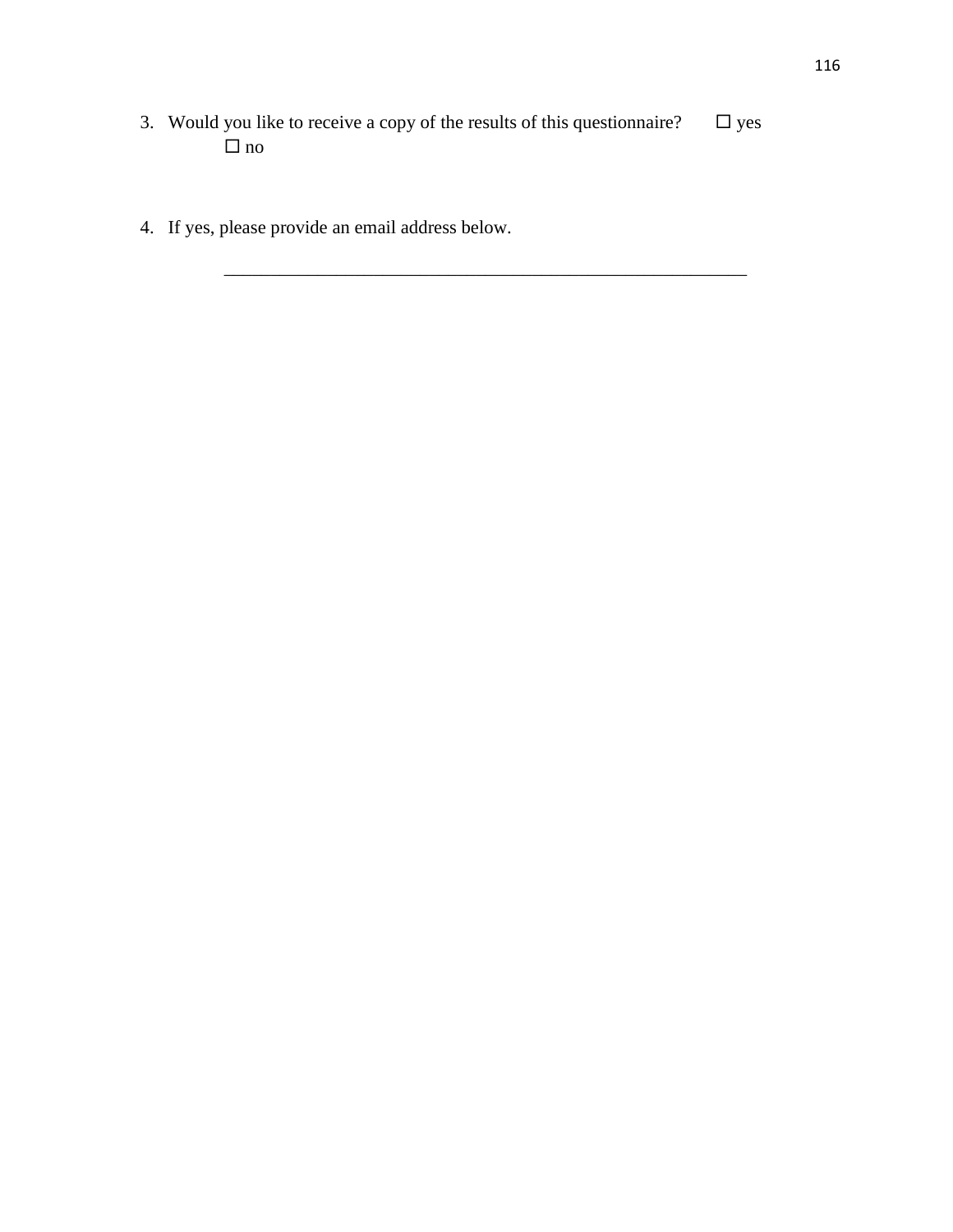## **APPENDIX E: INTERVIEW GUIDE**

## Section 1: Teacher Education Program

- 1. Do you feel that your teacher education program properly prepared you for teaching [Core French] [French Immersion]?
- 2. Were there any particular areas you felt the program excelled in?
- 3. Were there any particular areas you felt the program could have improved on?

# Section 2: Current Teaching Assignment

- 1. Do you have other responsibilities in addition to your FSL role (e.g., class teacher, ESL)
- 2. If yes, do you feel your additional responsibilities have an impact on your feelings of efficacy/ effectiveness as an FSL teacher?
- 3. Do you feel switching to another program (i.e., French Immersion, Core French) would change your feelings of efficacy?
- 4. Do you feel changing grade levels would change your feelings of efficacy?
- 5. Do you have ESL students in your FSL classroom? How effective do you feel in meeting the needs of these students?
- 6. Do you have ISSP students in your FSL classroom? How effective do you feel in meeting the needs of these students?
- 7. Do you experience challenging behaviour in your FSL classroom(s)? How effective do you feel in dealing with this behaviour?
- 8. Which FSL program do you use in your classroom (i.e., AIM, Visage, etc.)?
- 9. Have you had success using this program?
- 10. What are some challenges you face using this program?
- 11. Do you feel you have access to the resources needed to teach an effective FSL program? If no, do you feel a lack of resources affects your effectiveness as an FSL teacher?
- 12. Do you use technology in your FSL classroom? If yes, in what capacity? What kinds of technology do you use? How do you feel this impacts your efficacy? If no, why not?
- 13. What percentage of time do you spend speaking French in your classroom?
- 14. Do you feel your French language proficiency plays a role in your feelings of efficacy?
- 15. Do you incorporate cultural activities into your FSL program? If so, tell me about them. How effective do you feel in incorporating cultural activities in the classroom?

# Current Teaching Location

- 1. How many students attend your school? Do you think the size of the school impacts your feelings of efficacy?
- 2. [Core French] Are there other FSL teachers at your location? If so, how much opportunity is there for collaboration? [French immersion] How much opportunity is there for collaboration with the other FSL teachers at your school?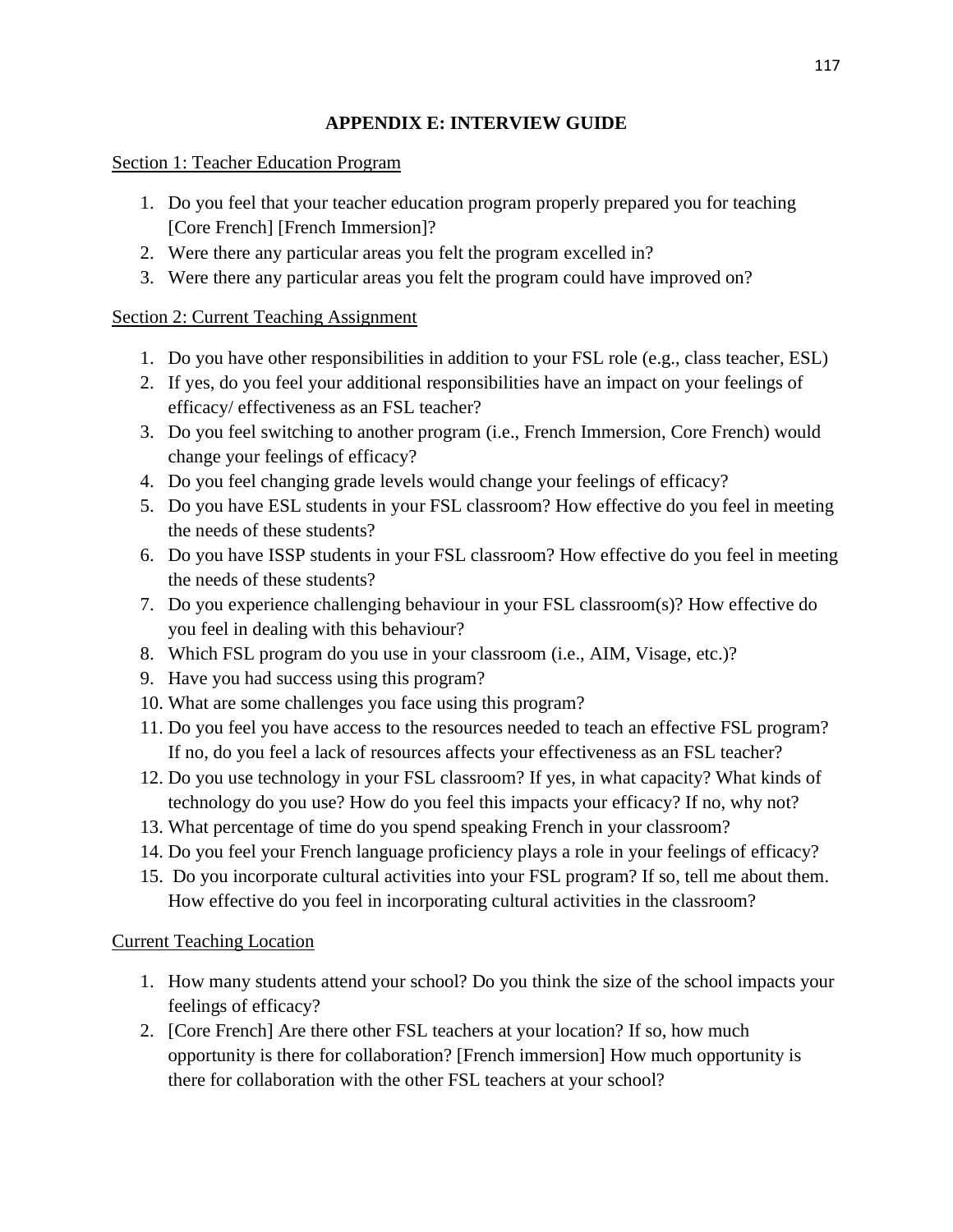- 3. How much opportunity is there for collaboration with other FSL teachers outside of your school?
- 4. [Core French only] Do you have your own classroom? How do you feel this contributes to your effectiveness as an FSL teacher?
- 5. Do you feel supported by your administration? Colleagues? Parents?
- 6. How much contact do you have with the French consultant at your board?

### **Miscellaneous**

- 1. As a novice teacher, have you been mentored by an experienced FSL teacher? If so, how do you feel this impacted your feelings of efficacy/effectiveness as an FSL teacher? If not, why not?
- 2. What are some challenges you face as a novice FSL teacher?
- 3. What do you perceive as your strongest area in teaching FSL? Your weakest area?
- 4. What is one thing you wished you could do better, and you feel would improve students' learning if you improved in this area?
- 5. Have you had the opportunity to study in a French environment? How do you feel this contributes to your effectiveness as a FSL teacher?
- 6. On a scale of 1 to 10, what is your level of proficiency in English reading? Writing? Speaking? Listening?
- 7. On a scale of 1 to 10, what is your level of proficiency in French reading? Writing? Speaking? Listening?